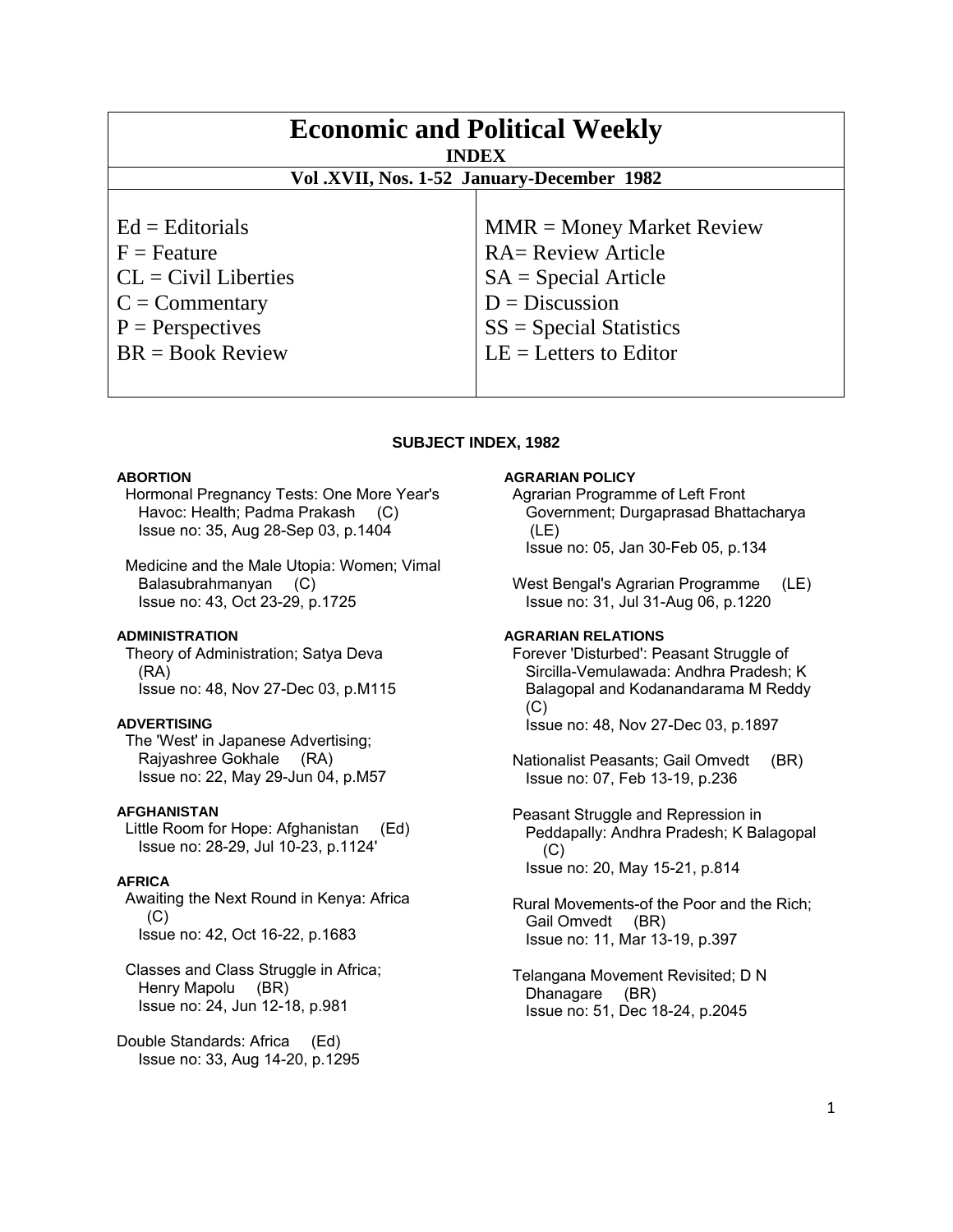# **AGRARIAN RELATIONS**

Who Is Afraid of Economists?; Ashok Rudra (LE) Issue no: 09, Feb 27-Mar 05, p.309

Women's Status in Changing Agrarian Relations: A Kerala Experience; K Saradamoni (SA) Issue no: 05, Jan 30-Feb 05, p.155

### **AGRICULTURAL CREDIT**

 NABARD's Inheritance: Agricultural Finance  $(C)$ Issue no: 32, Aug 07-13, p.1261

 Tenancy, Credit and Agrarian Backwardness: Result of a Field Survey; Ratan Khasnabis and Jyotiprakash Chakravarty (RA) Issue no: 13, Mar 27-Apr 02, p.A21

#### **AGRICULTURAL ECONOMICS**

 Agroeconomic Research in Dry Farming Areas: End of a Beginning: Agriculture (C) Issue no: 30, Jul 24-30, p.1184

 Health Status of the Profession: Agricultural Economics (C) Issue no: 49, Dec 04-10, p.1940

# **AGRICULTURAL GROWTH AND DEVELOPMENT**

 Agricultural Growth, Instability in Productivity and Rainfall: Case of Karnataka; M V Nadkarni and R S Deshpande (RA) Issue no: 52, Dec 25-31, p.A127

 Close Look at SFDAs; Niranjan Pant (BR) Issue no: 06, Feb 06-12, p.191

 Group Action for Irrigation; Robert Wade (RA) Issue no: 39, Sep 25-Oct 01, p.A103

 Growth, Distribution and the Evolution of Agricultural Markets-Some Hypotheses; Ashoka Mody (SA) Issue no: 01-02, Jan 02-15, p.25

 In Search of Growth Pattern for Foodgrains Production in India; Sibaji Chakrabarti (RA) Issue no: 52, Dec 25-31, p.A122

 Instability, Inequity and Growth; Ashoka Mody (BR) Issue no: 22, May 29-Jun 04, p.907

 NABARD's Inheritance: Agricultural Finance (C) Issue no: 32, Aug 07-13, p.1261

 Tenancy, Credit and Agrarian Backwardness: Result of a Field Survey; Ratan Khasnabis and Jyotiprakash Chakravarty (RA) Issue no: 13, Mar 27-Apr 02, p.A21

### **AGRICULTURAL LABOUR**

 Agricultural Labourers and Poverty; J P Mencher (D) Issue no: 01-02, Jan 02-15, p.38

 Agricultural Labourers and Poverty; K N Ninan (D) Issue no: 28-29, Jul 10-23, p.1169

 Capitalist Farmers and Agricultural Labourers; Gail Omvedt (BR) Issue no: 38, Sep 18-24, p.1532

 Growing Agricultural Labourers' Movement: Bihar (C) Issue no: 33, Aug 14-20, p.1307

 Landlord's 'Law and Order' in Baluaha: Bihar; Ashok K Singh (C) Issue no: 25, Jun 19-25, p.1015

 Peasant Organisations in South India; M S S Pandian (D) Issue no: 03, Jan 16-22, p.81

 Periodic Ritual: Agricultural Wages (Ed) Issue no: 38, Sep 18-24, p.1514

 Real Wages of Agricultural Labour in Andhra Pradesh: Two Decades of Stagnation; G Parthasarathy and K Adiseshu (SA) Issue no: 31, Jul 31-Aug 06, p.1245

# **AGRICULTURAL MARKETING**

 Growth, Distribution and the Evolution of Agricultural Markets-Some Hypotheses; Ashoka Mody (SA) Issue no: 01-02, Jan 02-15, p.25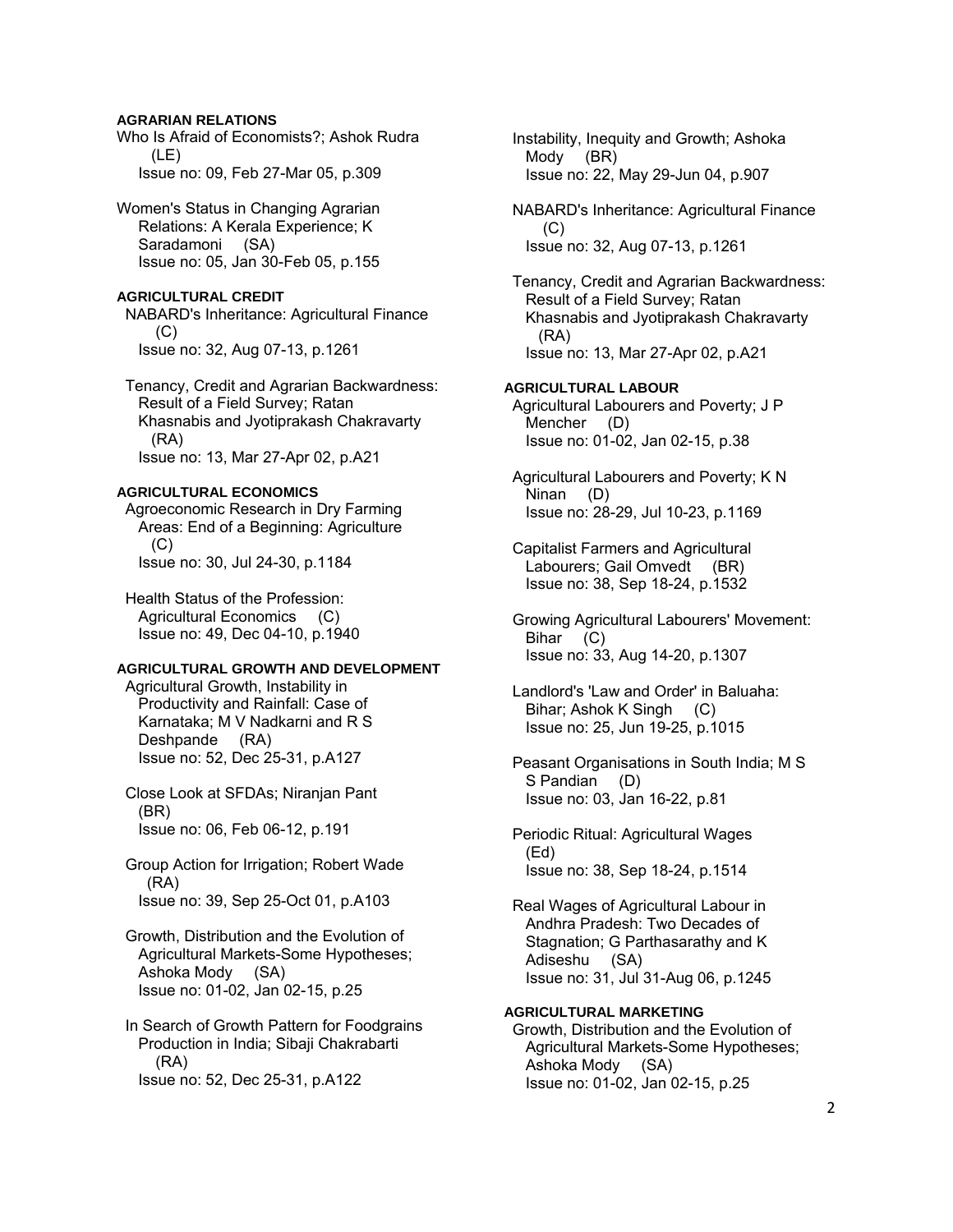## **AGRICULTURAL PLANNING AND POLICY**

 Instability, Inequity and Growth; Ashoka Mody (BR) Issue no: 22, May 29-Jun 04, p.907

 Instability, Inequity and Growth; Ashoka Mody (BR) Issue no: 22, May 29-Jun 04, p.907

 Sugar Policy: Need for New Approach; Arun Kumar (SA) Issue no: 30, Jul 24-30, p.1201

**AGRICULTURAL PRICES**  Agricultural Prices and the Left; Indradeep Sinha (D) Issue no: 51, Dec 18-24, p.2067

- Agricultural Prices and the Left; Kamal Mitra Chenoy (LE) Issue no: 52, Dec 25-31, p.2078
- Agricultural Prices and the Left: New Delhi; B M (C) Issue no: 43, Oct 23-29, p.1721
- At Cross-Purposes: Food Imports (Ed) Issue no: 49, Dec 04-10, p.1926
- Industry, Growers and Cane Prices; J S Mehta (LE) Issue no: 37, Sep 11-17, p.1480
- On Agricultural Prices; Dev Nathan (D) Issue no: 52, Dec 25-31, p.2101
- Prices Or Technology? (Ed) Issue no: 25, Jun 19-25, p.1005
- Quota Games (C) Issue no: 30, Jul 24-30, p.1176
- Sugar Policy: Need for New Approach; Arun Kumar (SA) Issue no: 30, Jul 24-30, p.1201

 UPS and Downs: Cotton (C) Issue no: 37, Sep 11-17, p.1477

# **AGRICULTURAL PRODUCTION**

 Agricultural Growth, Instability in Productivity and Rainfall: Case of Karnataka; M V Nadkarni and R S Deshpande (RA) Issue no: 52, Dec 25-31, p.A127

 Agricultural Instability (Ed) Issue no: 41, Oct 09-15, p.1629

- Agricultural Prices and the Left; Indradeep Sinha (D) Issue no: 51, Dec 18-24, p.2067
- Another Sugar Season: Sugar (C) Issue no: 39, Sep 25-Oct 01, p.1557
- Health Status of the Profession: Agricultural Economics (C) Issue no: 49, Dec 04-10, p.1940
- Muddy Feet, Dirty Hands: Rice Production and Female Agricultural Labour; Joan P Mencher and K Saradamoni (RA) Issue no: 52, Dec 25-31, p.A149
- Pulses Production in Semi-Arid Regions of India: Constraints and Opportunities; D Sharma and N S Jodha (RA) Issue no: 52, Dec 25-31, p.A135
- Quota Games (C) Issue no: 30, Jul 24-30, p.1176
- Rumpus over Khesari Dal: Pulses (C) Issue no: 27, Jul 03-09, p.1093
- A Self-Inflicted Sore?: Wheat Imports; Arun Kumar (C) Issue no: 39, Sep 25-Oct 01, p.1569
- Semi-Feudalism or Capitalism? Contemporary Debate on Classes and Modes of Production in India; Alice Thorner (SA) Issue no: 50, Dec 11-17, p.1993
- Sticky Fertilisers: Agriculture (Ed) Issue no: 51, Dec 18-24, p.2018

### **AGRICULTURAL PRODUCTS**  On Agricultural Prices; Dev Nathan (D)

Issue no: 52, Dec 25-31, p.2101

# **AGRICULTURAL RESEARCH**

 Agroeconomic Research in Dry Farming Areas: End of a Beginning: Agriculture (C) Issue no: 30, Jul 24-30, p.1184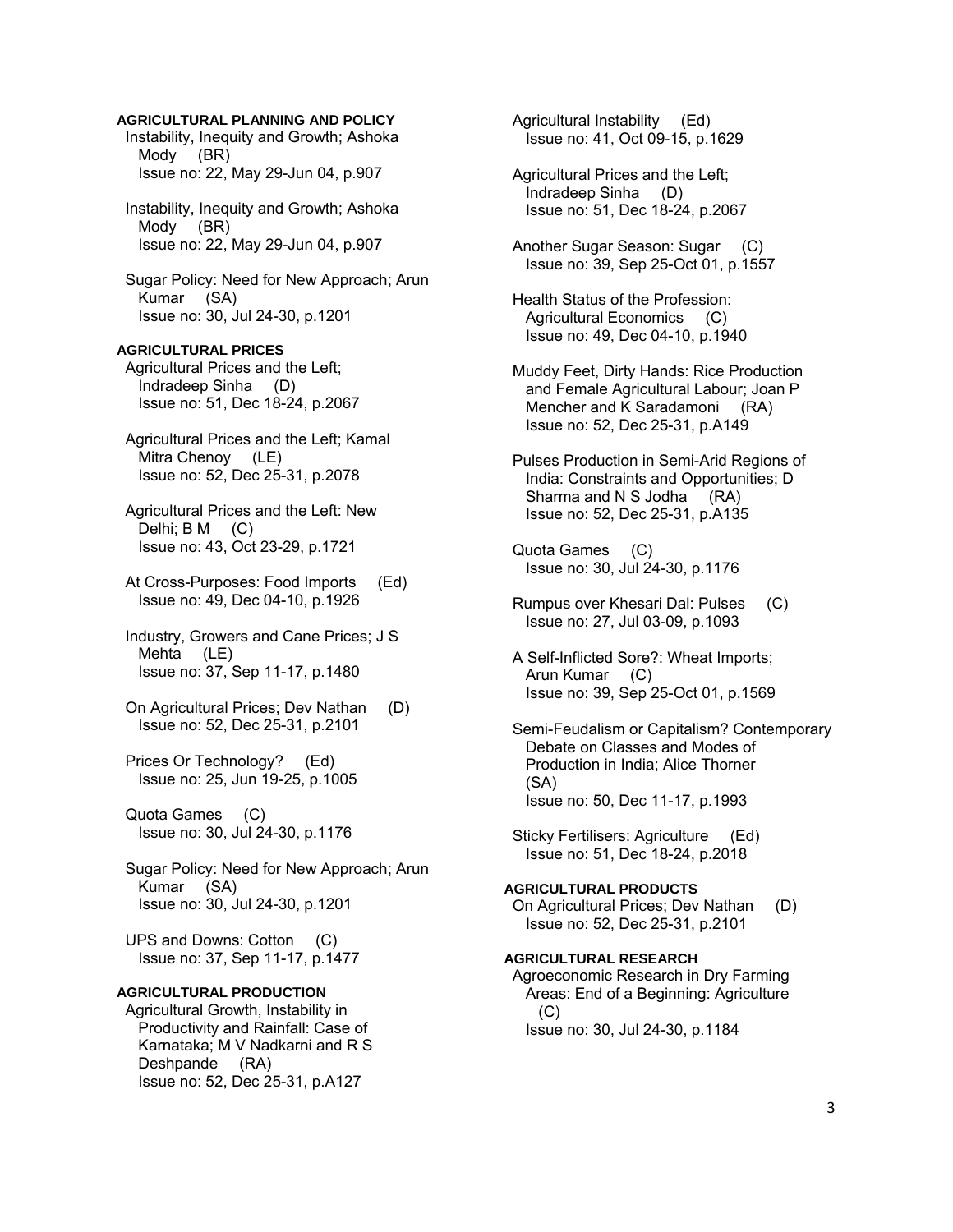## **AGRICULTURAL TECHNOLOGY**

 Instability, Inequity and Growth; Ashoka Mody (BR) Issue no: 22, May 29-Jun 04, p.907

 Prices Or Technology? (Ed) Issue no: 25, Jun 19-25, p.1005

# **AGRICULTURAL WAGES**

 Foot-Dragging on Minimum Farm Wages: Maharashtra; Amrita Abraham (C) Issue no: 45, Nov 06-12, p.1808

 Periodic Ritual: Agricultural Wages (Ed) Issue no: 38, Sep 18-24, p.1514

#### **AHMEDABAD**

 Social Base for Entrepreneurship; N R Sheth (BR) Issue no: 45, Nov 06-12, p.1814

# **AKALI DAL**

More Opportunism: Puniab (Ed) Issue no: 45, Nov 06-12, p.1794

 Rest of the Cast: Punjab (Ed) Issue no: 50, Dec 11-17, p.1970

Willing To Be Used: Punjab (Ed) Issue no: 35, Aug 28-Sep 03, p.1390

# **ALCOHOLIC BEVERAGES**

 Shortage and Plenty: Alcohol (C) Issue no: 13, Mar 27-Apr 02, p.468

 Unseen Coalition Partner: Kerala; O J  $(C)$ Issue no: 44, Oct 30-Nov 05, p.1770

### **ALUMINIUM INDUSTRY**

 Higher Price Not the Answer: Aluminium  $(C)$ Issue no: 05, Jan 30-Feb 05, p.133

 Inefficiency, Not Recession: Aluminium  $(C)$ Issue no: 30, Jul 24-30, p.1177

 Orissa Aluminium Complex; K V Subrahmanyam (LE) Issue no: 03, Jan 16-22, p.50

 Orissa Aluminium Complex; K V Subrahmanyam (D) Issue no: 05, Jan 30-Feb 05, p.168 **AMENDMENTS**  Making Labour Laws More Ponderous: Labour; Bagaram Tulpule (C) Issue no: 22, May 29-Jun 04, p.896 More Labour Legislation: More Amendments: Labour; Bagaram Tulpule (C) Issue no: 25, Jun 19-25, p.1014 Recent Amendments to the MRTP Act; A N Oza (SA) Issue no: 42, Oct 16-22, p.1697 Use of Section 151 Cr PC for Curbing Protests: Civil Liberties; A G Noorani  $(C)$  Issue no: 37, Sep 11-17, p.1487 **ANDHRA PRADESH**  Attempts to Frame Andhra Editor; Gobinda Mukhoty (LE) Issue no: 01-02, Jan 02-15, p.6 A Bonus Misspent: Andhra Pradesh (C) Issue no: 11, Mar 13-19, p.392 Curtain-Raiser? (Ed) Issue no: 48, Nov 27-Dec 03, p.1885 Fence-Sitters' Fair: Andhra Pradesh (C) Issue no: 19, May 08-14, p.764 Forever 'Disturbed': Peasant Struggle of Sircilla-Vemulawada: Andhra Pradesh; K Balagopal and Kodanandarama M Reddy  $(C)$  Issue no: 48, Nov 27-Dec 03, p.1897 I'll be Judge, I'll be Jury: Andhra Pradesh; K Balagopal (C) Issue no: 05, Jan 30-Feb 05, p.142 A Method of Classifying Regions from Multivariate Data; N S Iyangar and P Sudarshan (SA) Issue no: 51, Dec 18-24, p.2047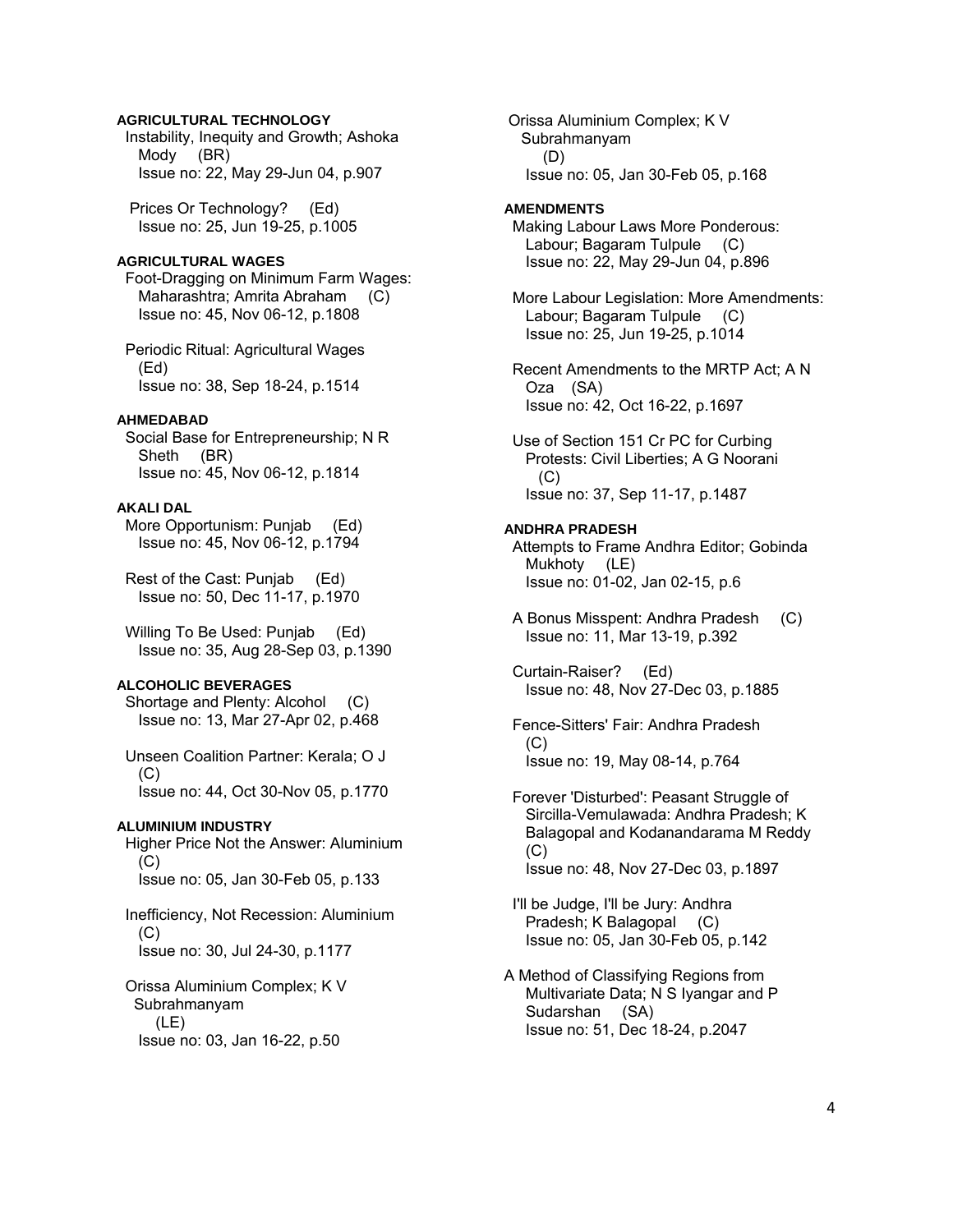# **ANDHRA PRADESH**

 Peasant Struggle and Repression in Peddapally: Andhra Pradesh; K Balagopal (C) Issue no: 20, May 15-21, p.814

 Plan Priorities for Election Year: Andhra Pradesh; Sanjaya Baru (C) Issue no: 31, Jul 31-Aug 06, p.1228

 Police Firing in Yadiki: Andhra Pradesh; M Shatrugna (C) Issue no: 44, Oct 30-Nov 05, p.1771

 Politics of Personal Loyalty: Congress Party (Ed) Issue no: 08, Feb 20-26, p.258

 Populism and the Plan: Andhra Pradesh; Sanjaya Baru (C) Issue no: 52, Dec 25-31, p.2091

 Real Wages of Agricultural Labour in Andhra Pradesh: Two Decades of Stagnation; G Parthasarathy and K Adiseshu (SA) Issue no: 31, Jul 31-Aug 06, p.1245

 Serious Challenge to Congress (I): Andhra Pradesh; M Shatrugna (C) Issue no: 51, Dec 18-24, p.2035

### **ANIMAL HUSBANDRY**

 Not Such a Flood; Bharat Dogra (LE) Issue no: 34, Aug 21-27, p.1348

# **APARTHEID**

 Ruth First: Obituary (Ed) Issue no: 38, Sep 18-24, p.1515

## **ARAB-ISRAEL RELATIONS**

 Palestinian Perspectives on Arab-Israeli Conflict; Gulshan Dhanani (RA) Issue no: 03, Jan 16-22, p.65

 Winner Takes All: West Asia; Gulshan Dhanani (C) Issue no: 37, Sep 11-17, p.1490

### **ARGENTINA**

 Colonialism and the Malvinas Conflict: Argentina (C) Issue no: 28-29, Jul 10-23, p.1139

 Eyes on Antartica: Falkland Islands (Ed) Issue no: 22, May 29-Jun 04, p.888 Imperial Recidivism: Falkland Crisis  $(C)$  Issue no: 21, May 22-28, p.856 Wages of Defeat: Argentina (Ed) Issue no: 26, Jun 26-Jul 02, p.1048 **ARGENTINA-UNITED KINGDOM RELATIONS**  A Near-Farce: Falkland Islands (Ed) Issue no: 19, May 08-14, p.751 **ARID ZONE**  Agroeconomic Research in Dry Farming Areas: End of a Beginning: Agriculture (C) Issue no: 30, Jul 24-30, p.1184 Pulses Production in Semi-Arid Regions of India: Constraints and Opportunities; D Sharma and N S Jodha (RA) Issue no: 52, Dec 25-31, p.A135 **ARMAMENTS**  Armaments Unlimited (Ed) Issue no: 42, Oct 16-22, p.1669 Chills and Thaws (Ed) Issue no: 14-16, Apr 03-23, p.509 More Elbow Room: India-Pakistan Relations (Ed) Issue no: 06, Feb 06-12, p.174 **ARUNACHAL PRADESH**  Atomisation with a Purpose: The North-East (Ed) Issue no: 34, Aug 21-27, p.1342 **ASIA**  Racketeering in Asian Children; Gobinda Mukhoty (LE) Issue no: 07, Feb 13-19, p.218 **ASIA, WEST**  Arab Initiative: West Asia (Ed) Issue no: 38, Sep 18-24, p.1515 Arab Voices: West Asia (Ed)

Issue no: 40, Oct 02-08, p.1591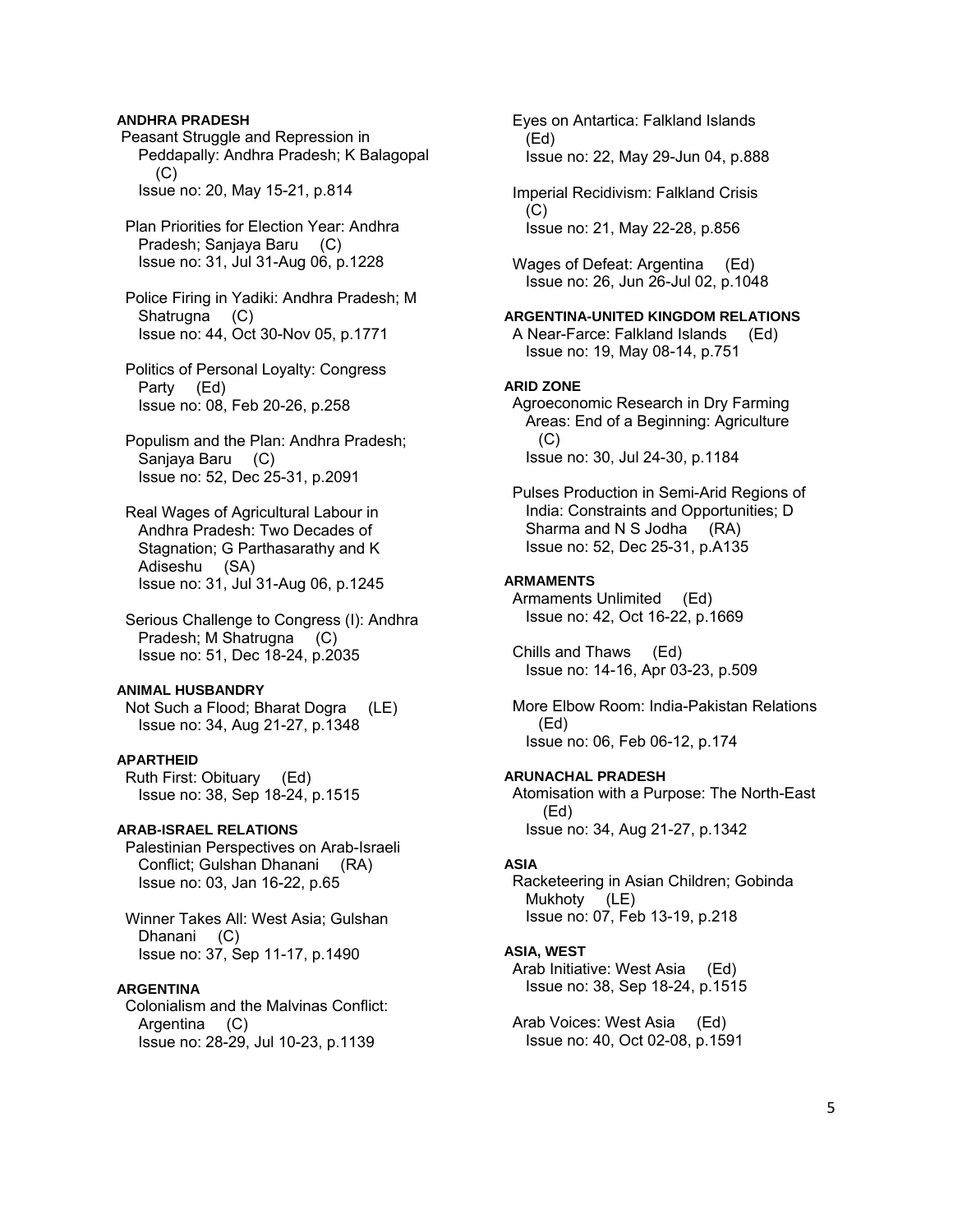**ASIA, WEST**  Back to the Regional Initiatives: West Asia (Ed) Issue no: 05, Jan 30-Feb 05, p.132 Ball in US Court: West Asia (Ed) Issue no: 43, Oct 23-29, p.1711 An End and a Beginning?: West Asia (Ed) Issue no: 35, Aug 28-Sep 03, p.1391 Iraq's Miscalculation: West Asia (Ed) Issue no: 20, May 15-21, p.803 Israel's Aims and Achievements in Lebanon: West Asia (C) Issue no: 35, Aug 28-Sep 03, p.1407 Israeli Invasion of Lebanon: West Asia  $(C)$  Issue no: 26, Jun 26-Jul 02, p.1059 Israeli Withdrawal from Sinai: West Asia; Gulshan Dhanani (C) Issue no: 20, May 15-21, p.821 Lebanon without PLO: West Asia (Ed) Issue no: 36, Sep 04-10, p.1431 Major and Medium Irrigation Projects: Analysis of Cost Escalation and Delay in Completion; Niranjan Pant (RA) Issue no: 26, Jun 26-Jul 02, p.A34 Massacre in Beirut: West Asia (Ed) Issue no: 39, Sep 25-Oct 01, p.1555 Perspectives on the Fahd Peace Plan: West Asia; Gulshan Dhanani (C) Issue no: 04, Jan 23-29, p.101 PLO's Gamble?: West Asia (Ed) Issue no: 28-29, Jul 10-23, p.1123 Prelude or Finale?: West Asia (Ed) Issue no: 37, Sep 11-17, p.1475 Pressure on Lebanon: West Asia (Ed) Issue no: 45, Nov 06-12, p.1795 Prodigal's Return?: West Asia (Ed) Issue no: 19, May 08-14, p.751

 Waiting for an Arab Response: West Asia; Gulshan Dhanani (C) Issue no: 45, Nov 06-12, p.1810 **ASSAM**  Contending Chauvinisms: Assam; Seema Guha (C) Issue no: 19, May 08-14, p.765 Cultural Bandwagons: Assam (C) Issue no: 43, Oct 23-29, p.1729 Culture and Politics: Assam Sahitya Sabha; Udayon Misra (C) Issue no: 22, May 29-Jun 04, p.899 Escape through Election (Ed) Issue no: 33, Aug 14-20, p.1293 In commemoration of a Peasant Revolt: Assam; Joy Kanta Sarma (C) Issue no: 10, Mar 06-12, p.352 Keeping Opposition at Bay: Assam (Ed) Issue no: 12, Mar 20-26, p.414 Last Exercise?: Assam (Ed) Issue no: 48, Nov 27-Dec 03, p.1886 Strong Arm Tactics and After: Assam; Udayon Misra (C) Issue no: 07, Feb 13-19, p.227 Two Trends: Assam (Ed) Issue no: 49, Dec 04-10, p.1927 **ASSEMBLY ELECTIONS**  'Status Quo' Elections?; Romesh Thapar (C) Issue no: 51, Dec 18-24, p.2027 Battle of Lists (Ed) Issue no: 50, Dec 11-17, p.1969 A Bonus Misspent: Andhra Pradesh (C) Issue no: 11, Mar 13-19, p.392 Clear Polarisation: West Bengal (Ed) Issue no: 22, May 29-Jun 04, p.886 Cold Comfort for Congress (I): Elections (Ed) Issue no: 22, May 29-Jun 04, p.886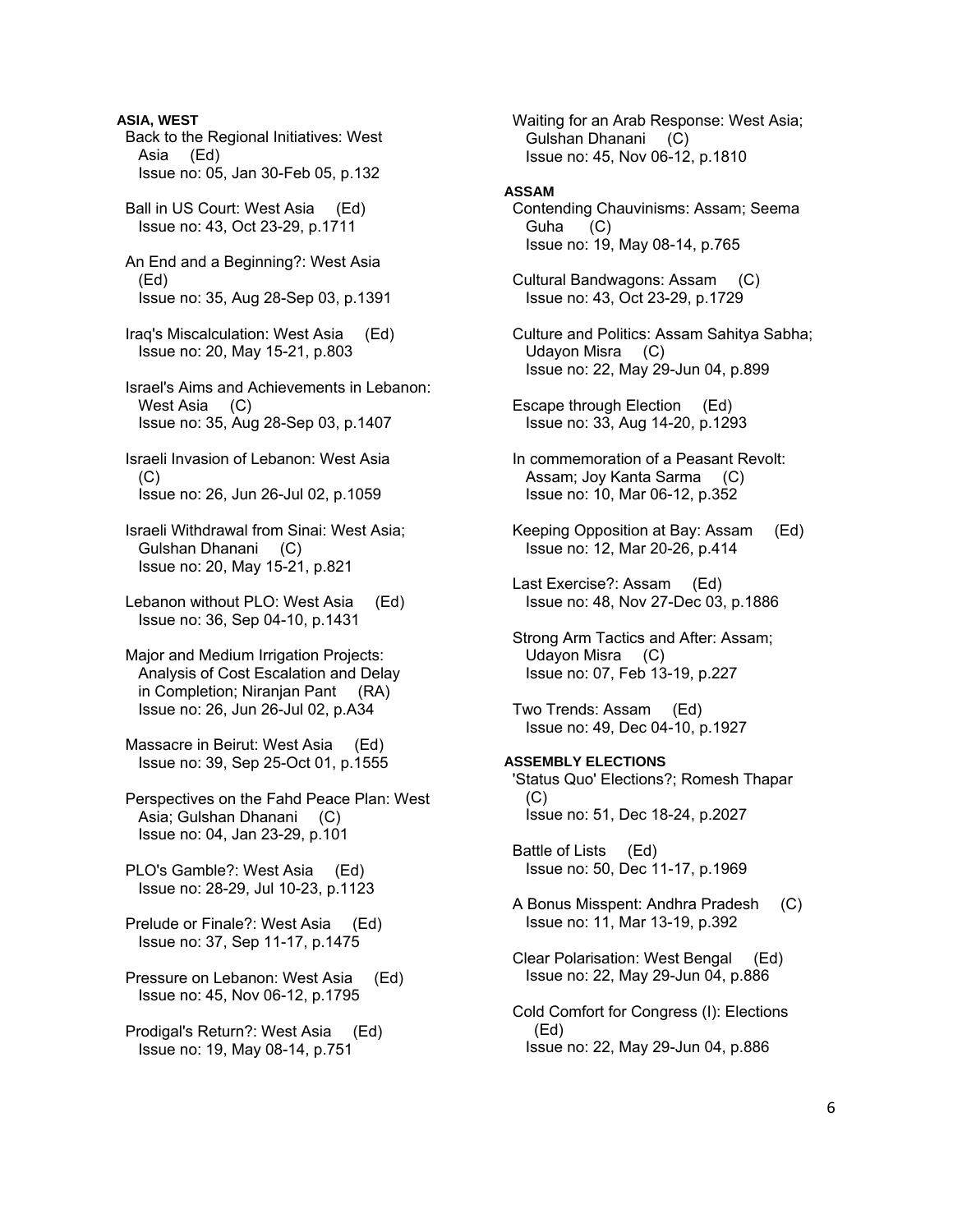# **ASSEMBLY ELECTIONS**

 Congress(I)'s Dilemma: West Bengal (Ed) Issue no: 03, Jan 16-22, p.47

 Curtain-Raiser? (Ed) Issue no: 48, Nov 27-Dec 03, p.1885

 Election Blues (Ed) Issue no: 21, May 22-28, p.841

 High-Powered Electioneering: Nagaland (Ed) Issue no: 44, Oct 30-Nov 05, p.1755

 Pre-Election Blues: Politics (Ed) Issue no: 17-18, Apr 24-May 07, p.706

 Serious Challenge to Congress (I): Andhra Pradesh; M Shatrugna (C) Issue no: 51, Dec 18-24, p.2035

 Troublesome Loyalists: Politics (Ed) Issue no: 42, Oct 16-22, p.1670

 Un-Arithmetic of Rigging: West Bengal (Ed) Issue no: 26, Jun 26-Jul 02, p.1047

 Voters All: Kerala (Ed) Issue no: 21, May 22-28, p.842

 Wages of Opportunism: Mizoram (Ed) Issue no: 22, May 29-Jun 04, p.886

# **ASTROLOGERS**

 The Month of the Astrologers; Romesh Thapar (F) Issue no: 12, Mar 20-26, p.419

# **ASTROLOGY**

 Astrocasting Our Politics; Romesh Thapar (F) Issue no: 01-02, Jan 02-15, p.7

 The Month of the Astrologers; Romesh Thapar (F) Issue no: 12, Mar 20-26, p.419

# **AUTHORITARIANISM**

 Utilitarianism and the Concept of Authorial Autonomy in Early 19th Century England; Malini Bhattacharya (RA) Issue no: 31, Jul 31-Aug 06, p.PE49

**AUTOMOBILE INDUSTRY**  Banking on Higher Margins?: Tyres (C) Issue no: 26, Jun 26-Jul 02, p.1049 **AUTOMOBILES**  False Choice; Saral Sarkar (LE) Issue no: 48, Nov 27-Dec 03, p.1896 **BACKWARD CLASSES**  An Embarrassing Legacy: Politics (Ed) Issue no: 20, May 15-21, p.802 In Defence of Mandal Commission: Backward Classes; P Radhakrishnan (C) Issue no: 27, Jul 03-09, p.1094 **BALANCE OF PAYMENT**  From Shortage to Surplus (C) Issue no: 03, Jan 16-22, p.48 Hurrah Too Soon: Exports (Ed) Issue no: 21, May 22-28, p.842 India's Balance of Payments; Deepak Nayyar (SA) Issue no: 14-16, Apr 03-23, p.641 Little Cheer for the Poor: Versailles Summit (Ed) Issue no: 25, Jun 19-25, p.1006 Part of the Whole (Ed) Issue no: 40, Oct 02-08, p.1589 **BALANCE SHEETS**  Many-Sided Pressures: Cotton (C) Issue no: 27, Jul 03-09, p.1085 **BANDHS**  Keeping Options Open: Politics (Ed) Issue no: 04, Jan 23-29, p.86 People's Dissatisfaction at High Point: Uttar Pradesh; Krishna K R Gandhi  $(C)$  Issue no: 09, Feb 27-Mar 05, p.317 **BANDHS**  Two Trends: Assam (Ed) Issue no: 49, Dec 04-10, p.1927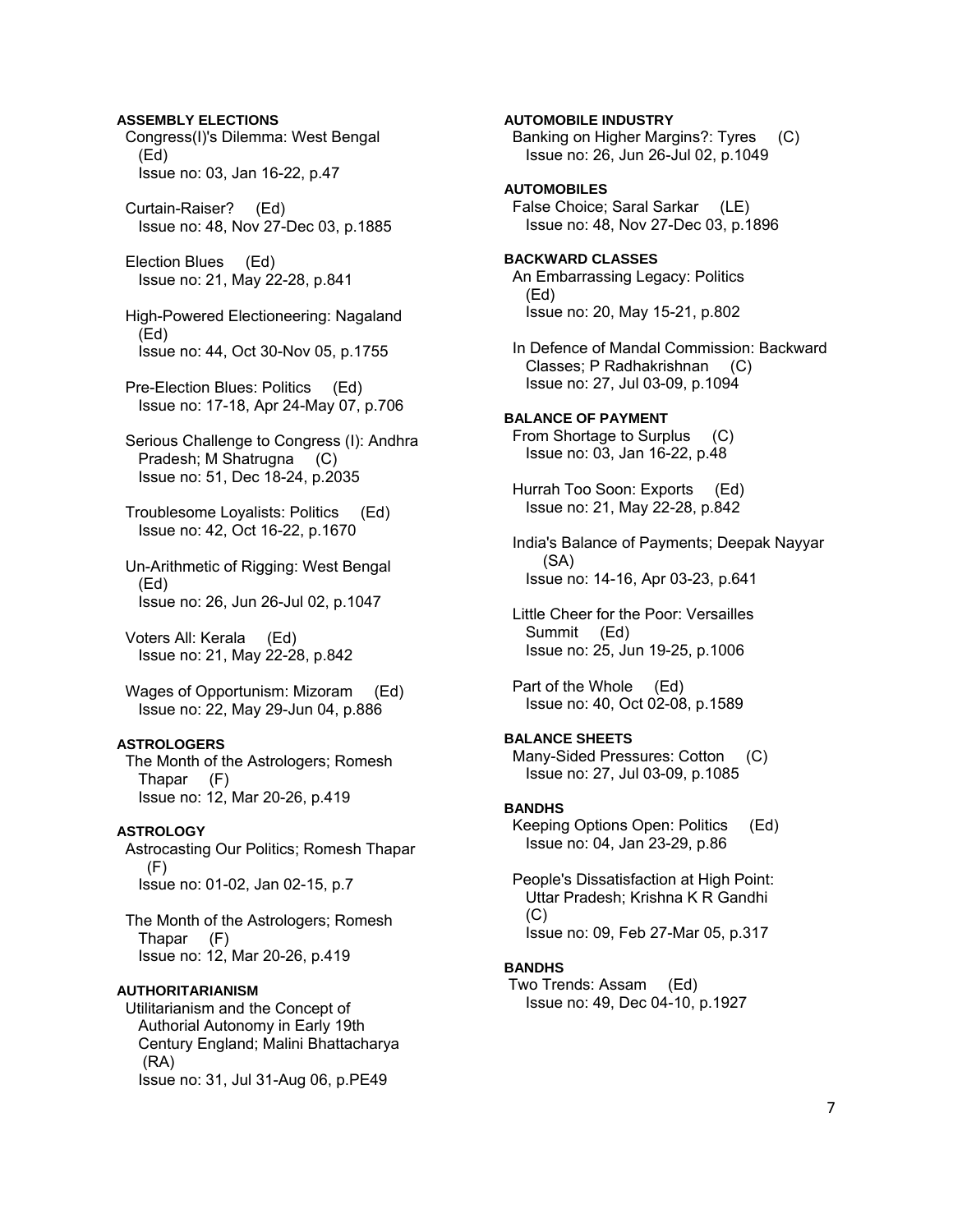# **BANGALORE**

 Underutilised Facts; Vinod Shanbag and Vinod Vyasulu (BR) Issue no: 50, Dec 11-17, p.1990

# **BANGLADESH**

 Bangladesh's Marxist-Leninists-I; Sumanta Banerjee (C) Issue no: 32, Aug 07-13, p.1267

 Bangladesh's Marxist-Leninists-II; Sumanta Banerjee (C) Issue no: 33, Aug 14-20, p.1311

 Bangladesh's New Drugs Policy; John Cunnington (C) Issue no: 34, Aug 21-27, p.1359

 Buying Time; Habibul H Khondker (BR) Issue no: 35, Aug 28-Sep 03, p.1414

 Crisis in Chittagong Hill Tract: Ethnicity and Integration; M Q Zaman (SA) Issue no: 03, Jan 16-22, p.75

 Crisis of Ideology and Nationhood: Bangladesh; T V Sathyamurthy (C) Issue no: 49, Dec 04-10, p.1951

 Drugs for the People; Upali Cooray (LE) Issue no: 35, Aug 28-Sep 03, p.1396

 End of Democratic Facade: Bangladesh (Ed) Issue no: 13, Mar 27-Apr 02, p.467

 Mounting Conflicts: Bangladesh (Ed) Issue no: 05, Jan 30-Feb 05, p.131

 Problems of Nation-Building in Bangladesh; Bhabari Sen Gupta (BR) Issue no: 48, Nov 27-Dec 03, p.1908

 Shifting Crisis: Bangladesh (Ed) Issue no: 08, Feb 20-26, p.250

 Strange Silence on Dacca Drugs Ban: Bangladesh; Vimal Balasubrahmanyan (C) Issue no: 38, Sep 18-24, p.1530

 Where Have the Women Gone: Insight form Bangladesh on Low Sex Ratio of India's Population; Lincola C Chen (SA) Issue no: 10, Mar 06-12, p.364 **BANK DEPOSITS**  Banking Teasers (C) Issue no: 39, Sep 25-Oct 01, p.1556 Deposits with Commercial Banks; Meenakshi Tyagarajan (SA) Issue no: 43, Oct 23-29, p.17441750 **BANK LOANS**  Two-Pronged Drive: Poland (Ed) Issue no: 07, Feb 13-19, p.215 **BANKING REFORMS**  BIS Favours Incomes Policy: Industrialised Countries (Ed) Issue no: 27, Jul 03-09, p.1082 Two-Pronged Drive: Poland (Ed) Issue no: 07, Feb 13-19, p.215 **BANKING REGULATIONS**  Arithmetic of IDA Credit Cuts: Aid (Ed) Issue no: 05, Jan 30-Feb 05, p.130 **BANKS AND BANKING**  Aiming to Please: Money and Banking  $(C)$  Issue no: 45, Nov 06-12, p.1806 All Dressed Up and Nowhere to Go: Money and Banking (C) Issue no: 43, Oct 23-29, p.1723 Arithmetic of IDA Credit Cuts: Aid (Ed) Issue no: 05, Jan 30-Feb 05, p.130 Awkward Liquidity Surplus (C) Issue no: 31, Jul 31-Aug 06, p.1216 The Bank's China; Nigel Harris (BR) Issue no: 09, Feb 27-Mar 05, p.320

 Banking Teasers (C) Issue no: 39, Sep 25-Oct 01, p.1556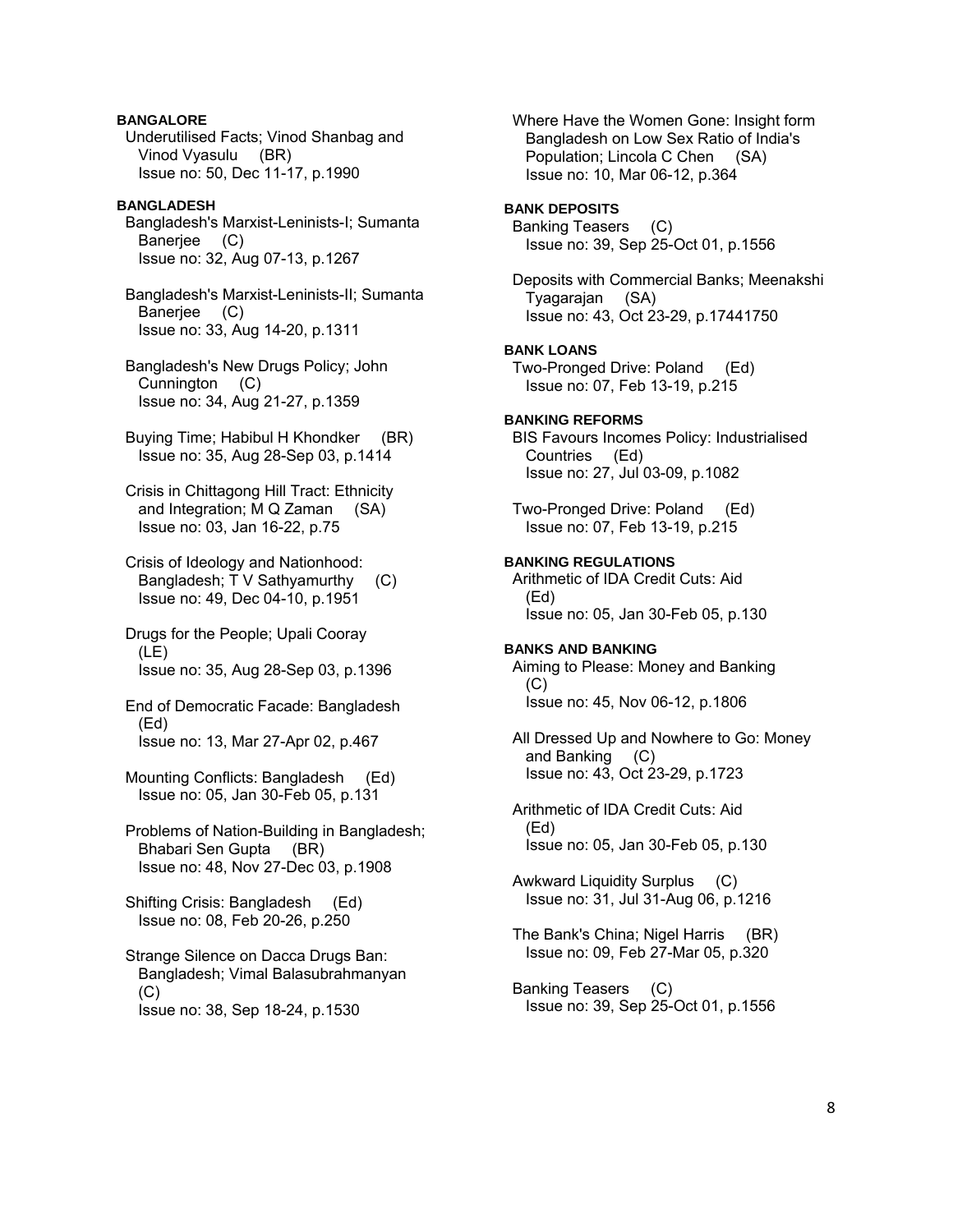# **BANKS AND BANKING**

 BIS Favours Incomes Policy: Industrialised Countries (Ed) Issue no: 27, Jul 03-09, p.1082

 Credit for Data: Banking (C) Issue no: 28-29, Jul 10-23, p.1138

 Credit-Primed Boom (C) Issue no: 13, Mar 27-Apr 02, p.468

 Dawoodi Bohras: Struggle for Control: Religion; Kalpana Sharma (C) Issue no: 37, Sep 11-17, p.1486

 Demise of Bill Market Scheme: Money and Banking (C) Issue no: 40, Oct 02-08, p.1601

 Deposits with Commercial Banks; Meenakshi Tyagarajan (SA) Issue no: 43, Oct 23-29, p.17441750

 How Real Has Been the Credit Squeeze?: Money and Banking (C) Issue no: 13, Mar 27-Apr 02, p.476

 Liberal Limit, but Few Takers: Money and Banking (C) Issue no: 34, Aug 21-27, p.1353

Miles to go; Bhabatosh Datta (BR) Issue no: 34, Aug 21-27, p.1361

 Off-Shore Banking Centre in India; H T Parekh (LE) Issue no: 19, May 08-14, p.754

 Off-Shore Banking Centre in India: Problems and Prospects; S K Verghese (SA) Issue no: 13, Mar 27-Apr 02, p.492

 Priority Sector Catch-All: Banking (C) Issue no: 32, Aug 07-13, p.1253

 Squeezed Dry: Money and Banking (C) Issue no: 26, Jun 26-Jul 02, p.1054

 Superfluous Plumage (C) Issue no: 52, Dec 25-31, p.2072

 Two-Pronged Drive: Poland (Ed) Issue no: 07, Feb 13-19, p.215

 World Bank and India (Ed) Issue no: 05, Jan 30-Feb 05, p.129

#### **BARODA**

 Wages of Political Corruption: Baroda Riots; Asghar Ali Engineer (C) Issue no: 46-47, Nov 13-26, p.1845

#### **BICYCLES**

 Exporting Necessities: Bicycle Industry  $(C)$ Issue no: 51, Dec 18-24, p.2021

#### **BIHAR**

 'Responsible' Opposition: Bihar (Ed) Issue no: 34, Aug 21-27, p.1342

 Bihar Press Act: Civil Liberties; A G Noorani (C) Issue no: 33, Aug 14-20, p.1306

 Gagging the Press: Bihar (Ed) Issue no: 32, Aug 07-13, p.1250

 Growing Agricultural Labourers' Movement: Bihar (C) Issue no: 33, Aug 14-20, p.1307

 An Indian Story: Cinema (Ed) Issue no: 17-18, Apr 24-May 07, p.707

 Landlord's 'Law and Order' in Baluaha: Bihar; Ashok K Singh (C) Issue no: 25, Jun 19-25, p.1015

 Questionable Approach to a Questionable Objective; K V Nambiar (BR) Issue no: 05, Jan 30-Feb 05, p.153

 Starving Workmen of Kumardhubi Engineering: Case Study in Industrial Policy; Amiya Rao (C) Issue no: 39, Sep 25-Oct 01, p.1567

Travails of Migrant Labour: Bihar; Umesh Sinha (C) Issue no: 43, Oct 23-29, p.1728

When Forests are Rended; Sharad Kulkarni (BR) Issue no: 42, Oct 16-22, p.1689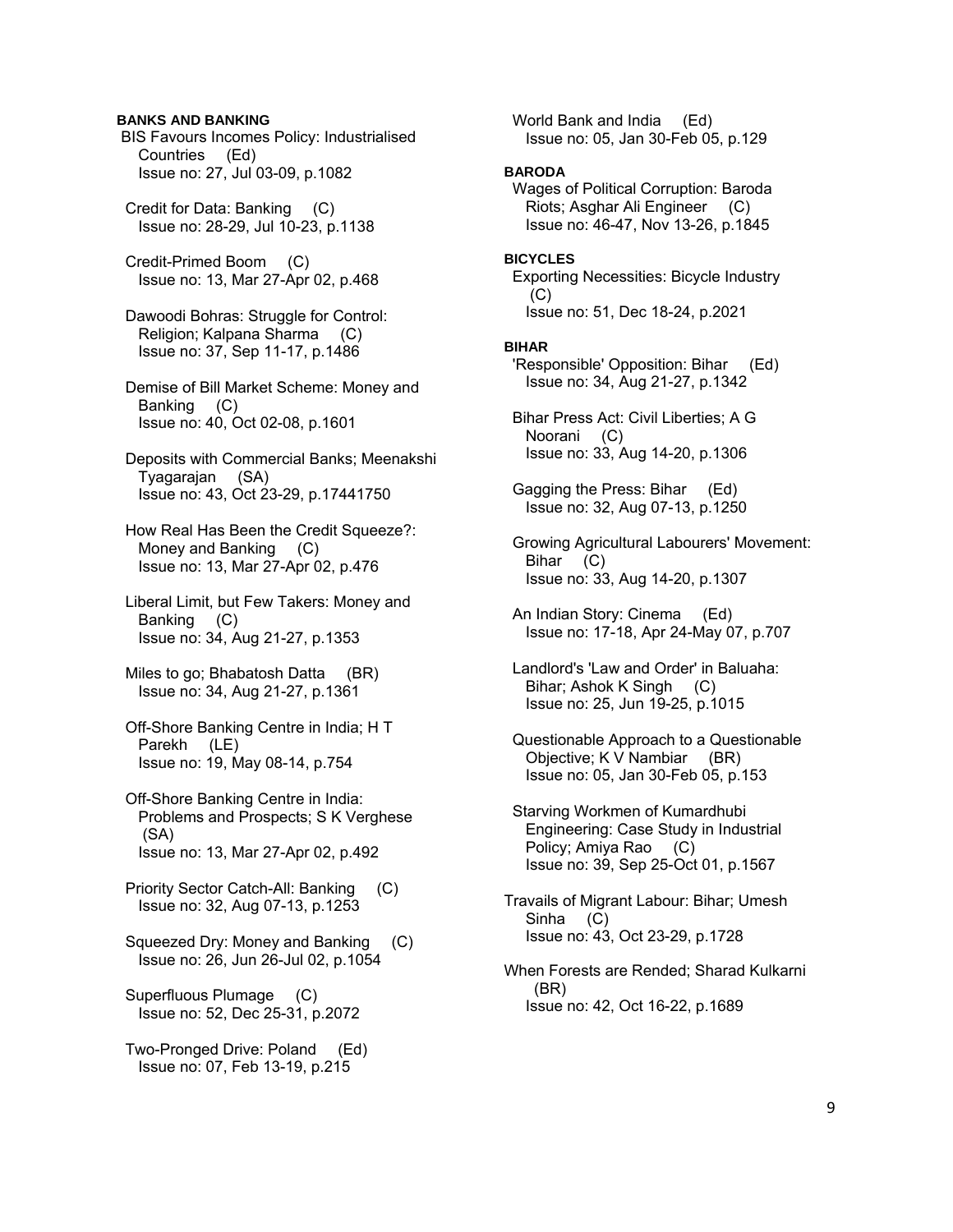# **BILATERAL RELATIONS**

 A 'Different' Visit: Indo-Soviet Relations (Ed) Issue no: 40, Oct 02-08, p.1590

 Cries in US-European Relations; James Petras (C) Issue no: 43, Oct 23-29, p.1730

Deadlocked over Taiwan; G P D (F) Issue no: 36, Sep 04-10, p.1440

 How Bilateral?: Indo-Pakistan Relations (Ed) Issue no: 11, Mar 13-19, p.383

 India-China Border: A Review and Critique; Parshotam Mehra (SA) Issue no: 20, May 15-21, p.834

 Lessons of the Iraq-Iran War: West Asia (C) Issue no: 30, Jul 24-30, p.1190

# **BIOGRAPHY AND AUTOBIOGRAPHY**

 Sheikh Mohammad Abdullah, 1905-82; Balraj Puri (C) Issue no: 39, Sep 25-Oct 01, p.1565

 Socio-Political Base of Military Rule in Pakistan; Bhabani Sen Gupta (BR) Issue no: 07, Feb 13-19, p.237

#### **BLACK MARKET**

 Estimates of the Unreported Economy in India; Poonam Gupta and Sanjeev Gupta (SA) Issue no: 03, Jan 16-22, p.69

### **BLACK MONEY**

 'Black' Incomes: International Trade (Ed) Issue no: 44, Oct 30-Nov 05, p.1754

# **BOMBAY**

 Bombay's Undervalued Properties; Amrita Abraham (C) Issue no: 34, Aug 21-27, p.1357

 Obsolescence in Bombay's Housing Stock; J B D'Souza (P) Issue no: 19, May 08-14, p.768

 Strikers and Strike-Breakers: Bombay Textile Mills Strike, 1929; Georges Kristoffel Lieten (SA) Issue no: 14-16, Apr 03-23, p.697

 Urban Land Ceiling: Bombay's Promised Land; Amrita Abraham (C) Issue no: 11, Mar 13-19, p.390

# **BONDS**

 A Market for NCDs (C) Issue no: 46-47, Nov 13-26, p.1825

 An Open-Ended Concession: Capital Investment Bonds (Ed) Issue no: 11, Mar 13-19, p.382

 Out of Bounds (C) Issue no: 48, Nov 27-Dec 03, p.1888

#### **BOOKS REVIEWED**

 Ahmad, Imtiaz: "Ritual and Religion among Muslims in India" Issue no: 45, Nov 06-12, p.1817

 Ahmad, Saghir: "Class and Power in a Punjabi Village" Issue no: 07, Feb 13-19, p.237

 Alamgir, Mohiuddin: "Bangladesh: A Case of below Poverty Level Equilibrium" Issue no: 35, Aug 28-Sep 03, p.1414

 Alexandar, K C: "Peasant Organisations in South India" Issue no: 11, Mar 13-19, p.397

 Amte, V K: "State Trading in Foodgrains: A Critical Study of Monopoly Procurement and Public Distribution of Foodgrains in Maharashtra" Issue no: 19, May 08-14, p.771

 Anderson, Fedrick R: "Enviornmental Improvement Through Economic Incentives" Issue no: 05, Jan 30-Feb 05, p.147

 Baark, Erik and Jon Sigurdson: "India-China Comparative Approach: Technology and Science for Development" Issue no: 43, Oct 23-29, p.1749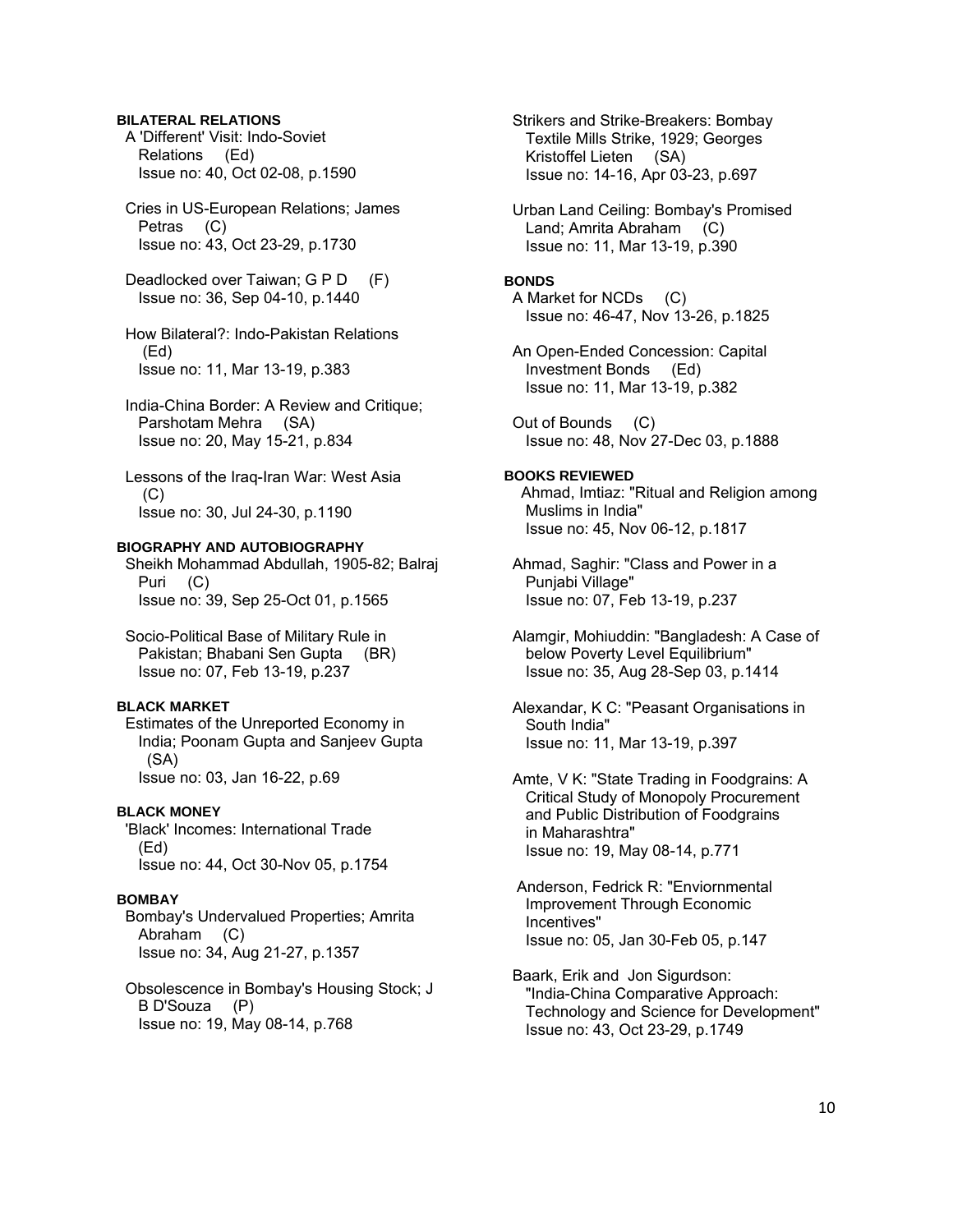Babu, A M: "African Socialism or Socialist Africa" Issue no: 24, Jun 12-18, p.981

 Bhargava, Gopal: "Urban Problems and Policy Perspectives" Issue no: 39, Sep 25-Oct 01, p.1574

 Bhatt, V V: "Development Perspectives: Problems, Strategy and Policies" Issue no: 17-18, Apr 24-May 07, p.724

 Bhowmik, Sharit: "Class Formation in the Plantation System" Issue no: 23, Jun 05-11, p.943

 Bhuiyan, Abdul Wadud MD: "Emergence of Bangladesh and Role of Awami League" Issue no: 48, Nov 27-Dec 03, p.1908

 Bindra, S S: "Indo-Bangladesh Relations" Issue no: 48, Nov 27-Dec 03, p.1908

 Bohm, Peter and Allen V Kneese: "The Economics of Environment: Papers from Four Nations" Issue no: 05, Jan 30-Feb 05, p.147

 Brahmananda, P R: "The IMF Loan and India's Economic Future" Issue no: 13, Mar 27-Apr 02, p.489

 Brown, George W and Tirril Harris: "Social Origins of Depression: A Study of Psychiatric Disorder in Women" Issue no: 48, Nov 27-Dec 03, p.1907

 Carr, Marilyn: "Developing Small-Scale Industries in India: An Integrated Approach. The Experience of the Birla Institute of Technology's S" Issue no: 37, Sep 11-17, p.1494

 Chakravartty, Renu: "Communist in Indian Women's Movement" Issue no: 01-02, Jan 02-15, p.20

 Coats, Warren L and Deena R Khatkhate: "Money and Monetary Policy in Less Developed Countries: A Survey of Issues and Evidence" Issue no: 04, Jan 23-29, p.110

 Correia-Afonso, John: "Indo-Portuguese History: Sources and Problems" Issue no: 32, Aug 07-13, p.1273

 D'Souza, Victor S: "Educational Inequalities Among Scheduled Castes: A Case Study in the Punjab" Issue no: 03, Jan 16-22, p.65

 Dale, Frederic: "The Mappilas of Malabar 1498-1922: Islamic Society on the South Asian Frontier" Issue no: 20, May 15-21, p.823

 Daly, Herman Eq: "Toward a Steady-State Economy" Issue no: 05, Jan 30-Feb 05, p.147

 Dasgupta, Bilap: "Rural Development: The CADC Experience" Issue no: 51, Dec 18-24, p.2044

 Foucault, Michel: "Discipline and Punish: The Birth of the Prison" Issue no: 30, Jul 24-30, p.1193

 Franda, Marcus: "Bangladesh: The First Decade" Issue no: 48, Nov 27-Dec 03, p.1908

 Friedman, Milton and Rose Friedman: "Free to Choose" Issue no: 44, Oct 30-Nov 05, p.1780

 Gankovsky, Y V and V N Moskalenko: "The Three Constitutions of Pakistan" Issue no: 07, Feb 13-19, p.237

 Gokhale, B G: "Surat in the Seventeenth Century: A Study in Urban History of Pre-Modern India" Issue no: 26, Jun 26-Jul 02, p.1062

Griffith, J A G: "Public Rights and Private Interest" Issue no: 46-47, Nov 13-26, p.1859

 Guha, Ranjit: "A Rule of Property for Bengal: An Essay on the Idea of Permanent Settlement" Issue no: 41, Oct 09-15, p.1651

 Gulati, Leela: "Profiles in Female Poverty" Issue no: 26, Jun 26-Jul 02, p.1061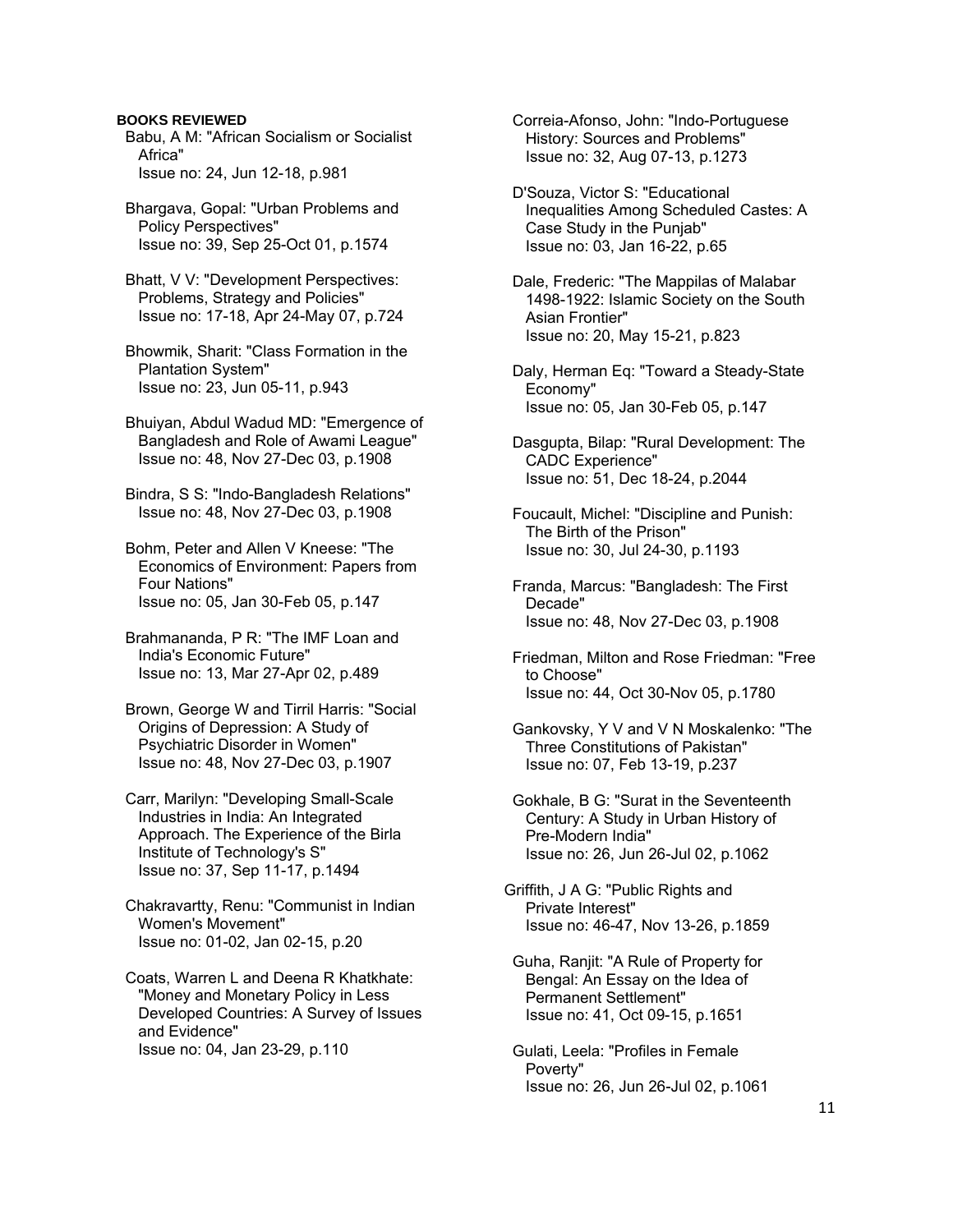Gupta, Ranjit; Prava Banerji and Amar Guleria: "Tribal Unrest and Forest Management in Bihar" Issue no: 42, Oct 16-22, p.1689

 Hardiman, David: "Peasant Nationalists of Gujarat, Kheda District 1917-1934" Issue no: 07, Feb 13-19, p.236

 Harriss, John: "Capitalism and Peasant Farming: Agrarian Structure and Ideology in Northern Tamil Nadu" Issue no: 38, Sep 18-24, p.1532

 Hayami, Yujiro: "Understanding Village Community and the Direction of Agrarian Change in Asia" Issue no: 25, Jun 19-25, p.1023

 Headrick, Daniel R: "The Tools of Empire: Technology and European Imperialism in the Nineteenth Century" Issue no: 20, May 15-21, p.824

 India, Planning Commission: "Evaluation Report on Oilseeds Development Programme" Issue no: 39, Sep 25-Oct 01, p.1573

 Institute of Economic Growth: "Relevance in Social Science Research: A Colloquium" Issue no: 27, Jul 03-09, p.1099

 Jalan, Bimal: "Problems and Politics in Small Economics" Issue no: 44, Oct 30-Nov 05, p.1778

 Kapila, Uma: "Oilseeds Economy of India: A Case Study of Groundnut" Issue no: 39, Sep 25-Oct 01, p.1573

 Khan, Asghar M: "The First Round: Indo-Pakistan War 1965" Issue no: 07, Feb 13-19, p.237

 Khan, Ghulam Hassan: "Freedom Movement In Kashmir" Issue no: 40, Oct 02-08, p.1607

 Kortan, David C and Felipe B Alfonso: "Bureaucracy and the Poor: Closing the Gap" Issue no: 42, Oct 16-22, p.1687

 Maheshwari, S R: "Open Government in India" Issue no: 46-47, Nov 13-26, p.1859

 Maniruzzaman, Talukdar: "Group Interests and Political Change: Studies of Pakistan and Bangladesh" Issue no: 48, Nov 27-Dec 03, p.1908

 Mansergh, Nicholas and Pendere Moon: "The Transfer of the Power 1942-7: Vol X, The Mountbatten Viceroyalty: Formulation of a Plan 22 March- 30 May 1947" Issue no: 12, Mar 20-26, p.429

 Masroor, Mchr Nigar: "Ra'ana Liaquat Ali Khan: A Biography" Issue no: 07, Feb 13-19, p.237

 May, Brian: "The Third World Calamity" Issue no: 04, Jan 23-29, p.113

 Mehra, Shakuntala: "Instability in Indian Agriculture in the Context of the New Technology" Issue no: 22, May 29-Jun 04, p.907

 Mehta, Makrand: "The Ahmedabad Cotton Textile Industry: Genesis and Growth" Issue no: 45, Nov 06-12, p.1814

 Michael, James: "The Politics of Secrecy" Issue no: 46-47, Nov 13-26, p.1859

 Miller, Barbara D: "The Endangered Sex: Neglect of Female Children in Rural North India" Issue no: 36, Sep 04-10, p.1448

Moazzam, Anwar: "Islam and Contempory Muslim World" Issue no: 08, Feb 20-26, p.284

 Munir, Muhammad: "From Jinnah to Zia" Issue no: 07, Feb 13-19, p.237

Nag Choaudhuri, B D: "Technology and Society: An Indian View" Issue no: 36, Sep 04-10, p.1450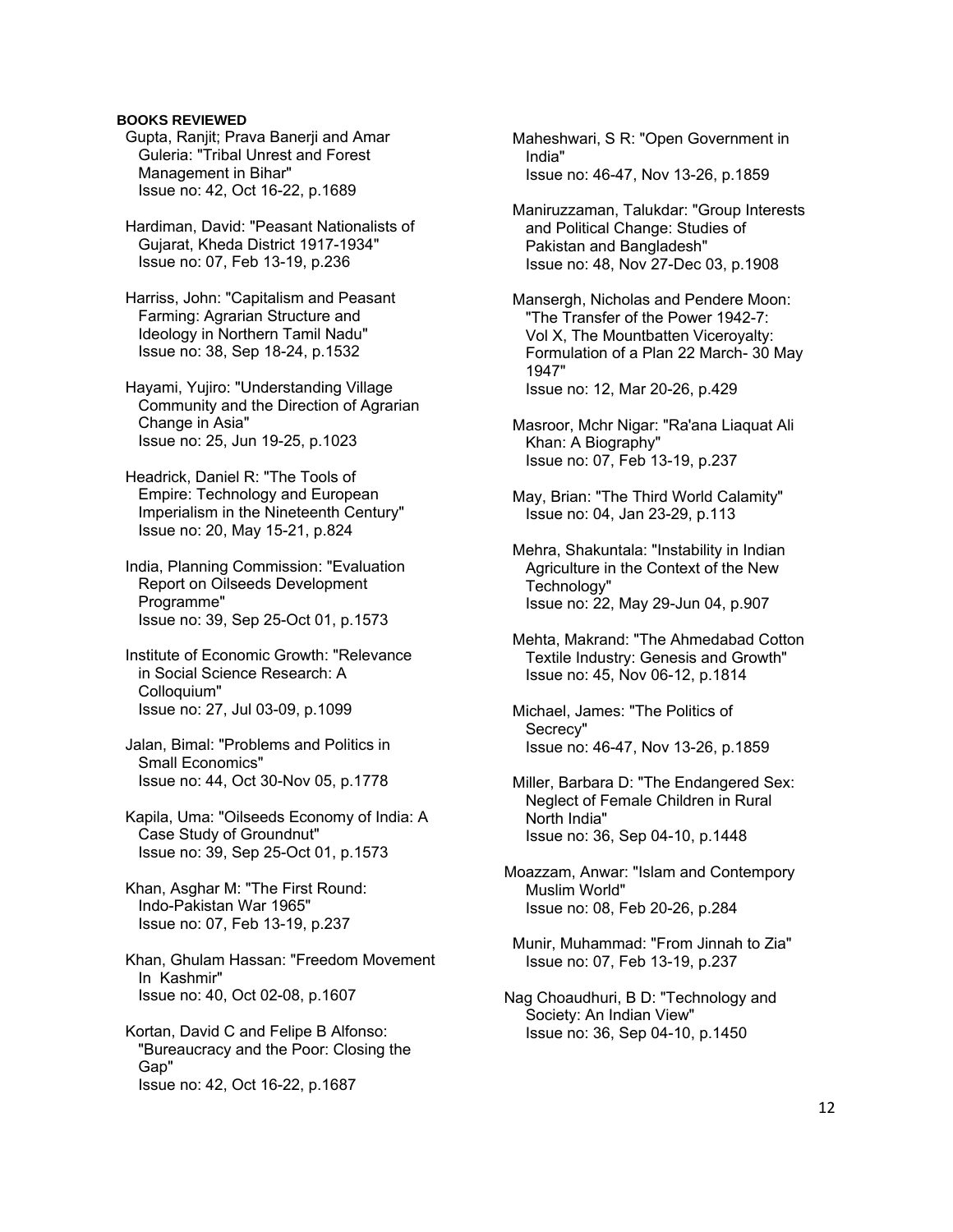- Nair, Gopinath P R: "Primary Education, Population Growth and Socio-Economic Change" Issue no: 35, Aug 28-Sep 03, p.1413
- Nair, K R G: "Regional Disparities in India" Issue no: 21, May 22-28, p.866
- Nair, Krishnan T: "Social Work Education and Social Work Practice in India" Issue no: 06, Feb 06-12, p.193

 Nanjundappa, D M: "Area Planning and Rural Development" Issue no: 01-02, Jan 02-15, p.23

- National Institute of Public Finance and Policy,: "Sales Tax System in Bihar" Issue no: 05, Jan 30-Feb 05, p.153
- Page, David: "Prelude to Partition: The Indian Muslims and the Imperial System of Control" Issue no: 37, Sep 11-17, p.1492
- Pandey, S M and J S Sodhi: "Small Farmer's Development Programme: A Study of Small Farmers' Development Agencies in Budaun, Fatehpur and Rae Bareli Dis" Issue no: 06, Feb 06-12, p.191
- Patnaik, S C: "Economics of Regional Development and Planning in Third World Countries" Issue no: 31, Jul 31-Aug 06, p.1236
- Patterson, Maureen L P: "South Asian Civilisation: A Bibliographic Synthesis" Issue no: 40, Oct 02-08, p.1609
- Pavier, Barry: "The Telangana Movement 1944-51" Issue no: 51, Dec 18-24, p.2045
- Prazauskas, A A: "North-East India: Ethnic Situation and Politics" Issue no: 22, May 29-Jun 04, p.906
- Preobrazhensky, E A and Donald A Filtzer: "The Crisis of Soviet Industrialisation" Issue no: 46-47, Nov 13-26, p.1860

 Rajan, M S: "The Expanding Jurisdiction of the United Nations" Issue no: 35, Aug 28-Sep 03, p.1412

- Rangarajan, C: "Innovations in Banking: The Indian Experience" Issue no: 34, Aug 21-27, p.1361
- Rao, V L S PTewari, V K: "The Structure of an Indian Metropolis: A Study of Bangalore" Issue no: 50, Dec 11-17, p.1990
- Ray, Heman: "Peking and the Indian Communists" Issue no: 07, Feb 13-19, p.240
- Rizvi, Hasan Askari: "The Military and Politics in Pakistan" Issue no: 07, Feb 13-19, p.237
- Rotblat, Joseph: "Nuclear Radiation in Warfare" Issue no: 06, Feb 06-12, p.194
- Sandbach, Francis: "Environment: Ideology and Policy" Issue no: 52, Dec 25-31, p.2093
- Saradamoni: "Divided Poor: Study of a Kerala Village" Issue no: 33, Aug 14-20, p.1314
- Sen, Amaritya: "Poverty and Famines: An Essay on Entitlement and Deprivation" Issue no: 13, Mar 27-Apr 02, p.488
- Sharma, J S: "Growth and Equity: Policies and Implementation in Indian Agriculture" Issue no: 22, May 29-Jun 04, p.907
- Shourie, Arun: "Hinduism: Essence and Consequence" Issue no: 31, Jul 31-Aug 06, p.1233
- Szajkowski, Bogdan: "Marxist Governments: A World Survey" Issue no: 21, May 22-28, p.868
- Tharamangalam, Joseph: "Agrarian Class Conflict: The Political Mobilisation of Agricultural Labourers in Kuttanad, South India" Issue no: 38, Sep 18-24, p.1532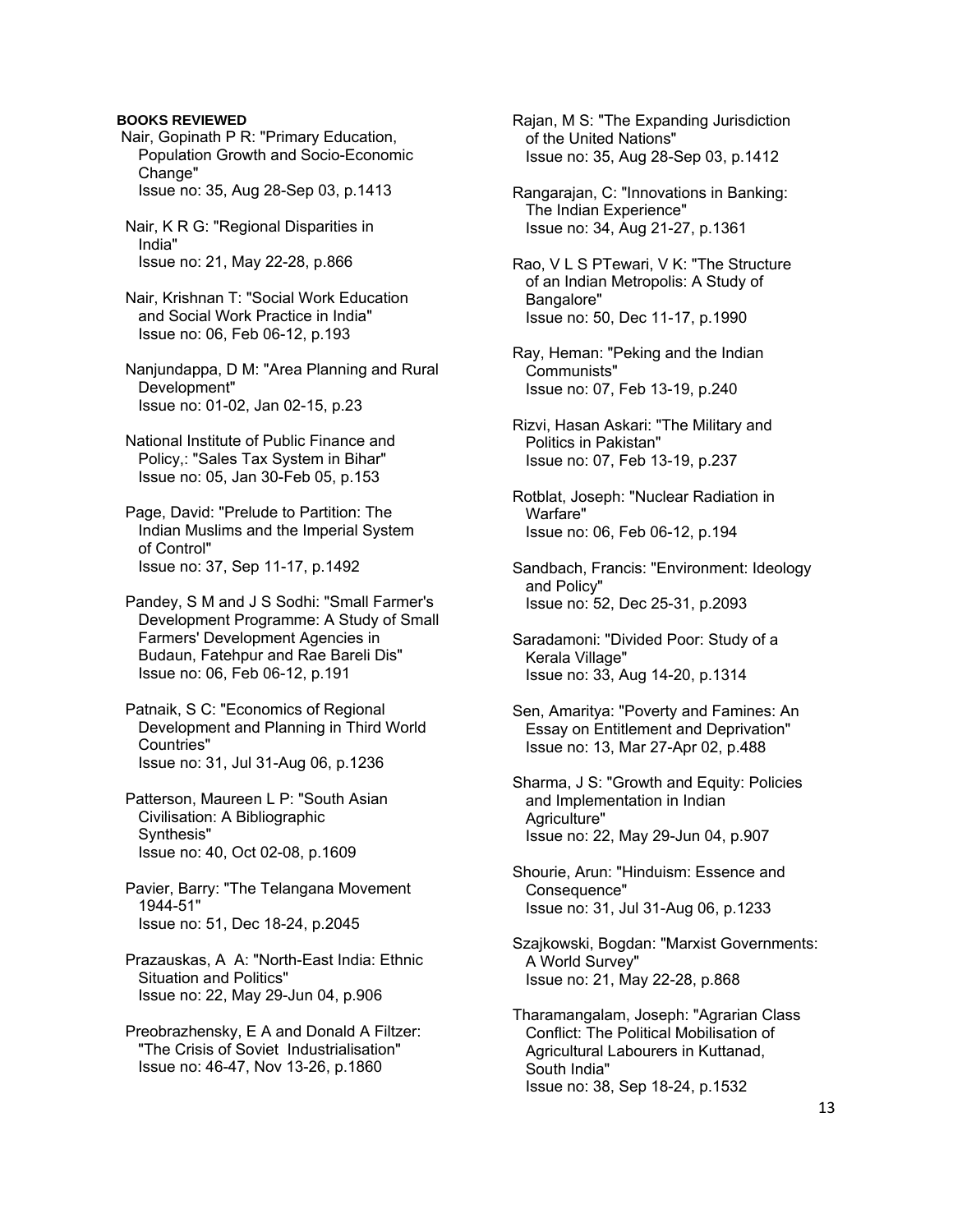Thimmaiah, G: "A Critique of the Finance Commission" Issue no: 24, Jun 12-18, p.984

 Troll, Christian: "Islam in India" Issue no: 45, Nov 06-12, p.1817

 United Nations, New York: "Planning the Technological Transformation of Developing Countries" Issue no: 08, Feb 20-26, p.282

 Wadley, Susan: "The Power of Tamil Women" Issue no: 45, Nov 06-12, p.1815

 Weeks, John: "Capital and Exploitation" Issue no: 49, Dec 04-10, p.1953

 Wier, David and Mark Schapiro: "Circle of Poison: Pesticides and People in a Hungry World" Issue no: 34, Aug 21-27, p.1364

 Wilkinson, Richard G: "Poverty and Progress: An Ecological Model of Economic Development" Issue no: 05, Jan 30-Feb 05, p.147

 World Bank, Washington: "China: Socialist Economic Development" Issue no: 09, Feb 27-Mar 05, p.320

# **BORDER DISPUTES**

 Edging Closer?: Sino-Indian Talks; G P D (F) Issue no: 22, May 29-Jun 04, p.901

 India-China Border; Karunakar Gupta (D) Issue no: 32, Aug 07-13, p.1291

 India-China Border: A Review and Critique; Parshotam Mehra (SA) Issue no: 20, May 15-21, p.834

 A Non-Starter?: Indo-China (Ed) Issue no: 30, Jul 24-30, p.1176

# **BRITISH RULE**

 Colonialism and the Malvinas Conflict: Argentina (C) Issue no: 28-29, Jul 10-23, p.1139

 Ideological Roots of the Permanent Settlement: Amalendu Guha (BR) Issue no: 41, Oct 09-15, p.1651

 Merchant Capital and the End of Empire: James Finlay, Merchant Adventurers; Roger Jeffery (SA) Issue no: 07, Feb 13-19, p.241

 Popular Movements and National Leadership, 1945-47; Sumit Sarkar (SA) Issue no: 14-16, Apr 03-23, p.677

#### **BUDGET**

 Budgeting, and More; Romesh Thapar (F) Issue no: 09, Feb 27-Mar 05, p.313

 Government and Public Enterprises: Budgetary Relationships; A Premchand (RA) Issue no: 48, Nov 27-Dec 03, p.M102

 The Twenty-Point Framework; S Guhan (P) Issue no: 12, Mar 20-26, p.483

# **BUDGET DEFICIT**

 The Twenty-Point Framework; S Guhan (P) Issue no: 12, Mar 20-26, p.483

**BUDGET, UNION-1982-1983**  The Budget (Ed) Issue no: 10, Mar 06-12, p.341

 The Budget and the Economy; C T Kurien (SA) Issue no: 12, Mar 20-26, p.435

The Budget and the Plan; D T Lakdawala (SA) Issue no: 12, Mar 20-26, p.447

# **BUDGET, UNION-1982-1983**

 The Budget, Money and Credit: A Macroeconometric Analysis; Srinivasa Madhur, Pulin Nayak and Prannoy Roy (SA) Issue no: 19, May 08-14, p.773

 The Budget: False Export Promotion; Madhu Aftab (C) Issue no: 10, Mar 06-12, p.351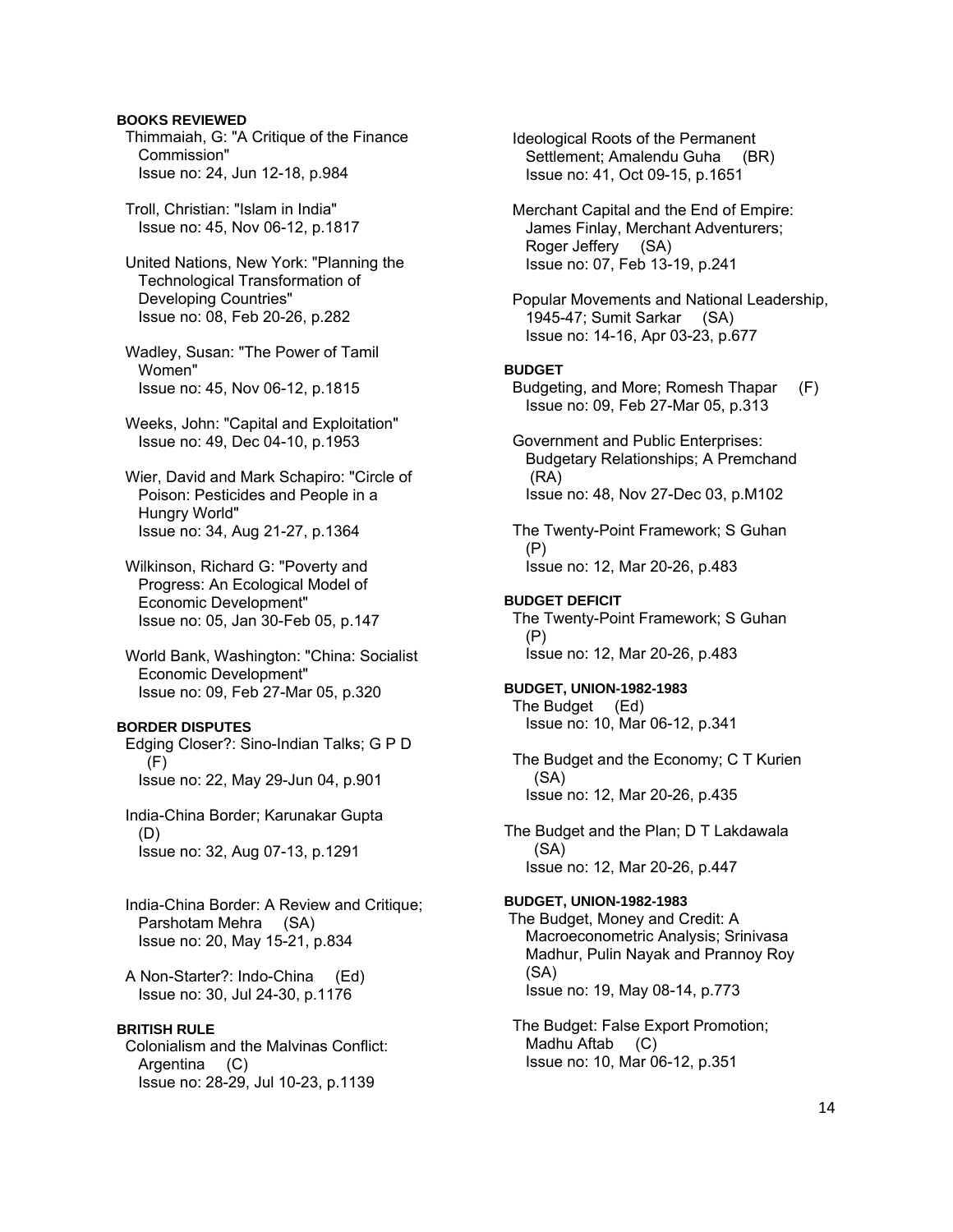**BUDGET, UNION-1982-1983**  Central Budget: 1982-83; N J Jhaveri (SA) Issue no: 10, Mar 06-12, p.373

 Demotion of the Budget; Bhabatosh Datta (SA) Issue no: 12, Mar 20-26, p.439

 Policy of Inflationary Contraction; Prabhat Patnaik (SA) Issue no: 12, Mar 20-26, p.443

 Prime Minister's Budget: New Delhi; B M  $(C)$ Issue no: 10, Mar 06-12, p.350

 Under the IMF's Watch: The 1982-83 Budget; I S Gulati (SA) Issue no: 17-18, Apr 24-May 07, p.727

# **BUREAUCRACY**

 Management of Poverty or Vice-Versa; S Guhan (BR) Issue no: 42, Oct 16-22, p.1687

 Myth of Non-Partisanship: Politics (Ed) Issue no: 52, Dec 25-31, p.2070

 The Right to Know; A G Noorani (BR) Issue no: 46-47, Nov 13-26, p.1859

 Rule by PM's Secretariat: New Delhi; B M (C) Issue no: 46-47, Nov 13-26, p.1843

# **BUSINESS AND POLITICS**

 Keeping Options Open: Politics (Ed) Issue no: 04, Jan 23-29, p.86

 Strange Paralysis (Ed) Issue no: 07, Feb 13-19, p.213

 The Tamasha in Delhi; Romesh Thapar (F) Issue no: 39, Sep 25-Oct 01, p.1563

 Unseen Coalition Partner: Kerala; O J (C) Issue no: 44, Oct 30-Nov 05, p.1770

**BUSINESS HISTORY**  Uses of Business History; P C Randeria (RA) Issue no: 35, Aug 28-Sep 03, p.M62 **CALCUTTA**  Calcutta's Rickshaw-Pullers; Swapan Ganguly (LE) Issue no: 41, Oct 09-15, p.1636 **CAPITAL EXPENDITURE**  Corporate Investment in 1982: A Forecast; C Rangarajan (SA) Issue no: 10, Mar 06-12, p.378 **CAPITAL FLOWS**  Industrial Growth: Another Look; C Rangarajan (SA) Issue no: 14-16, Apr 03-23, p.589 **CAPITAL FORMATION**  Income, Saving and Capital Formation in India: A Step towards a Solution of the Saving-Inves; Mihir Rakshit (SA) Issue no: 14-16, Apr 03-23, p.561 Prospects for Senegambia: West Africa; Rajan Harshe (C) Issue no: 22, May 29-Jun 04, p.902 **CAPITALISM**  Capitalist Farmers and Agricultural Labourers; Gail Omvedt (BR) Issue no: 38, Sep 18-24, p.1532

 Greying of Milton Friedman; Kaushik Basu (BR) Issue no: 44, Oct 30-Nov 05, p.1780

 Of Democratic Capitalists; G P D (F) Issue no: 23, Jun 05-11, p.926

 Semi-Feudalism or Capitalism? Contemporary Debate on Classes and Modes of Production in India; Alice Thorner (SA) Issue no: 49, Dec 04-10, p.1961

 Semi-Feudalism or Capitalism? Contemporary Debate on Classes and Modes of Production in India; Alice Thorner (SA) Issue no: 50, Dec 11-17, p.1993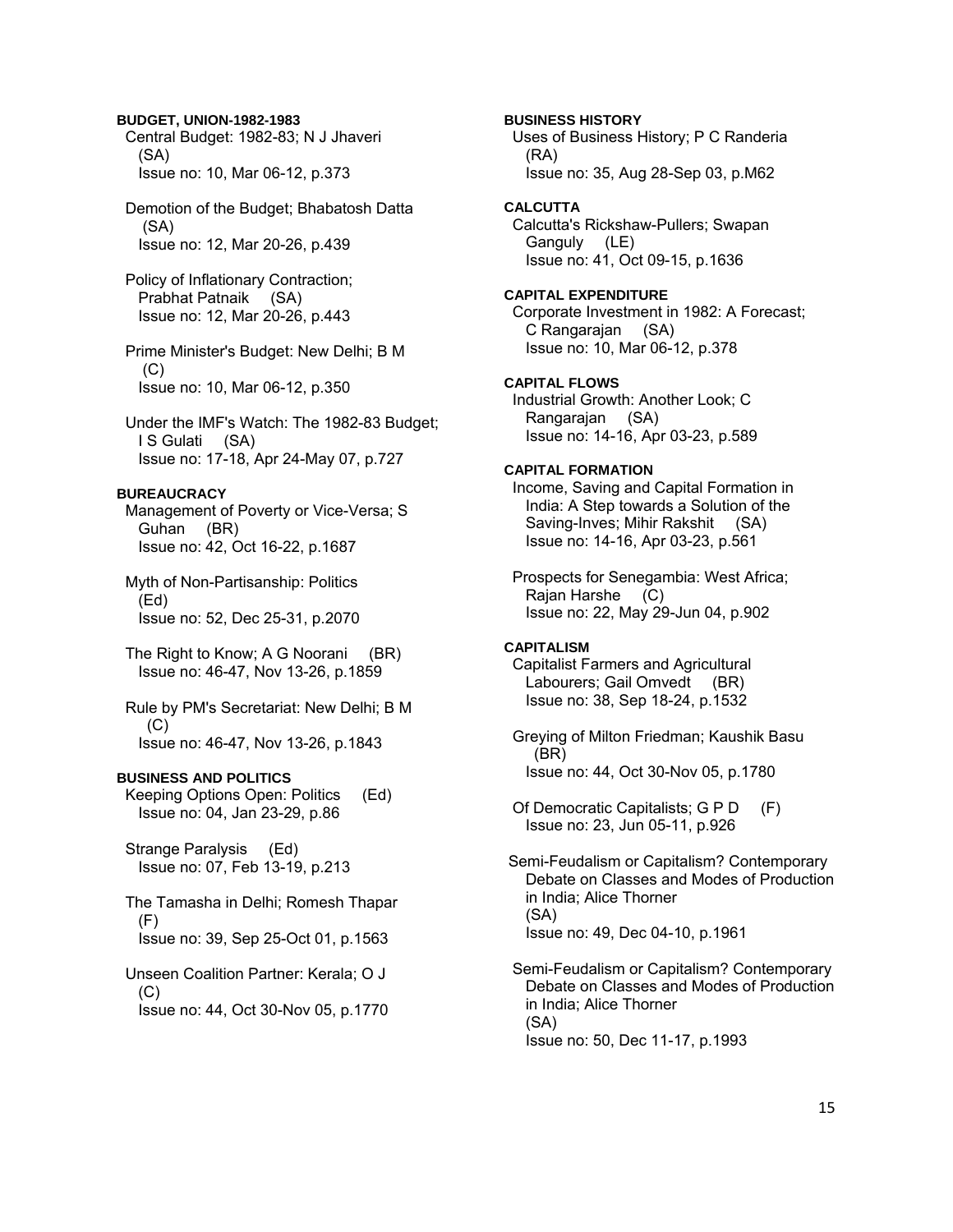# **CAPITALISM**

 Semi-Feudalism or Capitalism? Contemporary Debate on Classes and Modes of Production in India; Alice Thorner (SA) Issue no: 51, Dec 18-24, p.2061

 Value and Capital; Paresh Chattopadhyay (BR) Issue no: 49, Dec 04-10, p.1953

#### **CARDAMOM**

 Price of Complacency: Cardamom (C) Issue no: 04, Jan 23-29, p.90

# **CARPET INDUSTRY**

 India and the International Market in Handknotted Carpets; Sanjay Sinha (RA) Issue no: 48, Nov 27-Dec 03, p.M129

# **CASH MANAGEMENT**

 Wonderland of Cash Subsidy: Exports  $(C)$ Issue no: 49, Dec 04-10, p.1937

#### **CASHEW INDUSTRY**

 Paying for High-Priced Imports: Cashew  $(C)$ Issue no: 17-18, Apr 24-May 07, p.709

### **CASTE CONFLICTS**

 Landlord's 'Law and Order' in Baluaha: Bihar; Ashok K Singh (C) Issue no: 25, Jun 19-25, p.1015

## **CASTES AND CASTE SYSTEM**

 Economy, Caste, Religion and Population Distribution: An Analysis of Communal Tension in Pun; Victor S D'Souza (SA) Issue no: 19, May 08-14, p.783

 Election Without Issues: Kerala (C) Issue no: 24, Jun 12-18, p.977

 Maratha Melava: Maharashtra; Gail Omvedt (C) Issue no: 06, Feb 06-12, p.185

Marxists and Caste; Gail Omvedt (LE) Issue no: 10, Mar 06-12, p.345

 Marxists and Caste; Dipankar Gupta (LE) Issue no: 19, May 08-14, p.754

 The Never-Married Parsis: A Demographic Dilemma; Ketayun H Gould (SA) Issue no: 26, Jun 26-Jul 02, p.1063

 Socio-Political Base of Military Rule in Pakistan; Bhabani Sen Gupta (BR) Issue no: 07, Feb 13-19, p.237

 Threats and Responses: Conversions in Tamil Nadu; Imtiaz Ahmad (P) Issue no: 43, Oct 23-29, p.1737

### **CAUVERY WATER DISPUTE**

 Looking the Other Way: Cauvery Waters Dispute (Ed) Issue no: 45, Nov 06-12, p.1795

### **CEMENT INDUSTRY**

 Back to Square One (C) Issue no: 44, Oct 30-Nov 05, p.1756

 The More It Changes (C) Issue no: 10, Mar 06-12, p.344

 Pains of Half-Kill (C) Issue no: 28-29, Jul 10-23, p.1124

### **CENSORSHIP**

 Listening to Official Propaganda: Civil Liberties; A G Noorani (C) Issue no: 10, Mar 06-12, p.360

 Women Films and Censorship; S Sujatha (LE) Issue no: 40, Oct 02-08, p.1590

### **CENSUS**

 Under-Enumeration in Indian Censuses: Impact on Inter-Censal Population Growth: 1901-81; S Mukerji (SA) Issue no: 46-47, Nov 13-26, p.1870

#### **CENSUS-1981**

 1981 Census Economic Data; K S Natarajan (D) Issue no: 34, Aug 21-27, p.1385

 1981 Census Economic Data: A Note; J N Sinha (SA) Issue no: 06, Feb 06-12, p.195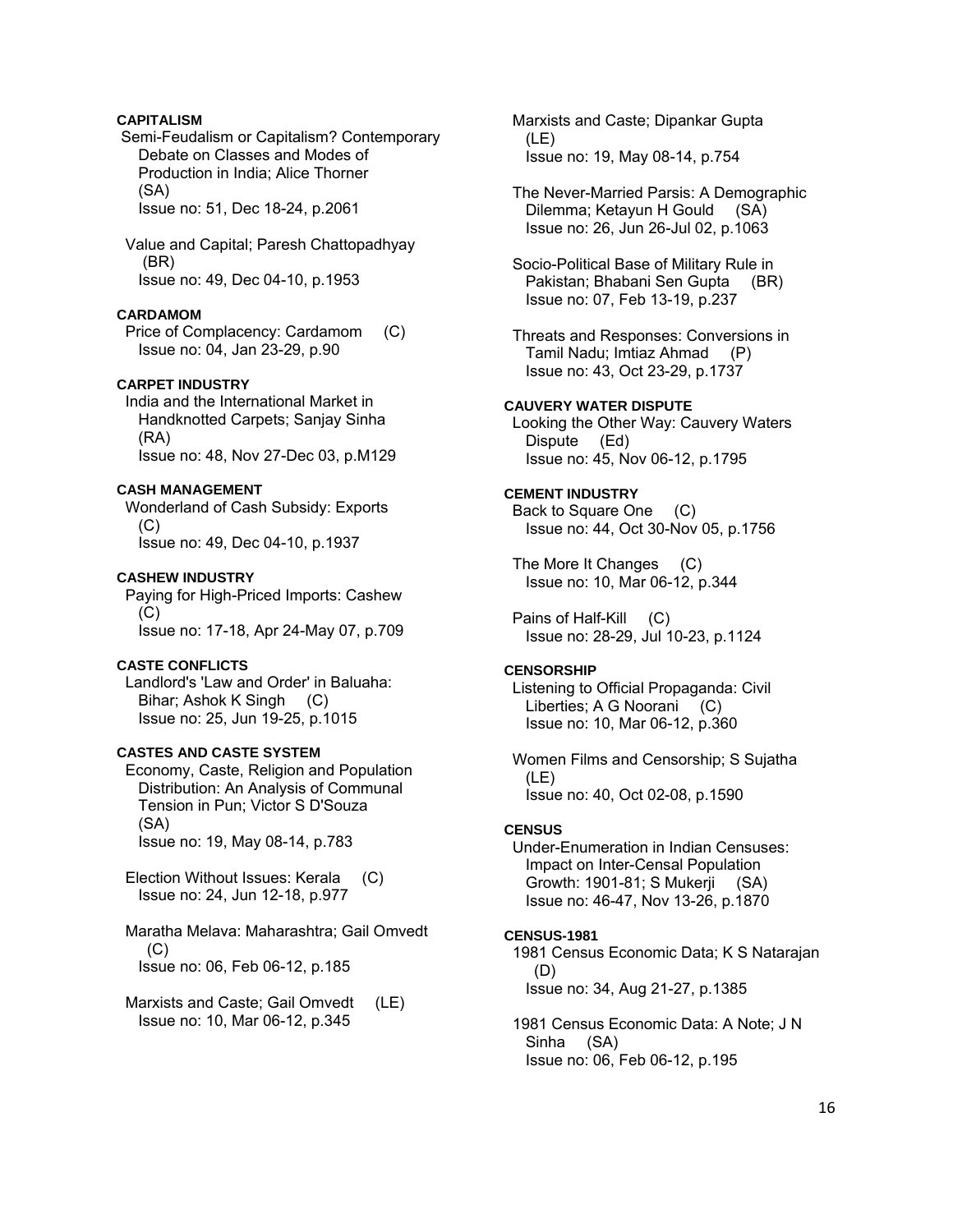### **CENSUS-1981**

 Morphology of Urbanisation in India: Some Results from 1981 Census; Rakesh Mohan and Chandrashekhar Pant (SA) Issue no: 38, Sep 18-24, p.1534

 Morphology of Urbanisation in India: Some Results from 1981 Census; Rakesh Mohan and Chandrashekhar Pant (SA) Issue no: 39, Sep 25-Oct 01, p.1579

 Population Scene after 1981 Census; S Mukerji (D) Issue no: 30, Jul 24-30, p.1208

# **CENTRE-STATE FINANCIAL RELATIONS**

 Encroachment of Ideas; Bhabatosh Datta (BR) Issue no: 17-18, Apr 24-May 07, p.724

 Overdraft Politics (Ed) Issue no: 28-29, Jul 10-23, p.1121

 Overdraft Politics: West Bengal (C) Issue no: 01-02, Jan 02-15, p.13

 Tipped Scales: Centre-State Finances (Ed) Issue no: 31, Jul 31-Aug 06, p.1214

#### **CENTRE-STATE RELATIONS**

 Disturbed Area: Tripura (Ed) Issue no: 39, Sep 25-Oct 01, p.1555

 From Consensus to Confrontation: Federal Politics in India; Amal Ray (SA) Issue no: 40, Oct 02-08, p.1619

 Last Exercise?: Assam (Ed) Issue no: 48, Nov 27-Dec 03, p.1886

 More Opportunism: Punjab (Ed) Issue no: 45, Nov 06-12, p.1794

### **CHAMBERS OF COMMERCE**

 Not All Roses: Joint Foreign Ventures (C) Issue no: 23, Jun 05-11, p.924

#### **CHHATISGARH**

 Remembering Tribal Martyrs; A K Roy (LE) Issue no: 03, Jan 16-22, p.50

# **CHILD ABUSE**

 Racketeering in Asian Children; Gobinda Mukhoty (LE) Issue no: 07, Feb 13-19, p.218

#### **CHILDREN**

 Racketeering in Asian Children; Gobinda Mukhoty (LE) Issue no: 07, Feb 13-19, p.218

#### **CHINA**

 Aspects of Chinese Experience in the Light of Economics of Choice; Dipavali Debroy (SA) Issue no: 11, Mar 13-19, p.399

 The Bank's China; Nigel Harris (BR) Issue no: 09, Feb 27-Mar 05, p.320

 Chairman Mao is Not Our Chairman....; G P D (F) Issue no: 40, Oct 02-08, p.1605

- Changing Consumption Patterns: China; Michel Chossudovsky (C) Issue no: 08, Feb 20-26, p.277
- China's Changing World View; G P D (F) Issue no: 04, Jan 23-29, p.95

 Confused View; G P D (BR) Issue no: 07, Feb 13-19, p.240

 Hong Kong: China's Manpower Exports: Hong Kong; Michel Chossudovsky (C) Issue no: 03, Jan 16-22, p.63

 More Flexible: China (Ed) Issue no: 41, Oct 09-15, p.1631

- Of Cannibals and Socialists; G P D (F) Issue no: 17-18, Apr 24-May 07, p.715
- Resurrecting the Monster View of China; G  $PD$   $(F)$ Issue no: 21, May 22-28, p.858

# **CHINA-RUSSIA RELATIONS**  Of Cannibals and Socialists; G P D (F) Issue no: 17-18, Apr 24-May 07, p.715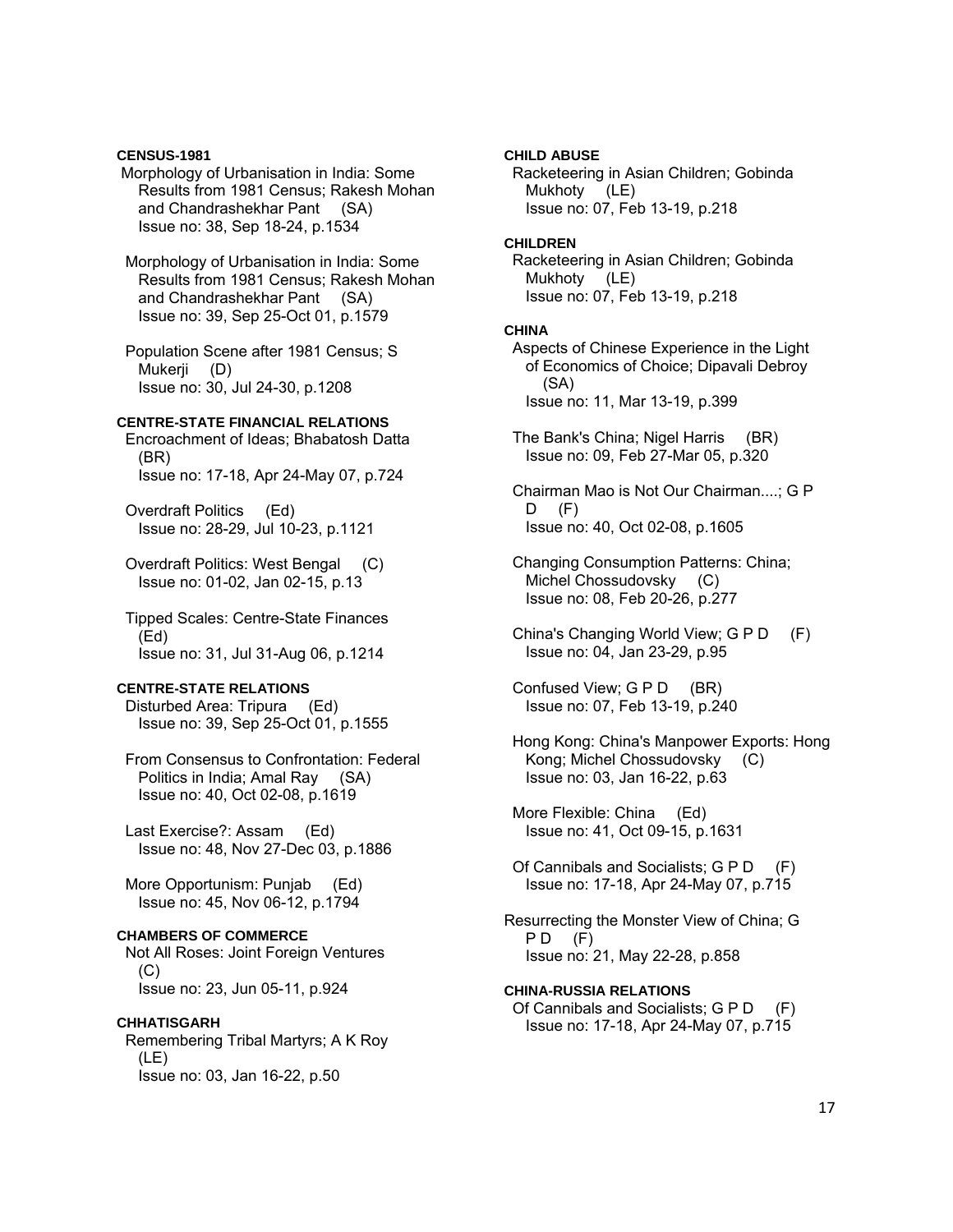## **CHINA-SOVIET UNION RELATIONS**

 Sino-Soviet Straws in the Wind; G P D  $(F)$ Issue no: 46-47, Nov 13-26, p.1842

#### **CIVIL LIBERTIES**

 Accounting to Parliament: Civil Liberties; A G Noorani (C) Issue no: 31, Jul 31-Aug 06, p.1229

 Body Politic; Gyan Prakash (BR) Issue no: 30, Jul 24-30, p.1193

 Compensation for Police Outrages: Civil Liberties; A G Noorani (C) Issue no: 26, Jun 26-Jul 02, p.1056

 Death Penalty and the Constitution: Civil Liberties; A G Noorani (C) Issue no: 36, Sep 04-10, p.1444

 I'll be Judge, I'll be Jury: Andhra Pradesh; K Balagopal (C) Issue no: 05, Jan 30-Feb 05, p.142

 Shadowing Political Opponents: Civil Liberties; A G Noorani (C) Issue no: 28-29, Jul 10-23, p.1137

 Telephone Tapping: Civil Liberties; A G Noorani (C) Issue no: 25, Jun 19-25, p.1017

### **CIVILIZATION**

 Rare Reference Material; N N Gidwani (BR) Issue no: 40, Oct 02-08, p.1609

## **COAL**

 Taking the Soft Option: Coal (Ed) Issue no: 24, Jun 12-18, p.966

# **COAL INDUSTRY**

 Cloaked By Price Rise: Coal (C) Issue no: 09, Feb 27-Mar 05, p.309

 Lessons of Topa Colliery Disaster: Coal Mines; K V Subrahmanyam (C) Issue no: 32, Aug 07-13, p.1263

 Slaughter of Mines and Miners: Coal Mines  $(C)$ Issue no: 41, Oct 09-15, p.1641

 Still No Rational Pricing Formula: Coal; K V Subrahmanyam (C) Issue no: 26, Jun 26-Jul 02, p.1057

 Sub-Human Conditions at Jhagrakhand: Coal Mines;  $AS$  (C) Issue no: 23, Jun 05-11, p.935

 Taking the Soft Option: Coal (Ed) Issue no: 24, Jun 12-18, p.966

# **COALITION POLITICS**

 Foreign Policy Perspectives of the Centre-Right Coalition: West Germany; Ramesh Jaura (C) Issue no: 45, Nov 06-12, p.1813

 Narrow Options: Mauritius (Ed) Issue no: 44, Oct 30-Nov 05, p.1756

# **COFFEE INDUSTRY**

 Gloomy Prospect (C) Issue no: 37, Sep 11-17, p.1476

#### **COIMBATORE**

 Character of an Urban Economy: 'Small-Scale' Production and Labour Markets in Coimbatore; John Harriss (SA) Issue no: 23, Jun 05-11, p.945

 Character of an Urban Economy: 'Small-Scale' Production and Labour Markets in Coimbatore; John Harriss (SA) Issue no: 24, Jun 12-18, p.993

#### **COIR INDUSTRY**

 Class Struggle and Structural Changes: Coir Mat and Matting Industry in Kerala, 1950-80; Thomas T M Isaac (RA) Issue no: 31, Jul 31-Aug 06, p.PE13

#### **COLLEGES**

 SIET Women's College: Struggle Continues; Susan M Ram (C) Issue no: 51, Dec 18-24, p.2031

# **COLONIALISM**

 Colonialism and the Malvinas Conflict: Argentina (C) Issue no: 28-29, Jul 10-23, p.1139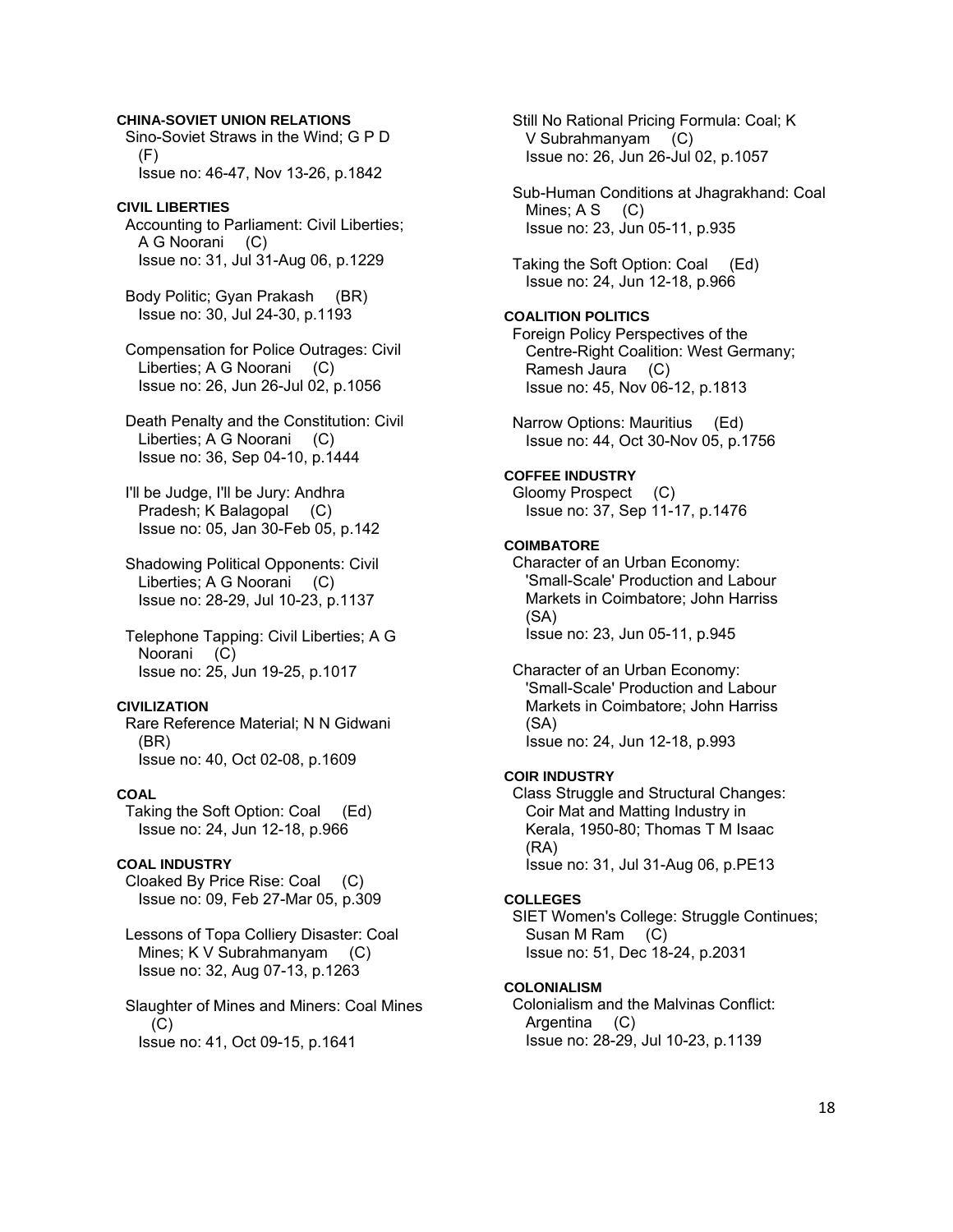# **COLONIALISM**

 The Other Side of the Moon: E M Forster's India; Hiren Gohain (RA) Issue no: 31, Jul 31-Aug 06, p.PE58

# **COMMITTEES AND COMMISSIONS**

 In Defence of Mandal Commission: Backward Classes; P Radhakrishnan (C) Issue no: 27, Jul 03-09, p.1094

 Lord Scarman Reports: Britain; Bharat Bhushan (C) Issue no: 01-02, Jan 02-15, p.19

# **COMMODITY PRICES**

 Cloaked By Price Rise: Coal (C) Issue no: 09, Feb 27-Mar 05, p.309

 Stabilising Primary Commodity Markets; B S Chimni (D) Issue no: 37, Sep 11-17, p.1507

 Wishful Thinking: Sugar (C) Issue no: 33, Aug 14-20, p.1297

### **COMMUNAL VIOLENCE**

 Caste and Commerce: Tamil Nadu (Ed) Issue no: 25, Jun 19-25, p.1006

- Communal Clashes in Kanyakumari: Tamil Nadu (C) Issue no: 17-18, Apr 24-May 07, p.717
- Communal Violence in Ahmedabad: Gujarat; Asghar Ali Engineer (C) Issue no: 04, Jan 23-29, p.100

 Congress(I)'s Dangerous Game: Punjab (Ed) Issue no: 19, May 08-14, p.750

 Economy, Caste, Religion and Population Distribution: An Analysis of Communal Tension in Pun; Victor S D'Souza (SA) Issue no: 19, May 08-14, p.783

 The Guilty Men of Meerut: Uttar Pradesh; Asghar Ali Engineer (C) Issue no: 45, Nov 06-12, p.1803

 Mappilas' Religious Militancy; K N Pannikar (BR) Issue no: 20, May 15-21, p.823

 Meerut: Anatomy of a Riot: Uttar Pradesh; Anees Chishti (C) Issue no: 44, Oct 30-Nov 05, p.1765 Search for Spacegoats: Maharashtra (Ed) Issue no: 08, Feb 20-26, p.258 Wages of Political Corruption: Baroda Riots; Asghar Ali Engineer (C) Issue no: 46-47, Nov 13-26, p.1845 **COMMUNICATION MEDIA**  INSAT: Evolution and Prospects; Ashok Raj and Vishnu Mohan (SA) Issue no: 33, Aug 14-20, p.1326 **COMMUNISM**  The Island of Dr. Marx; Sumanta Banerjee (P) Issue no: 04, Jan 23-29, p.103 Anatomy of Marxist World; Bhabari Sen Gupta (BR) Issue no: 21, May 22-28, p.868 Behind the Communal Fury: Maharashtra; Asghar Ali Engineer (C) Issue no: 10, Mar 06-12, p.356 Chairman Mao is Not Our Chairman....; G P  $D$   $(F)$  Issue no: 40, Oct 02-08, p.1605 Confused View; G P D (BR) Issue no: 07, Feb 13-19, p.240 **COMMUNIST PARTIES**  'Status Quo' Elections?; Romesh Thapar (C) Issue no: 51, Dec 18-24, p.2027 The Island of Dr. Marx; Sumanta Banerjee (P) Issue no: 04, Jan 23-29, p.103 Agricultural Prices and the Left: New Delhi; B M (C) Issue no: 43, Oct 23-29, p.1721 Blackmailers Take Over: West Bengal-II (C) Issue no: 35, Aug 28-Sep 03, p.1401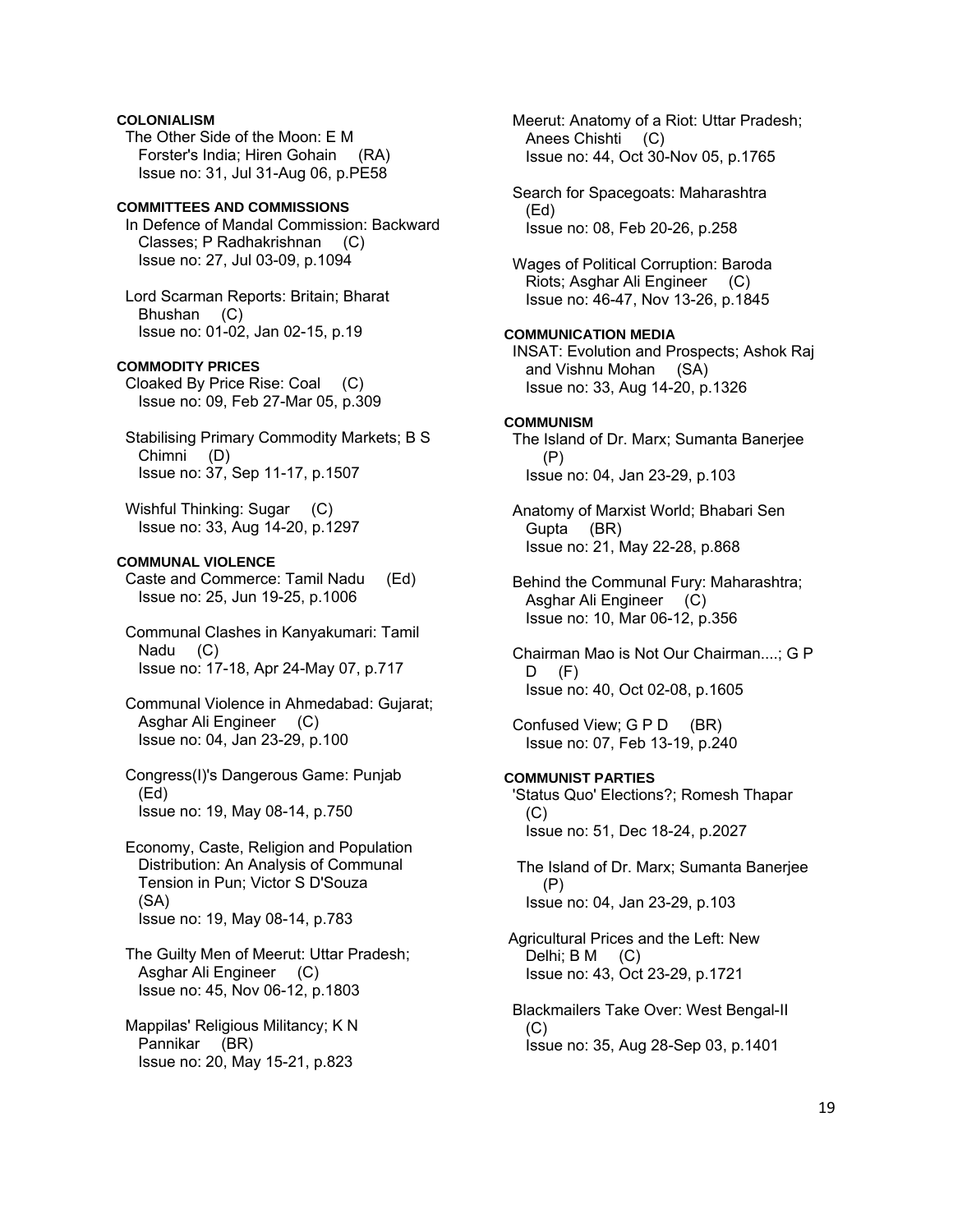**COMMUNIST PARTIES**  Clear Choice: West Bengal; Ajit Roy  $(C)$  Issue no: 19, May 08-14, p.761 Communist Party and Indian Women's Movement; Malini Bhattacharya (BR) Issue no: 01-02, Jan 02-15, p.20 CPI (M) and Soviet Union; Ramana K V Reddy (LE) Issue no: 25, Jun 19-25, p.1010 Disaggregated Peasantry: CPI(M) (Ed) Issue no: 50, Dec 11-17, p.1971 Eurocommunism and Poland: Western Europe  $(C)$  Issue no: 06, Feb 06-12, p.189 Feint in the East, Attack in the West: CPI(M); Sumanta Banerjee (C) Issue no: 10, Mar 06-12, p.353 Fient in the East, Attack in the West; Sukla Sen and K Balagopal (LE) Issue no: 23, Jun 05-11, p.927 Forever 'Disturbed': Peasant Struggle of Sircilla-Vemulawada: Andhra Pradesh; K Balagopal and Kodanandarama M Reddy  $(C)$  Issue no: 48, Nov 27-Dec 03, p.1897 The Mid-Term Pointers; Romesh Thapar (F) Issue no: 22, May 29-Jun 04, p.891 Quarrel over Power and Pelf: West Bengal-I; Ajit Roy (C) Issue no: 35, Aug 28-Sep 03, p.1400 Unity Based on Flabby Thoughts: CPI(M); Ajit Roy (C) Issue no: 13, Mar 27-Apr 02, p.479 **COMMUNISTS**  Confused View; G P D (BR) Issue no: 07, Feb 13-19, p.240 **COMMUNITY DEVELOPMENT**  Economics All the Way; S H Deshpande (BR) Issue no: 25, Jun 19-25, p.1023

### **COMPANIES**

 Acc-Babcock Issue no: 43, Oct 23-29, p.1717

 Advani Oerlikon Issue no: 06, Feb 06-12, p.180

 Ahmedabad Electricity Issue no: 38, Sep 18-24, p.1522

 Alkali and Chemical Corporation of India (ACCI) Issue no: 10, Mar 06-12, p.347

 Aluminium Industries (ALIND) Issue no: 42, Oct 16-22, p.1676

 Ashok Leyland: Poised for Growth Issue no: 20, May 15-21, p.809

 Asian Paints Issue no: 31, Jul 31-Aug 06, p.PE57

 Associated Bearing Company Issue no: 22, May 29-Jun 04, p.894

 Associated Cement Companies: Maintaining Lead Issue no: 50, Dec 11-17, p.1977

 Atlas Copco (India) Issue no: 22, May 29-Jun 04, p.894

 Atul Products Issue no: 24, Jun 12-18, p.971

 Automobile Products Issue no: 23, Jun 05-11, p.930

 Bank of Baroda Issue no: 19, May 08-14, p.782

 Bank of India Issue no: 17-18, Apr 24-May 07, p.714

 BASF India Issue no: 26, Jun 26-Jul 02, p.1052

 Bata India Issue no: 27, Jul 03-09, p.1090

 Belapur Sugar and Allied Industries Issue no: 09, Feb 27-Mar 05, p.312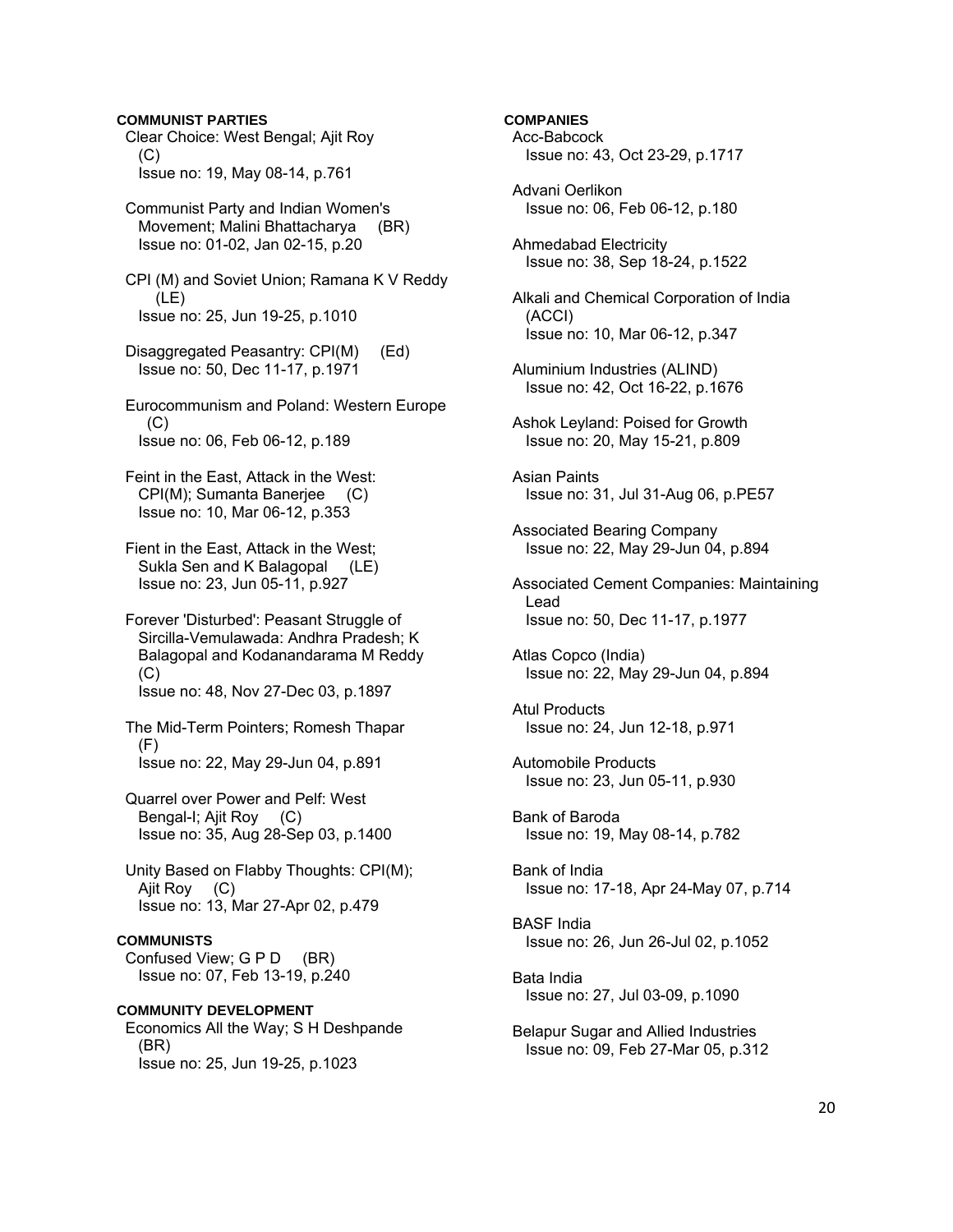**COMPANIES**  Bharat Bijlee Issue no: 01-02, Jan 02-15, p.9 Bharat Bijlee Issue no: 49, Dec 04-10, p.1935 Bharat Commerce and Industries Issue no: 13, Mar 27-Apr 02, p.474 Bihar Alloy Steels Issue no: 20, May 15-21, p.809 Bihar Caustic and Chemicals Issue no: 41, Oct 09-15, p.1638 Blow Plast Issue no: 52, Dec 25-31, p.2080 Blue Star Issue no: 38, Sep 18-24, p.1522 Bombay Oxygen Corporation Issue no: 25, Jun 19-25, p.1013 Bombay Suburban Electric Supply Issue no: 43, Oct 23-29, p.1718 Bombay Tyres International Issue no: 21, May 22-28, p.847 Boots Company (India) Issue no: 17-18, Apr 24-May 07, p.714 Brooke Bond India Issue no: 50, Dec 11-17, p.1977 Cable Corporation of India Issue no: 49, Dec 04-10, p.1935 Camphor and Allied Products Issue no: 27, Jul 03-09, p.1090 Ceat Tyres of India Issue no: 23, Jun 05-11, p.930 Cellulose Products of India Issue no: 34, Aug 21-27, p.1350 Century Spinning and Manufacturing: Into Shipping and Paper Issue no: 12, Mar 20-26, p.421 Chemicals and Fibres of India Issue no: 11, Mar 13-19, p.388

 Chloride India: Profitable Import **Substitution**  Issue no: 10, Mar 06-12, p.347 Clutch Auto Issue no: 32, Aug 07-13, p.1258 Colour-Chem Issue no: 35, Aug 28-Sep 03, p.1398 Crompton Greaves Issue no: 49, Dec 04-10, p.1934 Crompton Greaves: Growth through R and D Issue no: 06, Feb 06-12, p.179 CWS (India) Issue no: 09, Feb 27-Mar 05, p.312 Delton Cables Issue no: 04, Jan 23-29, p.94 Derby Textiles Issue no: 44, Oct 30-Nov 05, p.1762 Diamant Carbon and Graphite Products (DCGP) Issue no: 33, Aug 14-20, p.1302 Dunlop India: Maintaining Leadership Issue no: 28-29, Jul 10-23, p.1131 E Merck (India) Issue no: 32, Aug 07-13, p.1257 East India Hotels: More is Never Enough Issue no: 41, Oct 09-15, p.1637 Empire Industries Issue no: 51, Dec 18-24, p.2026 Ennore Foundries Issue no: 21, May 22-28, p.848 Excel Industries Issue no: 12, Mar 20-26, p.422 Export Credit and Guarantee Corporation (ECGC) Issue no: 07, Feb 13-19, p.222 Fibreglass Pilkington Issue no: 13, Mar 27-Apr 02, p.473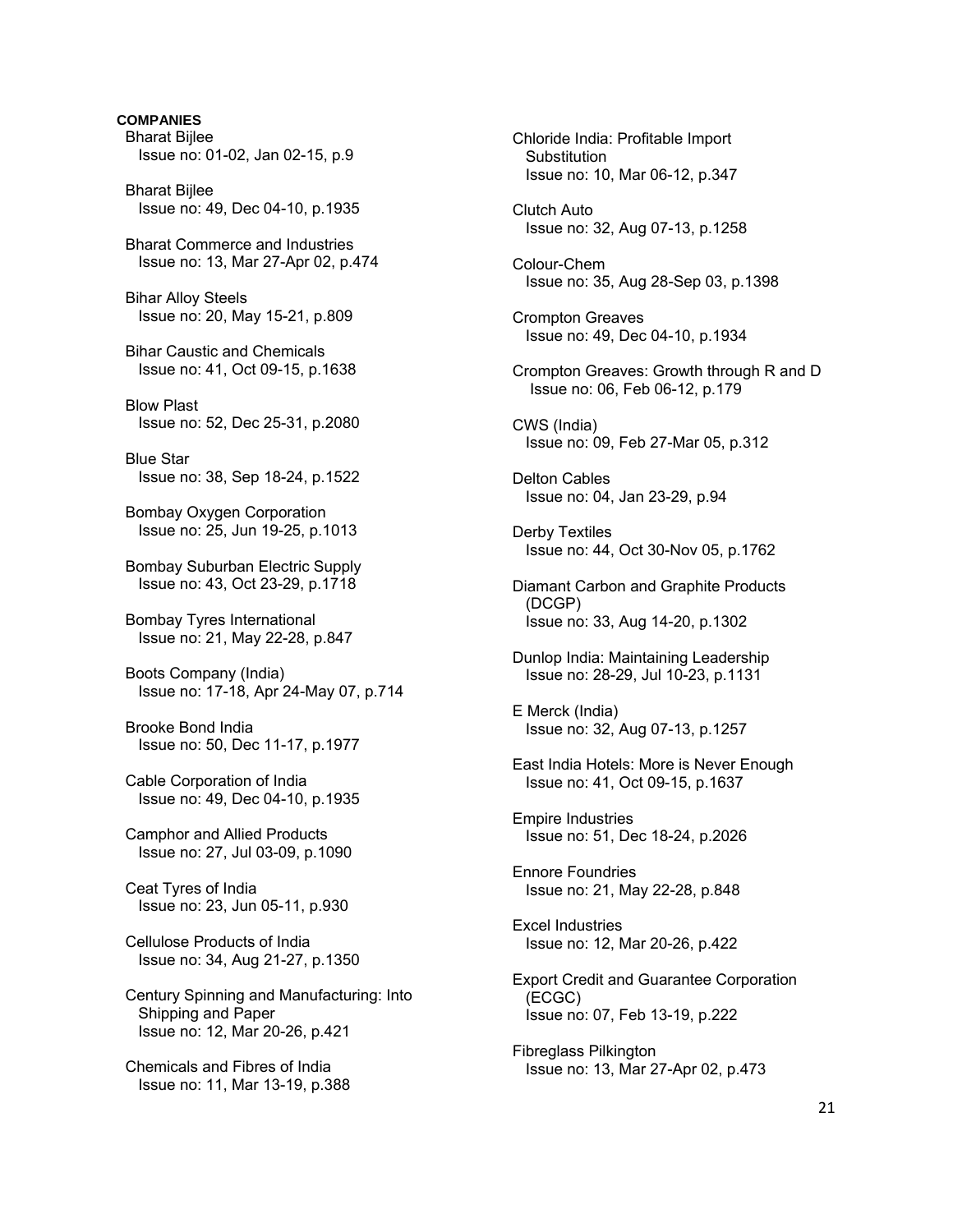**COMPANIES**  Food Specialities Issue no: 20, May 15-21, p.810 Gabriel India Issue no: 01-02, Jan 02-15, p.10 Gammon India Issue no: 06, Feb 06-12, p.180 Gannon Dunkerley and Company Issue no: 40, Oct 02-08, p.1609 Garware Nylons: Good Results Despite **Shortages**  Issue no: 34, Aug 21-27, p.1340 Garware Paints Issue no: 52, Dec 25-31, p.2080 Glaxo Laboratories (India): Going 'Indian' Issue no: 51, Dec 18-24, p.2025 Gokak Patel Volkart Issue no: 25, Jun 19-25, p.1013 Golden Tobacco: Into Windfall Areas Issue no: 48, Nov 27-Dec 03, p.1893 Goodlass Nerolac Paints Issue no: 31, Jul 31-Aug 06, p.1222 Goodyear India Issue no: 22, May 29-Jun 04, p.894 Great Eastern Shipping: Soft Loans for Fleet Expansion Issue no: 04, Jan 23-29, p.93 Guest Keen Williams (GKM): The Growth Sector Issue no: 26, Jun 26-Jul 02, p.1051 Gujarat Alkalies and Chemicals Issue no: 40, Oct 02-08, p.1598 Gujarat Cooperative Milk Marketing **Federation**  Issue no: 06, Feb 06-12, p.180 Gujarat Mineral Development Corporation Issue no: 42, Oct 16-22, p.1705 Gujarat State Financial Corporation Issue no: 32, Aug 07-13, p.1258

 Gwalior Rayon Issue no: 26, Jun 26-Jul 02, p.1052 Gwalior Rayon Silk Manufacturing Company (WVG): Vast Scope for Joint Ventures Issue no: 38, Sep 18-24, p.1521 Herdillia Chemicals Issue no: 49, Dec 04-10, p.1934 Hilton Rubbers Issue no: 31, Jul 31-Aug 06, p.1222 Hindustan Lever Issue no: 26, Jun 26-Jul 02, p.1051 Hindustan Lever Issue no: 27, Jul 03-09, p.1106 Hindustan Organic Chemicals Issue no: 39, Sep 25-Oct 01, p.1588 Hrderabad allwyn Issue no: 40, Oct 02-08, p.1598 Hyderabad Asbestos Cement Products: Higher Dividend and Diversifying Issue no: 19, May 08-14, p.755 IDL Chemical Issue no: 01-02, Jan 02-15, p.9 IDL Chemicals: A Many-Faceted Operation Issue no: 49, Dec 04-10, p.1933 Imperial Chemical Industries Issue no: 44, Oct 30-Nov 05, p.1777 India Cements Issue no: 41, Oct 09-15, p.1637 Indian Aluminium Company (INDAL): Reduced Tax Burden to the Aid Issue no: 39, Sep 25-Oct 01, p.1561 Indian Dyestuff Industries Issue no: 38, Sep 18-24, p.1522 Indian Explosives Issue no: 07, Feb 13-19, p.221 Indian Hotel Company Issue no: 37, Sep 11-17, p.1481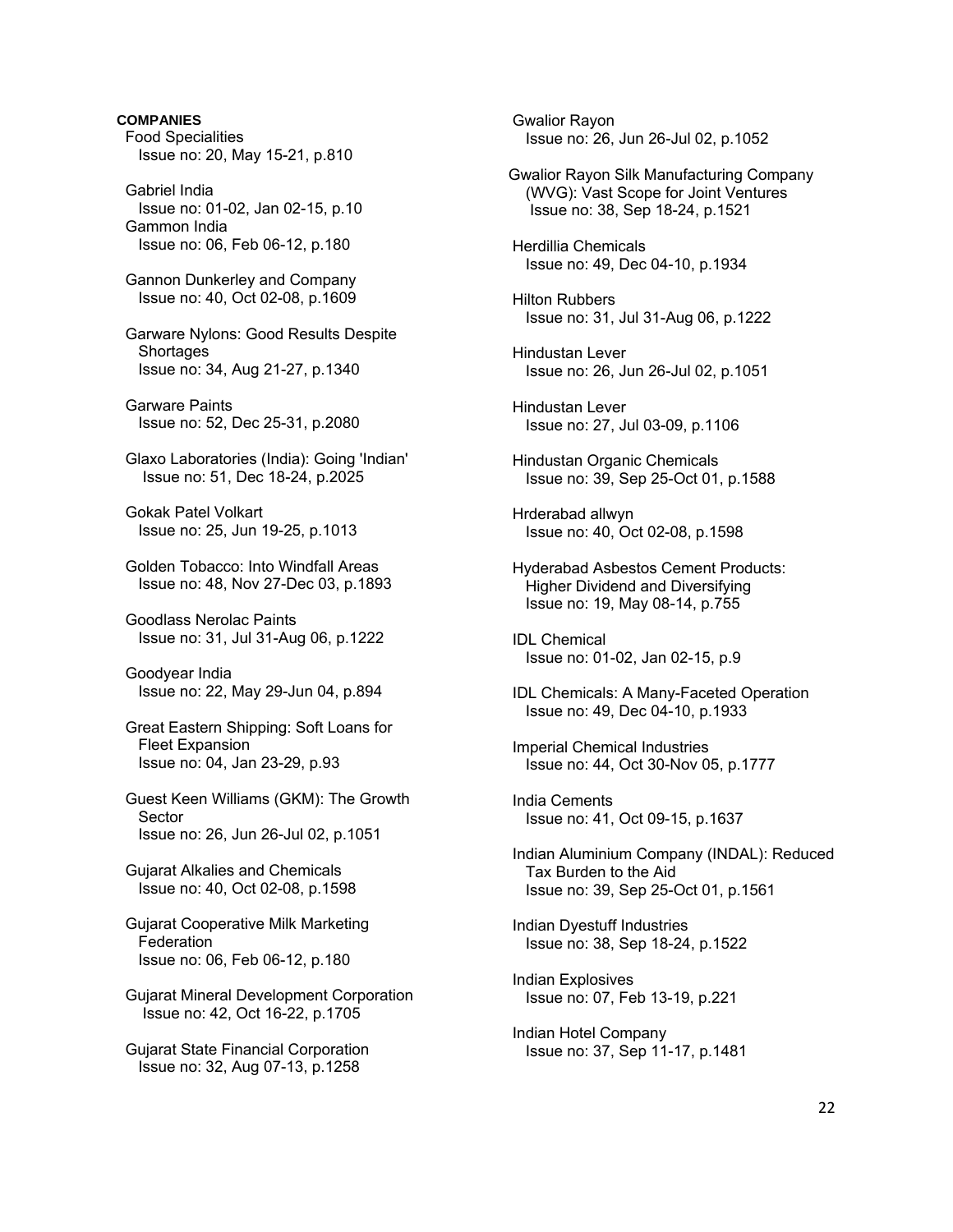**COMPANIES**  Indian Oil Corporation (IOC) Issue no: 08, Feb 20-26, p.265 Indian Oxygen Issue no: 09, Feb 27-Mar 05, p.312 Indian Petrochemicals Corporation (IPCL) Issue no: 05, Jan 30-Feb 05, p.137 Indian Rayon Issue no: 36, Sep 04-10, p.1438 Indian Sewing Machine Company (ISMACO) Issue no: 06, Feb 06-12, p.180 Indian Sewing Machine Company: Boom World of Gadgets Issue no: 32, Aug 07-13, p.1257 International Computers Indian Manufacture (ICIM) Issue no: 05, Jan 30-Feb 05, p.138 ION Exchange (India) Issue no: 34, Aug 21-27, p.1350 ITC Issue no: 48, Nov 27-Dec 03, p.1894 ITC: Poised for Rapid Growth Issue no: 36, Sep 04-10, p.1437 J K Synthetics: Among Fastest Growing Issue no: 30, Jul 24-30, p.1181 Jay Shree Tea and Industries Issue no: 31, Jul 31-Aug 06, p.1248 Jessop and Company Issue no: 13, Mar 27-Apr 02, p.473 KAP Chem Issue no: 38, Sep 18-24, p.1522 Kelvinator of India Issue no: 44, Oct 30-Nov 05, p.1760 Kirloskar Brothers Issue no: 04, Jan 23-29, p.94 Kirloskar Cummins

Issue no: 10, Mar 06-12, p.348

 Kirloskar Electric Issue no: 04, Jan 23-29, p.94 Kirloskar Oil Engines Issue no: 03, Jan 16-22, p.54 Kothari (Madras) Issue no: 05, Jan 30-Feb 05, p.138 Larsen and Tubro: Wide-Ranging **Diversification**  Issue no: 11, Mar 13-19, p.387 Lipton India Issue no: 48, Nov 27-Dec 03, p.1893 Lohia Machines Issue no: 35, Aug 28-Sep 03, p.1398 Lorcom (Protectives) Issue no: 48, Nov 27-Dec 03, p.1894 Madras Aluminium Company: Pains of the Market Issue no: 27, Jul 03-09, p.1089 Mafatlal Fine Spinning and Manufacturing Issue no: 31, Jul 31-Aug 06, p.1222 Mafatlal Industries Issue no: 33, Aug 14-20, p.1301 Maharashtra Elektrosmelt Issue no: 30, Jul 24-30, p.1182 Maharashtra Small Scale Industries Development Corporation (MSSIDC) Issue no: 19, May 08-14, p.756 Maharashtra State Financial Corporation (MSFC) Issue no: 32, Aug 07-13, p.1258 Mahindra and Mahindra and Indian Aluminium **Company**  Issue no: 43, Oct 23-29, p.1718 Mahindra and Mahindra: Fillip to Indigenous R and D Issue no: 17-18, Apr 24-May 07, p.713 Mahindra Ugine Steel Company (MUSCO) Issue no: 27, Jul 03-09, p.1090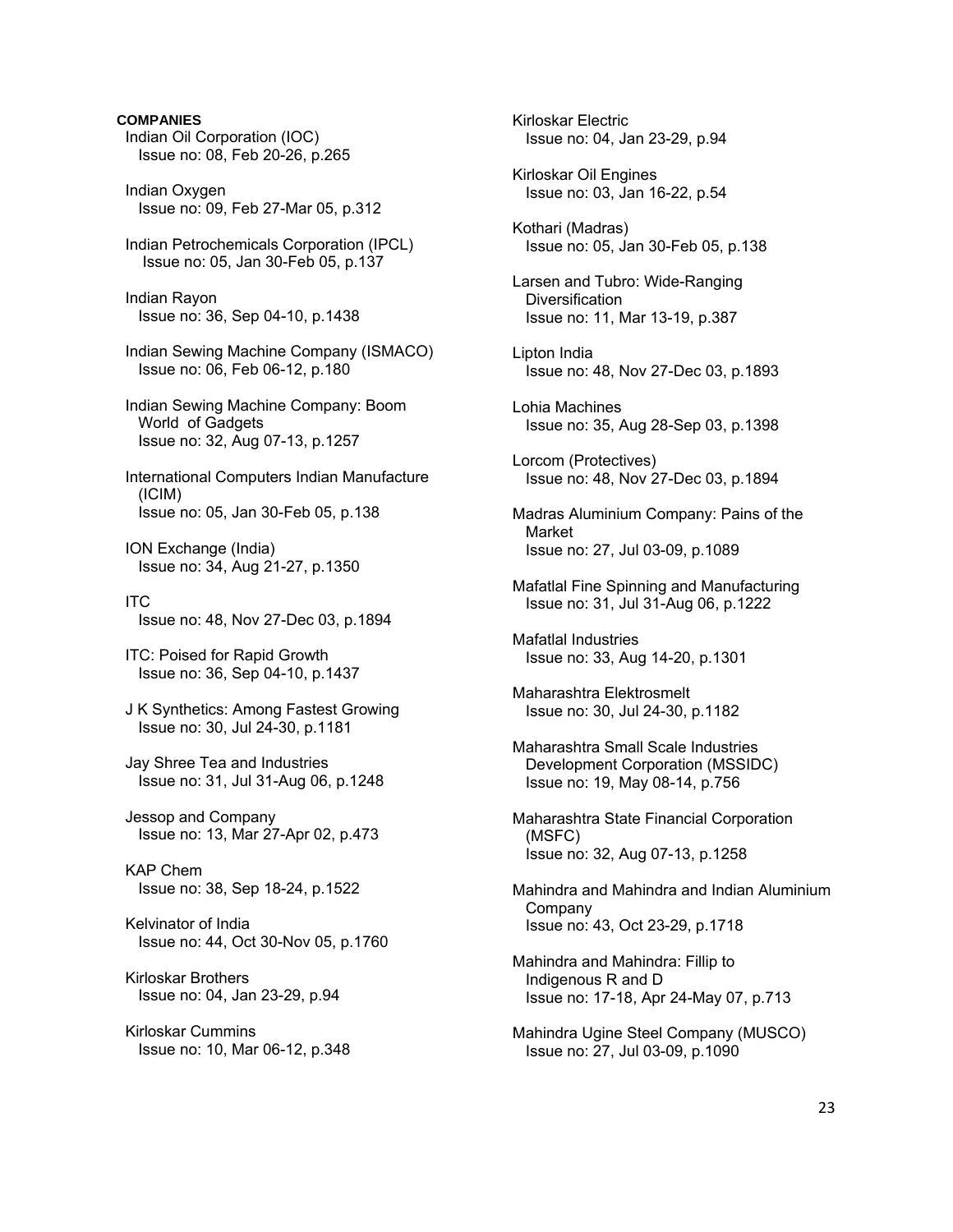**COMPANIES**  Makum Tea Company (India) and Namdang Tea Company (India) Issue no: 49, Dec 04-10, p.1935 Malayalam Plantations (India) Issue no: 28-29, Jul 10-23, p.1132 Manglore Chemicals and Fertilisers: Turning the Corner? Issue no: 40, Oct 02-08, p.1597 May and Baker India Issue no: 37, Sep 11-17, p.1482 Metal Box India Issue no: 08, Feb 20-26, p.266 Modella Woollens Issue no: 31, Jul 31-Aug 06, p.1222 Modi Rubber Issue no: 11, Mar 13-19, p.388 Modi Rubber: On the Growth Path Issue no: 23, Jun 05-11, p.929 Morarjee Goculdas SPG and WVG Issue no: 06, Feb 06-12, p.179 MRF: Hampered by Sluggish Market Issue no: 13, Mar 27-Apr 02, p.473 Mukand Iron and Steel: Braced by **Competition**  Issue no: 45, Nov 06-12, p.1800 Mysore Cements Issue no: 03, Jan 16-22, p.54 Nagarjuna Coated Tubes Issue no: 48, Nov 27-Dec 03, p.1894 National Rayon Corporation: Three-Pronged Growth Strategy Issue no: 35, Aug 28-Sep 03, p.1397 National Standard Duncan Issue no: 01-02, Jan 02-15, p.10 Nirlon Synthetic Fibres and Chemicals Issue no: 39, Sep 25-Oct 01, p.1562

 Oriental Power Cables Issue no: 20, May 15-21, p.810 Otis Elevator Company [India] Issue no: 24, Jun 12-18, p.972 Paper Products Issue no: 05, Jan 30-Feb 05, p.138 Peico Electronics and Electricals: All-Round Expansion Issue no: 22, May 29-Jun 04, p.893 Pfizer Issue no: 24, Jun 12-18, p.972 Pfizer Issue no: 32, Aug 07-13, p.1258 Polyolefins Industries (PIL): Absorbing Losses, Extending Work Issue no: 25, Jun 19-25, p.1012 Porritts and Spencer (ASIA) Issue no: 19, May 08-14, p.755 Poysha Industrial Issue no: 42, Oct 16-22, p.1677 Premier Automobiles Issue no: 03, Jan 16-22, p.53 Pressure Cookers and Appliances Issue no: 11, Mar 13-19, p.388 Rallis India Issue no: 08, Feb 20-26, p.266 Ranbaxy Laboratories Issue no: 36, Sep 04-10, p.1438 Rasoi Issue no: 21, May 22-28, p.848 Ravalgaon Sugar Farm Issue no: 09, Feb 27-Mar 05, p.312 Raymond Woollen Issue no: 50, Dec 11-17, p.1978 Raymond Woollen Mills Issue no: 44, Oct 30-Nov 05, p.1781 Reliance Textile Industries Issue no: 03, Jan 16-22, p.54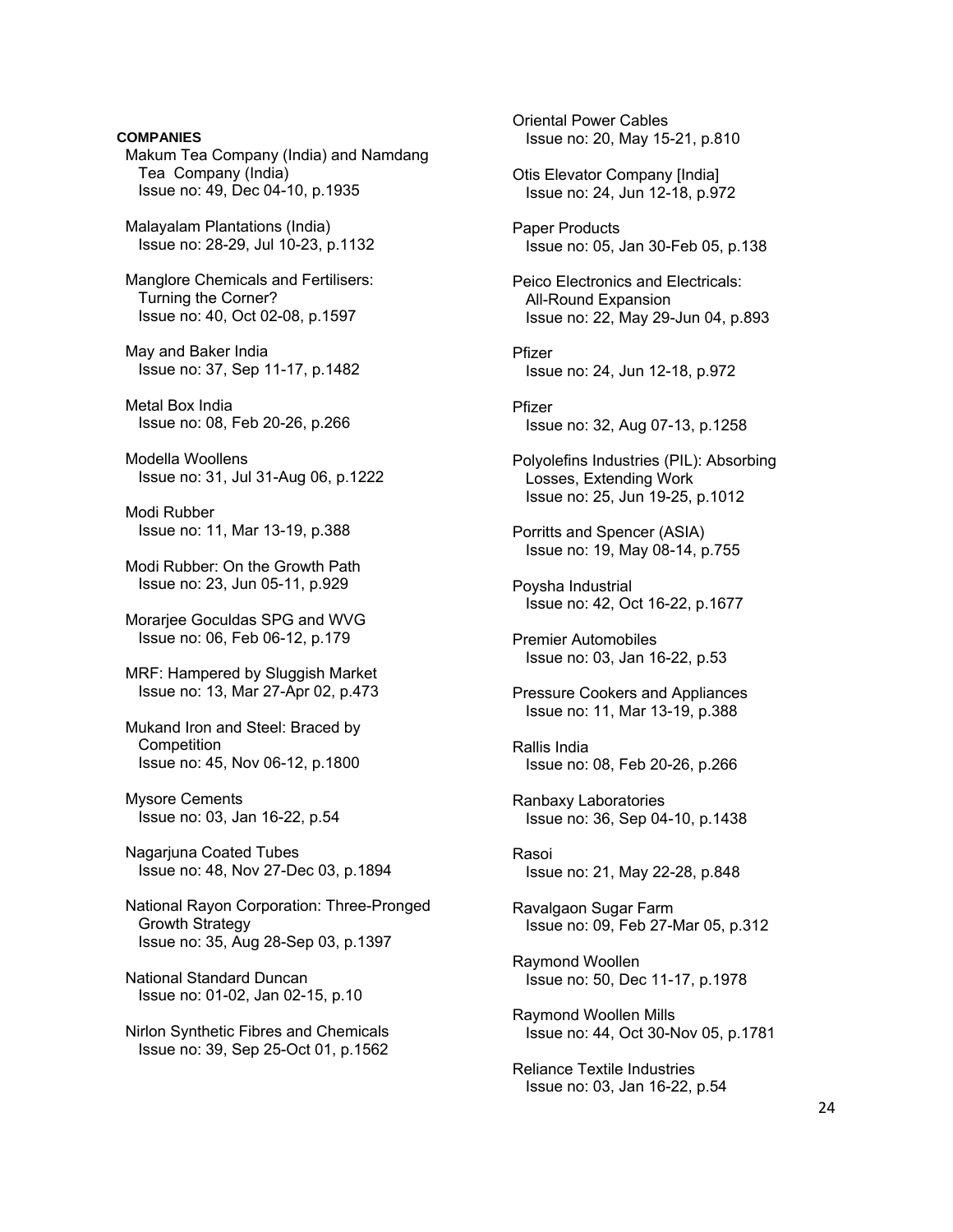**COMPANIES**  Reliance Textile Industries: Exponential Growth Issue no: 31, Jul 31-Aug 06, p.1221 Richardson Hindustan Issue no: 51, Dec 18-24, p.2026 Rohtas Industries Issue no: 45, Nov 06-12, p.1801 Sandur Manganese and Iron Ore Issue no: 39, Sep 25-Oct 01, p.A84 SEARLE (India) Issue no: 26, Jun 26-Jul 02, p.1052 Shalimar Paints Issue no: 34, Aug 21-27, p.1349 Shaw Wallace and Company: Gains of **Versatility**  Issue no: 43, Oct 23-29, p.1717 Shree Digvijay Cement Issue no: 36, Sep 04-10, p.1438 Shree Digvijaya Woollen Mills Issue no: 44, Oct 30-Nov 05, p.1762 Shri Ambuja Petrochemicals Issue no: 01-02, Jan 02-15, p.10 SICOM Issue no: 20, May 15-21, p.810 Siemens India: Technology-Based Expansion Issue no: 09, Feb 27-Mar 05, p.311 Simplex Mills Issue no: 03, Jan 16-22, p.54 SLM-Maneklal Issue no: 40, Oct 02-08, p.1598 South India Viscose Issue no: 51, Dec 18-24, p.2026 Standard Mills: Flourishing Despite Strike Issue no: 42, Oct 16-22, p.1676 Star Industrial and Textile Enterprises Issue no: 34, Aug 21-27, p.1350

 Star Paper Issue no: 44, Oct 30-Nov 05, p.1762 State Industrial and Investment Corporation of Maharashtra (SICOM) Issue no: 10, Mar 06-12, p.348 Sudershan Silk Mills Issue no: 25, Jun 19-25, p.1013 Swadeshi Polytex Issue no: 12, Mar 20-26, p.422 Synthetics and Chemicals Issue no: 28-29, Jul 10-23, p.1131 Tata Engineering and Locomotive Company (TELCO): Vehicles Free of Recession Issue no: 37, Sep 11-17, p.14781 Tata Iron and Steel Company (TISCO): New Milestones Issue no: 33, Aug 14-20, p.1301 Tata Oil Mills Company Issue no: 39, Sep 25-Oct 01, p.1562 Telangana Paper Mills Issue no: 01-02, Jan 02-15, p.10 Telerama (India) Issue no: 19, May 08-14, p.756 Unichem Laboratories Issue no: 07, Feb 13-19, p.222 Union Carbide India Issue no: 23, Jun 05-11, p.930 Unit Trust of India Issue no: 17-18, Apr 24-May 07, p.714 Vardhman Spinning And General Mills Issue no: 04, Jan 23-29, p.94 Vazir Sultan Tobacco Issue no: 05, Jan 30-Feb 05, p.138 Voltas: Decks Cleared for Rapid Growth Issue no: 07, Feb 13-19, p.221 Warner-Hindustan Issue no: 21, May 22-28, p.848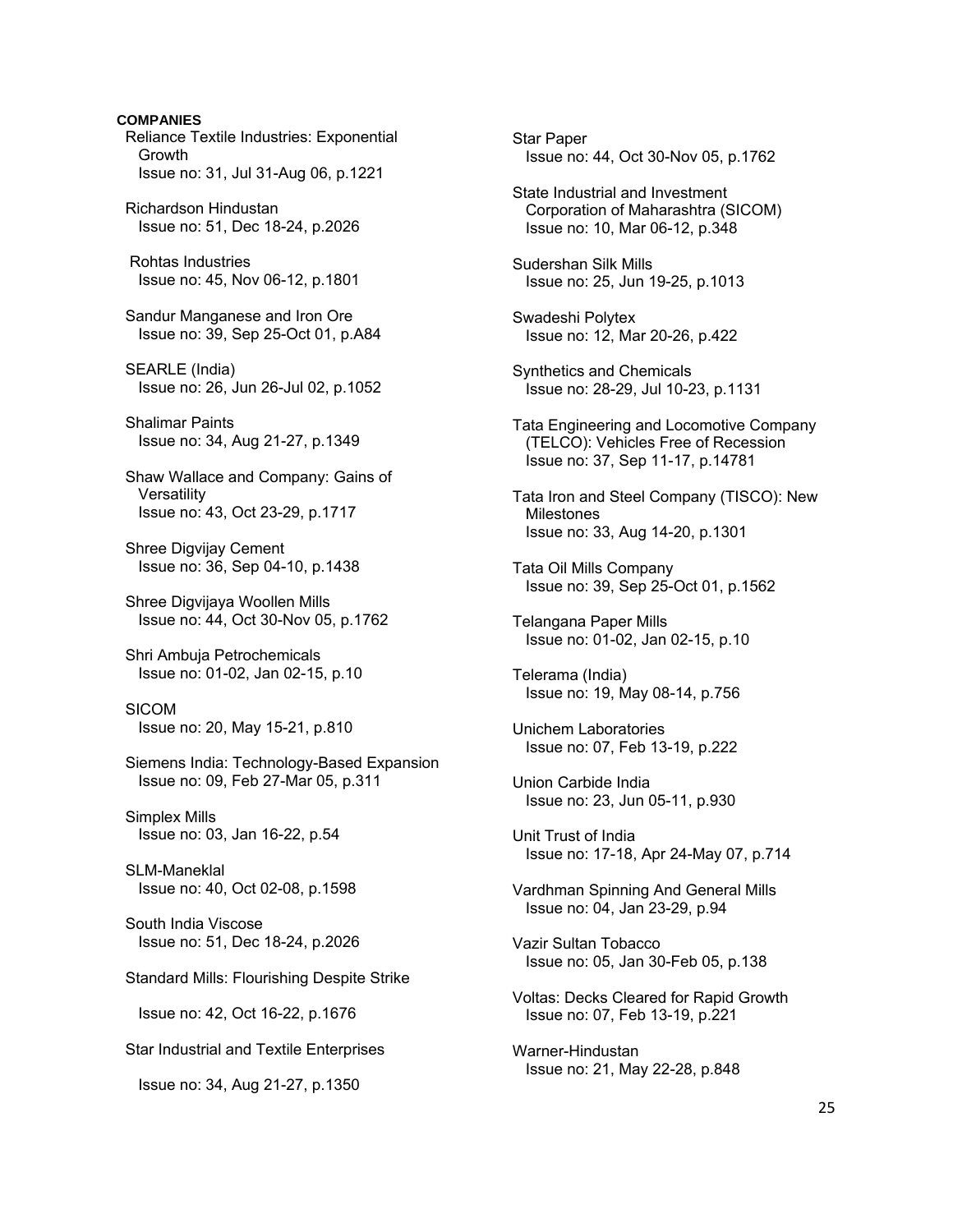West Coast Paper Mills: Obstacle Paper Chase Issue no: 52, Dec 25-31, p.2079 Willard India Issue no: 12, Mar 20-26, p.422 Wimco Issue no: 30, Jul 24-30, p.1182 Zenith Steel Pipes and Industries: Diversification Overcomes Issue no: 44, Oct 30-Nov 05, p.1760 **CONFERENCES**  Arab Initiative: West Asia (Ed) Issue no: 38, Sep 18-24, p.1515 Double Standards: Africa (Ed) Issue no: 33, Aug 14-20, p.1295

**COMPANIES** 

 Perceptions of National Interest: The Law of the Sea; Frederick F Clairmonte and John Cavanagh (C) Issue no: 49, Dec 04-10, p.1945

**CONGRESS PARTY**  The Antulay Factor: Congress (I) (Ed) Issue no: 25, Jun 19-25, p.1007

 Battle of Lists (Ed) Issue no: 50, Dec 11-17, p.1969

 Caricature and Parody: Congress (I) (Ed) Issue no: 49, Dec 04-10, p.1927

 Congress Culture: Politics (Ed) Issue no: 50, Dec 11-17, p.1971

 Congress(I)'s Dangerous Game: Punjab (Ed) Issue no: 19, May 08-14, p.750

 Crisis-Maker in Crisis; Romesh Thapar  $(F)$ Issue no: 14-16, Apr 03-23, p.513

 Dissidents All: Politics (Ed) Issue no: 32, Aug 07-13, p.1250

 Election Blues (Ed) Issue no: 21, May 22-28, p.841  The Election Games; Romesh Thapar (F) Issue no: 52, Dec 25-31, p.2077

 Impending Realignments: Gujarat; Nagindas Sanghavi (C) Issue no: 49, Dec 04-10, p.1947

 Indiras, One and All; Romesh Thapar (F) Issue no: 45, Nov 06-12, p.1802

 Looking the Other Way: Cauvery Waters Dispute (Ed) Issue no: 45, Nov 06-12, p.1795

 No Way Back (Ed) Issue no: 14-16, Apr 03-23, p.507

Palace Politics: New Delhi; B M (C) Issue no: 05, Jan 30-Feb 05, p.140

 Politics of Personal Loyalty: Congress Party (Ed) Issue no: 08, Feb 20-26, p.258

 Post-Election Skills: Nagaland (Ed) Issue no: 46-47, Nov 13-26, p.1834

 Un-Arthmetic of Rigging: West Bengal (Ed) Issue no: 26, Jun 26-Jul 02, p.1047

# **CONSTITUTIONAL LAW**

 Death Penalty and the Constitution: Civil Liberties; A G Noorani (C) Issue no: 36, Sep 04-10, p.1444

 Slum Dwellers and the Constitution: Housing; Amrita Abraham (C) Issue no: 33, Aug 14-20, p.1308

#### **CONSUMER EXPENDITURE**

 Alienation and Market System Development: Lessons for the Multinational Marketer; Marye Tharp Hilger and Lee D Dahringer (RA) Issue no: 09, Feb 27-Mar 05, p.M5

**CORPORATE INVESTMENT** 

 Corporate Investment in 1982: A Forecast; C Rangarajan (SA) Issue no: 10, Mar 06-12, p.378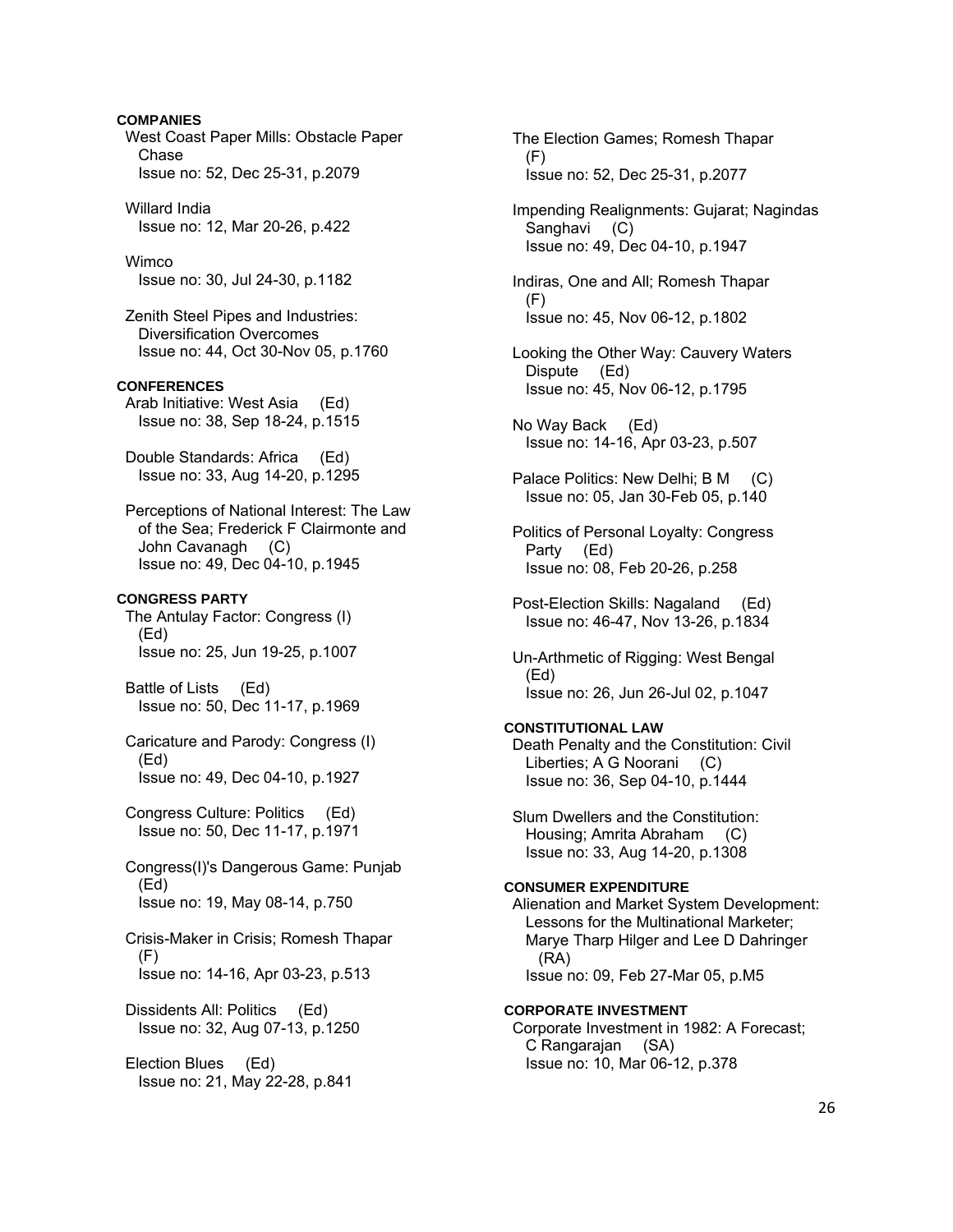# **CORPORATE SAVINGS**

 Trends in Private Corporate Savings; N Shanta (SA) Issue no: 45, Nov 06-12, p.1818

# **CORPORATE SECTOR**

 Changing Corporate Structure (Ed) Issue no: 44, Oct 30-Nov 05, p.1753

 Government-Business Camaraderie; B M (C) Issue no: 17-18, Apr 24-May 07, p.716

 Tax-Prodded Expansion (C) Issue no: 23, Jun 05-11, p.924

 Trends in Private Corporate Savings; N Shanta (SA) Issue no: 45, Nov 06-12, p.1818

# **CORPORATE TAX**

 Direct Taxes on Individual and Business Income: Economic Implications and Impact; V D Lall (SA) Issue no: 12, Mar 20-26, p.451

 Tax-Prodded Expansion (C) Issue no: 23, Jun 05-11, p.924

# **CORRUPTION**

 Corruption: Where Does the Money Go?; Robert Wade (P) Issue no: 40, Oct 02-08, p.1606

 Strange Paralysis (Ed) Issue no: 07, Feb 13-19, p.213

 Under the Shadow of Uncle Sam: A Tijuana Diary (C) Issue no: 20, May 15-21, p.820

 Violence Is in the Air; Romesh Thapar  $(F)$ Issue no: 28-29, Jul 10-23, p.1129

### **COST BENEFIT ANALYSIS**

 Project Evaluation Criteria and Technology Policy; V V Bhatt (RA) Issue no: 22, May 29-Jun 04, p.M38

# **COSTA RICA**

 Costa Rica: Mythology Takes a Knock: Latin America; Octavio Marti (C) Issue no: 50, Dec 11-17, p.1988

## **COTTON**

 Belied Expectations: Cotton (C) Issue no: 11, Mar 13-19, p.385

 Downtrend in Exports: Solvent Extractions  $(C)$ Issue no: 12, Mar 20-26, p.416

 Enough Fluff: Cotton (C) Issue no: 41, Oct 09-15, p.1633

 Experts Caught Napping: Cotton (C) Issue no: 03, Jan 16-22, p.49

 Growers on Defensive: Cotton (C) Issue no: 52, Dec 25-31, p.2073

 Growers' Cup of Woe (C) Issue no: 21, May 22-28, p.845

 In the Dumps: Cotton (C) Issue no: 24, Jun 12-18, p.976

Many-Sided Pressures: Cotton (C) Issue no: 27, Jul 03-09, p.1085

 Poor Prospects for Growers: Cotton (C) Issue no: 48, Nov 27-Dec 03, p.1889

 UPS and Downs: Cotton (C) Issue no: 37, Sep 11-17, p.1477

### **COTTON TEXTILE INDUSTRY**  Belied Expectations: Cotton (C) Issue no: 11, Mar 13-19, p.385

 Changing Patterns of World Production and Trade in Cotton Textiles; M C Kapoor and S K Jain (RA) Issue no: 09, Feb 27-Mar 05, p.M31

Downturn Again?: Cotton Textiles (C) Issue no: 03, Jan 16-22, p.48

 Enough Fluff: Cotton (C) Issue no: 41, Oct 09-15, p.1633

- Experts Caught Napping: Cotton (C) Issue no: 03, Jan 16-22, p.49
- Growers' Cup of Woe (C) Issue no: 21, May 22-28, p.845
- In the Dumps: Cotton (C) Issue no: 24, Jun 12-18, p.976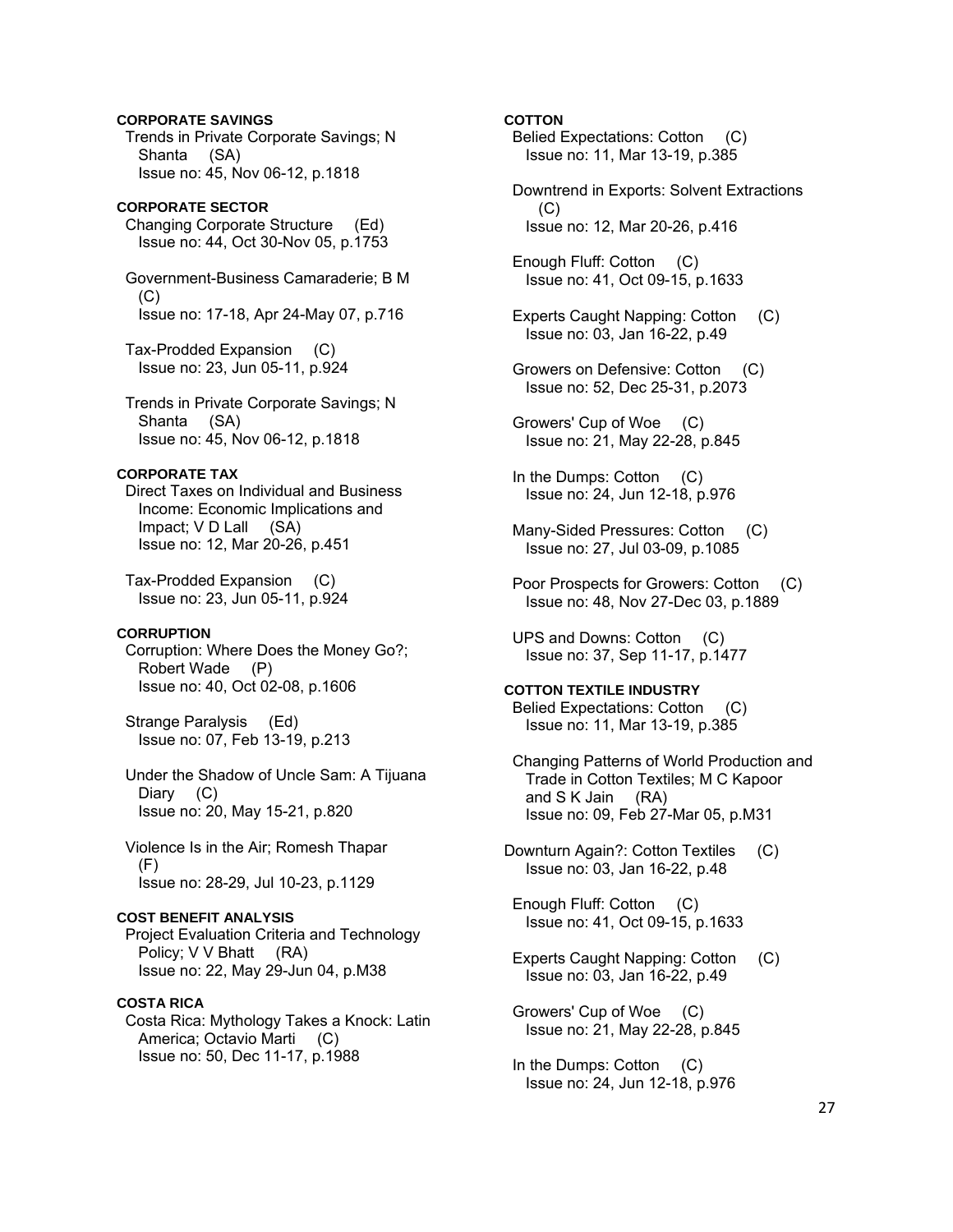# **COTTON TEXTILE INDUSTRY**

 Social Base for Entrepreneurship; N R Sheth (BR) Issue no: 45, Nov 06-12, p.1814

 Trends in the Textile Industry and the Dilemma in Indian Cotton Textile Policy; Sakti Nath Saha (RA) Issue no: 09, Feb 27-Mar 05, p.M23

### **CREDIT**

 Banking Teasers (C) Issue no: 39, Sep 25-Oct 01, p.1556

 The Budget, Money and Credit: A Macroeconometric Analysis; Srinivasa Madhur, Pulin Nayak and Prannoy Roy (SA) Issue no: 19, May 08-14, p.773

 Credit for Data: Banking (C) Issue no: 28-29, Jul 10-23, p.1138

 Credit-Deposit Puzzles (Ed) Issue no: 27, Jul 03-09, p.1081

- Government-Business Camaraderie; B M  $(C)$ Issue no: 17-18, Apr 24-May 07, p.716
- How Real Has Been the Credit Squeeze?: Money and Banking (C) Issue no: 13, Mar 27-Apr 02, p.476

#### **CRIMES AND CRIMINALS**

The Common Enemy; G P D (F) Issue no: 30, Jul 24-30, p.1191

 Death Penalty and the Constitution: Civil Liberties; A G Noorani (C) Issue no: 36, Sep 04-10, p.1444

 Use of Section 151 Cr PC for Curbing Protests: Civil Liberties; A G Noorani  $(C)$ Issue no: 37, Sep 11-17, p.1487

Willing To Be Used: Punjab (Ed) Issue no: 35, Aug 28-Sep 03, p.1390

# **CROP YIELD**

 Trend Deceleration in Fertiliser Consumption: A Preliminary Exploration; R Nagraj (RA) Issue no: 39, Sep 25-Oct 01, p.A74

### **CRR**

 Credit-Deposit Puzzles (Ed) Issue no: 27, Jul 03-09, p.1081

### **CULTURAL HISTORY**  Culture and Politics: Assam Sahitya Sabha; Udayon Misra (C)

Issue no: 22, May 29-Jun 04, p.899

 Empty and Black Boxes Explored; G Ramakrishna (BR) Issue no: 31, Jul 31-Aug 06, p.1233

 Remembering Tribal Martyrs; A K Roy (LE) Issue no: 03, Jan 16-22, p.50

#### **CULTURE**

 Cultural Bandwagons: Assam (C) Issue no: 43, Oct 23-29, p.1729

 Racial View of Underdevelopment; Brian May (D) Issue no: 20, May 15-21, p.840

#### **CUSTOMS DUTY**

 A Dose of Whimsicality: Polyster (C) Issue no: 49, Dec 04-10, p.1929

### **DAIRY INDUSTRY**

 Not Such a Flood; Bharat Dogra (LE) Issue no: 34, Aug 21-27, p.1348

 Not Such a Flood: Milk Production; Bharat Dogra (C) Issue no: 20, May 15-21, p.817

 Operation Flood; B K Ganguly (LE) Issue no: 28-29, Jul 10-23, p.1128

 Technological Change in Milk Production: A Review of Some Critical Issues With Reference to; Narayanan K Nair (RA) Issue no: 13, Mar 27-Apr 02, p.A15

# **DALITS**

 Calling the Dalit Elite to Account: Karnataka; Lalitha Natraj (C) Issue no: 20, May 15-21, p.818

Dalit Literature: G P D (C) Issue no: 03, Jan 16-22, p.61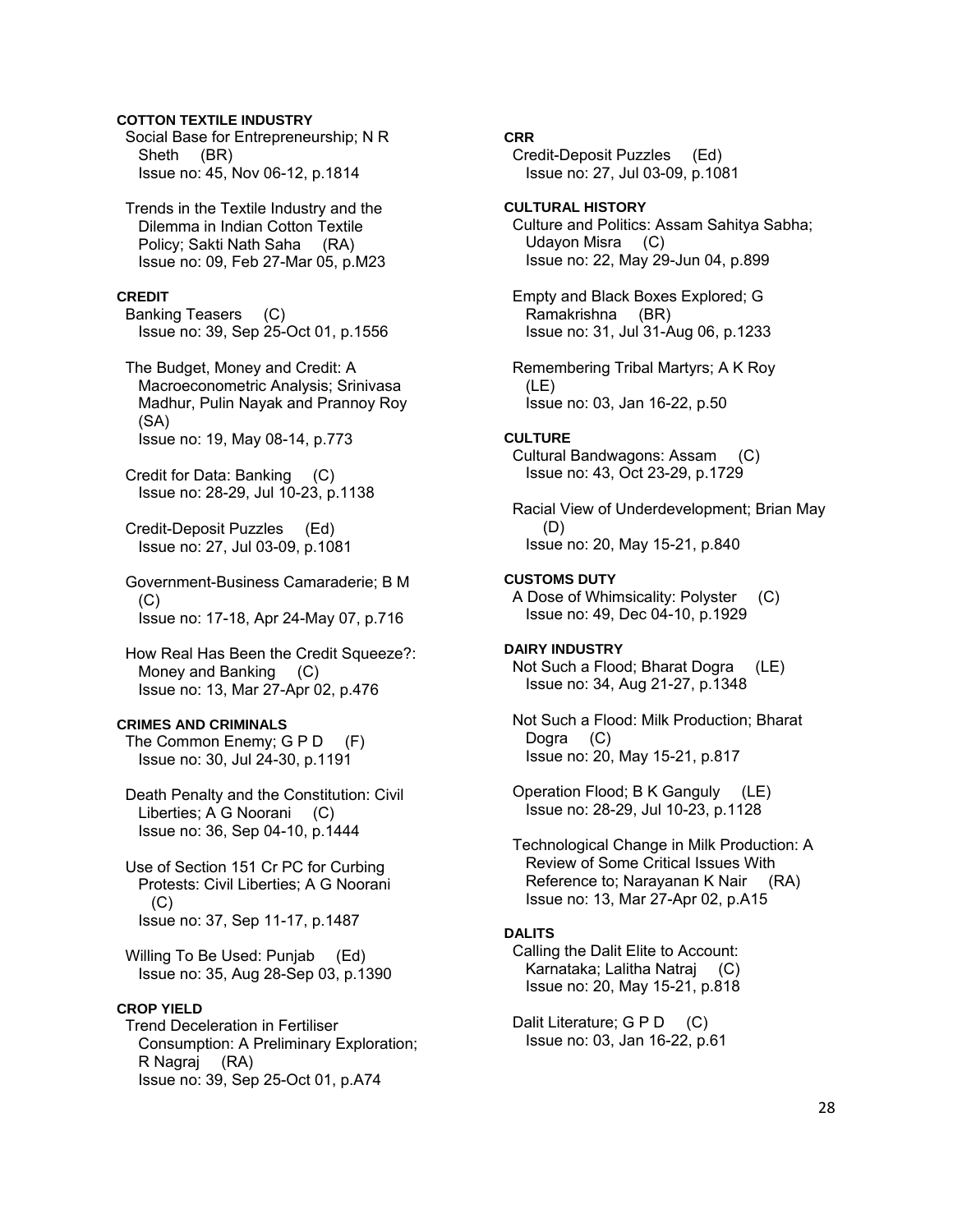# **DALITS**

Dalit Literature; K Balagopal (LE) Issue no: 06, Feb 06-12, p.177

# **DEBT**

 Deeper in Debt Trap (C) Issue no: 01-02, Jan 02-15, p.4

 The IMF Loan: A Loyalist View; Sanjaya Baru (BR) Issue no: 13, Mar 27-Apr 02, p.489

 Overdraft Politics: West Bengal (C) Issue no: 01-02, Jan 02-15, p.13

# **DEFENCE INDUSTRY**

 Armaments Unlimited (Ed) Issue no: 42, Oct 16-22, p.1669

# **DEFENCE POLICY**

 Arms for Whom: Uttar Pradesh (Ed) Issue no: 06, Feb 06-12, p.174

 Indo-Soviet Relations: Comings and Goings (Ed) Issue no: 12, Mar 20-26, p.415

#### **DEFICIT FINANCING**

 'Black' Incomes: International Trade (Ed) Issue no: 44, Oct 30-Nov 05, p.1754

### **DEMOCRACY**

 $^{\circ}$ 

 Collectivisation in the Democratic Republic of Vietnam, 1960-66; Andrew Vickerman (D) Issue no: 38, Sep 18-24, p.1547

 A Lumpen Democracy?; Romesh Thapar (F) Issue no: 49, Dec 04-10, p.1936

 Movement towards Workers' Democracy: Solidarity in Poland; Amrita Chhachhi, Ravi Arvind Palat and P Kurian (SA) Issue no: 28-29, Jul 10-23, p.1164

# **DEMOGRAPHY**

 1981 Census Economic Data; K S Natarajan (D) Issue no: 34, Aug 21-27, p.1385

 Crisis in Chittagong Hill Tract: Ethnicity and Integration; M Q Zaman (SA) Issue no: 03, Jan 16-22, p.75

 Mortality in India: A Note on Trends and Implications; P Padmanabha (SA) Issue no: 32, Aug 07-13, p.1285

 The Never-Married Parsis: A Demographic Dilemma; Ketayun H Gould (SA) Issue no: 26, Jun 26-Jul 02, p.1063

 Under-Enumeration in Indian Censuses: Impact on Inter-Censal Population Growth: 1901-81; S Mukerji (SA) Issue no: 46-47, Nov 13-26, p.1870

 Was There Significant Migration to Eastern India during 1971-81?; S Mukherji (SA) Issue no: 22, May 29-Jun 04, p.918

#### **DEPRESSION, MENTAL**

 Social Dimension of Mental Illiness; M N Palsane (BR) Issue no: 48, Nov 27-Dec 03, p.1907

### **DEVELOPING COUNTRIES**

 Planning Technology; Ashoka Mody (BR) Issue no: 08, Feb 20-26, p.282

 Talks About What? (Ed) Issue no: 04, Jan 23-29, p.85

 World Nitrogen Fertiliser Economy: Developing Countries' Place in Production and Trade; Ashok V Desai (SA) Issue no: 14-16, Apr 03-23, p.661

# **DEVELOPMENT AID**

 Encouraging Repression: El Salvador (Ed) Issue no: 07, Feb 13-19, p.215

 Reagan's Caribbean Basin Aid Programme: A Military Policy in Search of an Economic Rationale; James Petras  $(C)$ Issue no: 25, Jun 19-25, p.1019

#### **DEVELOPMENT ECONOMICS**

 Search for Mythical Alternatives; Harsh Sethi (BR) Issue no: 10, Mar 06-12, p.361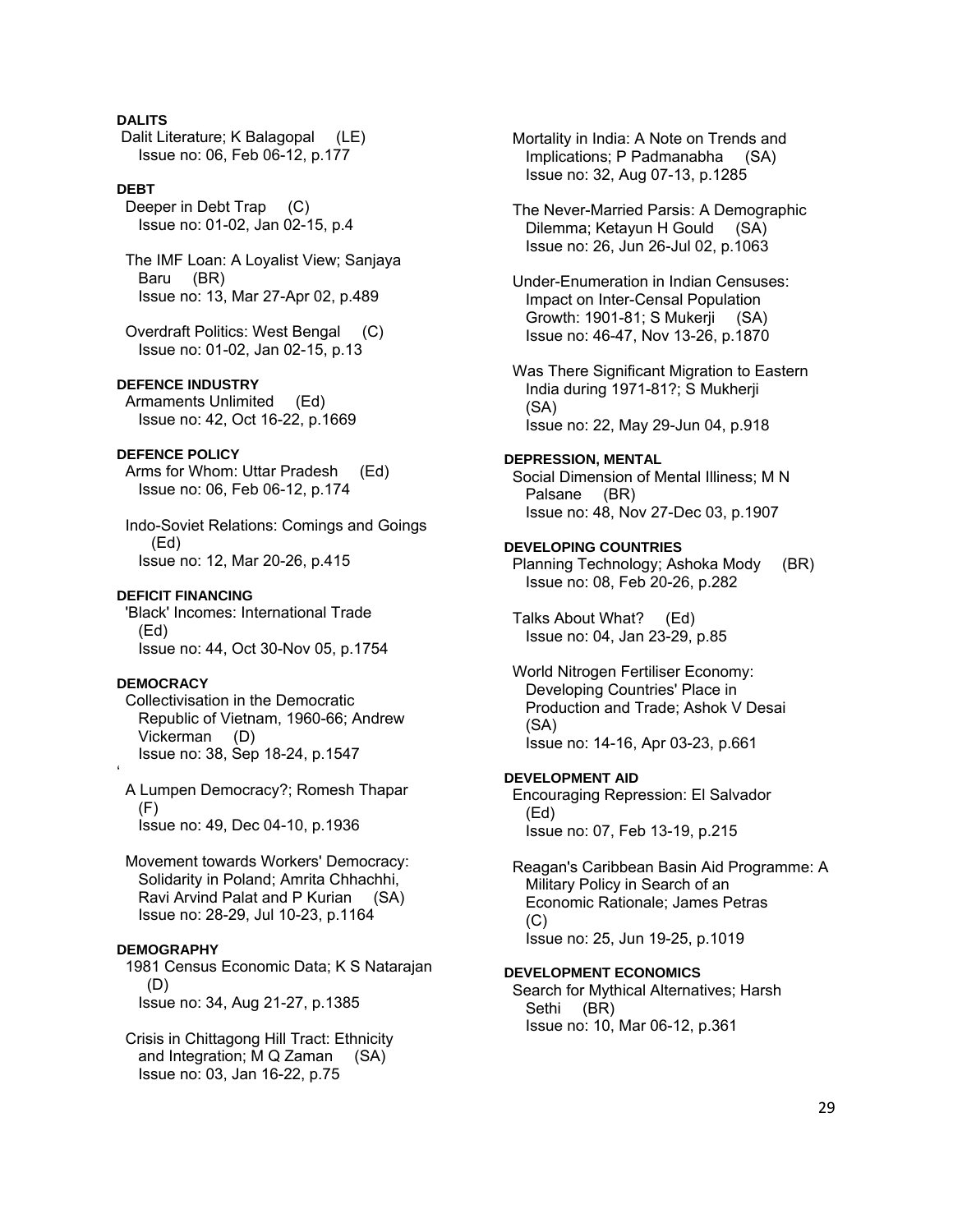# **DIRECT TAXES**

 Direct Taxes on Individual and Business Income: Economic Implications and Impact; V D Lall (SA) Issue no: 12, Mar 20-26, p.451

### **DIRECT TAXES**

 Unaccounted Income: Some Estimates; O P Chopra (SA) Issue no: 17-18, Apr 24-May 07, p.739

# **DISARMAMENT**

 Nuclear Disarmament and Its Verification; Arjun Makhijani and Michio Kaku (P) Issue no: 38, Sep 18-24, p.1531

 Nuclear War Is No Longer Improbable: Disarmament; S P Seth (C) Issue no: 41, Oct 09-15, p.1644

## **DISASTERS, NATURAL**

 Army Assistance During Floods: Orissa  $(C)$ 

Issue no: 43, Oct 23-29, p.1722

 The Meaning of Meaning; Ashok Mitra (BR) Issue no: 13, Mar 27-Apr 02, p.488

 Policy Failures: Drought (Ed) Issue no: 43, Oct 23-29, p.1710

# **DRAMA AND STAGE SHOW**

 Attack on Artistic Freedom; S M Mehdi (LE) Issue no: 40, Oct 02-08, p.1596

# **DROUGHT**

 Policy Failures: Drought (Ed) Issue no: 43, Oct 23-29, p.1710

#### **DRY FARMING**

 Agroeconomic Research in Dry Farming Areas: End of a Beginning: Agriculture  $(C)$ Issue no: 30, Jul 24-30, p.1184

 Pulses Production in Semi-Arid Regions of India: Constraints and Opportunities; D Sharma and N S Jodha (RA) Issue no: 52, Dec 25-31, p.A135

### **DYESTUFF INDUSTRY**

 Excise Rebate Misfire: Dyestuffs (C) Issue no: 08, Feb 20-26, p.261

# **EAST EUROPE**

 Changing Status of Women in East Europe: Report on a Conference: Women; Devaki Jain (C) Issue no: 08, Feb 20-26, p.275

 Lower Growth Expected in East Europe (D) Issue no: 23, Jun 05-11, p.964

### **EAST GERMANY**

 Who Is Demonstrating in Moscow: East Germany; Saral Sarkar (C) Issue no: 09, Feb 27-Mar 05, p.318

# **EAST GERMANY-WEST GERMANY RELATIONS**

 More Tightrope Walking: West Germany; Ramesh Jaura (C) Issue no: 03, Jan 16-22, p.64

# **ECOLOGY**

 Ecological Crises and Ecological Movements: A Bourgeois Deviation?; Ramachandra Guha (BR) Issue no: 52, Dec 25-31, p.2093

 Ecology as Science and Science Fiction; Subrata Kumar Mitra (BR) Issue no: 05, Jan 30-Feb 05, p.147

### **ECONOMIC CRIMES**

 Estimates of the Unreported Economy in India; Poonam Gupta and Sanjeev Gupta (SA) Issue no: 03, Jan 16-22, p.69

 Estimates of Unreported Economy; Deena R Khatkhate (LE) Issue no: 08, Feb 20-26, p.261

#### **ECONOMIC FORECASTING**

 The Glory of'82: United States; Richard Krooth (C) Issue no: 06, Feb 06-12, p.187

# **ECONOMIC GROWTH AND DEVELOPMENT**

 1981 Census Economic Data: A Note; J N Sinha (SA) Issue no: 06, Feb 06-12, p.195

 The Bank's China; Nigel Harris (BR) Issue no: 09, Feb 27-Mar 05, p.320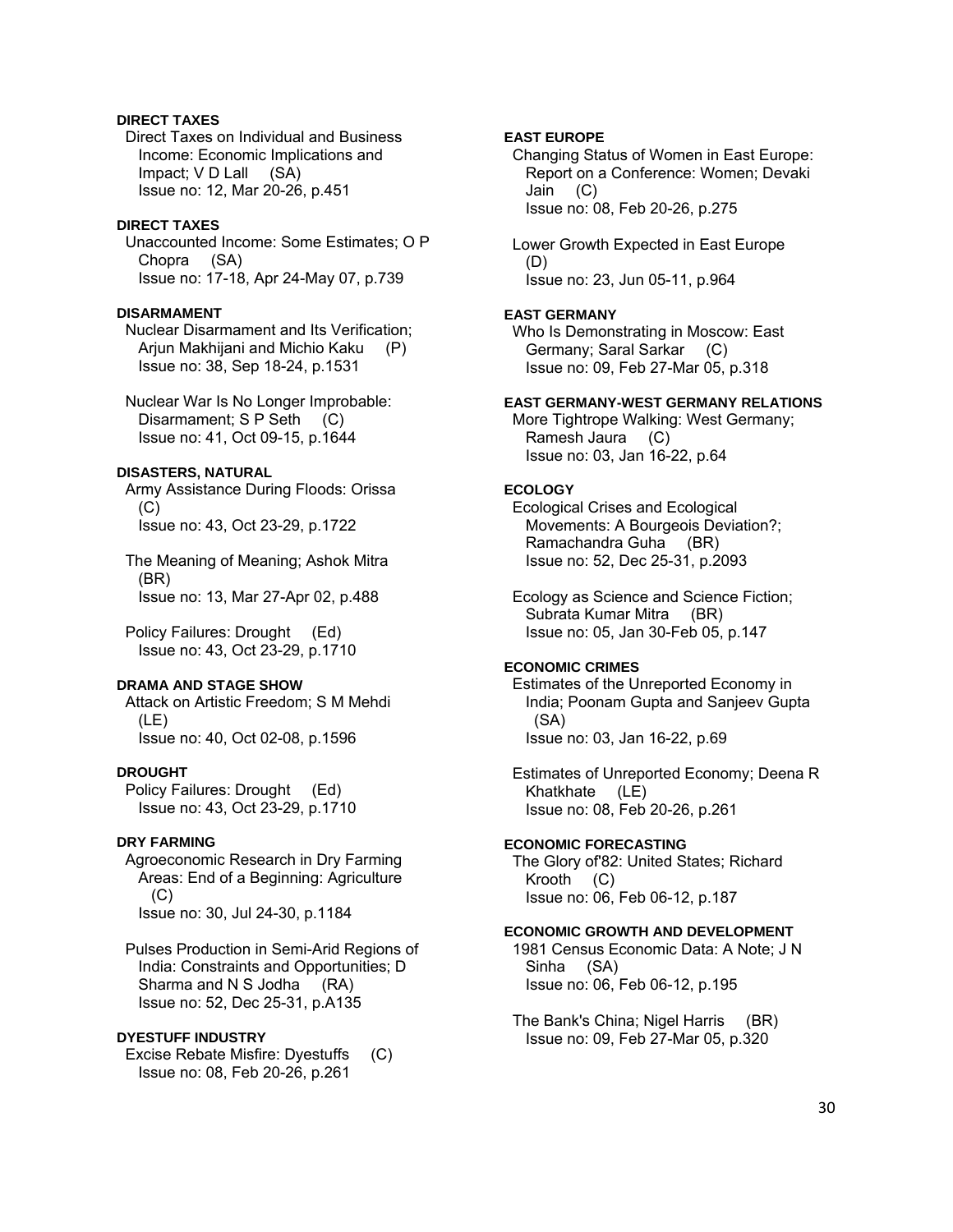### **ECONOMIC GROWTH AND DEVELOPMENT**

 Challenges and New Approaches: Soviet Central Asia; R G Gidadhubli (C) Issue no: 37, Sep 11-17, p.1488

- Changing Corporate Structure (Ed) Issue no: 44, Oct 30-Nov 05, p.1753
- Economic Reforms and After: Poland (C) Issue no: 42, Oct 16-22, p.1686
- Estimates of Unreported Economy in India; J C Sandesara (D) Issue no: 12, Mar 20-26, p.459

 Estimates of Unreported Economy in India: A Reply; Poonam Gupta and Sanjeev Gupta (D) Issue no: 20, May 15-21, p.839

- The IMF Loan: A Loyalist View; Sanjaya Baru (BR) Issue no: 13, Mar 27-Apr 02, p.489
- Integration of Women in Economic Development; V M Dandekar (SA) Issue no: 44, Oct 30-Nov 05, p.1782

 Little Cheer (Ed) Issue no: 08, Feb 20-26, p.257

 Long-Term Growth Possibilities in OECD Economies: An Alternative View; Vijay L Kelkar (SA) Issue no: 04, Jan 23-29, p.115

 Long-Term Stagnation in the Indian Economy, 1900-75; Nirmal Kumar Chandra (SA) Issue no: 14-16, Apr 03-23, p.519

- Lower Growth Expected in East Europe (D) Issue no: 23, Jun 05-11, p.964
- Non-Productive Growth (Ed) Issue no: 31, Jul 31-Aug 06, p.1213
- Public Sector Industry and Quest for Self-Reliance in India; Amiya Kumar Bagchi (SA) Issue no: 14-16, Apr 03-23, p.615

 Search for Mythical Alternatives; Harsh Sethi (BR) Issue no: 10, Mar 06-12, p.361

- Short-Lived Recovery (Ed) Issue no: 09, Feb 27-Mar 05, p.305
- Size and Development; Chiranjib Sen (BR) Issue no: 44, Oct 30-Nov 05, p.1778
- Time Running Out for the Economy: United Kingdom; M Chatterji (C) Issue no: 05, Jan 30-Feb 05, p.145
- Under Pressure: Japan (Ed) Issue no: 34, Aug 21-27, p.1343
- Uprising against Occupying Forces: Palestine; Kasturi Sen (C) Issue no: 17-18, Apr 24-May 07, p.722

## **ECONOMIC HISTORY**

 1981 Census Economic Data: A Note; J N Sinha (SA) Issue no: 06, Feb 06-12, p.195

 The Glory of'82: United States; Richard Krooth (C) Issue no: 06, Feb 06-12, p.187

### **ECONOMIC INDICATORS**  Short-Lived Recovery (Ed) Issue no: 09, Feb 27-Mar 05, p.305

### **ECONOMIC POLICY**

 A Comparative Study of Sixth and Fifth Plan Models; K C Majumdar and M K Panda (SA) Issue no: 35, Aug 28-Sep 03, p.1415

 The Budget and the Plan; D T Lakdawala (SA) Issue no: 12, Mar 20-26, p.447

- Changing Consumption Patterns: China; Michel Chossudovsky (C) Issue no: 08, Feb 20-26, p.277
- Crisis of Resources (Ed) Issue no: 01-02, Jan 02-15, p.1

 Demotion of the Budget; Bhabatosh Datta (SA) Issue no: 12, Mar 20-26, p.439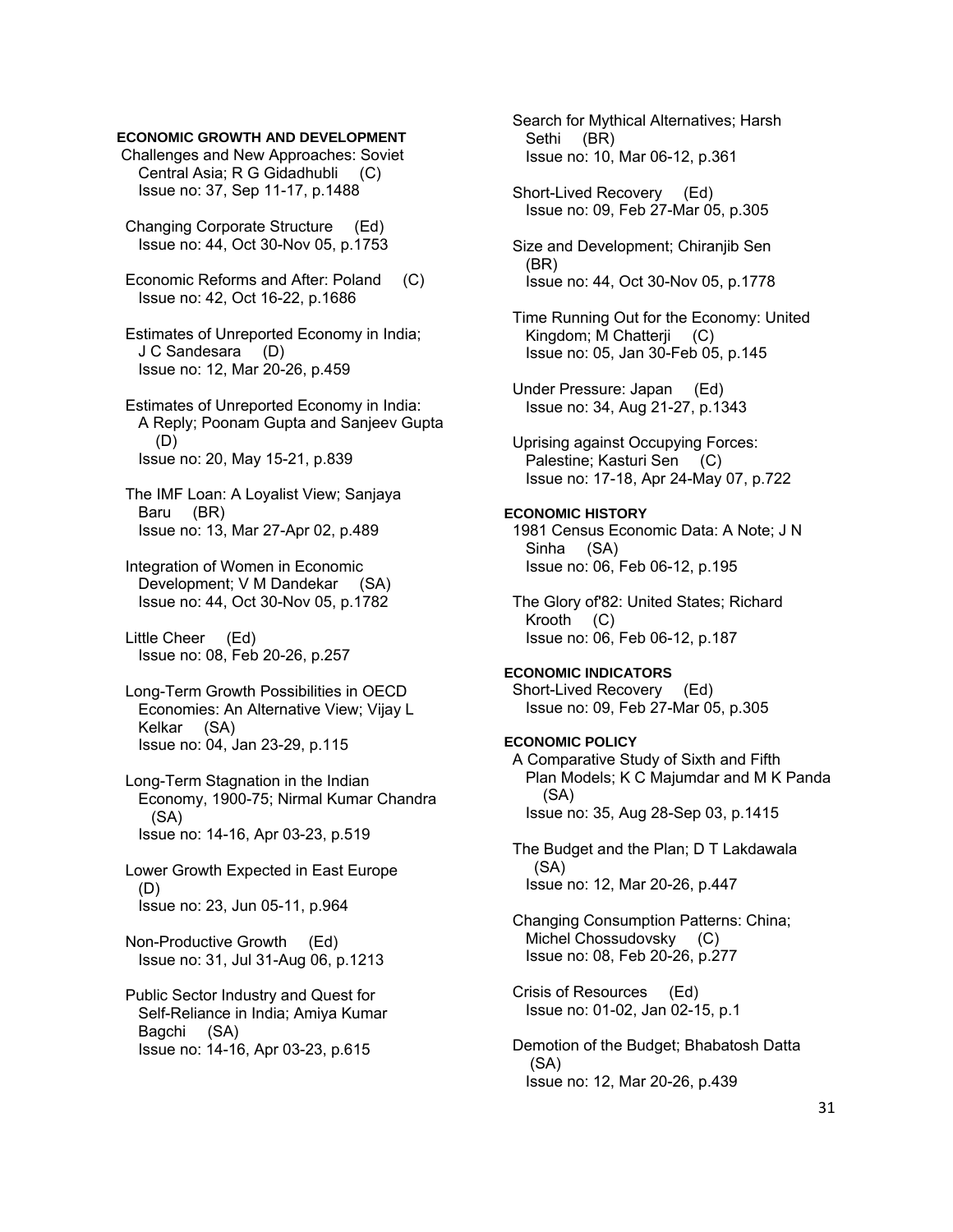# **ECONOMIC POLICY**

 Erosion of Sixth Plan (Ed) Issue no: 06, Feb 06-12, p.173

 Estimates of Unreported Economy in India: A Reply; Poonam Gupta and Sanjeev Gupta (D) Issue no: 20, May 15-21, p.839

 Experiment Worth Watching: France (Ed) Issue no: 11, Mar 13-19, p.383

 Internal Policies in Gear: Foreign Aid (Ed) Issue no: 01-02, Jan 02-15, p.2

 Limits of Reflation: New Delhi; B M  $(C)$ Issue no: 42, Oct 16-22, p.1678

 Long-Term Stagnation in the Indian Economy, 1900-75; Nirmal Kumar Chandra (SA) Issue no: 14-16, Apr 03-23, p.519

- Monetarism on the Wane?: Industrial Countries (Ed) Issue no: 17-18, Apr 24-May 07, p.706
- Nemesis without Hubris: Latin America; Octavio Marti (C) Issue no: 51, Dec 18-24, p.2038
- Problems of Socialist Industrialisation; Ranjit Sau (BR) Issue no: 46-47, Nov 13-26, p.1860

 Reagan's Caribbean Basin Aid Programme: A Military Policy in Search of an Economic Rationale; James Petras  $(C)$ Issue no: 25, Jun 19-25, p.1019

 Short-Lived Boom (Ed) Issue no: 22, May 29-Jun 04, p.885

 Size and Development; Chiranjib Sen (BR) Issue no: 44, Oct 30-Nov 05, p.1778

# **ECONOMIC RECESSION**

 Carrot and Stick: Poland (Ed) Issue no: 03, Jan 16-22, p.47

 Dwindled Fare: Paint Industry (C) Issue no: 42, Oct 16-22, p.1673

- Exit Chancellor Schmidt: West Germany; Ramesh Jaura (C) Issue no: 40, Oct 02-08, p.1604
- Inefficiency, Not Recession: Aluminium (C) Issue no: 30, Jul 24-30, p.1177
- On the Horns of Dilemmas: West Germany; Saral Sarkar (C) Issue no: 12, Mar 20-26, p.427
- Small Timers in Trouble: Shipping (C) Issue no: 34, Aug 21-27, p.1344

# **ECONOMIC REFORMS**

- Clamour against Liberalisation: Imports  $(C)$ Issue no: 28-29, Jul 10-23, p.1135
- Economic Reforms and After: Poland (C) Issue no: 42, Oct 16-22, p.1686

 Government-Business Camaraderie; B M  $(C)$ Issue no: 17-18, Apr 24-May 07, p.716

 In a Policy Vacuum (C) Issue no: 12, Mar 20-26, p.416

 Message of Maruti-Suzuki: New Delhi; B M  $(C)$ Issue no: 38, Sep 18-24, p.1524

 Striking a Balance: Mauritius (Ed) Issue no: 25, Jun 19-25, p.1007

 Wooing Industrialists: West Bengal (C) Issue no: 24, Jun 12-18, p.975

#### **ECONOMIC THEORY**  Aspects of Chinese Experience in the Light

 of Economics of Choice; Dipavali Debroy (SA) Issue no: 11, Mar 13-19, p.399

 Economic Crisis and Economic Theory; Ranjit Sau (SA) Issue no: 14-16, Apr 03-23, p.573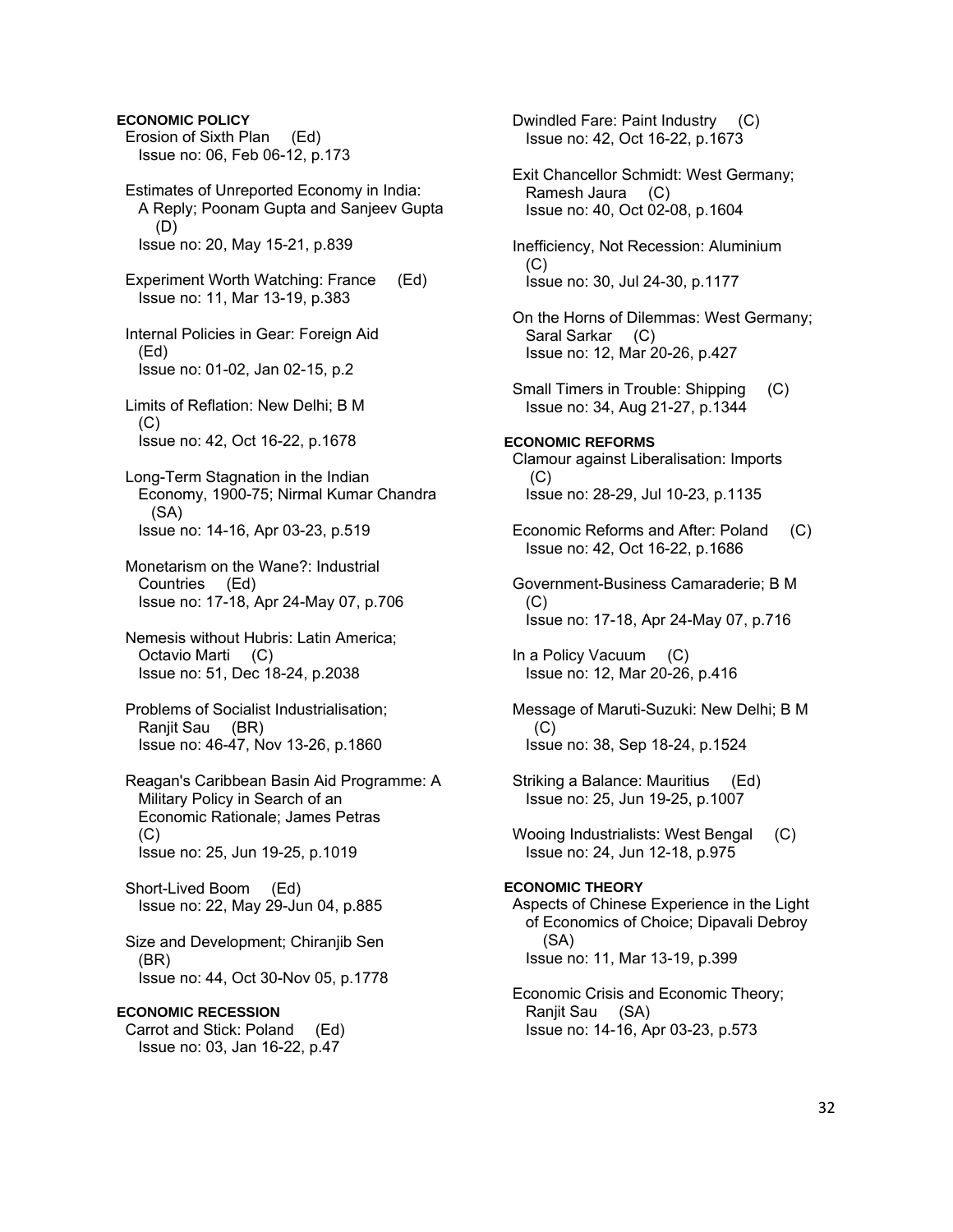# **ECONOMIC THEORY**

 Of Cabbages and Kings: Economic Theories and Feudal Systems; Utsa Patnaik (RA) Issue no: 31, Jul 31-Aug 06, p.PE30

#### **ECONOMICS**

 Budgeting, and More; Romesh Thapar (F) Issue no: 09, Feb 27-Mar 05, p.313

 Encroachment of Ideas; Bhabatosh Datta (BR) Issue no: 17-18, Apr 24-May 07, p.724

 The igNobel Choice: Economics; S Subramanian (C) Issue no: 44, Oct 30-Nov 05, p.1769

 Nobel Prize for Economics; S et al Acharya (LE) Issue no: 52, Dec 25-31, p.2078

#### **ECONOMISTS**

 Who Is Afraid of Economists?; Buddhadeb Bose (LE) Issue no: 05, Jan 30-Feb 05, p.134

#### **ECONOMY OF SCALE**

 Estimates of Unreported Economy in India; J C Sandesara (D) Issue no: 24, Jun 12-18, p.1003

#### **EDIBLE OIL**

 Ailing Oilseeds; K T Achaya (BR) Issue no: 39, Sep 25-Oct 01, p.1573

 End of Imported Oil Bonanza?: Vanaspati (C) Issue no: 04, Jan 23-29, p.89

### **EDUCATION**

 Abolition of English at Primary Level in West Bengal; Poromesh Acharya (SA) Issue no: 04, Jan 23-29, p.124

 Education and Social Change: A Conceptual Framework; A R Kamat (SA) Issue no: 31, Jul 31-Aug 06, p.1237

 The Future of Planners: Education; Krishna Kumar (C) Issue no: 11, Mar 13-19, p.394

 Losing the Next Round Also?: Maharashtra  $(C)$ Issue no: 19, May 08-14, p.762

 Scheduled Castes and Education; Jandhyala B G Tilak (BR) Issue no: 03, Jan 16-22, p.65

 Social Work Education; Shankar Pathak (D) Issue no: 25, Jun 19-25, p.1043

 Social Work Education and Practice; Shankar Pathak (BR) Issue no: 06, Feb 06-12, p.193

### **EDUCATION AND RELIGION**

 SIET Women's College: Struggle Continues; Susan M Ram (C) Issue no: 52, Dec 25-31, p.2087

# **EDUCATIONAL INSTITUTIONS**

 Atomisation with a Purpose: The North-East (Ed) Issue no: 34, Aug 21-27, p.1342

 Gangsterism in Academic Institutions; Barun De (LE) Issue no: 19, May 08-14, p.754

#### **EDUCATIONAL POLICY AND REFORMS**

 The Future of Planners: Education; Krishna Kumar (C) Issue no: 11, Mar 13-19, p.394

 JNU Admissions Policy; Abhijit Et al Banerjee (LE) Issue no: 20, May 15-21, p.806

 Once More, With Harsher Feelings: Education (C) Issue no: 09, Feb 27-Mar 05, p.315

 Scheduled Castes and Education; Jandhyala B G Tilak (BR) Issue no: 03, Jan 16-22, p.65

# **EDUCATIONAL RESEARCH**

 AMU and Irfan Habib (LE) Issue no: 20, May 15-21, p.806

## **ELECTIONS**

 Clear Choice: West Bengal; Ajit Roy  $(C)$ Issue no: 19, May 08-14, p.761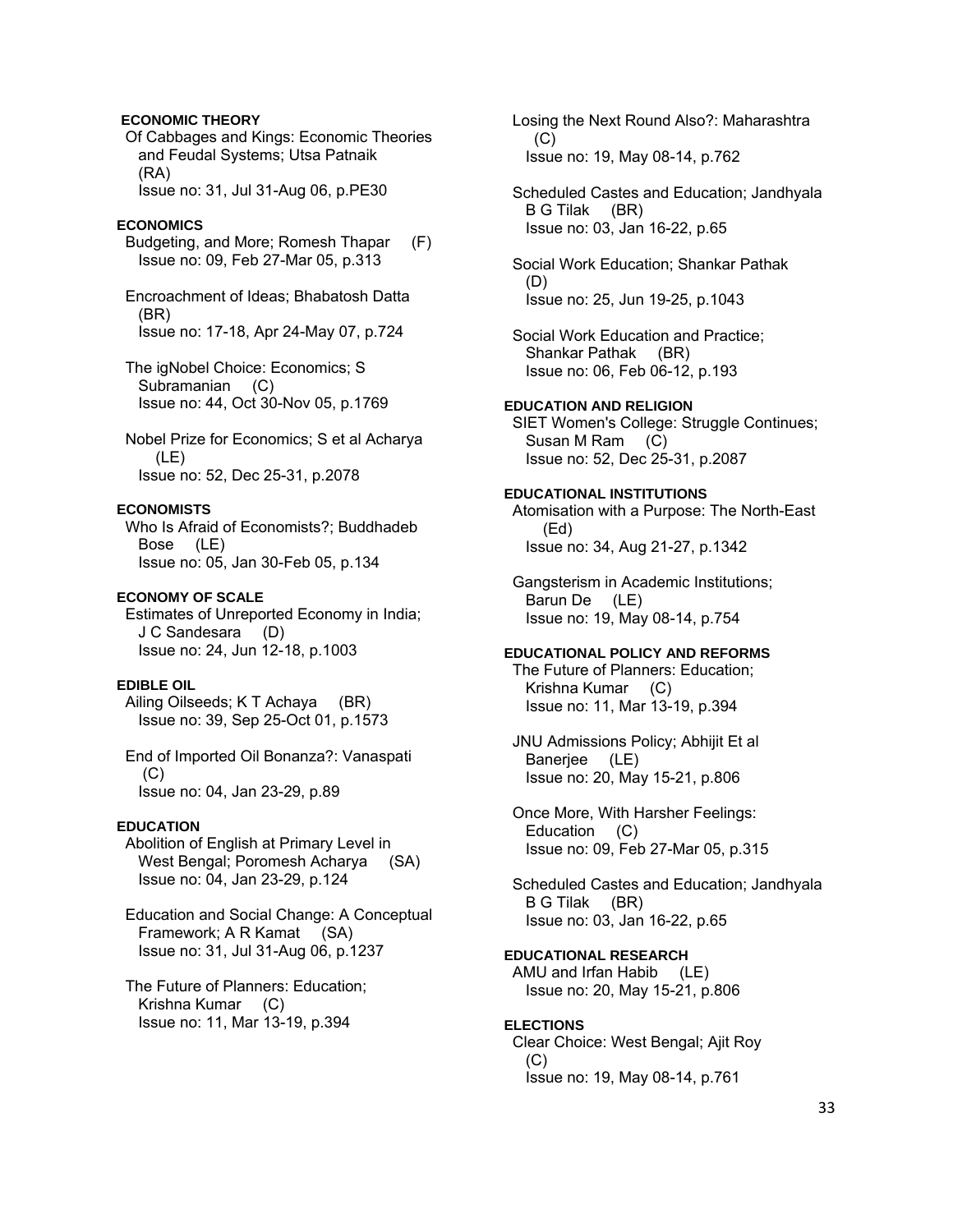## **ELECTIONS**

 The Election Games; Romesh Thapar  $(F)$ Issue no: 52, Dec 25-31, p.2077

 Election Without Issues: Kerala (C) Issue no: 24, Jun 12-18, p.977

 Escape through Election (Ed) Issue no: 33, Aug 14-20, p.1293

 Free for All: Congress (I) (Ed) Issue no: 39, Sep 25-Oct 01, p.1554

 Last Exercise?: Assam (Ed) Issue no: 48, Nov 27-Dec 03, p.1886

- Looking for Issues; Romesh Thapar (F) Issue no: 21, May 22-28, p.849
- More Disarray; Romesh Thapar (F) Issue no: 24, Jun 12-18, p.973
- Post-Election Skills: Nagaland (Ed) Issue no: 46-47, Nov 13-26, p.1834
- Striking a Balance: Mauritius (Ed) Issue no: 25, Jun 19-25, p.1007
- Verdict at Periakulam: Tamil Nadu; Brindavan C Moses (C) Issue no: 41, Oct 09-15, p.1643
- Wot, No Foundation Stones? : New Delhi (Ed) Issue no: 20, May 15-21, p.802

#### **ELECTRIC POWER**

 Power Planning in Doldrums (C) Issue no: 20, May 15-21, p.804

 Unintelligent Governance; Romesh Thapar (F) Issue no: 46-47, Nov 13-26, p.1841

#### **ELECTRICAL INDUSTRY**

 Collapse of a Giant: AEG-Telefunken  $(C)$ Issue no: 39, Sep 25-Oct 01, p.1556

# **ELECTRONICS**

 Obfuscation all Along (Ed) Issue no: 51, Dec 18-24, p.2017

### **ELECTRONICS INDUSTRY**

 ETTDC in Blunderland: Electronics (C) Issue no: 32, Aug 07-13, p.1261

 In a Policy Vacuum (C) Issue no: 12, Mar 20-26, p.416

 Nature in Colour: Television (Ed) Issue no: 33, Aug 14-20, p.1294

 Obfuscation all Along (Ed) Issue no: 51, Dec 18-24, p.2017

### **EMIGRATION**

 Indians Abroad: A Current Population Estimate; Prakash C Jain (SA) Issue no: 08, Feb 20-26, p.299

## **EMPLOYMENT**

 Employment and Unemployment: An Assessment of Two National Sample Surveys; K N Shrinivasan (SA) Issue no: 38, Sep 18-24, p.1541

 Industrial Man in India Reconsidered; Chandan Sengupta (RA) Issue no: 22, May 29-Jun 04, p.M54

 Survival Strategies in Kerala; Peter Van der Werff (C) Issue no: 51, Dec 18-24, p.2036

#### **EMPLOYMENT PROGRAMMES**

 Foot-Dragging on Minimum Farm Wages: Maharashtra; Amrita Abraham (C) Issue no: 45, Nov 06-12, p.1808

Who Pays for and Who Gains from EGS?: Maharashtra;  $M H J$  (C) Issue no: 31, Jul 31-Aug 06, p.1226

### **ENERGY RESOURCES**

 Power Plan in Hock: New Delhi; B M (C) Issue no: 34, Aug 21-27, p.1352

### **ENGINEERING EXPORTS**

 The Finance Dimension: Exports (C) Issue no: 09, Feb 27-Mar 05, p.316

 The Usual Package: Project Exports (C) Issue no: 26, Jun 26-Jul 02, p.1049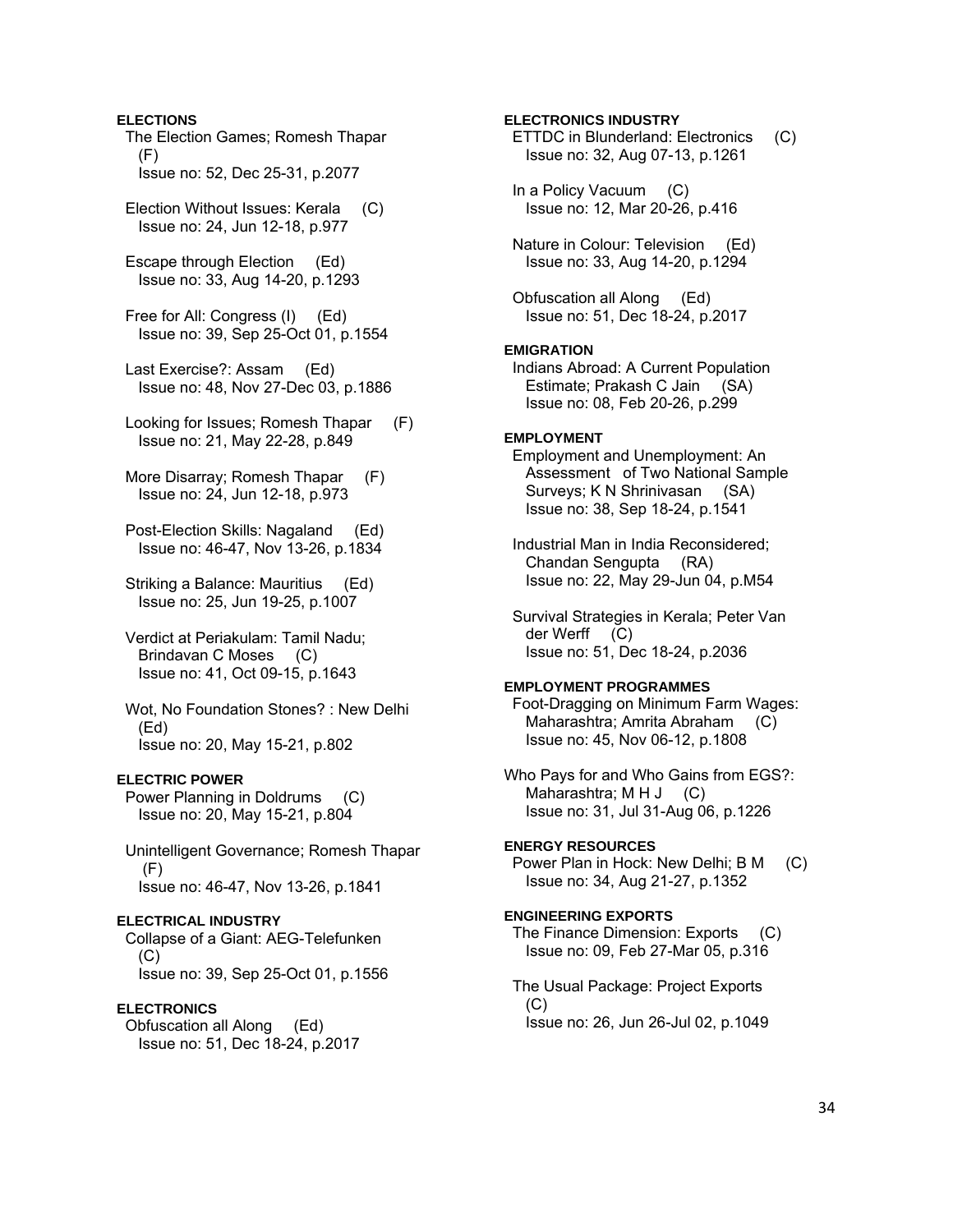# **ENGINEERING INDUSTRIES**

 Collapse of a Giant: AEG-Telefunken  $(C)$ Issue no: 39, Sep 25-Oct 01, p.1556

 Forging Alliances (C) Issue no: 34, Aug 21-27, p.1344

# **ENGINEERING INDUSTRIES**

 Starving Workmen of Kumardhubi Engineering: Case Study in Industrial Policy; Amiya Rao (C) Issue no: 39, Sep 25-Oct 01, p.1567

# **ENGLAND**

 A Journalist and His Sources: Civil Liberties; A G Noorani (C) Issue no: 22, May 29-Jun 04, p.898

 Utilitarianism and the Concept of Authorial Autonomy in Early 19th Century England; Malini Bhattacharya (RA) Issue no: 31, Jul 31-Aug 06, p.PE49

#### **ENGLISH LANGUAGE**

 Abolition of English at Primary Level in West Bengal; Poromesh Acharya (SA) Issue no: 04, Jan 23-29, p.124

 Language of Literature: Indian Writting in English; Maria Couto (C) Issue no: 30, Jul 24-30, p.1186

### **ENTREPRENEURSHIP**

 Break-Even Point; Satya Prakash Singh and Jayant V Deshpande (RA) Issue no: 48, Nov 27-Dec 03, p.M123

 Social Base for Entrepreneurship; N R Sheth (BR) Issue no: 45, Nov 06-12, p.1814

#### **ENVIRONMENTAL DEGRADATION**

 Health Hazards of Nuclear Fuel Complex: Health (C) Issue no: 20, May 15-21, p.811

# **ENVIRONMENTAL PLANNING AND POLICY**

 Ecological Crises and Ecological Movements: A Bourgeois Deviation?; Ramachandra Guha (BR) Issue no: 52, Dec 25-31, p.2093

 Ecology as Science and Science Fiction; Subrata Kumar Mitra (BR) Issue no: 05, Jan 30-Feb 05, p.147

### **ENVIRONMENTAL PROTECTION**

 Ecology as Science and Science Fiction; Subrata Kumar Mitra (BR) Issue no: 05, Jan 30-Feb 05, p.147

#### **ETHNIC GROUPS**

 Ethnic Group Pressures in Foreign Policy: Indian Muslims and American Jews; Theodore P Wright (SA) Issue no: 41, Oct 09-15, p.1655

### **ETHNIC IDENTITY**

 Crisis in Chittagong Hill Tract: Ethnicity and Integration; M Q Zaman (SA) Issue no: 03, Jan 16-22, p.75

# **ETHNIC RELATIONS**

 Ethnic Group Pressures in Foreign Policy: Indian Muslims and American Jews; Theodore P Wright (SA) Issue no: 41, Oct 09-15, p.1655

#### **ETHNICITY**

 The North-East: A Soviet View; Baren Ray (BR) Issue no: 22, May 29-Jun 04, p.906

#### **EXCHANGE RATES**

 Backlash of US Monetarism: World Economy (Ed) Issue no: 07, Feb 13-19, p.214

### **EXIM BANKS**

 In Search of a Role (C) Issue no: 43, Oct 23-29, p.1712

#### **EXIM POLICY**

 The Budget: False Export Promotion; Madhu Aftab (C) Issue no: 10, Mar 06-12, p.351

 Chafing at Imports (Ed) Issue no: 32, Aug 07-13, p.1249

 Clamour against Liberalisation: Imports (C) Issue no: 28-29, Jul 10-23, p.1135

 Fraudulent Import Substitution (C) Issue no: 06, Feb 06-12, p.175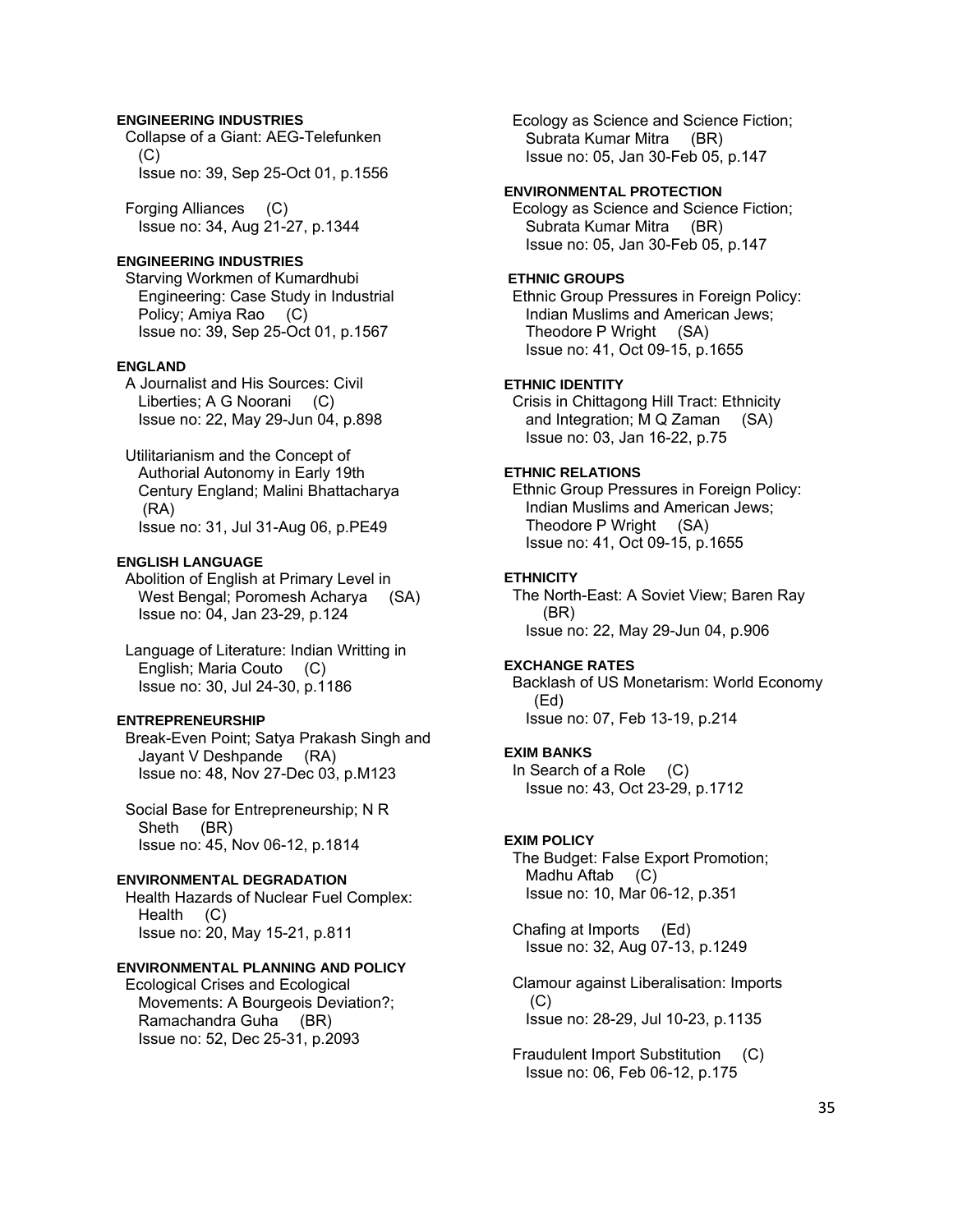# **EXIM POLICY**

 From Import Substitution to Export Promotion: Policy Planning in India's Foreign Trade Secto; Deepak Nayyar (SA) Issue no: 14-16, Apr 03-23, p.641

 More Bounty for Exports (C) Issue no: 25, Jun 19-25, p.1008

 Opening the Door Wider: Import Policy  $(C)$ Issue no: 21, May 22-28, p.850

 Shifting Balance in Import Policy: Foreign Trade; Madhu Aftab (C) Issue no: 13, Mar 27-Apr 02, p.477

# **EXPORT PROCESSING ZONES**

 Rise and Fall of EPZ's: International Trade; Henry Holland and Mimi Brady  $(C)$ Issue no: 41, Oct 09-15, p.1646

#### **EXPORTS**

 Dictated by Changes in Technology: Leather Exports (C) Issue no: 28-29, Jul 10-23, p.1125

 Downtrend in Exports: Solvent Extractions (C) Issue no: 12, Mar 20-26, p.416

- Export Revival: Leather Goods (C) Issue no: 06, Feb 06-12, p.176
- Exporting Necessities: Bicycle Industry (C) Issue no: 51, Dec 18-24, p.2021

 Hong Kong: China's Manpower Exports: Hong Kong; Michel Chossudovsky (C) Issue no: 03, Jan 16-22, p.63

 Hurrah Too Soon: Exports (Ed) Issue no: 21, May 22-28, p.842

 Iron Ore Exports: Case for Second Look (C) Issue no: 05, Jan 30-Feb 05, p.132

 Lucrative Alternative to Export: Castor Oil (C) Issue no: 31, Jul 31-Aug 06, p.1217

 Misplaced Euphoria: Sea-Food Exports  $(C)$ Issue no: 34, Aug 21-27, p.1345

 More Bounty for Exports (C) Issue no: 25, Jun 19-25, p.1008

 NAFED Plus: HPS Groundnut (C) Issue no: 45, Nov 06-12, p.1796

 On Shaky Foundations: Diamond Exports (C) Issue no: 21, May 22-28, p.845

- Price of Complacency: Cardamom (C) Issue no: 04, Jan 23-29, p.90
- Quotas Go Abegging: Readymade Garments  $(C)$ Issue no: 11, Mar 13-19, p.385

 Rise and Fall of EPZ's: International Trade; Henry Holland and Mimi Brady (C) Issue no: 41, Oct 09-15, p.1646

Scramble for the Quick Buck (C) Issue no: 33, Aug 14-20, p.1296

 Shifting Export Pattern: Tobacco (C) Issue no: 08, Feb 20-26, p.260

 Slender Thread: Silk Exports (C) Issue no: 41, Oct 09-15, p.1633

 Trade Imperatives (Ed) Issue no: 52, Dec 25-31, p.2069

 Unending Tea Party (C) Issue no: 08, Feb 20-26, p.259

 Wonderland of Cash Subsidy: Exports (C) Issue no: 49, Dec 04-10, p.1937

**EXTERNAL DEBT**  IMF Loan; Sanjaya Baru (D) Issue no: 23, Jun 05-11, p.962

 IMF Loan: Reply by a 'Loyalist to Oneself'; P R Brahmananda (D) Issue no: 19, May 08-14, p.799

 Tightening Screws: MF (Ed) Issue no: 21, May 22-28, p.843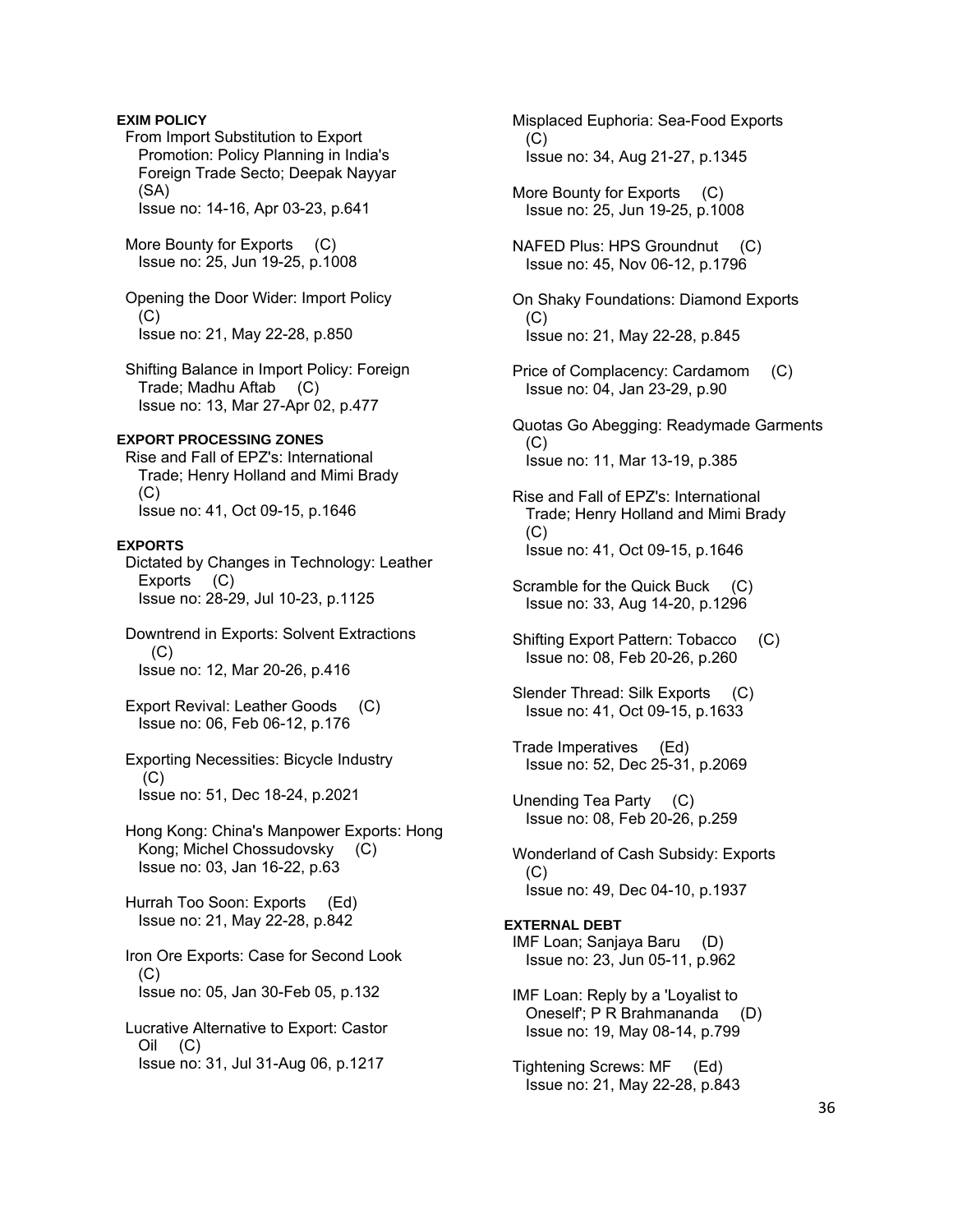# **EXTERNAL DEBT**

 Who Is Afraid of Economists?; Buddhadeb Bose (LE) Issue no: 25, Jun 19-25, p.1009

# **FAMINE**

 The Meaning of Meaning; Ashok Mitra (BR) Issue no: 13, Mar 27-Apr 02, p.488

# **FEDERALISM**

 Equity, Development and Federal Finance; K V Nambiar (BR) Issue no: 24, Jun 12-18, p.984

 From Consensus to Confrontation: Federal Politics in India; Amal Ray (SA) Issue no: 40, Oct 02-08, p.1619

# **FERTILITY RATE**

 Population Scene after 1981 Census; S Mukerji (D) Issue no: 30, Jul 24-30, p.1208

# **FERTILIZER INDUSTRY**

 Continuing Terror: Labour (Ed) Issue no: 19, may 08-14, p.750

 Crippling Crutches in Fertilisers: New Delhi; B M (C) Issue no: 52, Dec 25-31, p.2081

 Crying Wolf: Fertiliser Industry (C) Issue no: 35, Aug 28-Sep 03, p.1393

 From R and D to Subcontracting: New Delhi; B M (Ed) Issue no: 14-16, Apr 03-23, p.511

 Short-Shrift for Indian Technology: Fertiliser Industry (Ed) Issue no: 52, Dec 25-31, p.2071

Sticky Fertilisers: Agriculture (Ed) Issue no: 51, Dec 18-24, p.2018

# Trend Deceleration in Fertiliser Consumption: A Preliminary Exploration; R Nagraj (RA) Issue no: 39, Sep 25-Oct 01, p.A74

 World Nitrogen Fertiliser Economy: Developing Countries' Place in Production and Trade; Ashok V Desai (SA) Issue no: 14-16, Apr 03-23, p.661

#### **FERTILIZERS**

 Crippling Crutches in Fertilisers: New Delhi; B M (C) Issue no: 52, Dec 25-31, p.2081

 Trend Deceleration in Fertiliser Consumption: A Preliminary Exploration; R Nagraj (RA) Issue no: 39, Sep 25-Oct 01, p.A74

 World Nitrogen Fertiliser Economy: Developing Countries' Place in Production and Trade; Ashok V Desai (SA) Issue no: 14-16, Apr 03-23, p.661

### **FESTIVALS**

 Cultural Bandwagons: Assam (C) Issue no: 43, Oct 23-29, p.1729

# **FEUDALISM**

 European and Indian: Feudalism; Kanchan Nijasure (LE) Issue no: 01-02, Jan 02-15, p.6

 Of Cabbages and Kings: Economic Theories and Feudal Systems; Utsa Patnaik (RA) Issue no: 31, Jul 31-Aug 06, p.PE30

 Semi-Feudalism or Capitalism? Contemporary Debate on Classes and Modes of Production in India; Alice Thorner (SA) Issue no: 49, Dec 04-10, p.1961

### **FEUDALISM**

 Semi-Feudalism or Capitalism? Contemporary Debate on Classes and Modes of Production in India; Alice Thorner (SA) Issue no: 50, Dec 11-17, p.1993

 Semi-Feudalism or Capitalism? Contemporary Debate on Classes and Modes of Production in India; Alice Thorner (SA) Issue no: 51, Dec 18-24, p.2061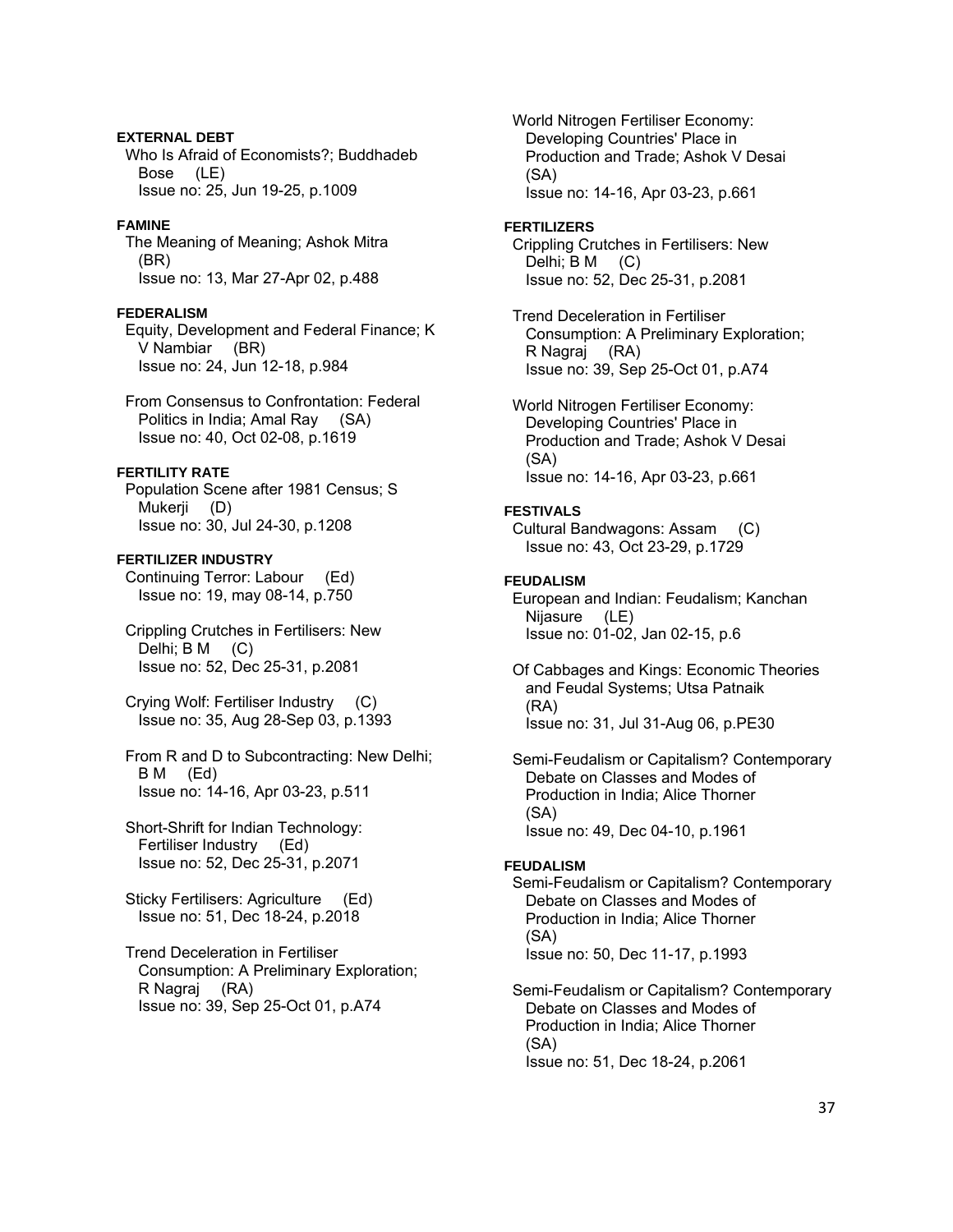# **FILM INDUSTRY**  Attack on Artistic Freedom; Prasanna (LE) Issue no: 36, Sep 04-10, p.1436 **FINANCE COMMISSION**  Equity, Development and Federal Finance; K

 V Nambiar (BR) Issue no: 24, Jun 12-18, p.984

# **FINANCE COMMISSION-1984-1989**

 Eight Finance Commission: Old Wine in Older Bottles (Ed) Issue no: 26, Jun 26-Jul 02, p.1046

### **FINANCES, UNION**

 Financial Squeeze: West Bengal (C) Issue no: 30, Jul 24-30, p.1185

# **FINANCIAL CRISIS**

 Economic Crisis and Economic Theory; Ranjit Sau (SA) Issue no: 14-16, Apr 03-23, p.573

 On the Horns of Dilemmas: West Germany; Saral Sarkar (C) Issue no: 12, Mar 20-26, p.427

 Political Economy of Crisis: The Philippines; Mimi Brady and Henry Holland (C) Issue no: 48, Nov 27-Dec 03, p.1905

# **FINANCIAL DERIVATIVES**

 Break-Even Point; Satya Prakash Singh and Jayant V Deshpande (RA) Issue no: 48, Nov 27-Dec 03, p.M123

# **FINANCIAL INSTITUTIONS**

 Credit for Data: Banking (C) Issue no: 28-29, Jul 10-23, p.1138

 Disturbing Trends: World Bank (Ed) Issue no: 41, Oct 09-15, p.1631

 Encroachment of Ideas; Bhabatosh Datta (BR) Issue no: 17-18, Apr 24-May 07, p.724

Miles to go; Bhabatosh Datta (BR) Issue no: 34, Aug 21-27, p.1361

**FINANCIAL MARKET**  Off-Shore Banking Centre in India; H T Parekh (LE) Issue no: 19, May 08-14, p.754

 Stock Market, Capital Market and Money Market: A Mid-Year Analysis; H T Parekh (P) Issue no: 35, Aug 28-Sep 03, p.1409

# **FINANCIAL SYSTEM**

 Credit for Data: Banking (C) Issue no: 28-29, Jul 10-23, p.1138 Experiment Worth Watching: France (Ed) Issue no: 11, Mar 13-19, p.383

 Financial Squeeze: West Bengal (C) Issue no: 30, Jul 24-30, p.1185

 The Indian Financial System: Its Deficiencies and Some Remedies; S Kumarasundaram (SA) Issue no: 19, May 08-14, p.793

# **FIVE YEAR PLANS**

 Plan Priorities for Election Year: Andhra Pradesh; Sanjaya Baru (C) Issue no: 31, Jul 31-Aug 06, p.1228

# **FIVE YEAR PLANS-1974-1979**

 A Comparative Study of Sixth and Fifth Plan Models; K C Majumdar and M K Panda (SA) Issue no: 35, Aug 28-Sep 03, p.1415

 Limits of Reflation: New Delhi; B M (C) Issue no: 42, Oct 16-22, p.1678

### **FIVE YEAR PLANS-1980-1985**

 A Comparative Study of Sixth and Fifth Plan Models; K C Majumdar and M K Panda (SA) Issue no: 35, Aug 28-Sep 03, p.1415

 Burying the Sixth Plan: New Delhi; B M  $(C)$ Issue no: 01-02, Jan 02-15, p.11

 Erosion of Sixth Plan (Ed) Issue no: 06, Feb 06-12, p.173

 Financial Resources for Sixth Plan; G Thimmaiah (D) Issue no: 27, Jul 03-09, p.1119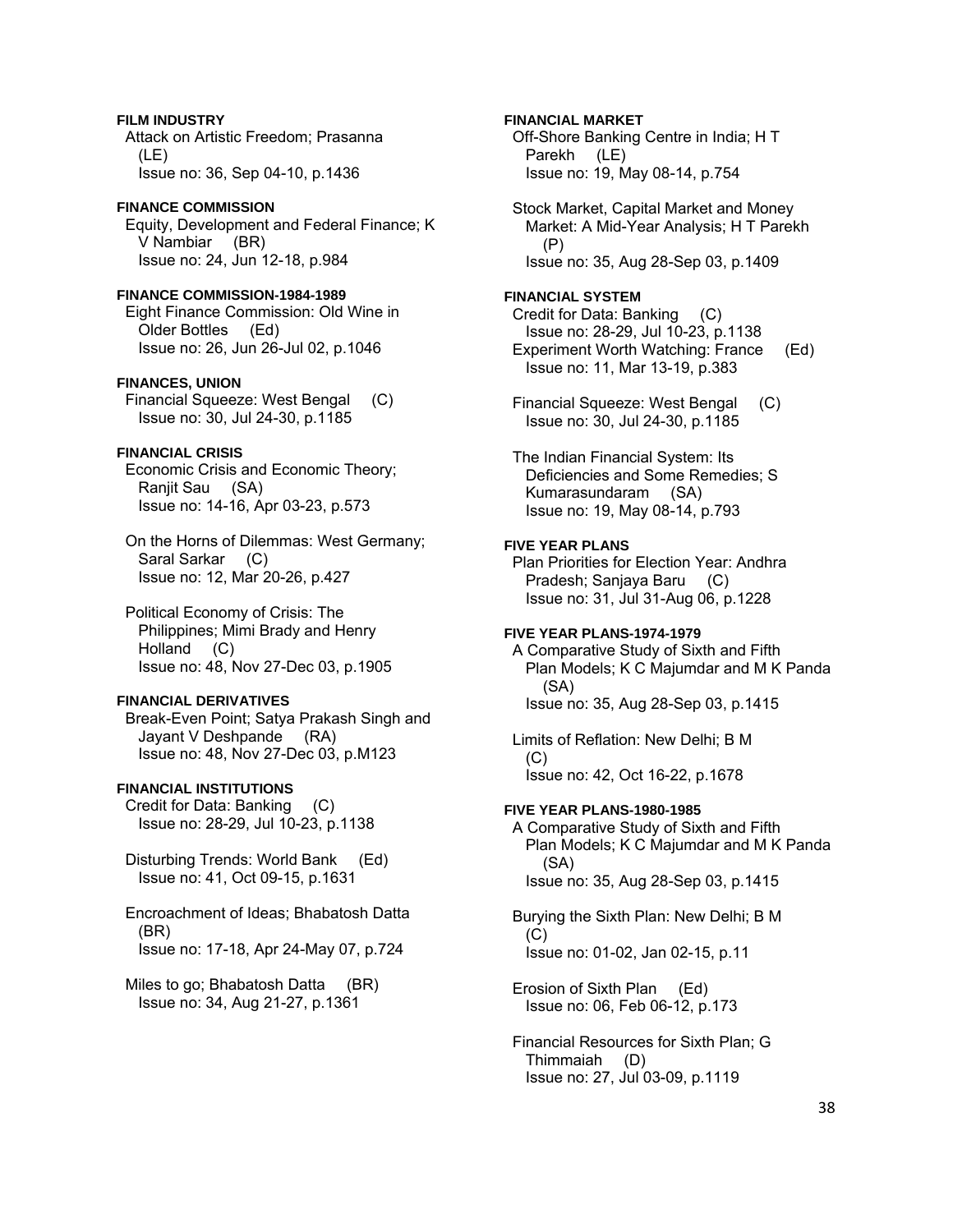# **FLOODS**  Army Assistance During Floods: Orissa  $(C)$ Issue no: 43, Oct 23-29, p.1722

#### **FOOD CONSUMPTION**

 Rural Energy Scarcity and Nutrition: A New Perspective; Srilatha Batliwala (SA) Issue no: 09, Feb 27-Mar 05, p.329

#### **FOOD INDUSTRY**

 Poisoning Others and Oneself; Aravind Khilnani (BR) Issue no: 34, Aug 21-27, p.1364

### **FOOD POLICY**

 Agricultural Instability (Ed) Issue no: 41, Oct 09-15, p.1629

 Anti-Inflationary Thrust Flagging: New Delhi; B M (C) Issue no: 33, Aug 14-20, p.1305

# **FOOD PRODUCTION**

 In Search of Growth Pattern for Foodgrains Production in India; Sibaji Chakrabarti (RA) Issue no: 52, Dec 25-31, p.A122

 Prices Or Technology? (Ed) Issue no: 25, Jun 19-25, p.1005

 Variability of Yields in Foodgrains Production Since Mid-Sixties; P K Joshi and Hiromitsu Kaneda (RA) Issue no: 13, Mar 27-Apr 02, p.A2

# **FOOD SECURITY**

 Food for Work: Some Economic and Political Consequences; Kaushik Basu (RA) Issue no: 13, Mar 27-Apr 02, p.A9

### **FOOD-FOR-WORK PROGRAMMES**

 Food for Work: Some Economic and Political Consequences; Kaushik Basu (RA) Issue no: 13, Mar 27-Apr 02, p.A9

# **FOODGRAIN TRADE**

 At Cross-Purposes: Food Imports (Ed) Issue no: 49, Dec 04-10, p.1926

 Government Intervention in Foodgrains Markets; Arun Kumar (BR) Issue no: 19, May 08-14, p.771

 In Search of Growth Pattern for Foodgrains Production in India; Sibaji Chakrabarti (RA) Issue no: 52, Dec 25-31, p.A122

 Variability of Yields in Foodgrains Production Since Mid-Sixties; P K Joshi and Hiromitsu Kaneda (RA) Issue no: 13, Mar 27-Apr 02, p.A2

#### **FOODGRAINS PROCUREMENT**

 Anti-Inflationary Thrust Flagging: New Delhi; B M (C) Issue no: 33, Aug 14-20, p.1305

 Government Intervention in Foodgrains Markets; Arun Kumar (BR) Issue no: 19, May 08-14, p.771

 Not Unfit: Foodgrains (Ed) Issue no: 31, Jul 31-Aug 06, p.1214

### **FOREIGN BANKS**

 Off-Shore Banking Centre in India; H T Parekh (LE) Issue no: 19, May 08-14, p.754

#### **FOREIGN CAPITAL**

 Wooing Foreign Capital: New Delhi; B M (C) Issue no: 07, Feb 13-19, p.225

### **FOREIGN COLLABORATIONS**

 BHEL Out in the Cold: New Delhi; B M (C) Issue no: 44, Oct 30-Nov 05, p.1764

 Message of Maruti-Suzuki: New Delhi; B M (C) Issue no: 38, Sep 18-24, p.1524

#### **FOREIGN COLLABORATIONS**

 Not All Roses: Joint Foreign Ventures  $(C)$ Issue no: 23, Jun 05-11, p.924

 Power Plan in Hock: New Delhi; B M (C) Issue no: 34, Aug 21-27, p.1352

 Venturing Abroad (C) Issue no: 36, Sep 04-10, p.1432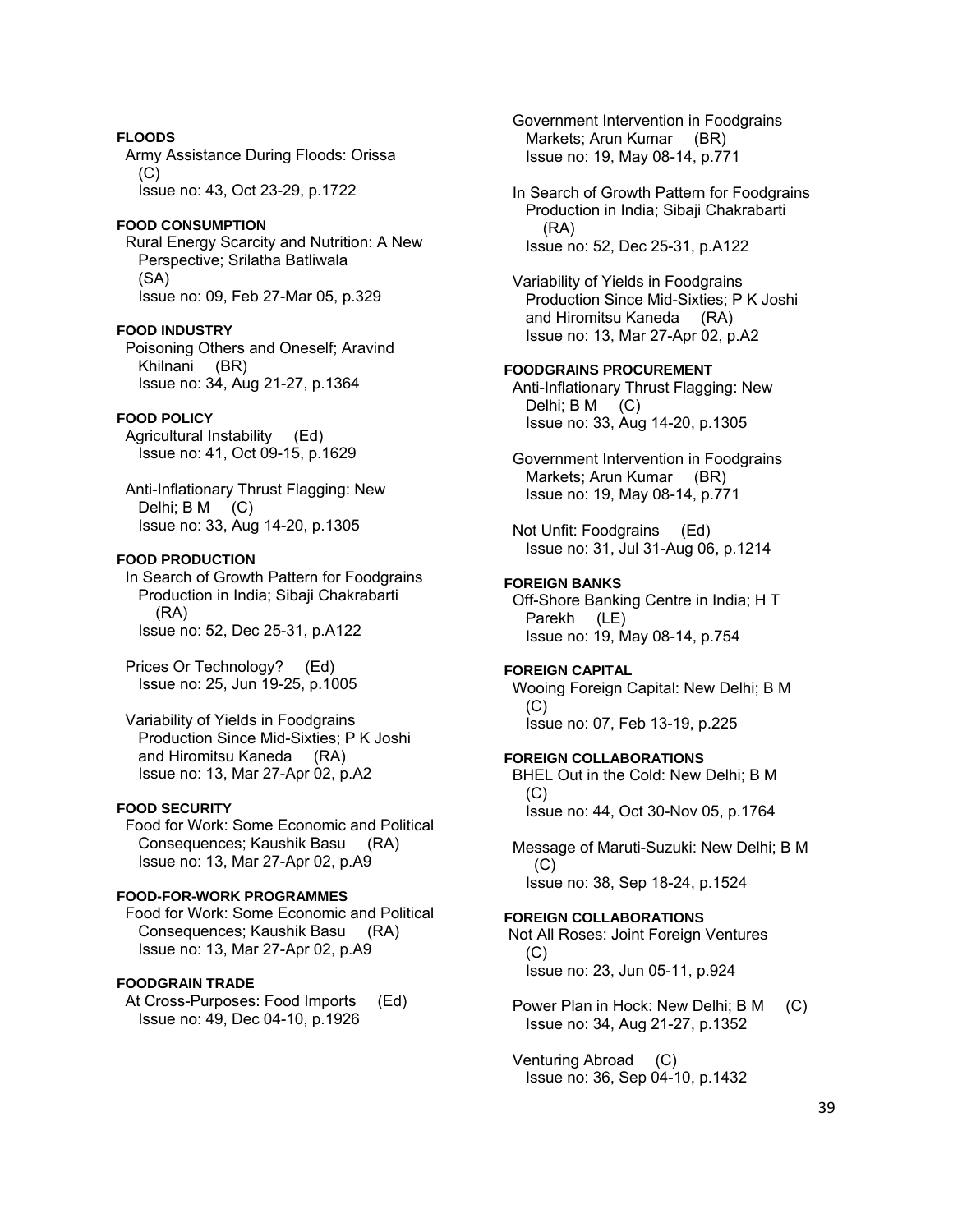# **FOREIGN DIRECT INVESTMENT**

 Changing Consumption Patterns: China; Michel Chossudovsky (C) Issue no: 08, Feb 20-26, p.277

### **FOREIGN EXCHANGE**

 Off-Shore Banking Centre in India: Problems and Prospects; S K Verghese (SA) Issue no: 13, Mar 27-Apr 02, p.492

### **FOREIGN EXCHANGE REGULATIONS**

 FERA in Reverse: New Delhi; B M (C) Issue no: 37, Sep 11-17, p.1484

# **FOREIGN POLICY**

- Bridging the Ocean: Foreign Policy (Ed) Issue no: 36, Sep 04-10, p.1430
- Changing Consumption Patterns: China; Michel Chossudovsky (C) Issue no: 08, Feb 20-26, p.277
- China's Changing World View; G P D (F) Issue no: 04, Jan 23-29, p.95
- CPI (M) and Soviet Union; Ramana K V Reddy (LE) Issue no: 25, Jun 19-25, p.1010

 Ethnic Group Pressures in Foreign Policy: Indian Muslims and American Jews; Theodore P Wright (SA) Issue no: 41, Oct 09-15, p.1655

 Foreign Policy Perspectives of the Centre-Right Coalition: West Germany; Ramesh Jaura (C) Issue no: 45, Nov 06-12, p.1813

- Inescapable Dilemmas: United States; Richard Krooth (C) Issue no: 46-47, Nov 13-26, p.1854
- Internal Policies in Gear: Foreign Aid (Ed) Issue no: 01-02, Jan 02-15, p.2
- More Flexible: China (Ed) Issue no: 41, Oct 09-15, p.1631
- Moscow, and After; Romesh Thapar (F) Issue no: 41, Oct 09-15, p.1639

 Obsolescence of Alexander Haig: US (Ed) Issue no: 27, Jul 03-09, p.1083

 Prime Minister's US Agenda: New Delhi; B M  $(C)$ Issue no: 28-29, Jul 10-23, p.1133

 Resurrecting the Monster View of China; G  $PD$   $(F)$ Issue no: 21, May 22-28, p.858

 Some Uneasy Thoughts; Romesh Thapar (F) Issue no: 37, Sep 11-17, p.1483

# **FOREIGN RELATIONS**

 More Flexible: China (Ed) Issue no: 41, Oct 09-15, p.1631

- Pressure on Lebanon: West Asia (Ed) Issue no: 45, Nov 06-12, p.1795
- Reagan's Trip: Latin America (Ed) Issue no: 50, Dec 11-17, p.1972
- These Visits Abroad; Romesh Thapar (F) Issue no: 30, Jul 24-30, p.1183

### **FOREIGN TRADE**

 From Import Substitution to Export Promotion: Policy Planning in India's Foreign Trade Secto; Deepak Nayyar (SA) Issue no: 14-16, Apr 03-23, p.641

 Part of the Whole (Ed) Issue no: 40, Oct 02-08, p.1589

 Shifting Balance in Import Policy: Foreign Trade; Madhu Aftab (C) Issue no: 13, Mar 27-Apr 02, p.477

# **FOREST MANAGEMENT**  Encroachment of Forests: Government Versus People; Sharad Kulkarni (C) Issue no: 03, Jan 16-22, p.55

 Forests for Industry's Profit: Forestry; K P Kannan (C) Issue no: 23, Jun 05-11, p.936

 When Forests are Rended; Sharad Kulkarni (BR) Issue no: 42, Oct 16-22, p.1689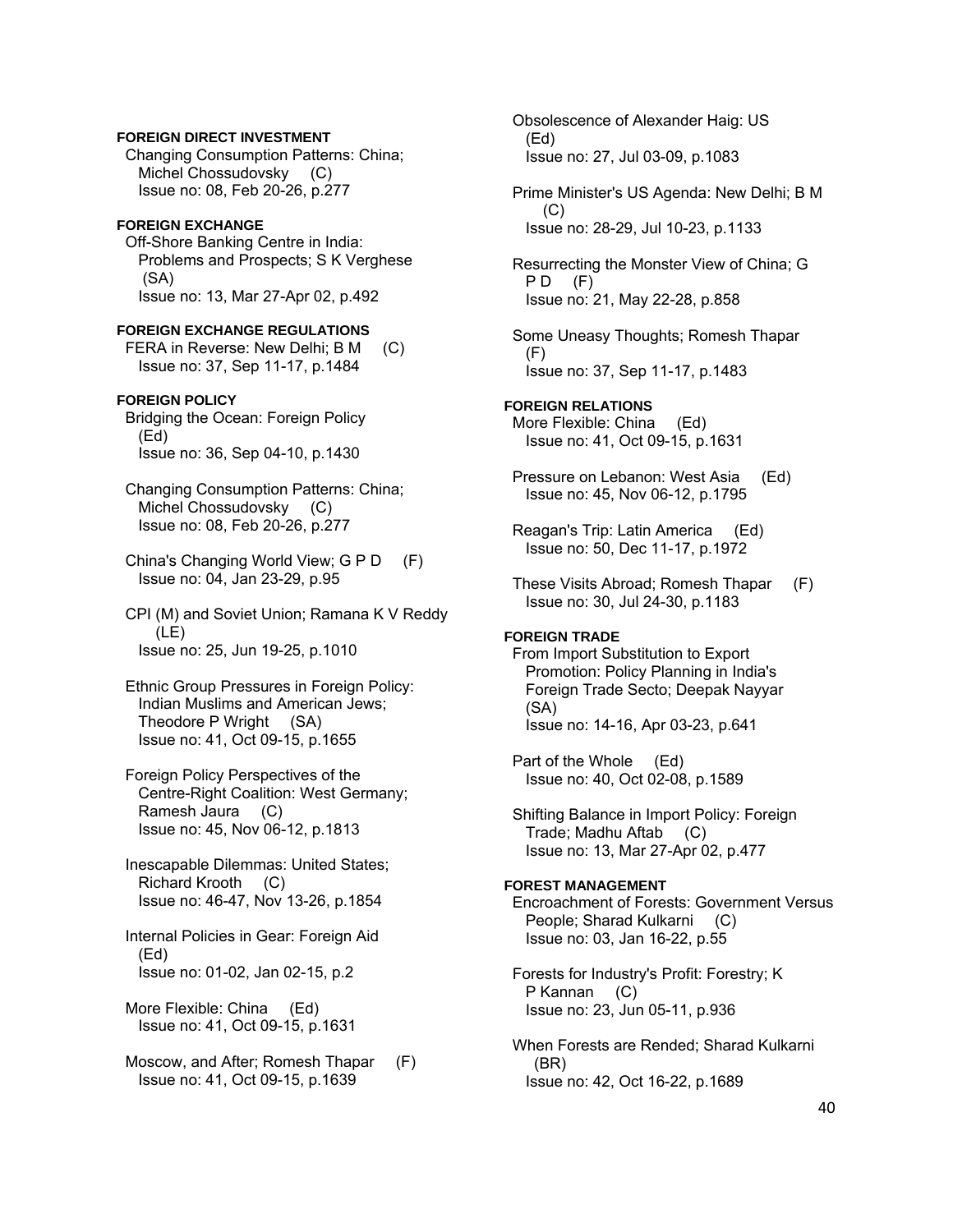# **FOREST POLICY**

 Encroachment of Forests: Government Versus People; Sharad Kulkarni (C) Issue no: 03, Jan 16-22, p.55

## **FOREST RESOURCES**

 When the Forests Disappear, We Will Also Disappear: West Bengal (C) Issue no: 48, Nov 27-Dec 03, p.1901

# **FORESTS AND FORESTRY**

 Encroachment of Forests: Government Versus People; Sharad Kulkarni (C) Issue no: 03, Jan 16-22, p.55

 Forests for Industry's Profit: Forestry; K P Kannan (C) Issue no: 23, Jun 05-11, p.936

 When the Forests Disappear, We Will Also Disappear: West Bengal (C) Issue no: 48, Nov 27-Dec 03, p.1901

# **FRANCE**

 Experiment Worth Watching: France (Ed) Issue no: 11, Mar 13-19, p.383

 Striding Two Worlds: France (Ed) Issue no: 49, Dec 04-10, p.1928

# **FREE TRADE**

 FTZs and West Bengal; Tapan Datta (LE) Issue no: 46-47, Nov 13-26, p.1840

 Off-Shore Banking Centre in India: Problems and Prospects; S K Verghese (SA) Issue no: 13, Mar 27-Apr 02, p.492

# **FREEDOM OF INFORMATION**

 Excerpts from an FBI File; Alice Thorner (SA) Issue no: 21, May 22-28, p.878

# **FUNDAMENTAL RIGHTS**

 Mail Interception: Civil Liberties; A G Noorani (C) Issue no: 40, Oct 02-08, p.1603

 Public Interest Litigation: Civil Liberties; A G Noorani (C) Issue no: 52, Dec 25-31, p.2084 The Right to Know; A G Noorani (BR) Issue no: 46-47, Nov 13-26, p.1859

 Summoning to Police Station: Civil Liberties; A G Noorani (C) Issue no: 44, Oct 30-Nov 05, p.1774

 Suppression of Right to Local Self-Government: Civil Liberties; A G Noorani (C) Issue no: 19, May 08-14, p.763

# **FUTURES MARKET**

 Case for International Stockpile of Primary Commodities; Y Kalyanraman (SA) Issue no: 28-29, Jul 10-23, p.1156

 Stabilising Primary Commodity Markets; B S Chimni (D) Issue no: 37, Sep 11-17, p.1507

 Stabilising Primary Commodity Markets; Y Kalyanraman (D) Issue no: 48, Nov 27-Dec 03, p.1919

# **GARMENT AND KNITTING INDUSTRY**

 Quotas Go Abegging: Readymade Garments (C) Issue no: 11, Mar 13-19, p.385

 Room for Expansion: Readymade Garments (C) Issue no: 38, Sep 18-24, p.1517

Scramble for the Quick Buck (C) Issue no: 33, Aug 14-20, p.1296

# **GATT**

 Did GATT Hold Any Promise at All?; I S G (F) Issue no: 51, Dec 18-24, p.2029

 The Quid and the Quo; Frederick F Clairmonte (C) Issue no: 50, Dec 11-17, p.1980

### **GLOBALIZATION**

 Attempted Diversion: South-South Conference (Ed) Issue no: 10, Mar 06-12, p.342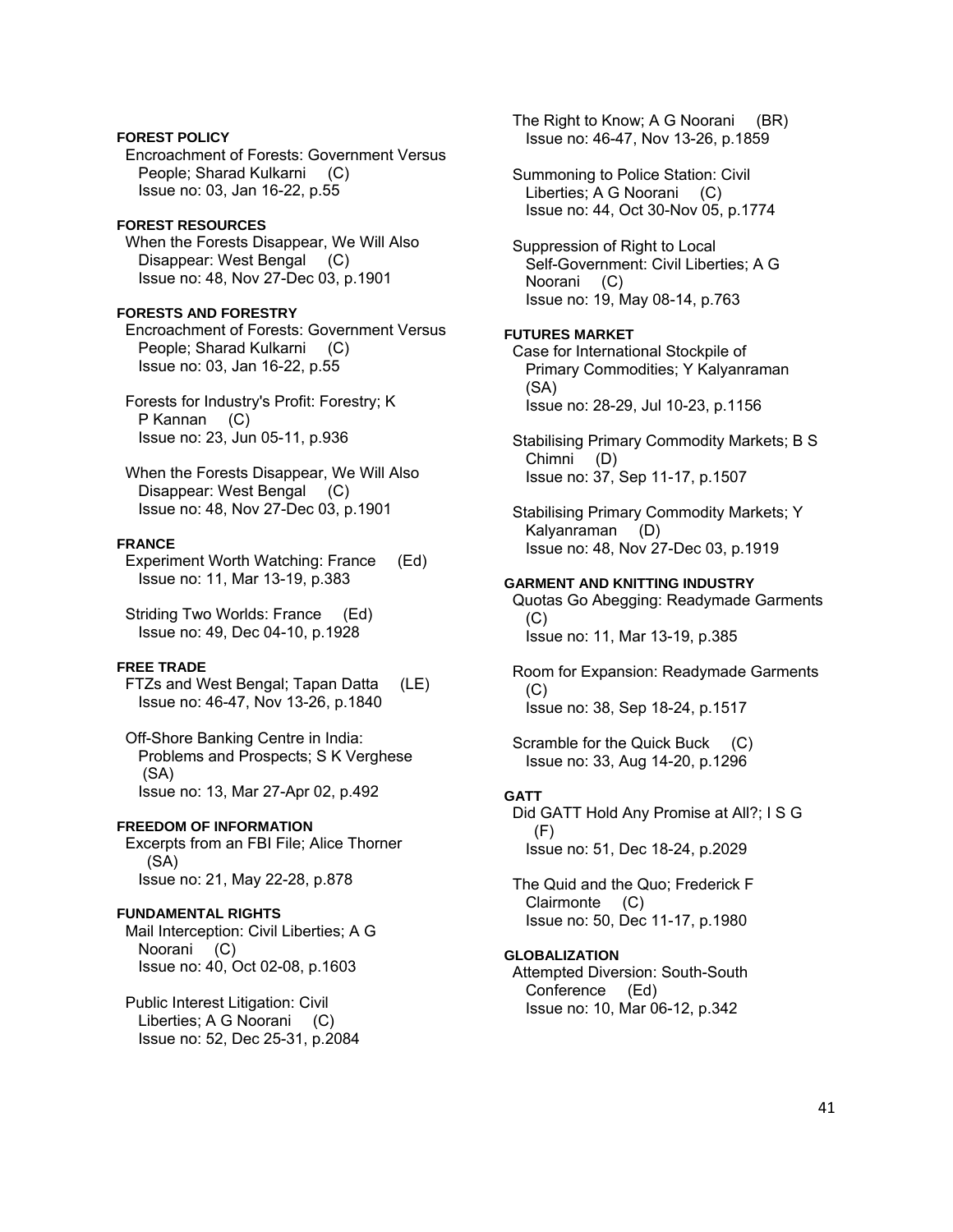# **GOLD BONDS**

 International Gold Price Movements, 1972-1982; I S Gulati and Ashoka Mody (SA) Issue no: 46-47, Nov 13-26, p.1861

#### **GOVERNMENT POLICY**

 The More It Changes (C) Issue no: 10, Mar 06-12, p.344

### **GREEN REVOLUTION**

 Green Revolution and the Small Peasant: A Study of Income Distribution in Punjab Agriculture; G S Bhalla and G K Chadha (SA) Issue no: 20, May 15-21, p.826

 Green Revolution and the Small Peasant: A Study of Income Distribution in Punjab Agriculture; G S Bhalla and G K Chadha (SA) Issue no: 21, May 22-28, p.870

#### **GUJARAT**

 Communal Violence in Ahmedabad: Gujarat; Asghar Ali Engineer (C) Issue no: 04, Jan 23-29, p.100

 Governmentalising the Universities: Gujarat; Pravin Seth (C) Issue no: 21, May 22-28, p.854

 Impending Realignments: Gujarat; Nagindas Sanghavi (C) Issue no: 49, Dec 04-10, p.1947

 Nationalist Peasants; Gail Omvedt (BR) Issue no: 07, Feb 13-19, p.236

# **HARYANA**

 Ministry-Making, Congress(I) Style: Haryana (Ed) Issue no: 22, May 29-Jun 04, p.888

# **HEALTH**

 Cheap But Dangerous: Health; Vimal Balasubrahmanyan (C) Issue no: 41, Oct 09-15, p.1642

 Health For All: A Review and Critique of Two Reports; Malini Karkal (SA) Issue no: 07, Feb 13-19, p.249

 New Patterns in Health Sector Aid; Roger Jeffery (SA) Issue no: 37, Sep 11-17, p.1495

### **HEALTH AND ENVIRONMENT**

 Health Hazards of Nuclear Fuel Complex: Health (C) Issue no: 20, May 15-21, p.811

**HEALTH AND NUTRITION**  Calorie Norm Controversy; V M Rao and M Vivekananda (D) Issue no: 07, Feb 13-19, p.254

 A Cross-Sectional Analysis of Poverty and Undernutrition in Rural India; Rajaram Dasgupta (SA) Issue no: 39, Sep 25-Oct 01, p.1575

 Measurement of Undernutrition; P V Sukhatme (D) Issue no: 50, Dec 11-17, p.2000

 Nutritional Norms and Measurement of Malnourishment and Poverty; Jaya Mehta (D) Issue no: 33, Aug 14-20, p.1332

 On Measurement of Undernutrition; V M Dandekar (D) Issue no: 06, Feb 06-12, p.203

 Rural Energy Scarcity and Nutrition: A New Perspective; Srilatha Batliwala (SA) Issue no: 09, Feb 27-Mar 05, p.329

 Some Nutritional Puzzles; C Asok and Madhav Kulkarni (D) Issue no: 17-18, Apr 24-May 07, p.745

#### **HEALTH EDUCATION**

 Health For All: A Review and Critique of Two Reports; Malini Karkal (SA) Issue no: 07, Feb 13-19, p.249

#### **HEALTH POLICY**

 New Patterns in Health Sector Aid; Roger Jeffery (SA) Issue no: 37, Sep 11-17, p.1495

**HEALTHCARE SERVICES**  New Patterns in Health Sector Aid; Roger Jeffery (SA) Issue no: 37, Sep 11-17, p.1495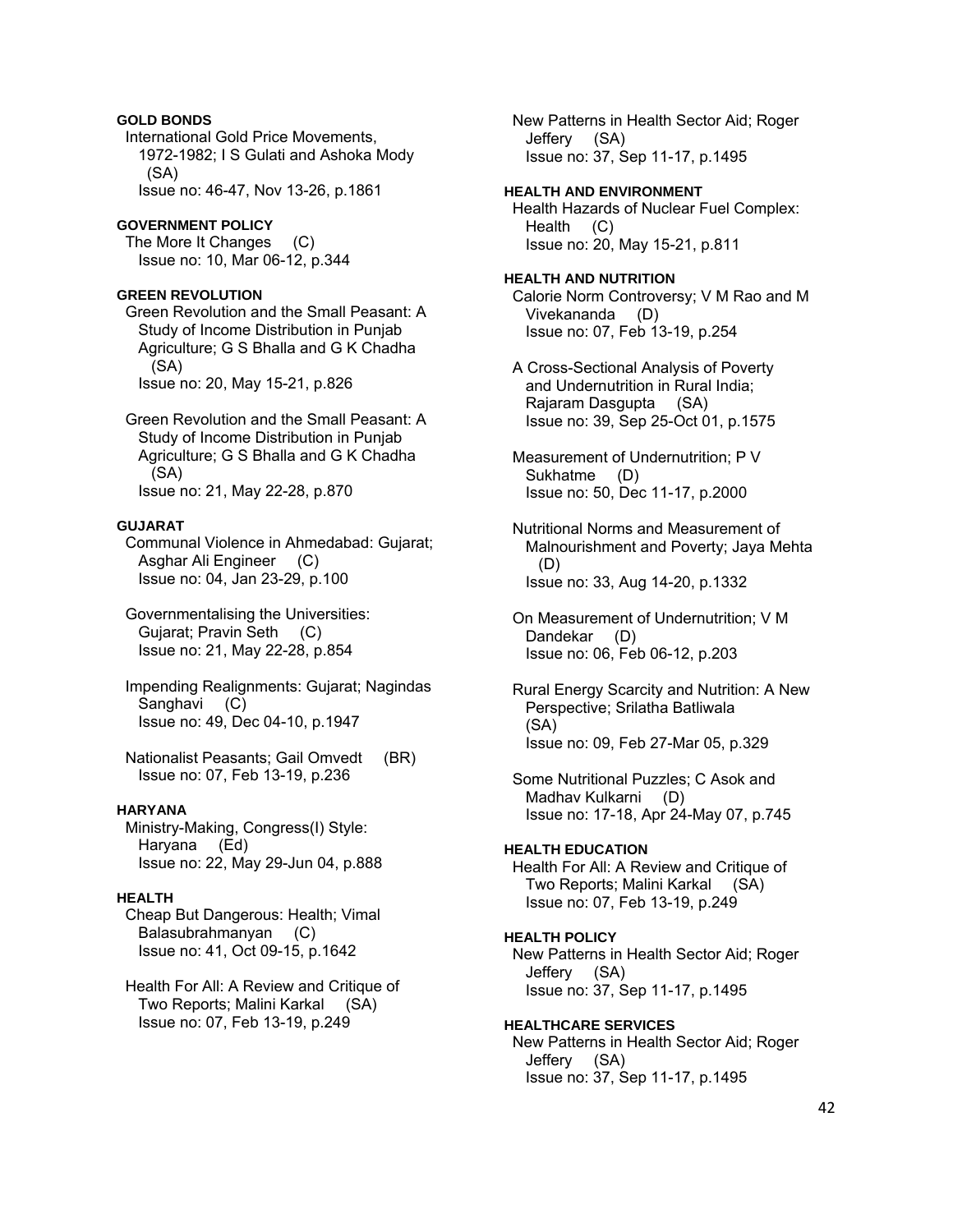# **HIGHER EDUCATION**

 Atomisation with a Purpose: The North-East (Ed) Issue no: 34, Aug 21-27, p.1342

 Governmentalising the Universities: Gujarat; Pravin Seth (C) Issue no: 21, May 22-28, p.854

 Once More, With Harsher Feelings: Education (C) Issue no: 09, Feb 27-Mar 05, p.315

# **HINDU-MUSLIM RELATIONS**

 Behind the Communal Fury: Maharashtra; Asghar Ali Engineer (C) Issue no: 10, Mar 06-12, p.356

 Islam in India; Ashim Kumar Roy (BR) Issue no: 45, Nov 06-12, p.1817

### **HINDUISM**

 Empty and Black Boxes Explored; G Ramakrishna (BR) Issue no: 31, Jul 31-Aug 06, p.1233

### **HINDUTVA**

 Behind the Communal Fury: Maharashtra; Asghar Ali Engineer (C) Issue no: 10, Mar 06-12, p.356

### **HISTORICAL RESEARCH**

 Uses of Business History; P C Randeria (RA) Issue no: 35, Aug 28-Sep 03, p.M62

# **HISTORY**

 'Revolution' by 'Consent': Indian Case Study; Ajit Roy (SA) Issue no: 46-47, Nov 13-26, p.1876

 In commemoration of a Peasant Revolt: Assam; Joy Kanta Sarma (C) Issue no: 10, Mar 06-12, p.352

 The Indian National Question: A Conceptual Frame; Amalendu Guha (RA) Issue no: 31, Jul 31-Aug 06, p.PE2

 Portuguese Source Material on Indian History; Lotika Varadarajan (BR) Issue no: 32, Aug 07-13, p.1273

 Rare Reference Material; N N Gidwani (BR) Issue no: 40, Oct 02-08, p.1609

 Surat's Days of Glory; Ashim Kumar Roy (BR) Issue no: 26, Jun 26-Jul 02, p.1062

 Under the Shadow of Uncle Sam: A Tijuana Diary (C) Issue no: 20, May 15-21, p.820

#### **HOMICIDE**

 Massacre in Beirut: West Asia (Ed) Issue no: 39, Sep 25-Oct 01, p.1555

# **HOUSEHOLD INCOME**

 Income, Saving and Capital Formation in India: A Step towards a Solution of the Saving-Inves; Mihir Rakshit (SA) Issue no: 14-16, Apr 03-23, p.561

 Survival Strategies in Kerala; Peter Van der Werff (C) Issue no: 51, Dec 18-24, p.2036

### **HOUSEHOLD SAVINGS**

 Income, Saving and Capital Formation in India: A Step towards a Solution of the Saving-Inves; Mihir Rakshit (SA) Issue no: 14-16, Apr 03-23, p.561

#### **HOUSING**

 Expensive Housing, Cheap People (Ed) Issue no: 20, May 15-21, p.801

 Obsolescence in Bombay's Housing Stock; J B D'Souza (P) Issue no: 19, May 08-14, p.768

 Slum Dwellers and the Constitution: Housing; Amrita Abraham (C) Issue no: 33, Aug 14-20, p.1308

# **HOUSING COOPERATIVES**

 Obsolescence in Bombay's Housing Stock; J B D'Souza (P) Issue no: 19, May 08-14, p.768

# **HUMAN RESOURCES**

 Hong Kong: China's Manpower Exports: Hong Kong; Michel Chossudovsky (C) Issue no: 03, Jan 16-22, p.63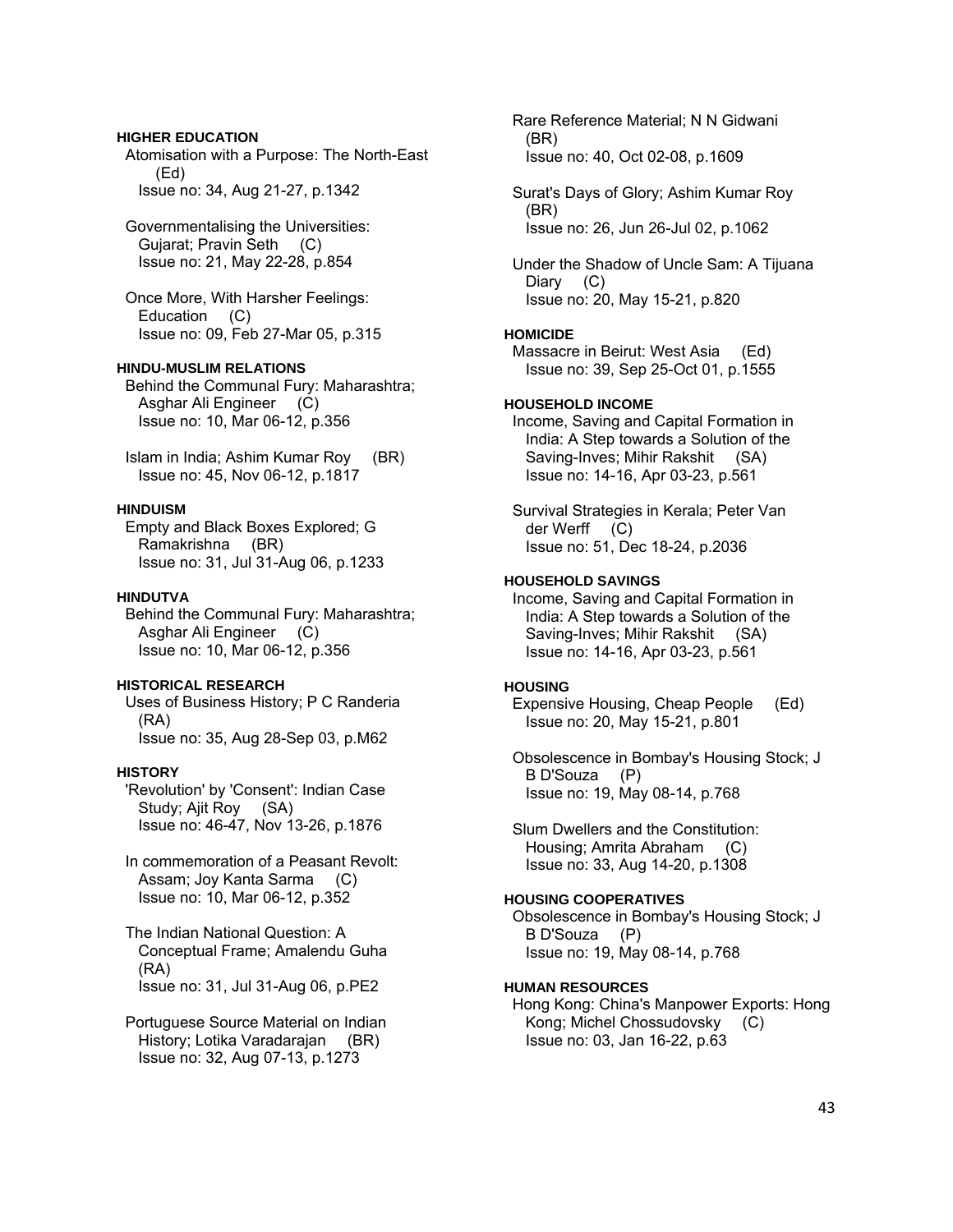# **HUMAN RIGHTS**

 Body Politic; Gyan Prakash (BR) Issue no: 30, Jul 24-30, p.1193

 Punishment without Trial: Law (Ed) Issue no: 32, Aug 07-13, p.1251

# **HUNGER AND STARVATION**

 Rural Energy Scarcity and Nutrition: A New Perspective; Srilatha Batliwala (SA) Issue no: 09, Feb 27-Mar 05, p.329

#### **IDEOLOGY**

 Nomadism as Ideological Expression: The Case of Gomal Nomads; Akbar S Ahmed (SA) Issue no: 27, Jul 03-09, p.1101

#### **IMF**

 Backlash of US Monetarism: World Economy (Ed) Issue no: 07, Feb 13-19, p.214

 Departmentalisation of Planning Commission: New Delhi; B M (C) Issue no: 27, Jul 03-09, p.1092

 Did GATT Hold Any Promise at All?; I S G  $(F)$ Issue no: 51, Dec 18-24, p.2029

 Failure of International Monetary Reform: Scope for South-South Initiatives; I S Gulati (SA) Issue no: 09, Feb 27-Mar 05, p.323

 Haves and Have-Nots (Ed) Issue no: 37, Sep 11-17, p.1473

 IMF Loan; Sanjaya Baru (D) Issue no: 23, Jun 05-11, p.962

 The IMF Loan: A Loyalist View; Sanjaya Baru (BR) Issue no: 13, Mar 27-Apr 02, p.489

 IMF Loan: Reply by a 'Loyalist to Oneself'; P R Brahmananda (D) Issue no: 19, May 08-14, p.799

 Little Cheer for the Poor: Versailles Summit (Ed) Issue no: 25, Jun 19-25, p.1006

 Narrow Options: Mauritius (Ed) Issue no: 44, Oct 30-Nov 05, p.1756

 Non-Productive Growth (Ed) Issue no: 31, Jul 31-Aug 06, p.1213

 Poor Prospects (C) Issue no: 17-18, Apr 24-May 07, p.709

 Quiet Shift: Indo-US Relations (Ed) Issue no: 30, Jul 24-30, p.1174

 Tightening Screws: MF (Ed) Issue no: 21, May 22-28, p.843

 Under the IMF's Watch: The 1982-83 Budget; I S Gulati (SA) Issue no: 17-18, Apr 24-May 07, p.727

 Who Is Afraid of Economists?; Buddhadeb Bose (LE) Issue no: 05, Jan 30-Feb 05, p.134

 Who Is Afraid of Economists?; Buddhadeb Bose (LE) Issue no: 25, Jun 19-25, p.1009

#### **IMPERIALISM**

 Divide and Rule in British India; David Hardiman (BR) Issue no: 37, Sep 11-17, p.1492

 Imperial Recidivism: Falkland Crisis (C) Issue no: 21, May 22-28, p.856

 Israel's 'Imperial Dignity'; G P D (F) Issue no: 27, Jul 03-09, p.1098

 Law of the Sea: Imperialism all the Way; B S Chimni (SA) Issue no: 11, Mar 13-19, p.407

 Political Economy of Technological Polarisations; Vandana Shiva and J Bandyopadhyay (SA) Issue no: 45, Nov 06-12, p.1827

 Technology Factor in Imperial Conquest and Control; Amiya Kumar Bagchi (BR) Issue no: 20, May 15-21, p.824

 West Bengal's Agrarian Programme (LE) Issue no: 31, Jul 31-Aug 06, p.1220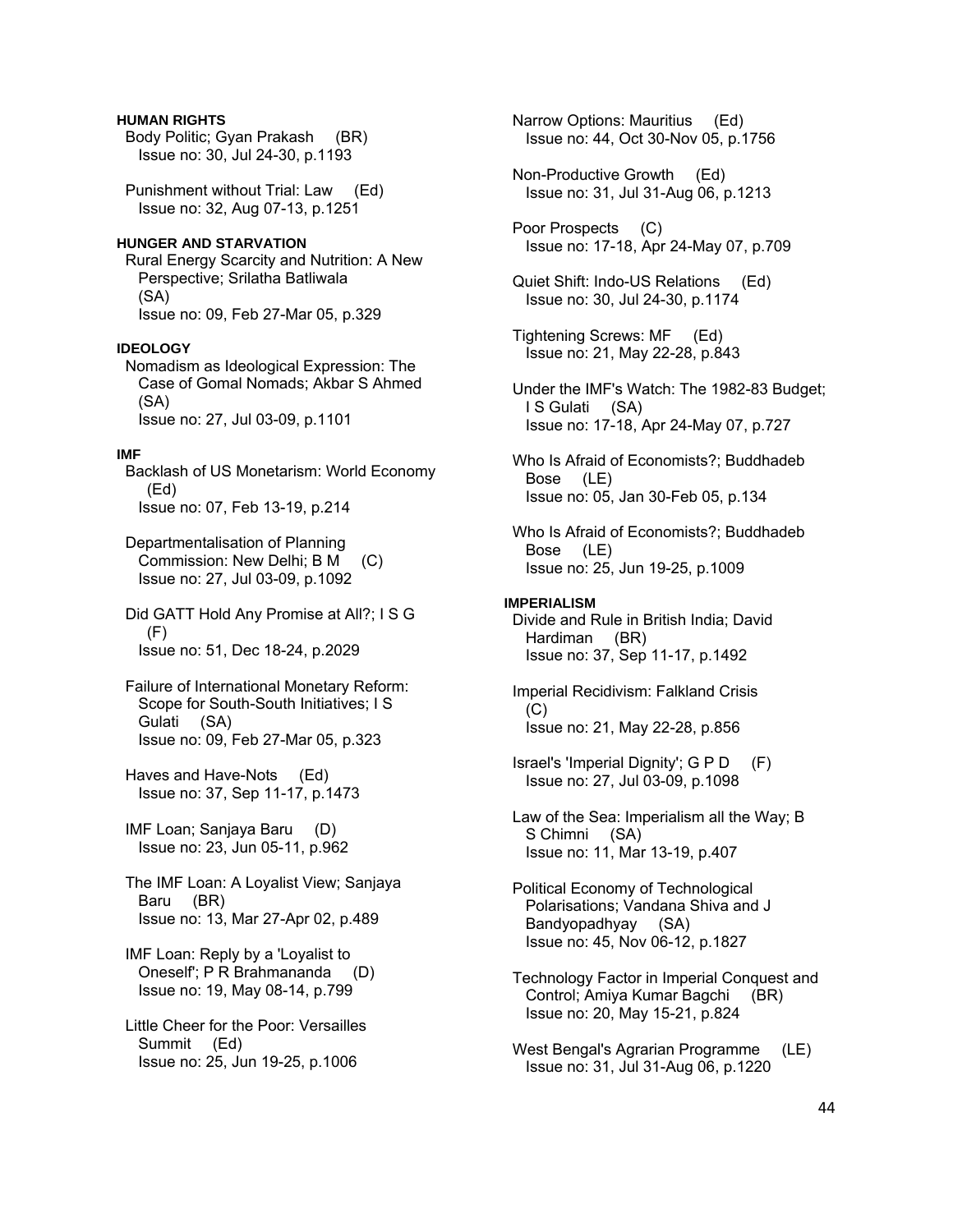# **IMPORT SUBSTITUTION**

 Fraudulent Import Substitution (C) Issue no: 06, Feb 06-12, p.175

# **IMPORT SUBSTITUTION**

 From Import Substitution to Export Promotion: Policy Planning in India's Foreign Trade Secto; Deepak Nayyar (SA) Issue no: 14-16, Apr 03-23, p.641

# **IMPORTS**

 At Cross-Purposes: Food Imports (Ed) Issue no: 49, Dec 04-10, p.1926

 Chafing at Imports (Ed) Issue no: 32, Aug 07-13, p.1249

 End of Imported Oil Bonanza?: Vanaspati (C) Issue no: 04, Jan 23-29, p.89

 Experts Caught Napping: Cotton (C) Issue no: 03, Jan 16-22, p.49

 India in the Soviet Union's Import Trade; R G Gidadhubli (SA) Issue no: 51, Dec 18-24, p.2053

 Necessary Choice (Ed) Issue no: 35, Aug 28-Sep 03, p.1389

 Old Order Changes (C) Issue no: 35, Aug 28-Sep 03, p.1392

 Paying for High-Priced Imports: Cashew (C) Issue no: 17-18, Apr 24-May 07, p.709

 A Self-Inflicted Sore?: Wheat Imports; Arun Kumar (C) Issue no: 39, Sep 25-Oct 01, p.1569

- What Price Crude Imports?; I S G (C) Issue no: 11, Mar 13-19, p.394
- Wheat Imports Again?: New Delhi; B M  $(C)$ Issue no: 24, Jun 12-18, p.974

### **INCOME**

 Unaccounted Income: Some Estimates; O P Chopra (SA) Issue no: 17-18, Apr 24-May 07, p.739

# **INCOME DISTRIBUTION**

 Green Revolution and the Small Peasant: A Study of Income Distribution in Punjab Agriculture; G S Bhalla and G K Chadha (SA) Issue no: 20, May 15-21, p.826

 Green Revolution and the Small Peasant: A Study of Income Distribution in Punjab

 Agriculture; G S Bhalla and G K Chadha (SA) Issue no: 21, May 22-28, p.870

# **INCOME TAX**

 Direct Taxes on Individual and Business Income: Economic Implications and Impact; V D Lall (SA) Issue no: 12, Mar 20-26, p.451

 Elasticity of Non-Corporate Income Tax in India; Amaresh Bagchi and Govinda M Rao (SA) Issue no: 36, Sep 04-10, p.1452

 Inflation and Personal Income Tax: A Note; Amaresh Bagchi (SA) Issue no: 17-18, Apr 24-May 07, p.733

 An Open-Ended Concession: Capital Investment Bonds (Ed) Issue no: 11, Mar 13-19, p.382

#### **INDEPENDENCE MOVEMENT**

 'Revolution' by 'Consent': Indian Case Study; Ajit Roy (SA) Issue no: 46-47, Nov 13-26, p.1876

Popular Movements and National Leadership, 1945-47; Sumit Sarkar (SA) Issue no: 14-16, Apr 03-23, p.677

 Problems of Nation-Building in Bangladesh; Bhabari Sen Gupta (BR) Issue no: 48, Nov 27-Dec 03, p.1908

### **INDIA-BANGLADESH RELATIONS**

 Appropriating the Brahmaputra: Onward March of India's Rich Peasants; Ben Crow (SA) Issue no: 52, Dec 25-31, p.2097

 Problems of Nation-Building in Bangladesh; Bhabari Sen Gupta (BR) Issue no: 48, Nov 27-Dec 03, p.1908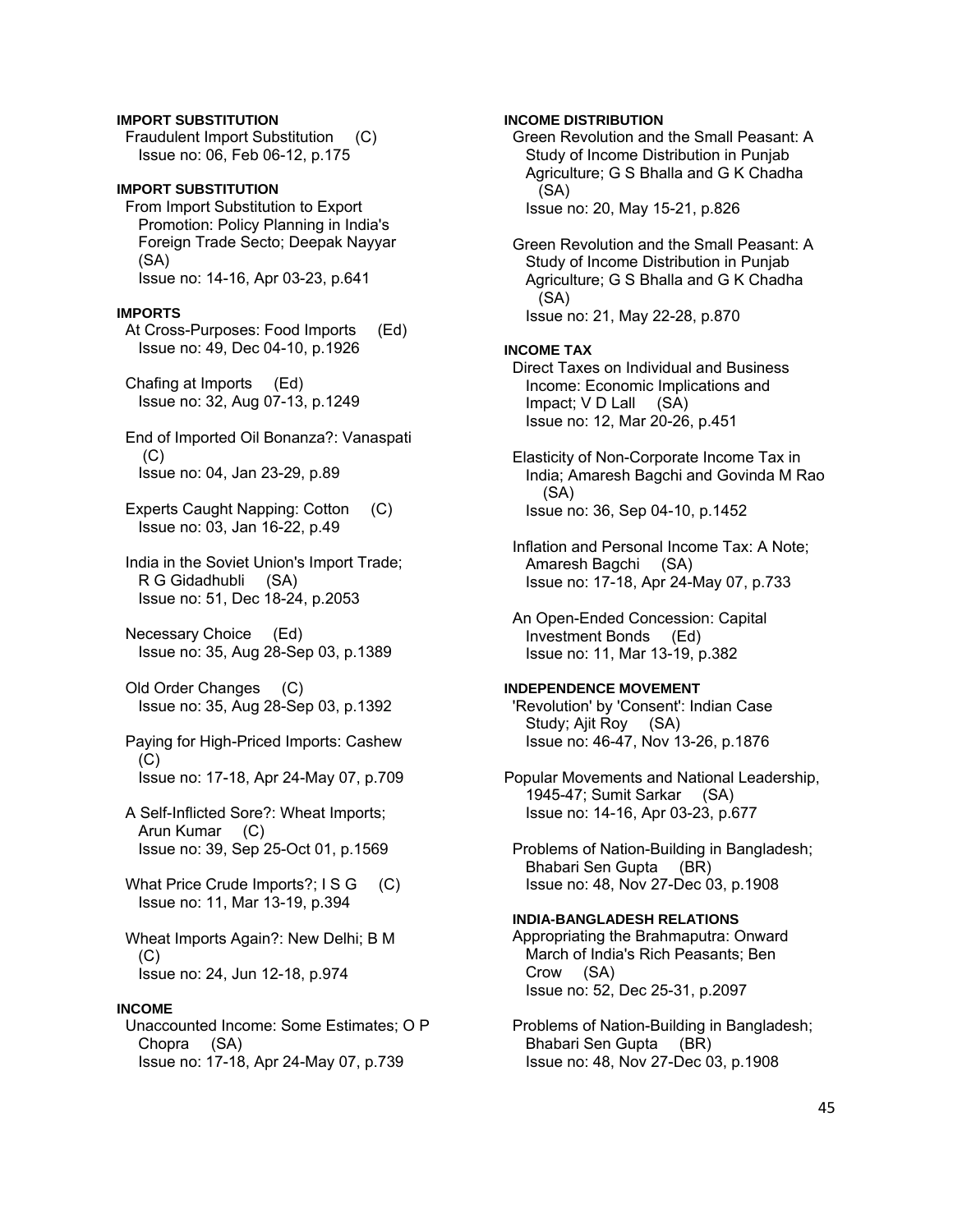### **INDIA-CHINA RELATIONS**

 Edging Closer?: Sino-Indian Talks; G P D  $(F)$ Issue no: 22, May 29-Jun 04, p.901

 India-China Border; Karunakar Gupta (D) Issue no: 32, Aug 07-13, p.1291

 India-China Border: A Review and Critique; Parshotam Mehra (SA) Issue no: 20, May 15-21, p.834

 A Non-Starter?: Indo-China (Ed) Issue no: 30, Jul 24-30, p.1176

Spoiled Pageant; G P D (F) Issue no: 51, Dec 18-24, p.2030

 Technology and the Reactionary Radicals; Ashok V Desai (BR) Issue no: 43, Oct 23-29, p.1749

## **INDIA-JAPAN RELATIONS**

 Iron Ore Exports: Case for Second Look (C) Issue no: 05, Jan 30-Feb 05, p.132

# **INDIA-PAKISTAN RELATIONS**

 Clever and Uncivilised; Romesh Thapar (F) Issue no: 07, Feb 13-19, p.219

 How Bilateral?: Indo-Pakistan Relations (Ed) Issue no: 11, Mar 13-19, p.383

 More Elbow Room: India-Pakistan Relations (Ed) Issue no: 06, Feb 06-12, p.174

 On the Brink; A G Noorani (BR) Issue no: 12, Mar 20-26, p.429

 Peace Offensive: Indo-Pakistan Relations (Ed) Issue no: 23, Jun 05-11, p.921

 Socio-Political Base of Military Rule in Pakistan; Bhabani Sen Gupta (BR) Issue no: 07, Feb 13-19, p.237

 Two Steps Forward, One Step Back; G P D  $(F)$ Issue no: 07, Feb 13-19, p.223

# **INDIA-PORTUGUESE RELATIONS**

 Portuguese Source Material on Indian History; Lotika Varadarajan (BR) Issue no: 32, Aug 07-13, p.1273

# **INDIA-SOVIET UNION RELATIONS**

 A 'Different' Visit: Indo-Soviet Relations (Ed) Issue no: 40, Oct 02-08, p.1590

 India in the Soviet Union's Import Trade; R G Gidadhubli (SA) Issue no: 51, Dec 18-24, p.2053

 Indo-Soviet Relations: Comings and Goings (Ed) Issue no: 12, Mar 20-26, p.415

 Straws in the Wind: New Delhi; B M (C) Issue no: 41, Oct 09-15, p.1640

### **INDIA-UNITED STATES RELATIONS**

 Agreeing to Agree: Indo-US Relations (Ed) Issue no: 33, Aug 14-20, p.1294

 Prime Minister's US Agenda: New Delhi; B M (C) Issue no: 28-29, Jul 10-23, p.1133

 Quiet Shift: Indo-US Relations (Ed) Issue no: 30, Jul 24-30, p.1174

# **INDIRECT TAXES**

 The Budget and the Economy; C T Kurien (SA) Issue no: 12, Mar 20-26, p.435

**INDUSTRIAL ACCIDENTS** 

 Crushing of a Strike: Labour (C) Issue no: 13, Mar 27-Apr 02, p.481

 Death without Noise; A K Roy (LE) Issue no: 27, Jul 03-09, p.1086

 Lessons of Topa Colliery Disaster: Coal Mines; K V Subrahmanyam (C) Issue no: 32, Aug 07-13, p.1263

 Slaughter of Mines and Miners: Coal Mines  $(C)$ Issue no: 41, Oct 09-15, p.1641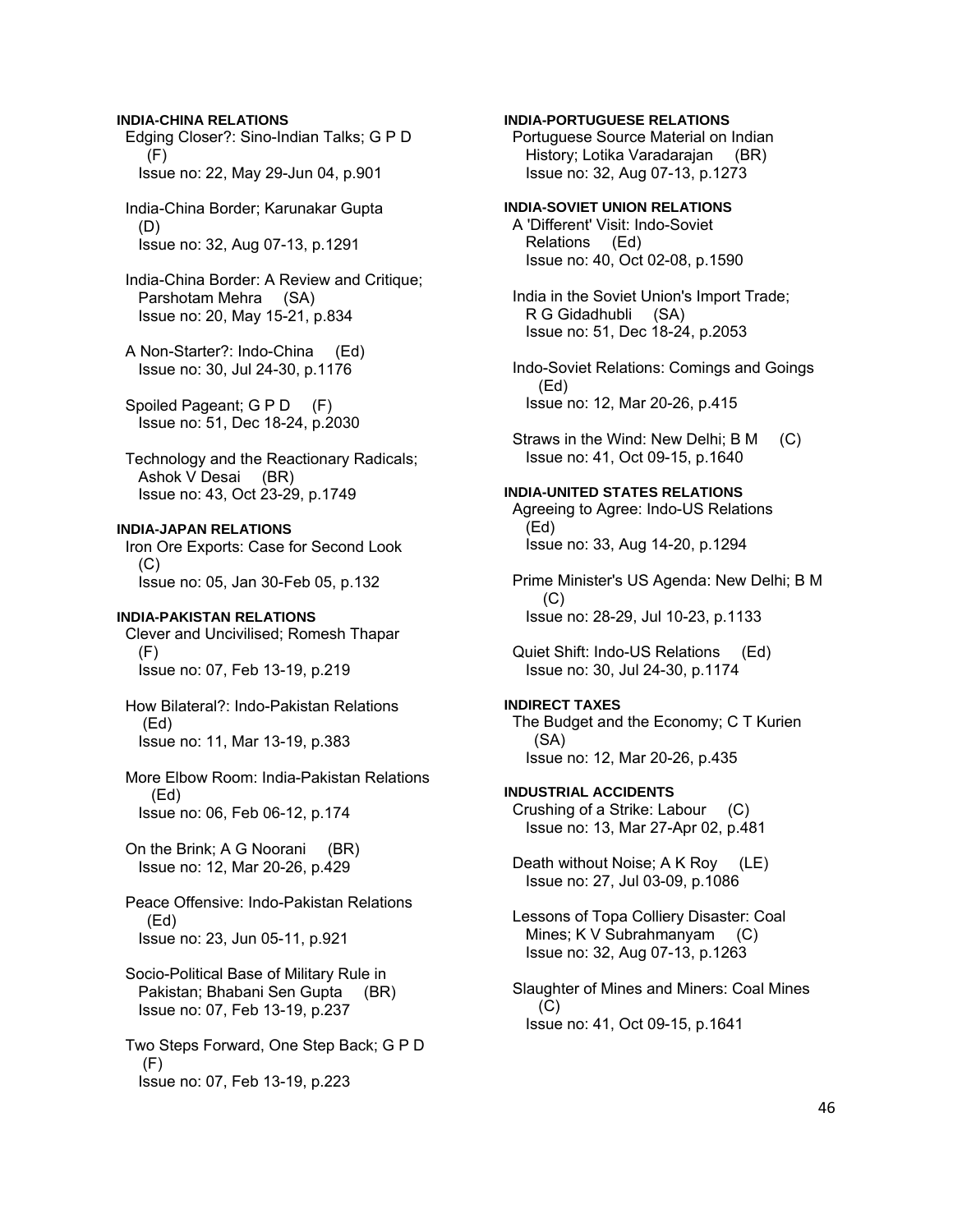# **INDUSTRIAL CREDIT**

 Credit Muddle (Ed) Issue no: 13, Mar 27-Apr 02, p.466

 Credit-Primed Boom (C) Issue no: 13, Mar 27-Apr 02, p.468

 Production and Credit (Ed) Issue no: 45, Nov 06-12, p.1793

#### **INDUSTRIAL ENTERPRISES**

 Merchant Capital and the End of Empire: James Finlay, Merchant Adventurers; Roger Jeffery (SA) Issue no: 07, Feb 13-19, p.241

 Problems of Socialist Industrialisation; Raniit Sau (BR) Issue no: 46-47, Nov 13-26, p.1860

# **INDUSTRIAL FINANCE**

 Complementary Role in Financing of Industry: Equipment Leasing; S Kumarasundaram (C) Issue no: 34, Aug 21-27, p.1354

# **INDUSTRIAL GROWTH AND DEVELOPMENT**

 Challenges and New Approaches: Soviet Central Asia; R G Gidadhubli (C) Issue no: 37, Sep 11-17, p.1488

 Demand, Whose and for What? (Ed) Issue no: 36, Sep 04-10, p.1429

 Industrial Growth and Structure: As Seen Through Annual Survey of Industries; S L Shetty (SA) Issue no: 40, Oct 02-08, p.1610

 Industrial Growth and Structure: As Seen through Annual Survey of Industries; S L Shetty (SA) Issue no: 41, Oct 09-15, p.1661

 Industrial Growth: Another Look; C Rangarajan (SA) Issue no: 14-16, Apr 03-23, p.589

 Industrial Stagnation in Eastern India: A Statistical Investigation; Debdas Banerjee (SA) Issue no: 08, Feb 20-26, p.286

 Industrial Stagnation in Eastern India: A Statistical Investigation; Debdas Banerjee (SA) Issue no: 09, Feb 27-Mar 05, p.334

 Leg-Up for Small Industry; Sanjay Sinha (BR) Issue no: 37, Sep 11-17, p.1494

 Merchant Capital and the End of Empire: James Finlay, Merchant Adventurers; Roger Jeffery (SA) Issue no: 07, Feb 13-19, p.241

 Short-Lived Boom (Ed) Issue no: 22, May 29-Jun 04, p.885

**INDUSTRIAL INVESTMENT**  Wooing Industrialists: West Bengal (C) Issue no: 24, Jun 12-18, p.975

### **INDUSTRIAL LABOUR**

 Bombay Textile Strike: What Lies Ahead?: Labour; Amanju Parikh-Baruah (C) Issue no: 23, Jun 05-11, p.939

 Bombay Textile Workers' Strike: A Different View: Labour; Bagaram Tulpule (C) Issue no: 17-18, Apr 24-May 07, p.719

 Continuing Terror: Labour (Ed) Issue no: 19, may 08-14, p.750

 Jute Owners' Offensive Goes Unopposed: Labour; Biren Roy (C) Issue no: 32, Aug 07-13, p.1265

 Minimum Wages for Industrial Workers: Labour (C) Issue no: 52, Dec 25-31, p.2082

**INDUSTRIAL LICENSING**  Scramble for Cane: Sugar (C) Issue no: 23, Jun 05-11, p.925

 Size and Protection: Synthetic Fibres and Yarns Industry in India; A Chakravarti (RA) Issue no: 35, Aug 28-Sep 03, p.M85

 Under Multinational Control: Pesticides (C) Issue no: 01-02, Jan 02-15, p.4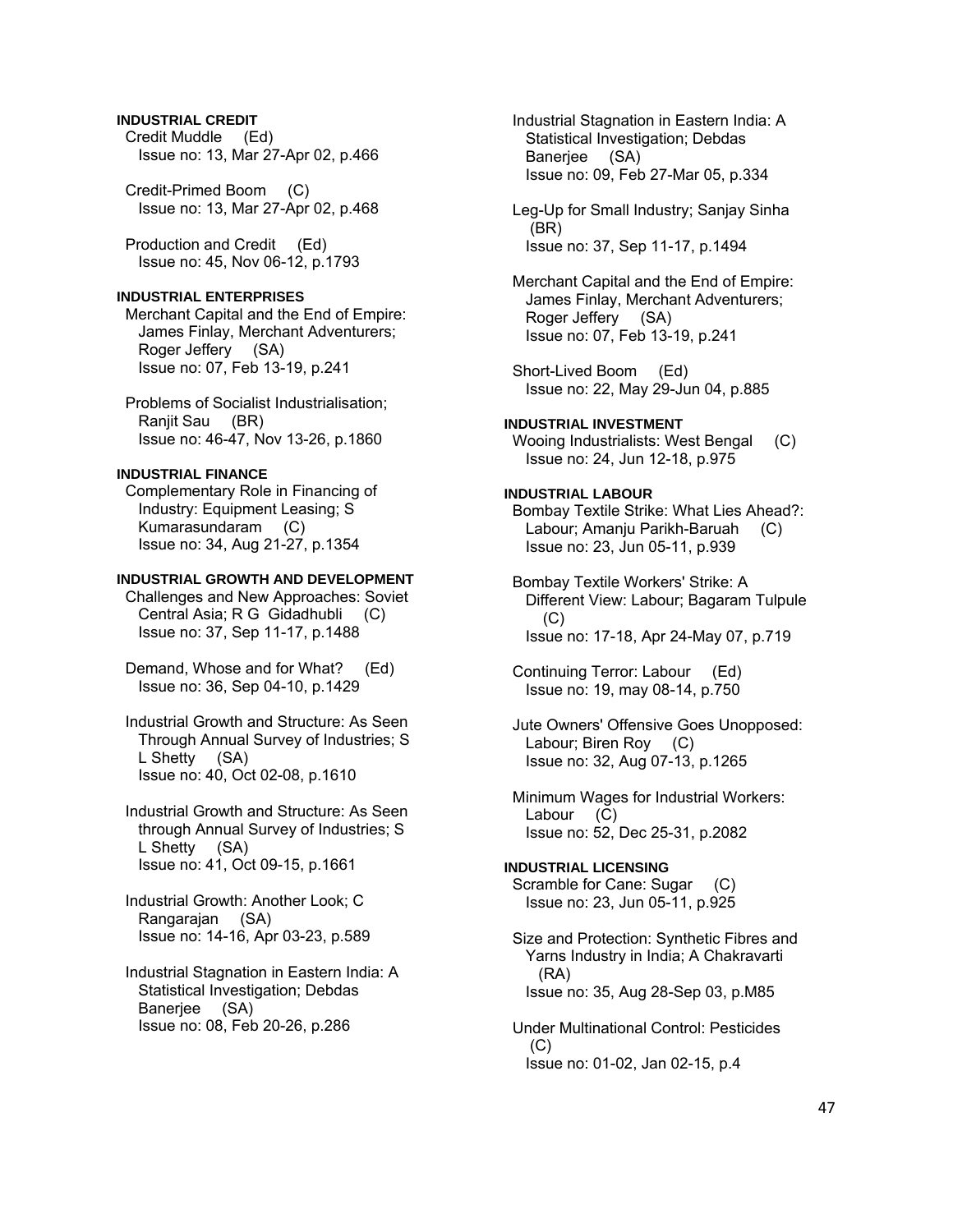# **INDUSTRIAL LICENSING**

 The Vanishing MRTP Act: Will Only the Grin Remain?; H K Paranjape (SA) Issue no: 23, Jun 05-11, p.955

**INDUSTRIAL MANAGEMENT**  Problems of Large Organisations; S K Roy (RA) Issue no: 09, Feb 27-Mar 05, p.M2

**INDUSTRIAL POLICY**  Juggling with Capacity (Ed) Issue no: 19, May 08-14, p.749

 Starving Workmen of Kumardhubi Engineering: Case Study in Industrial Policy; Amiya Rao (C) Issue no: 39, Sep 25-Oct 01, p.1567

# **INDUSTRIAL PRICES**

 Banking on Higher Margins?: Tyres (C) Issue no: 26, Jun 26-Jul 02, p.1049

 Higher Price Not the Answer: Aluminium  $(C)$ Issue no: 05, Jan 30-Feb 05, p.133

 Long, Long Season: Sugar (C) Issue no: 20, May 15-21, p.805

 The More It Changes (C) Issue no: 10, Mar 06-12, p.344

 Murky Aftermath of Decontrol: Steel; S V Char (C) Issue no: 38, Sep 18-24, p.1527

 New Setting: Polyester Fibre (C) Issue no: 40, Oct 02-08, p.1593

 Not the Nub of the Problem: Steel Decontrol (C) Issue no: 19, May 08-14, p.752

 Orissa Aluminium Complex; K V Subrahmanyam (LE) Issue no: 03, Jan 16-22, p.50

 Price-Cost Chase (C) Issue no: 45, Nov 06-12, p.1796

 Under Multinational Control: Pesticides  $(C)$ Issue no: 01-02, Jan 02-15, p.4

 Unwarranted Subsidy: Vanaspati Industry  $(C)$ Issue no: 10, Mar 06-12, p.345

### **INDUSTRIAL PRODUCTION**

 Changing Patterns of World Production and Trade in Cotton Textiles; M C Kapoor and S K Jain (RA) Issue no: 09, Feb 27-Mar 05, p.M31

 Demand, Whose and for What? (Ed) Issue no: 36, Sep 04-10, p.1429

 Facing Facts: Sugar (C) Issue no: 12, Mar 20-26, p.417

 From Shortage to Surplus (C) Issue no: 03, Jan 16-22, p.48

 Industrial Growth: Another Look; C Rangarajan (SA) Issue no: 14-16, Apr 03-23, p.589

 Industry's Scare Stories: Sugar (C) Issue no: 07, Feb 13-19, p.213

 Juggling with Capacity (Ed) Issue no: 19, May 08-14, p.749

 New Setting: Polyester Fibre (C) Issue no: 40, Oct 02-08, p.1593

 Production and Credit (Ed) Issue no: 45, Nov 06-12, p.1793

 The Quid and the Quo; Frederick F Clairmonte (C) Issue no: 50, Dec 11-17, p.1980

 Short-Lived Boom (Ed) Issue no: 22, May 29-Jun 04, p.885

 Technology Gap: Machine Tool (C) Issue no: 06, Feb 06-12, p.176

**INDUSTRIAL RELATIONS**  Baffled Physicians: Industrial Sickness (C) Issue no: 22, May 29-Jun 04, p.889

 Bombay Textile Strike: What Lies Ahead?: Labour; Amanju Parikh-Baruah (C) Issue no: 23, Jun 05-11, p.939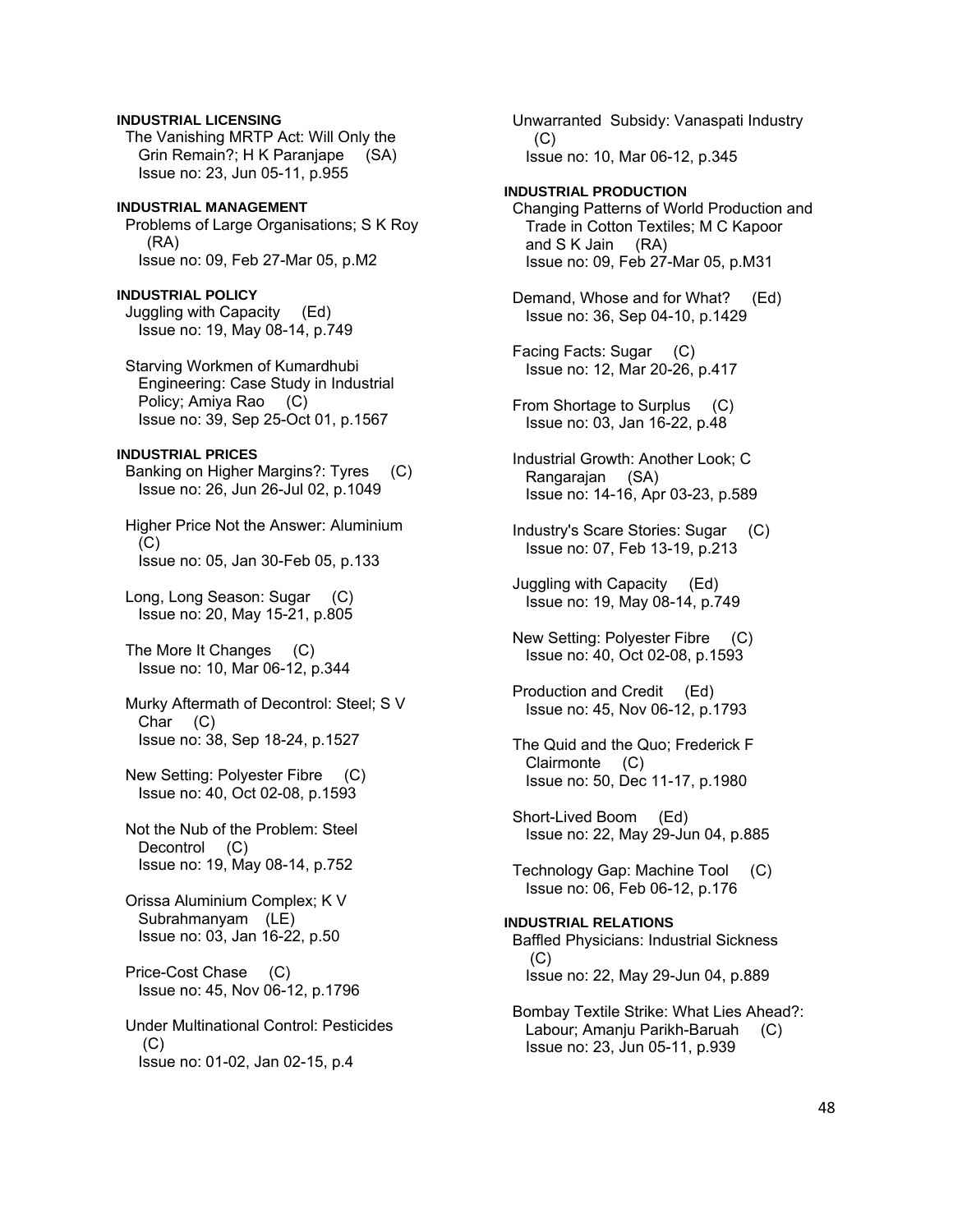# **INDUSTRIAL RELATIONS**

 Bombay Textile Workers' Strike: A Different View: Labour; Bagaram Tulpule (C) Issue no: 17-18, Apr 24-May 07, p.719

 Continuing Terror: Labour (Ed) Issue no: 19, may 08-14, p.750

 Crushing of a Strike: Labour (C) Issue no: 13, Mar 27-Apr 02, p.481

 Making Labour Laws More Ponderous: Labour; Bagaram Tulpule (C) Issue no: 22, May 29-Jun 04, p.896

 New Workers' Struggles in Delhi-Rajhara: Madhya Pradesh; Arvind Gupta and Gazi M Ansar (C) Issue no: 12, Mar 20-26, p.425

 Politics and Trade Unionism: Britain; George McCartney (C) Issue no: 45, Nov 06-12, p.1811

 Starving Workmen of Kumardhubi Engineering: Case Study in Industrial Policy; Amiya Rao (C) Issue no: 39, Sep 25-Oct 01, p.1567

 Teaching the Workers a Lesson (Ed) Issue no: 24, Jun 12-18, p.965

 Textile Bonus Issue: Behind Facade of Legalism: Tamil Nadu; Brindavan C Moses  $(C)$ Issue no: 46-47, Nov 13-26, p.1849

 The Textile Worker in the Village: Maharashtra (C) Issue no: 38, Sep 18-24, p.1515

 Through the Pipeline: East-West Relations (Ed) Issue no: 31, Jul 31-Aug 06, p.1215

### **INDUSTRIAL WORKERS**

 Industrial Man in India Reconsidered; Chandan Sengupta (RA) Issue no: 22, May 29-Jun 04, p.M54

### **INFANT AND CHILD MORTALITY**

 Little Girls and Death in India; Pranab Bardhan (BR) Issue no: 36, Sep 04-10, p.1448

 Mortality in India: A Note on Trends and Implications; P Padmanabha (SA) Issue no: 32, Aug 07-13, p.1285

 Where Have the Women Gone: Insight form Bangladesh on Low Sex Ratio of India's Population; Lincola C Chen (SA) Issue no: 10, Mar 06-12, p.364

# **INFLATION**

 Anti-Inflationary Thrust Flagging: New Delhi; B M (C) Issue no: 33, Aug 14-20, p.1305

 Downturn Again?: Cotton Textiles (C) Issue no: 03, Jan 16-22, p.48

 Inflation and Personal Income Tax: A Note; Amaresh Bagchi (SA) Issue no: 17-18, Apr 24-May 07, p.733

 Inflations Under Control (Ed) Issue no: 12, Mar 20-26, p.413

 Monetarism on the Wane?: Industrial Countries (Ed) Issue no: 17-18, Apr 24-May 07, p.706

 Policy of Inflationary Contraction; Prabhat Patnaik (SA) Issue no: 12, Mar 20-26, p.443

#### **INFORMAL SECTOR**

 The Match Industry in Sivakasi: A Case Study of Technology, Working Conditions and Self-Em; T K Moulik and P Purushotham (RA) Issue no: 22, May 29-Jun 04, p.M43

### **INFORMATION AND COMMUNICATION TECHNOLOGY**

 Good Money after Bad?: INSAT (Ed) Issue no: 37, Sep 11-17, p.1474

 Through Probe Needed: INSAT (Ed) Issue no: 42, Oct 16-22, p.1670

#### **INSURGENCY**

 The Growing Enemy: Manipur (Ed) Issue no: 10, Mar 06-12, p.343

 I'll be Judge, I'll be Jury: Andhra Pradesh; K Balagopal (C) Issue no: 05, Jan 30-Feb 05, p.142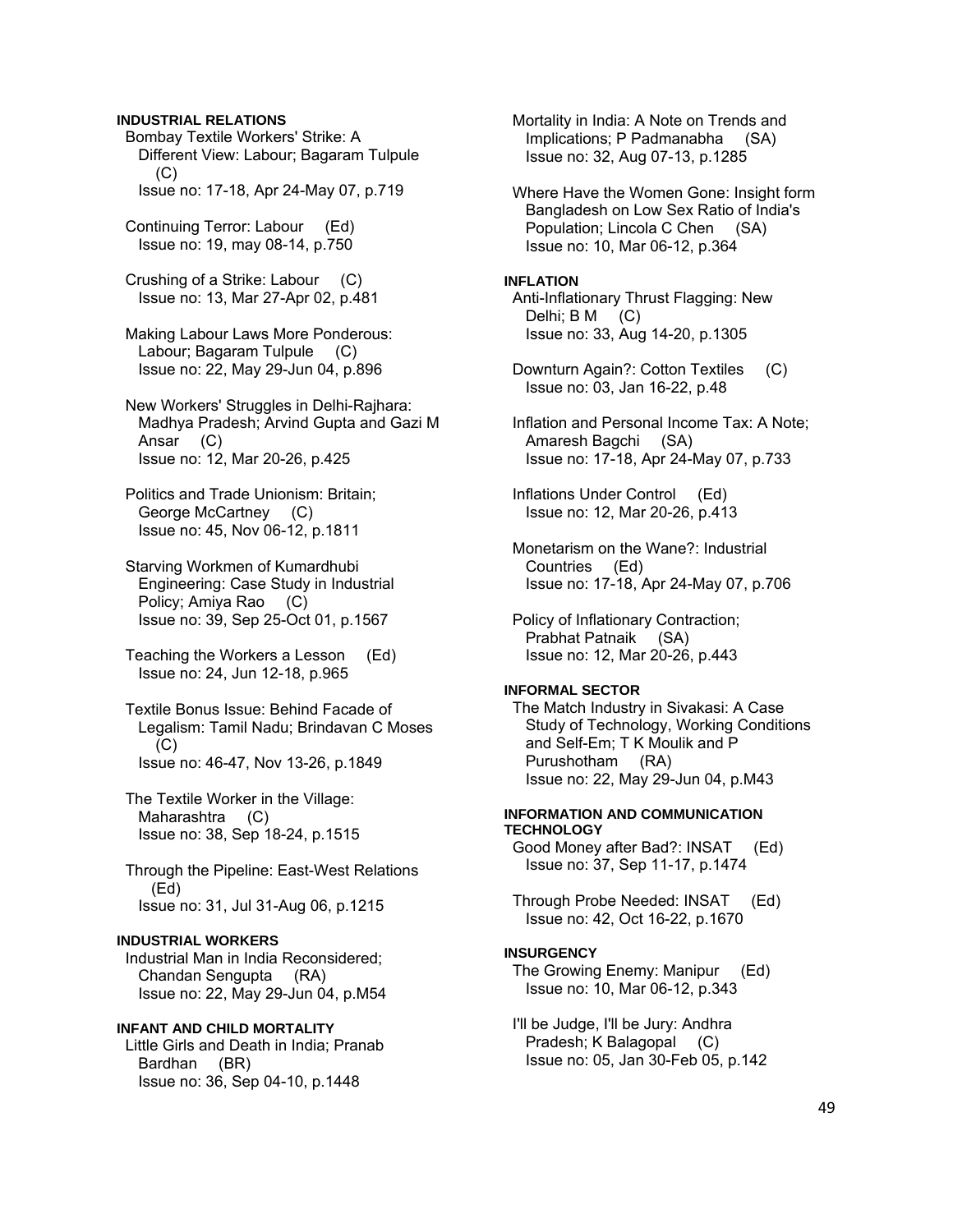# **INSURGENCY**

- Low Credibility: Manipur (Ed) Issue no: 23, Jun 05-11, p.922
- Not the Whole Story: Mizoram (Ed) Issue no: 05, Jan 30-Feb 05, p.130

 Terror in Bhangore: West Bengal; Pranab K Basu (C) Issue no: 12, Mar 20-26, p.424

# **INTER-STATE RELATIONS**

 Inviting Central Intervention (Ed) Issue no: 11, Mar 13-19, p.381

 Looking the Other Way: Cauvery Waters Dispute (Ed) Issue no: 45, Nov 06-12, p.1795

 Regional Differentiation in India: A Note; Krishna Bharadwaj (SA) Issue no: 14-16, Apr 03-23, p.605

 Tidbits on Regional Disparities; Debdas Banerjee (BR) Issue no: 21, May 22-28, p.866

#### **INTEREST RATES**

 Encroachment of Ideas; Bhabatosh Datta (BR) Issue no: 17-18, Apr 24-May 07, p.724

 Interest Rates (Ed) Issue no: 43, Oct 23-29, p.1709

 New Phase: Interest Rates (Ed) Issue no: 39, Sep 25-Oct 01, p.1554

 Out of Bounds (C) Issue no: 48, Nov 27-Dec 03, p.1888

 Special Crunch: Interest Rates (Ed) Issue no: 06, Feb 06-12, p.175

### **INTERNATIONAL AFFAIRS**

 All Set on soviet Gas: West Germany; Ramesh Jaura (C) Issue no: 11, Mar 13-19, p.396

 Another Israeli Invasion: Asia, West (Ed) Issue no: 24, Jun 12-18, p.968

 Attempted Diversion: South-South Conference (Ed) Issue no: 10, Mar 06-12, p.342

 Back to the Regional Initiatives: West Asia (Ed) Issue no: 05, Jan 30-Feb 05, p.132

 An End and a Beginning?: West Asia (Ed) Issue no: 35, Aug 28-Sep 03, p.1391

 Few Illusions about Compromise: Versailles Summit (C) Issue no: 26, Jun 26-Jul 02, p.1053

 Field Day for British Hypocrisy: Falkland Islands; David Edgerton (C) Issue no: 17-18, Apr 24-May 07, p.723

 Gearing up for 'Uninvolvement': United States; Girish Srinivasan (C) Issue no: 32, Aug 07-13, p.1272

 Hastening Slowly: Spain; Peter O'Brien (C) Issue no: 50, Dec 11-17, p.1987

 Hosts Fail to Inspire Confidence: New Delhi; B M (C) Issue no: 09, Feb 27-Mar 05, p.314

#### **INTERNATIONAL AFFAIRS**

 Israeli Invasion of Lebanon: West Asia (C) Issue no: 26, Jun 26-Jul 02, p.1059

 Little Room for Hope: Afghanistan (Ed) Issue no: 28-29, Jul 10-23, p.1124'

 A Near-Farce: Falkland Islands (Ed) Issue no: 19, May 08-14, p.751

 Prodigal's Return?: West Asia (Ed) Issue no: 19, May 08-14, p.751

 Talks About What? (Ed) Issue no: 04, Jan 23-29, p.85

# **INTERNATIONAL CAPITAL MARKET**  Siren Songs: International Capital Market (Ed)

Issue no: 03, Jan 16-22, p.46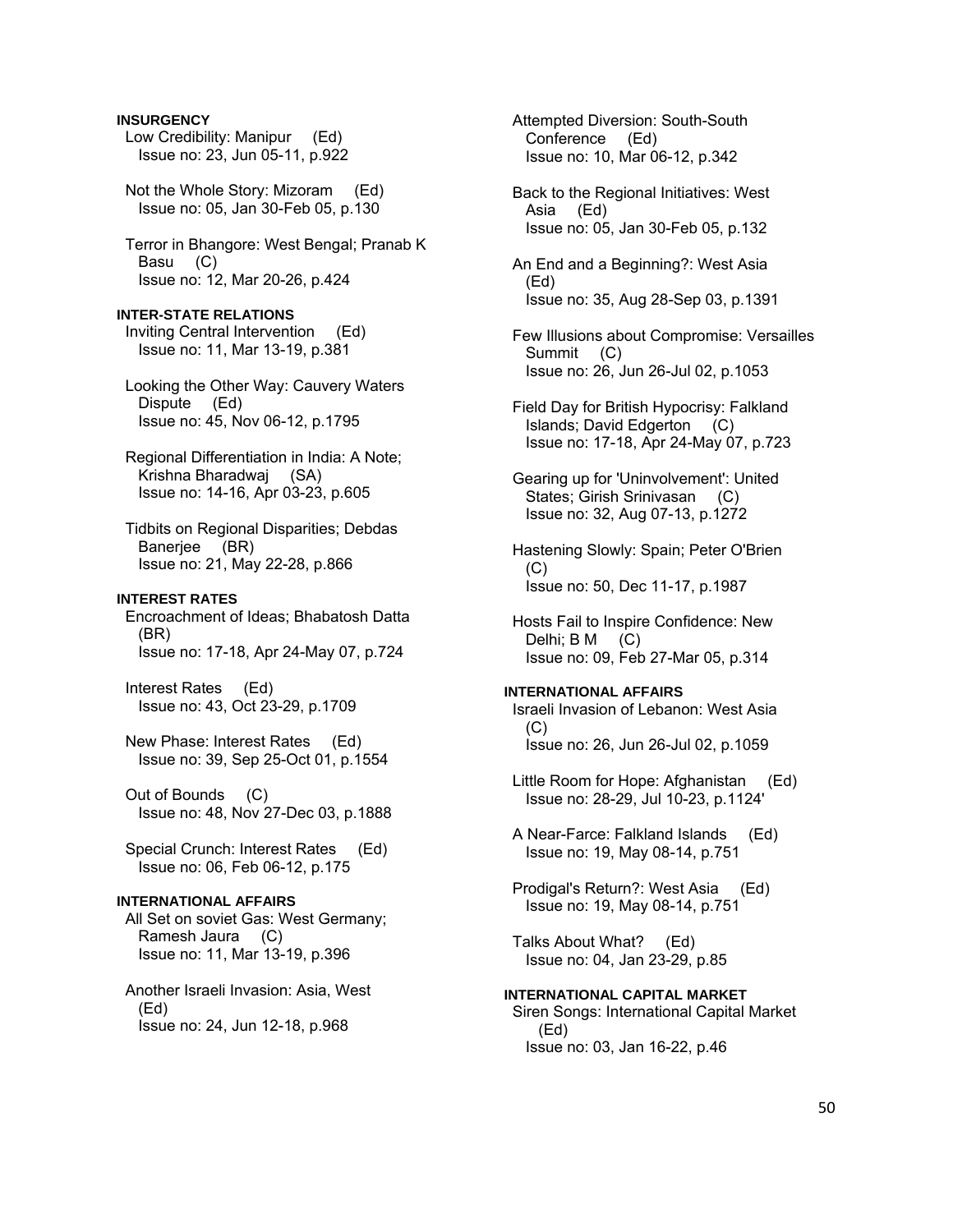# **INTERNATIONAL ECONOMIC RELATIONS**

 Changing Dynamics: South-South Co-operation (Ed) Issue no: 38, Sep 18-24, p.1514

 Co-Operation or Conflict?: South-South Relations (Ed) Issue no: 09, Feb 27-Mar 05, p.306

 Hastly Verdict: World Economy (Ed) Issue no: 45, Nov 06-12, p.1794

 Mending Relations: Poland; Ramesh Jaura (C) Issue no: 20, May 15-21, p.819

Mexican Crisis and Response: I S G (F) Issue no: 43, Oct 23-29, p.1720

Moscow, and After; Romesh Thapar (F) Issue no: 41, Oct 09-15, p.1639

 Onslaught and Response: North-South Relations (Ed) Issue no: 13, Mar 27-Apr 02, p.466

 Too Cautious to Lead (C) Issue no: 38, Sep 18-24, p.1516

#### **INTERNATIONAL FINANCIAL SYSTEM**

 Failure of International Monetary Reform: Scope for South-South Initiatives; I S Gulati (SA) Issue no: 09, Feb 27-Mar 05, p.323

#### **INTERNATIONAL LAW**

 Law of the Sea: Winners Are Losers; B S Chimni (SA) Issue no: 24, Jun 12-18, p.978

**INTERNATIONAL ORGANIZATIONS**  Expanding United Nations; B S Chimni (BR) Issue no: 35, Aug 28-Sep 03, p.1412

**INTERNATIONAL POLITICS**  Arab Voices: West Asia (Ed) Issue no: 40, Oct 02-08, p.1591

 Eurocommunism and Poland: Western Europe  $(C)$ Issue no: 06, Feb 06-12, p.189

 Field Day for British Hypocrisy: Falkland Islands; David Edgerton (C) Issue no: 17-18, Apr 24-May 07, p.723

 Growing Opposition: Pakistan (Ed) Issue no: 23, Jun 05-11, p.923

 Imperial Recidivism: Falkland Crisis  $(C)$ Issue no: 21, May 22-28, p.856

 Labour Party Conference: Britain; Brendan O'Leary (C) Issue no: 49, Dec 04-10, p.1950

 Mounting Conflicts: Bangladesh (Ed) Issue no: 05, Jan 30-Feb 05, p.131

 Not the Last Word: Namibia (Ed) Issue no: 20, May 15-21, p.803

 Palestinian Perspectives on Arab-Israeli Conflict; Gulshan Dhanani (RA) Issue no: 03, Jan 16-22, p.65

 Prelude or Finale?: West Asia (Ed) Issue no: 37, Sep 11-17, p.1475

 Striking a Balance: Mauritius (Ed) Issue no: 25, Jun 19-25, p.1007

Towards One Party Rule: Zimbabwe (Ed) Issue no: 09, Feb 27-Mar 05, p.367

 Unwillingly into Soviet Camp: Syria  $(C)$ Issue no: 24, Jun 12-18, p.978

# **INTERNATIONAL RELATIONS**

 Arab Initiative: West Asia (Ed) Issue no: 38, Sep 18-24, p.1515

 Arab Voices: West Asia (Ed) Issue no: 40, Oct 02-08, p.1591

 Ball in US Court: West Asia (Ed) Issue no: 43, Oct 23-29, p.1711

 The Chit-Chat Style; Romesh Thapar (F) Issue no: 33, Aug 14-20, p.1303

The Common Enemy; G P D (F) Issue no: 30, Jul 24-30, p.1191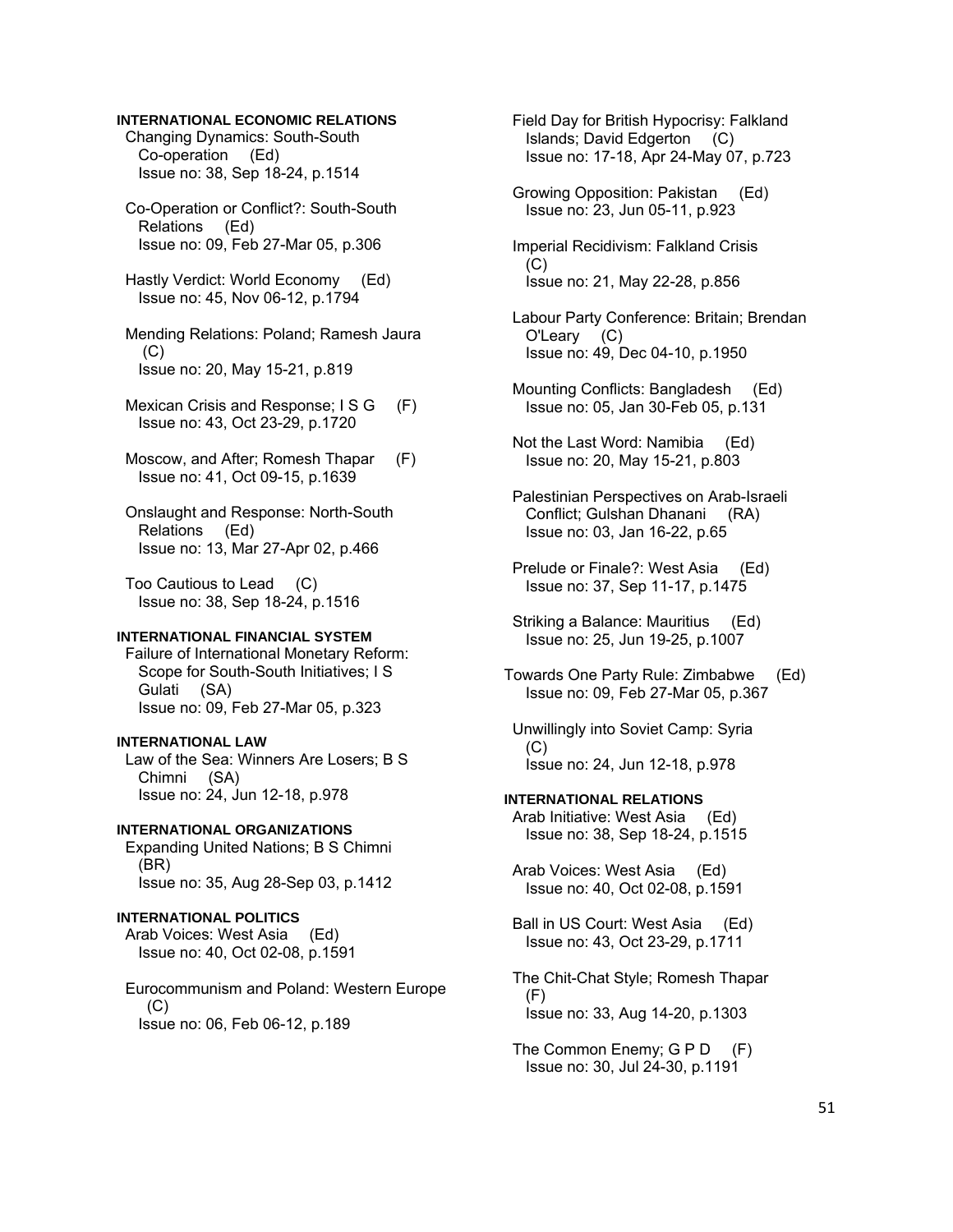#### **INTERNATIONAL RELATIONS**

Confused View; G P D (BR) Issue no: 07, Feb 13-19, p.240 Expanding United Nations; B S Chimni (BR) Issue no: 35, Aug 28-Sep 03, p.1412

 Eyes on Antartica: Falkland Islands (Ed) Issue no: 22, May 29-Jun 04, p.888

 Foreign Policy Perspectives of the Centre-Right Coalition: West Germany; Ramesh Jaura (C) Issue no: 45, Nov 06-12, p.1813

Heart Not in It; G P D (F) Issue no: 41, Oct 09-15, p.1650

 India in a Changing World; Romesh Thapar (F) Issue no: 34, Aug 21-27, p.1351

 Israeli Invasion of Lebanon: West Asia  $(C)$ Issue no: 26, Jun 26-Jul 02, p.1059

 Massive Ineptitude; Romesh Thapar (F) Issue no: 10, Mar 06-12, p.349

 Prodigal's Return?: West Asia (Ed) Issue no: 19, May 08-14, p.751

 Prospects for Senegambia: West Africa; Rajan Harshe (C) Issue no: 22, May 29-Jun 04, p.902

 Resurrecting the Monster View of China; G  $PD$   $(F)$ Issue no: 21, May 22-28, p.858

 Striding Two Worlds: France (Ed) Issue no: 49, Dec 04-10, p.1928

 Two Summits: Western Alliance; Ramesh Jaura (C) Issue no: 31, Jul 31-Aug 06, p.1232

 Unwillingly into Soviet Camp: Syria  $(C)$ Issue no: 24, Jun 12-18, p.978

 Waiting for an Arab Response: West Asia; Gulshan Dhanani (C) Issue no: 45, Nov 06-12, p.1810

**INTERNATIONAL TRADE**  'Black' Incomes: International Trade (Ed) Issue no: 44, Oct 30-Nov 05, p.1754

 All Set on soviet Gas: West Germany; Ramesh Jaura (C) Issue no: 11, Mar 13-19, p.396

 Case for International Stockpile of Primary Commodities; Y Kalyanraman (SA) Issue no: 28-29, Jul 10-23, p.1156

 Changing Patterns of World Production and Trade in Cotton Textiles; M C Kapoor and S K Jain (RA) Issue no: 09, Feb 27-Mar 05, p.M31

 Discord Over Quotas (C) Issue no: 09, Feb 27-Mar 05, p.308

 Double Crunch: International Trade (Ed) Issue no: 04, Jan 23-29, p.86

 India and the International Market in Handknotted Carpets; Sanjay Sinha (RA) Issue no: 48, Nov 27-Dec 03, p.M129

 India in the Soviet Union's Import Trade; R G Gidadhubli (SA) Issue no: 51, Dec 18-24, p.2053

 Missed Train (C) Issue no: 26, Jun 26-Jul 02, p.1048

Not the End for OPEC: Oil (Ed) Issue no: 33, Aug 14-20, p.1295

 Perceptions of National Interest: The Law of the Sea; Frederick F Clairmonte and John Cavanagh (C) Issue no: 49, Dec 04-10, p.1945

 Poor Prospects (C) Issue no: 17-18, Apr 24-May 07, p.709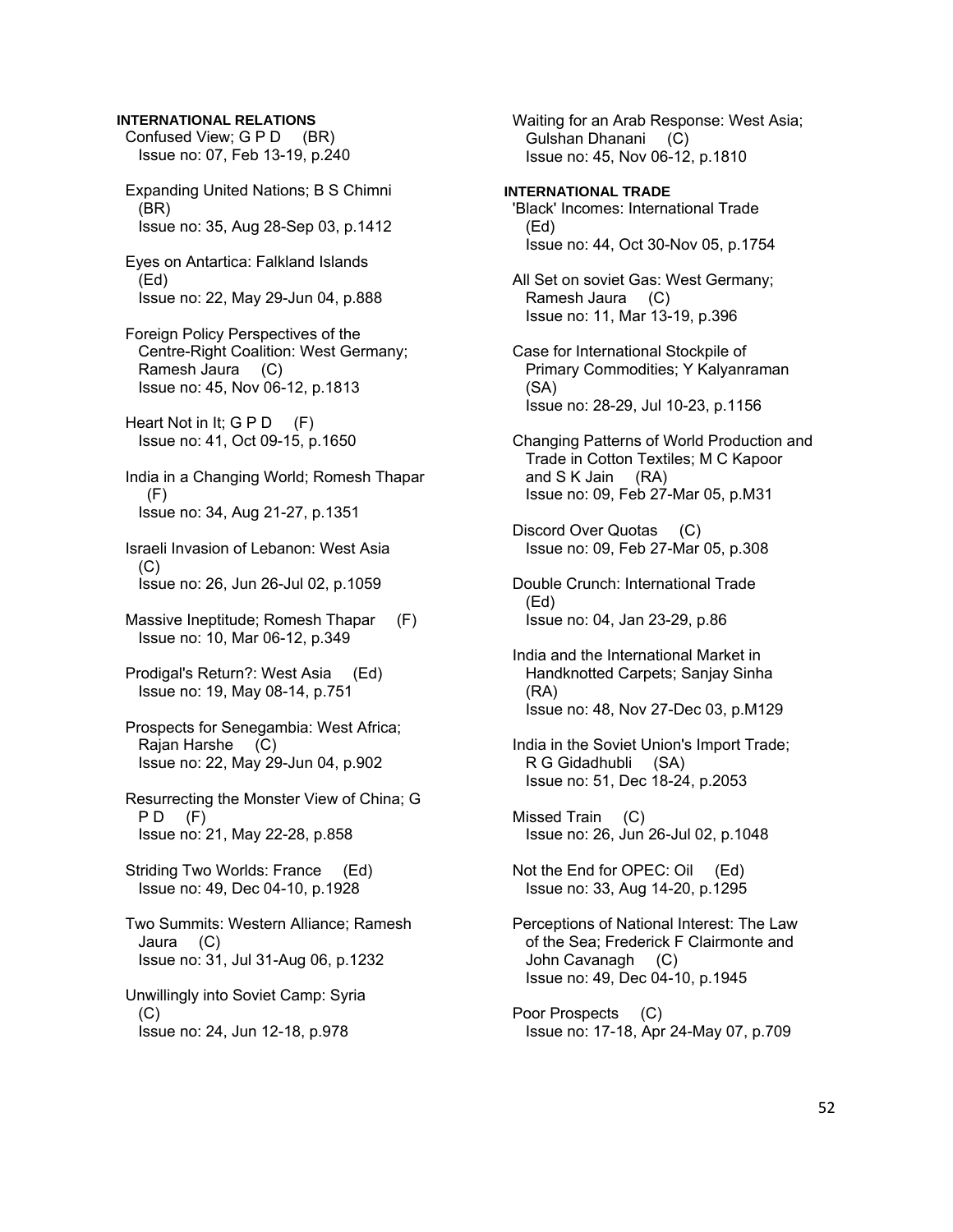# **INTERNATIONAL TRADE**

 Rise and Fall of EPZ's: International Trade; Henry Holland and Mimi Brady  $(C)$ Issue no: 41, Oct 09-15, p.1646

 Small Beer (C) Issue no: 41, Oct 09-15, p.1632

 Struggling to be Born (C) Issue no: 51, Dec 18-24, p.2020

 Too Cautious to Lead (C) Issue no: 38, Sep 18-24, p.1516

 Trade Imperatives (Ed) Issue no: 52, Dec 25-31, p.2069

 Trade Winds: South Africa (Ed) Issue no: 12, Mar 20-26, p.415

 Unending Tea Party (C) Issue no: 08, Feb 20-26, p.259

 World Nitrogen Fertiliser Economy: Developing Countries' Place in Production and Trade; Ashok V Desai (SA) Issue no: 14-16, Apr 03-23, p.661

#### **IRAN-IRAQ RELATIONS**

 Iraq's Miscalculation: West Asia (Ed) Issue no: 20, May 15-21, p.803

 Lessons of the Iraq-Iran War: West Asia (C) Issue no: 30, Jul 24-30, p.1190

 Roles Change: Iran-Iraq War (Ed) Issue no: 30, Jul 10-23, p.1175

#### **IRON AND STEEL INDUSTRY**

 Murky Aftermath of Decontrol: Steel; S V Char (C) Issue no: 38, Sep 18-24, p.1527

 Not the Nub of the Problem: Steel Decontrol (C) Issue no: 19, May 08-14, p.752

 Orissa Steel Plant Fiasco: New Delhi; B M (C) Issue no: 22, May 29-Jun 04, p.895

 Power Plan in Hock: New Delhi; B M (C) Issue no: 34, Aug 21-27, p.1352 Price-Cost Chase (C) Issue no: 45, Nov 06-12, p.1796 Stubborn Stagnation: Steel (Ed) Issue no: 52, Dec 25-31, p.2073 Who Wants More?: Steel (Ed) Issue no: 38, Sep 18-24, p.1515 **IRON ORE**  Capacity Expansion in Iron Ore Sector: A Model for Planning; Gopal Kadekodi (RA) Issue no: 35, Aug 28-Sep 03, p.M90 Iron Ore Exports: Case for Second Look  $(C)$  Issue no: 05, Jan 30-Feb 05, p.132 **IRRIGATED LAND**  Group Action for Irrigation; Robert Wade (RA) Issue no: 39, Sep 25-Oct 01, p.A103 **IRRIGATION DEVELOPMENT**  An Approach to Study of Irrigation: Case of Kanyakumari District; D Narayana, V C V Ratnam and Narayanan K Nair (RA) Issue no: 39, Sep 25-Oct 01, p.A85 **IRRIGATION POLICY AND MANAGEMENT**  An Approach to Study of Irrigation: Case of Kanyakumari District; D Narayana, V C V Ratnam and Narayanan K Nair (RA) Issue no: 39, Sep 25-Oct 01, p.A85 Group Action for Irrigation; Robert Wade (RA) Issue no: 39, Sep 25-Oct 01, p.A103 **IRRIGATION PROJECTS**  Major and Medium Irrigation Projects: Analysis of Cost Escalation and Delay in Completion; Niranjan Pant (RA) Issue no: 26, Jun 26-Jul 02, p.A34 **ISLAM**  Behind Islamic Resurgence; Ashim Kumar Roy (BR)

Issue no: 08, Feb 20-26, p.284

53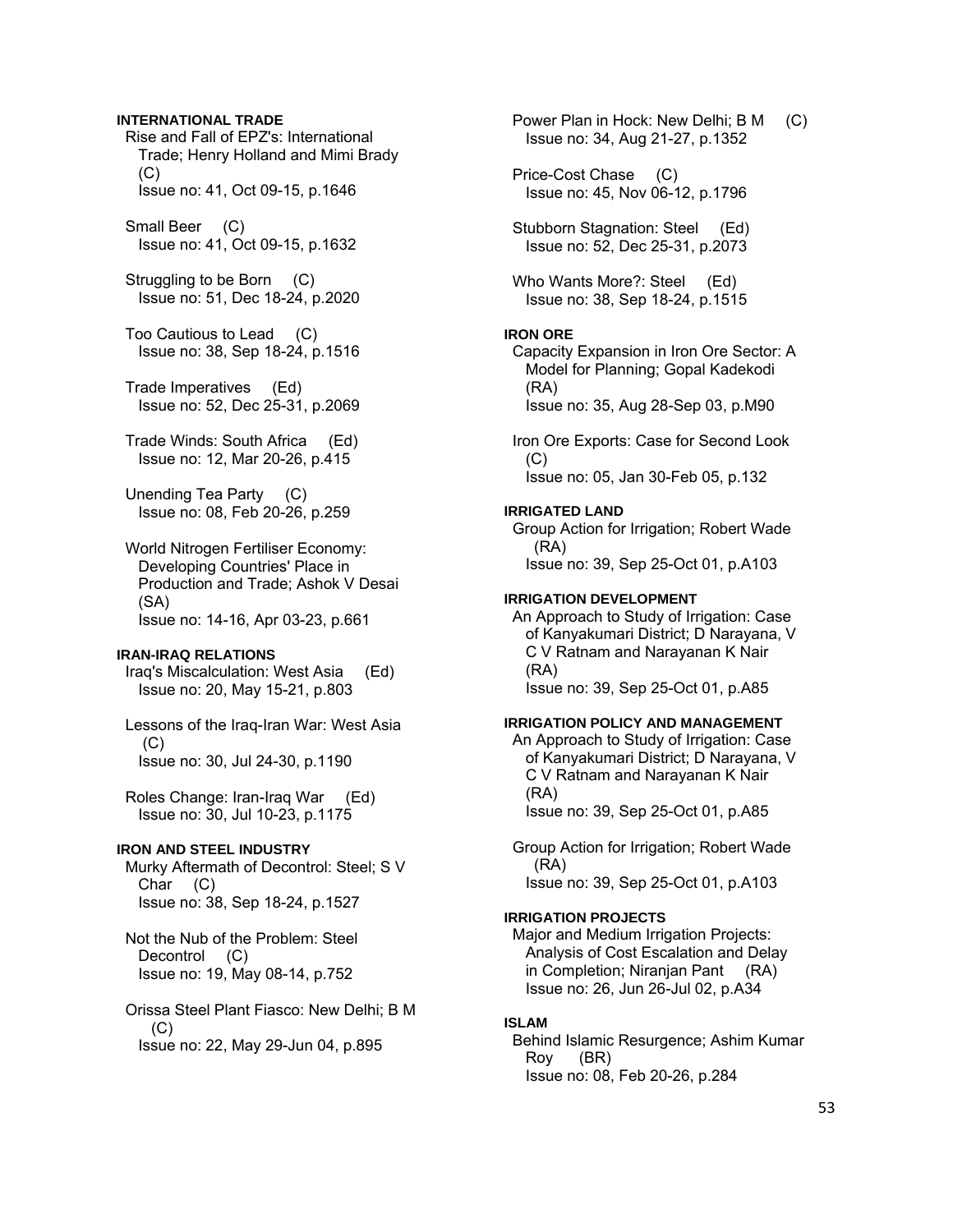# **ISLAM**

 Islam In India; Ashim Kumar Roy (BR) Issue no: 45, Nov 06-12, p.1817

 Politicisation of Religion: Conversions to Islam in Tamil Nadu; George Mathew (SA) Issue no: 25, Jun 19-25, p.1027

 Politicisation of Religion: Conversions to Islam in Tamil Nadu; George Mathew (SA) Issue no: 26, Jun 26-Jul 02, p.1068

#### **ISRAEL**

 Another Israeli Invasion: Asia, West (Ed) Issue no: 24, Jun 12-18, p.968

The Common Enemy; G P D (F) Issue no: 30, Jul 24-30, p.1191

 Israel's 'Imperial Dignity'; G P D (F) Issue no: 27, Jul 03-09, p.1098

### **ISRAEL-EGYPT RELATIONS**

 Israeli Withdrawal from Sinai: West Asia; Gulshan Dhanani (C) Issue no: 20, May 15-21, p.821

#### **ISRAEL-PALESTINE RELATIONS**

 An End and a Beginning?: West Asia (Ed) Issue no: 35, Aug 28-Sep 03, p.1391

 Israel's Aims and Achievements in Lebanon: West Asia (C) Issue no: 35, Aug 28-Sep 03, p.1407

 Lebanon without PLO: West Asia (Ed) Issue no: 36, Sep 04-10, p.1431

 Massacre in Beirut: West Asia (Ed) Issue no: 39, Sep 25-Oct 01, p.1555

 Uprising against Occupying Forces: Palestine; Kasturi Sen (C) Issue no: 17-18, Apr 24-May 07, p.722

 Why Do Zionists like War?; Dinesh Mohan and Peggy Mohan (P) Issue no: 30, Jul 24-30, p.1192

# **ISRAEL-SAUDI ARABIA RELATIONS**

 Perspectives on the Fahd Peace Plan: West Asia; Gulshan Dhanani (C) Issue no: 04, Jan 23-29, p.101

# **ITALY**

 Creeping Coup D'etat: Italy; Robert Wade (C) Issue no: 07, Feb 13-19, p.229

#### **JAMMU AND KASHMIR**

 Harmless Snipping: Jammu and Kashmir (Ed) Issue no: 31, Jul 31-Aug 06, p.1215

 The Kashmir Model; Romesh Thapar (F) Issue no: 40, Oct 02-08, p.1599

 Political Folklore; Balraj Puri (BR) Issue no: 40, Oct 02-08, p.1607

 Route of Ladakh's Integration: Jammu and Kashmir; Balraj Puri (C) Issue no: 08, Feb 20-26, p.273

Sheikh Mohammad Abdullah, 1905-82; Balraj Puri (C) Issue no: 39, Sep 25-Oct 01, p.1565

 Welcoming the Prodigals: Jammu and Kashmir (Ed) Issue no: 24, Jun 12-18, p.966

### **JAPAN**

 The 'West' in Japanese Advertising; Rajyashree Gokhale (RA) Issue no: 22, May 29-Jun 04, p.M57

 Under Pressure: Japan (Ed) Issue no: 34, Aug 21-27, p.1343

#### **JHAGRAKHAND**

 Sub-Human Conditions at Jhagrakhand: Coal Mines;  $A S$  (C) Issue no: 23, Jun 05-11, p.935

### **JOURNALISM**

 A Journalist and His Sources: Civil Liberties; A G Noorani (C) Issue no: 22, May 29-Jun 04, p.898

 The Press and Prisons: Civil Liberties; A G Noorani (C) Issue no: 05, Jan 30-Feb 05, p.144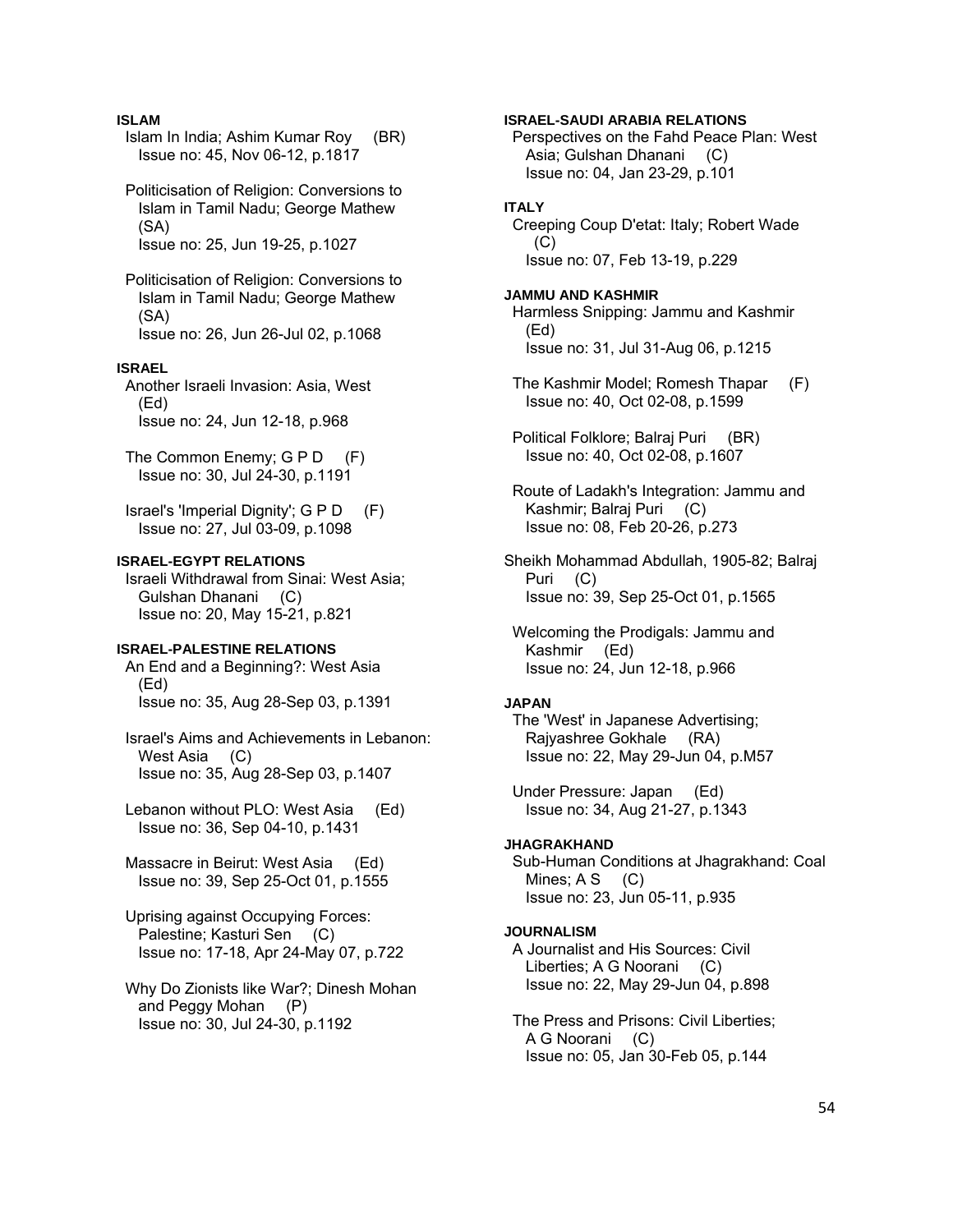# **JOURNALISM**

Wherever One Turns; Romesh Thapar (F) Issue no: 06, Feb 06-12, p.181

# **JOURNALISTS**

 A Journalist and His Sources: Civil Liberties; A G Noorani (C) Issue no: 22, May 29-Jun 04, p.898

Wherever One Turns; Romesh Thapar (F) Issue no: 06, Feb 06-12, p.181

### **JUTE INDUSTRY AND TEXTILES**

 Coming Together in Adversity: Jute (C) Issue no: 07, Feb 13-19, p.217

 Cuts Don't Sell (C) Issue no: 40, Oct 02-08, p.1592

 Dynamics of Class Relations in Jute Industry: A Preliminary Analysis; Ajit Sengupta (SA) Issue no: 28-29, Jul 10-23, p.1148

 Inching towards Agreement (C) Issue no: 24, Jun 12-18, p.968

 Jute Owners' Offensive Goes Unopposed: Labour; Biren Roy (C) Issue no: 32, Aug 07-13, p.1265

 Shrinking Workforce in Jute Industry: Labour; Timir Basu (C) Issue no: 03, Jan 16-22, p.62

 Struggling to be Born (C) Issue no: 51, Dec 18-24, p.2020

# **KANNADA LANGUAGE**

 Summoning a Monster (Ed) Issue no: 17-18, Apr 24-May 07, p.705

# **KARNATAKA**

 Agricultural Growth, Instability in Productivity and Rainfall: Case of Karnataka; M V Nadkarni and R S Deshpande (RA) Issue no: 52, Dec 25-31, p.A127

 Calling the Dalit Elite to Account: Karnataka; Lalitha Natraj (C) Issue no: 20, May 15-21, p.818

 Limits of Populism: Devaraj Urs and Karnataka Politics; Lalitha Natraj and V K Natraj (SA) Issue no: 37, Sep 11-17, p.1503

- Lucky Blunders: Karnataka (Ed) Issue no: 28-29, Jul 10-23, p.1122
- A Method of Classifying Regions from Multivariate Data; N S Iyangar and P Sudarshan (SA) Issue no: 51, Dec 18-24, p.2047
- Rural Underdevelopment and the Cluster Approach: A Review of Tumkur Studies; M V Nadkarni (RA) Issue no: 26, Jun 26-Jul 02, p.A44
- Summoning a Monster (Ed) Issue no: 17-18, Apr 24-May 07, p.705

### **KASHMIR DISPUTE**

- Peace Offensive: Indo-Pakistan Relations (Ed) Issue no: 23, Jun 05-11, p.921
- Political Folklore; Balraj Puri (BR) Issue no: 40, Oct 02-08, p.1607

 Welcoming the Prodigals: Jammu and Kashmir (Ed) Issue no: 24, Jun 12-18, p.966

#### **KERALA**

 Class Struggle and Structural Changes: Coir Mat and Matting Industry in Kerala, 1950-80; Thomas T M Isaac (RA) Issue no: 31, Jul 31-Aug 06, p.PE13

- Dividing the Poor?; M Kunhaman (BR) Issue no: 33, Aug 14-20, p.1314
- Election Without Issues: Kerala (C) Issue no: 24, Jun 12-18, p.977
- Land Reforms and Changes in Land System: Study of a Kerala Village; P Radhakrishnan (RA) Issue no: 39, Sep 25-Oct 01, p.A107

 Survival Strategies in Kerala; Peter Van der Werff (C) Issue no: 51, Dec 18-24, p.2036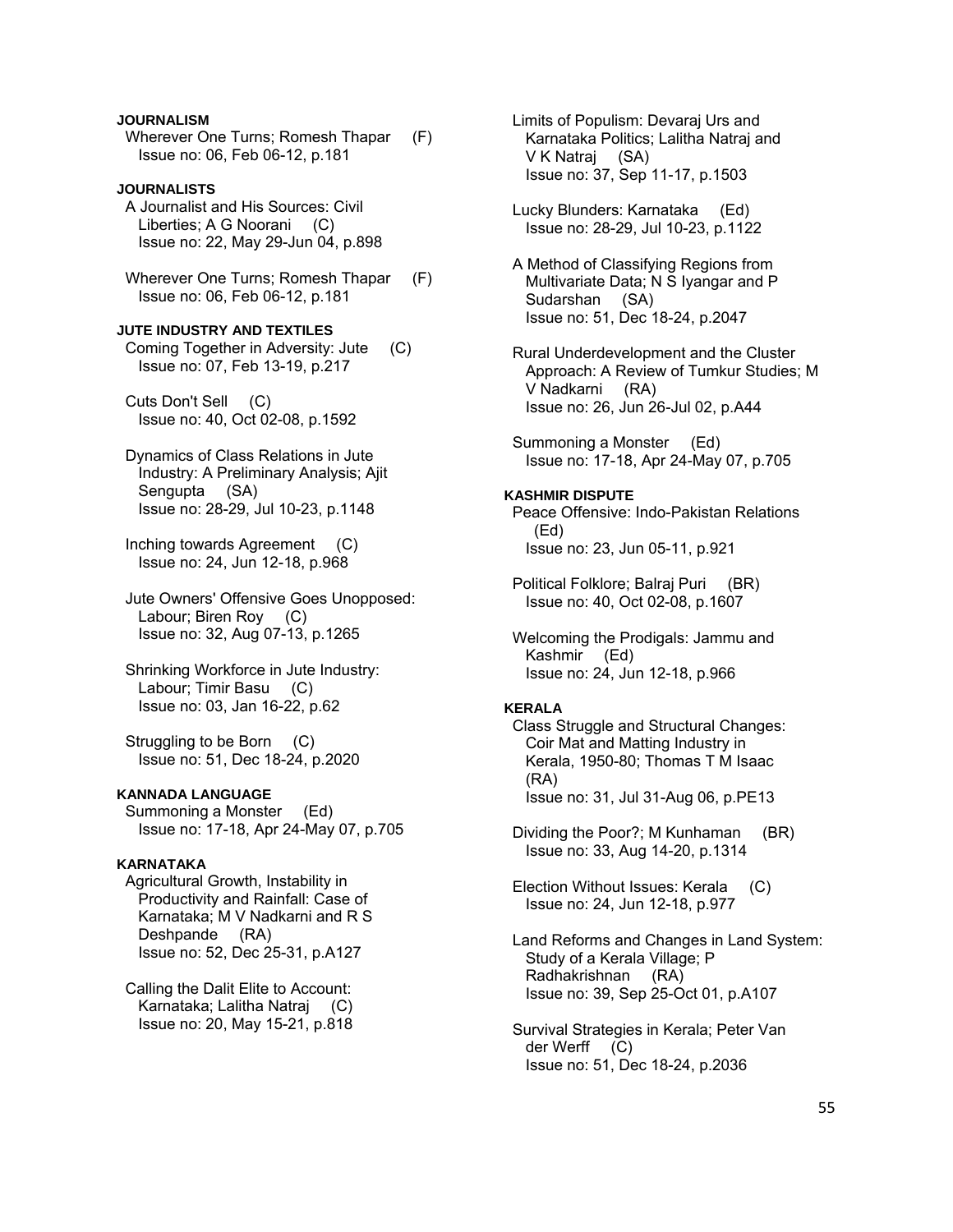# **KERALA**

 Unseen Coalition Partner: Kerala; O J  $(C)$ Issue no: 44, Oct 30-Nov 05, p.1770

 Voters All: Kerala (Ed) Issue no: 21, May 22-28, p.842

 Women's Status in Changing Agrarian Relations: A Kerala Experience; K Saradamoni (SA) Issue no: 05, Jan 30-Feb 05, p.155

# **KEYNESIAN ECONOMICS**

 Economic Crisis and Economic Theory; Ranjit Sau (SA) Issue no: 14-16, Apr 03-23, p.573

 Keynesian Unemployment by Accident; Amal Sanyal (RA) Issue no: 23, Jun 05-11, p.941

 Time Running Out for the Economy: United Kingdom; M Chatterji (C) Issue no: 05, Jan 30-Feb 05, p.145

### **KINSHIP**

 The King Is Dead, Long Live the King; Gulshan Dhanani (C) Issue no: 25, Jun 19-25, p.1021

### **LABOUR**

 Class Formation in Plantation System; Sharit Bhowmik (LE) Issue no: 30, Jul 24-30, p.1180

 Crushing of a Strike: Labour (C) Issue no: 13, Mar 27-Apr 02, p.481

 Emergence and Growth of Working Class: A Case Study; Ranajit Dasgupta (BR) Issue no: 23, Jun 05-11, p.943

 An Intrepid Protester; D Bandyopadhyay (O) Issue no: 25, Jun 19-25, p.1018

 New Phase in Textile Unionism: Labour; Amrita Chhachhi and Paul Kurian (C) Issue no: 08, Feb 20-26, p.267

 Public Sector Unions Gearing Up For Struggle: Labour (C) Issue no: 42, Oct 16-22, p.1679

 Public Sector Wage Negotiations: Labour (C) Issue no: 49, Dec 04-10, p.1945

 Shrinking Workforce in Jute Industry: Labour; Timir Basu (C) Issue no: 03, Jan 16-22, p.62

 Sub-Human Conditions at Jhagrakhand: Coal Mines;  $A S$  (C) Issue no: 23, Jun 05-11, p.935

 Wages of Tea Garden Workers in West Bengal: Labour; Sharit Bhowmik (C) Issue no: 40, Oct 02-08, p.1600

#### **LABOUR LAWS AND LEGISLATIONS**

 Freedom from Exploitation: Civil Liberties; A G Noorani (C) Issue no: 42, Oct 16-22, p.1682

 Labour Legislation and Working Class Movement; Sumit Guha (D) Issue no: 26, Jun 26-Jul 02, p.1080

 Labour Legislation and Working Class Movement; Dick Kooiman (LE) Issue no: 38, Sep 18-24, p.1520

 Making Labour Laws More Ponderous: Labour; Bagaram Tulpule (C) Issue no: 22, May 29-Jun 04, p.896

 More Labour Legislation: More Amendments: Labour; Bagaram Tulpule (C) Issue no: 25, Jun 19-25, p.1014

# **LABOUR MARKET**

 Character of an Urban Economy: 'Small-Scale' Production and Labour Markets in Coimbatore; John Harriss (SA) Issue no: 23, Jun 05-11, p.945

 Character of an Urban Economy: 'Small-Scale' Production and Labour Markets in Coimbatore; John Harriss (SA) Issue no: 24, Jun 12-18, p.993

# **LABOUR MIGRATION**

 Travails of Migrant Labour: Bihar; Umesh Sinha (C) Issue no: 43, Oct 23-29, p.1728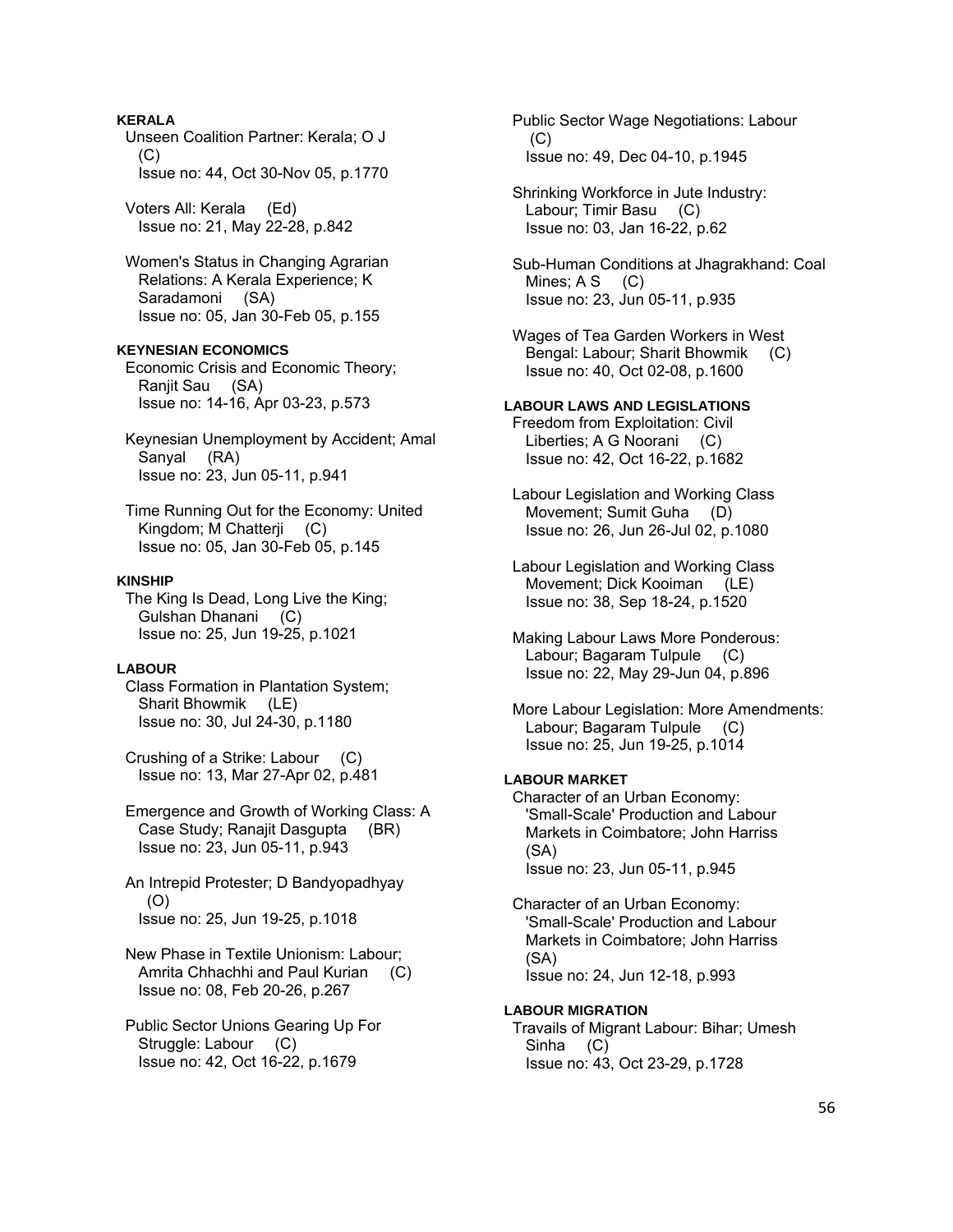# **LABOUR MOVEMENTS**

 Growing Agricultural Labourers' Movement: Bihar (C) Issue no: 33, Aug 14-20, p.1307

 Labour Legislation and Working Class Movement; Dick Kooiman (LE) Issue no: 38, Sep 18-24, p.1520

 Movement towards Workers' Democracy: Solidarity in Poland; Amrita Chhachhi, Ravi Arvind Palat and P Kurian (SA) Issue no: 26, Jun 26-Jul 02, p.1073

 Movement towards Workers' Democracy: Solidarity in Poland; Amrita Chhachhi, Ravi Arvind Palat and P Kurien (SA) Issue no: 27, Jul 03-09, p.1113

 Movement towards Workers' Democracy: Solidarity in Poland; Amrita Chhachhi, Ravi Arvind Palat and P Kurian (SA) Issue no: 28-29, Jul 10-23, p.1164

 Working Class on the Defensive: Labour; Biren Roy (C) Issue no: 36, Sep 04-10, p.1442

#### **LABOUR PRODUCTIVITY**

 Exports of Labour: Vietnam (C) Issue no: 27, Jul 03-09, p.1097

### **LAND HOLDINGS AND OWNERSHIP**

 Ideological Roots of the Permanent Settlement; Amalendu Guha (BR) Issue no: 41, Oct 09-15, p.1651

 Land Reforms and Changes in Land System: Study of a Kerala Village; P Radhakrishnan (RA) Issue no: 39, Sep 25-Oct 01, p.A107

 Landlord's 'Law and Order' in Baluaha: Bihar; Ashok K Singh (C) Issue no: 25, Jun 19-25, p.1015

 Peasant Organisations in Thane District: A Critical Overview; Ashok K Upadhyaya (SA) Issue no: 05, Jan 30-Feb 05, p.163

 Share, Size and Subsistence: Revisiting Some Old Controversies of Tenancy; Kaushik Basu and Prannoy Roy (SA) Issue no: 30, Jul 24-30, p.1196

 Tenancy, Credit and Agrarian Backwardness: Result of a Field Survey; Ratan Khasnabis and Jyotiprakash Chakravarty (RA) Issue no: 13, Mar 27-Apr 02, p.A21

### **LAND REFORM**

 Land Reforms and Changes in Land System: Study of a Kerala Village; P Radhakrishnan (RA) Issue no: 39, Sep 25-Oct 01, p.A107

 Land Reforms: Study in Jhargram: West Bengal; Alexandra E George (C) Issue no: 04, Jan 23-29, p.97

### **LAND TENURE**

 Land Reforms and Changes in Land System: Study of a Kerala Village; P Radhakrishnan (RA) Issue no: 39, Sep 25-Oct 01, p.A107

 Operation Barga: A Further Note; Ratan Khasnabis (D) Issue no: 36, Sep 04-10, p.1468

 Share, Size and Subsistence: Revisiting Some Old Controversies of Tenancy; Kaushik Basu and Prannoy Roy (SA) Issue no: 30, Jul 24-30, p.1196

### **LANGUAGE POLICY**

 Abolition of English at Primary Level in West Bengal; Poromesh Acharya (SA) Issue no: 04, Jan 23-29, p.124

 Lucky Blunders: Karnataka (Ed) Issue no: 28-29, Jul 10-23, p.1122

 Summoning a Monster (Ed) Issue no: 17-18, Apr 24-May 07, p.705

#### **LANGUAGES**

Dalit Literature; G P D (C) Issue no: 03, Jan 16-22, p.61

 Marathi Writers and the State: Maharashtra  $(C)$ Issue no: 04, Jan 23-29, p.96

# **LATIN AMERICA**

 Costa Rica: Mythology Takes a Knock: Latin America; Octavio Marti (C) Issue no: 50, Dec 11-17, p.1988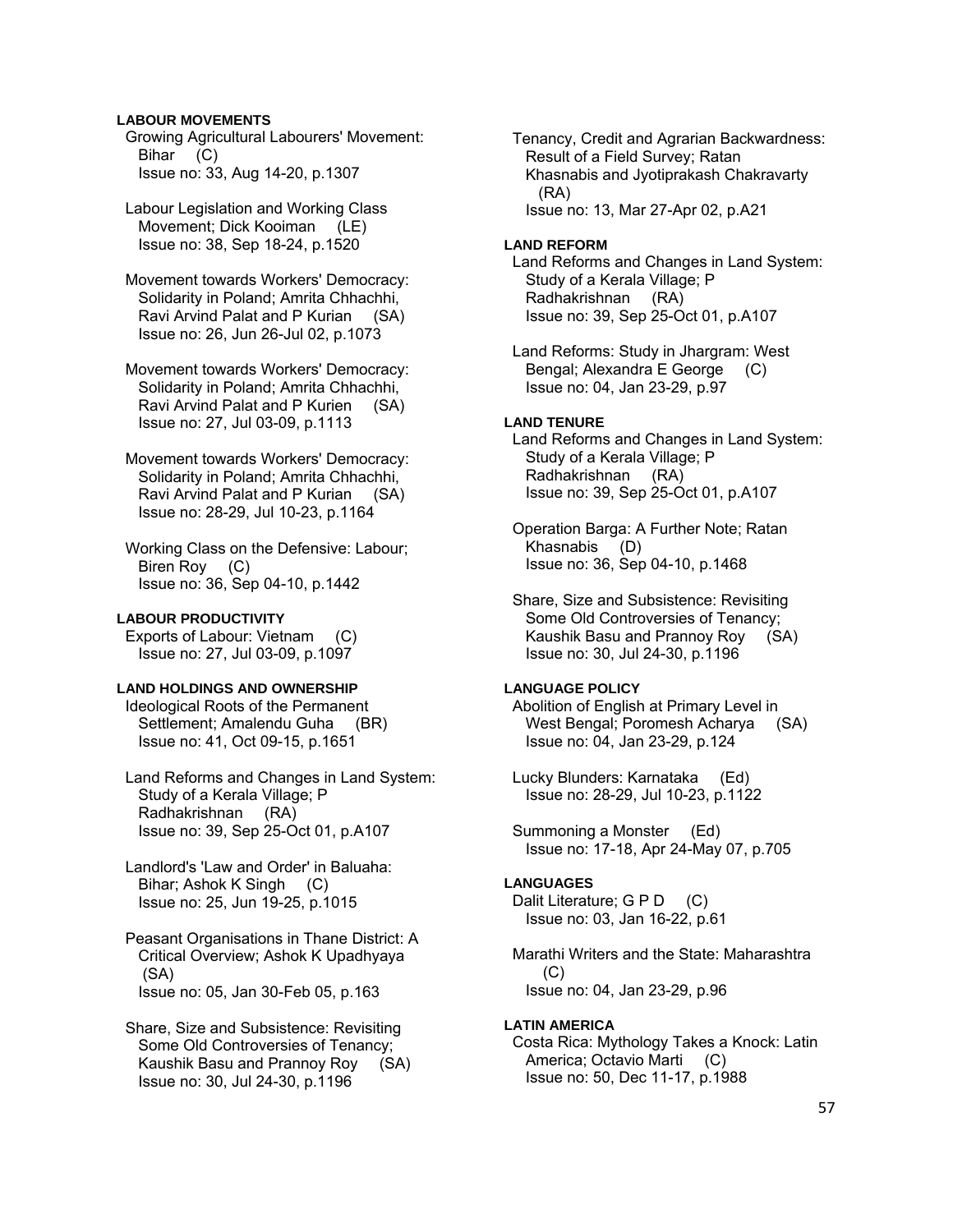**LATIN AMERICA**  Nemesis without Hubris: Latin America; Octavio Marti (C) Issue no: 51, Dec 18-24, p.2038 Reagan's Trip: Latin America (Ed) Issue no: 50, Dec 11-17, p.1972 **LAW AND ORDER**  Accent on Law and Order: Universities (Ed) Issue no: 10, Mar 06-12, p.343 Conscience Plus Convenience: Uttar Pradesh (Ed) Issue no: 27, Jul 03-09, p.1082 Disturbed Area: Tripura (Ed) Issue no: 39, Sep 25-Oct 01, p.1555 Encompassing All: Preventive Detention (Ed) Issue no: 07, Feb 13-19, p.214 Landlord's 'Law and Order' in Baluaha: Bihar; Ashok K Singh (C) Issue no: 25, Jun 19-25, p.1015 Lord Scarman Reports: Britain; Bharat Bhushan (C) Issue no: 01-02, Jan 02-15, p.19 Victory for the Bradford 12: Britain; Amrit Wilson (C) Issue no: 28-29, Jul 10-23, p.1141 Violence Is in the Air; Romesh Thapar (F) Issue no: 28-29, Jul 10-23, p.1129 **LAWS AND LEGISLATIONS**  Arms for Whom: Uttar Pradesh (Ed) Issue no: 06, Feb 06-12, p.174 Bihar Press Act: Civil Liberties; A G Noorani (C) Issue no: 33, Aug 14-20, p.1306 Gagging the Press: Bihar (Ed) Issue no: 32, Aug 07-13, p.1250 Justice in Secrecy?: Civil Liberties; A G Noorani (C) Issue no: 21, May 22-28, p.855

 Law of the Sea: Imperialism all the Way; B S Chimni (SA) Issue no: 11, Mar 13-19, p.407

 Mail Interception: Civil Liberties; A G Noorani (C) Issue no: 40, Oct 02-08, p.1603

 Our Swadeshi Stuarts' Dispensing Power: Civil Liberties; A G Noorani (C) Issue no: 50, Dec 11-17, p.1982

- Punishment without Trial: Law (Ed) Issue no: 32, Aug 07-13, p.1251
- The Right to Know; A G Noorani (BR) Issue no: 46-47, Nov 13-26, p.1859
- Summoning to Police Station: Civil Liberties; A G Noorani (C) Issue no: 44, Oct 30-Nov 05, p.1774

 Under the Shadow of Uncle Sam: A Tijuana Diary (C) Issue no: 20, May 15-21, p.820

 Untold Story: Manipur (Ed) Issue no: 41, Oct 09-15, p.1630

 Use of Section 151 Cr PC for Curbing Protests: Civil Liberties; A G Noorani (C) Issue no: 37, Sep 11-17, p.1487

# **LEADERSHIP**

 'Revolution' by 'Consent': Indian Case Study; Ajit Roy (SA) Issue no: 46-47, Nov 13-26, p.1876

 Caricature and Parody: Congress (I) (Ed) Issue no: 49, Dec 04-10, p.1927

 Dynastic Ambitions vs Alternatives; Romesh Thapar (F) Issue no: 03, Jan 16-22, p.51

Heart Not in It; G P D (F) Issue no: 41, Oct 09-15, p.1650

 Leaders Everywhere But No Leadership; Romesh Thapar (F) Issue no: 04, Jan 23-29, p.91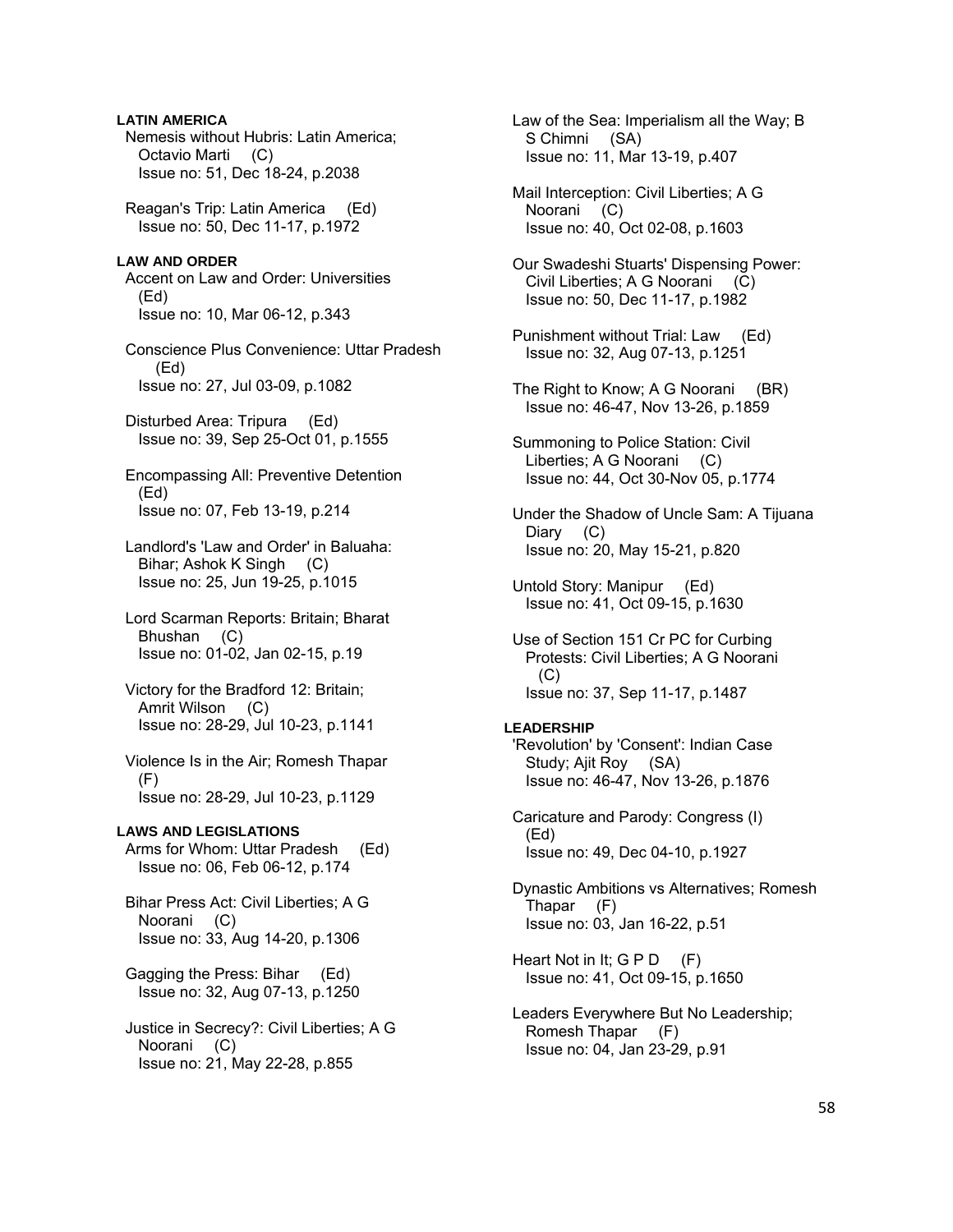# **LEADERSHIP**

 Popular Movements and National Leadership, 1945-47; Sumit Sarkar (SA) Issue no: 14-16, Apr 03-23, p.677

# **LEASING**

 Complementary Role in Financing of Industry: Equipment Leasing; S Kumarasundaram (C) Issue no: 34, Aug 21-27, p.1354

#### **LEAST DEVELOPED COUNTRIES**  Deeper in Debt Trap (C)

Issue no: 01-02, Jan 02-15, p.4

 Determinants of Tax Ratio: A Cross-Country Analysis; M M Ansari (SA) Issue no: 25, Jun 19-25, p.1035

 Harnessing Technology to Development; V V Bhatt (RA) Issue no: 35, Aug 28-Sep 03, p.M69

Money Omnibus; Bhabatosh Datta (BR) Issue no: 04, Jan 23-29, p.110

 Project Evaluation Criteria and Technology Policy; V V Bhatt (RA) Issue no: 22, May 29-Jun 04, p.M38

 Racial View of Underdevelopment; Ajay Shankar (BR) Issue no: 04, Jan 23-29, p.113

# **LEATHER INDUSTRY**

 Dictated by Changes in Technology: Leather Exports (C) Issue no: 28-29, Jul 10-23, p.1125

 Export Revival: Leather Goods (C) Issue no: 06, Feb 06-12, p.176

# **LEBANON**

 PLO's Gamble?: West Asia (Ed) Issue no: 28-29, Jul 10-23, p.1123

 Pressure on Lebanon: West Asia (Ed) Issue no: 45, Nov 06-12, p.1795

 Waiting for an Arab Response: West Asia; Gulshan Dhanani (C) Issue no: 45, Nov 06-12, p.1810

**LEBANON-ISRAEL RELATIONS**  Israel Planning For a Takeover: Lebanon  $(C)$  Issue no: 07, Feb 13-19, p.230 **LEGISLATIVE ASSEMBLY**  Beyond Criticism: The Press (Ed) Issue no: 51, Dec 18-24, p.2019 **LIQUIDITY**  Awkward Liquidity Surplus (C) Issue no: 31, Jul 31-Aug 06, p.1216 **LITERATURE**  Anandamath: A Political Myth; Meenakshi Mukherjee (P) Issue no: 22, May 29-Jun 04, p.903 Dalit Literature; G P D (C) Issue no: 03, Jan 16-22, p.61 Dalit Literature; K Balagopal (LE) Issue no: 06, Feb 06-12, p.177 Expanding United Nations; M S Rajan (LE) Issue no: 39, Sep 25-Oct 01, p.1560 Language of Literature: Indian Writting in English; Maria Couto (C) Issue no: 30, Jul 24-30, p.1186 Marathi Writers and the State: Maharashtra  $(C)$  Issue no: 04, Jan 23-29, p.96 The Other Side of the Moon: E M Forster's India; Hiren Gohain (RA) Issue no: 31, Jul 31-Aug 06, p.PE58 Problems of Nation-Building in Bangladesh; Bhabari Sen Gupta (BR) Issue no: 48, Nov 27-Dec 03, p.1908 Social Science Literature: Size, Use-Patterns and Bibliographical Services; Harsha Parekh (SA) Issue no: 35, Aug 28-Sep 03, p.1423 Utilitarianism and the Concept of Authorial Autonomy in Early 19th Century England; Malini Bhattacharya (RA) Issue no: 31, Jul 31-Aug 06, p.PE49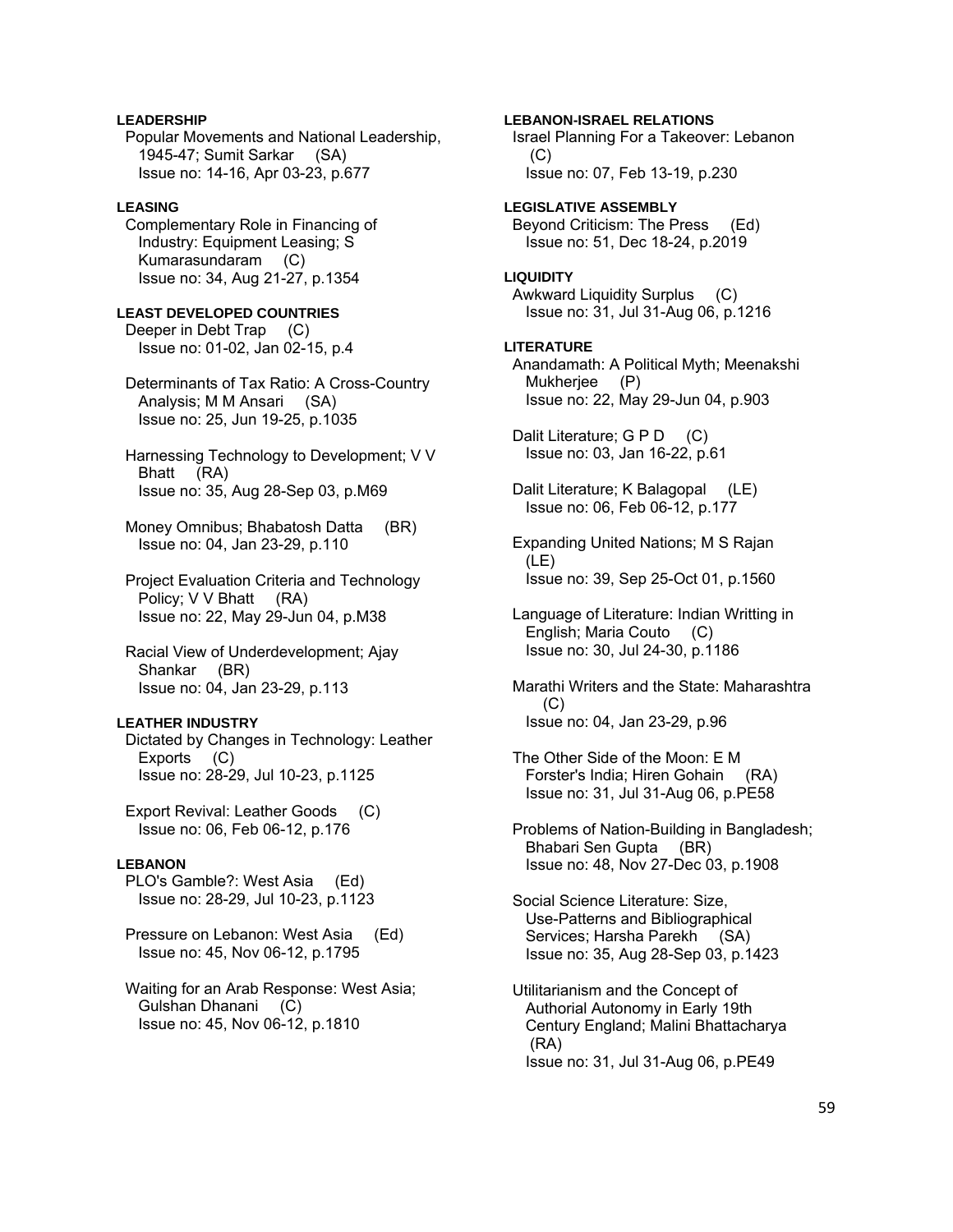**LITERATURE**  Women's Writing and Women's Identity: Women (C) Issue no: 06, Feb 06-12, p.186

# **LOCAL GOVERNMENT**

 Local Administrative System and Rural Poor: Planning (C) Issue no: 51, Dec 18-24, p.2017

 Suppression of Right to Local Self-Government: Civil Liberties; A G Noorani (C) Issue no: 19, May 08-14, p.763

# **LOK SABHA**

 Cold Comfort for Congress (I): Elections (Ed) Issue no: 22, May 29-Jun 04, p.886

 Wot, No Foundation Stones?: New Delhi (Ed) Issue no: 20, May 15-21, p.802

# **MACHINE TOOL INDUSTRY**

 Technology Gap: Machine Tool (C) Issue no: 06, Feb 06-12, p.176

### **MACHINERY, ELECTRICAL**

 Collapse of a Giant: AEG-Telefunken (C) Issue no: 39, Sep 25-Oct 01, p.1556

# **MACROECONOMETRIC MODELS**

 The Budget, Money and Credit: A Macroeconometric Analysis; Srinivasa Madhur, Pulin Nayak and Prannoy Roy (SA) Issue no: 19, May 08-14, p.773

# **MADHYA PRADESH**

 New Workers' Struggles in Delhi-Rajhara: Madhya Pradesh; Arvind Gupta and Gazi M Ansar (C) Issue no: 12, Mar 20-26, p.425

 Troubles for Arjun Singh : Madhya Pradesh (C) Issue no: 37, Sep 11-17, p.1485

 The Two Cultures in Bastar: Madhya Pradesh; Alexandra E George (C) Issue no: 35, Aug 28-Sep 03, p.1406 **MADRAS** 

 SIET Women's College: Struggle Continues; Susan M Ram (C) Issue no: 51, Dec 18-24, p.2031

#### **MAHARASHTRA**

 'Friendly Get-Together': Maharashtra (Ed) Issue no: 44, Oct 30-Nov 05, p.1754

 An Agreement at Stake: Maharashtra (Ed) Issue no: 23, Jun 05-11, p.922

 Antulay's Fall (Ed) Issue no: 03, Jan 16-22, p.45

- Behind the Communal Fury: Maharashtra; Asghar Ali Engineer (C) Issue no: 10, Mar 06-12, p.356
- Expensive Housing, Cheap People (Ed) Issue no: 20, May 15-21, p.801
- Foot-Dragging on Minimum Farm Wages: Maharashtra; Amrita Abraham (C) Issue no: 45, Nov 06-12, p.1808
- Losing the Next Round Also?: Maharashtra  $(C)$ Issue no: 19, May 08-14, p.762

 Maratha Melava: Maharashtra; Gail Omvedt (C) Issue no: 06, Feb 06-12, p.185

 Marathi Writers and the State: Maharashtra (C) Issue no: 04, Jan 23-29, p.96

 New Challenges for Teachers' Movement: Maharashtra (C) Issue no: 35, Aug 28-Sep 03, p.1405

 Once More, With Harsher Feelings: Education (C) Issue no: 09, Feb 27-Mar 05, p.315

 Peasant Organisations in Thane District: A Critical Overview; Ashok K Upadhyaya (SA) Issue no: 05, Jan 30-Feb 05, p.163

 Policemen's Lot: Maharashtra (Ed) Issue no: 35, Aug 28-Sep 03, p.1390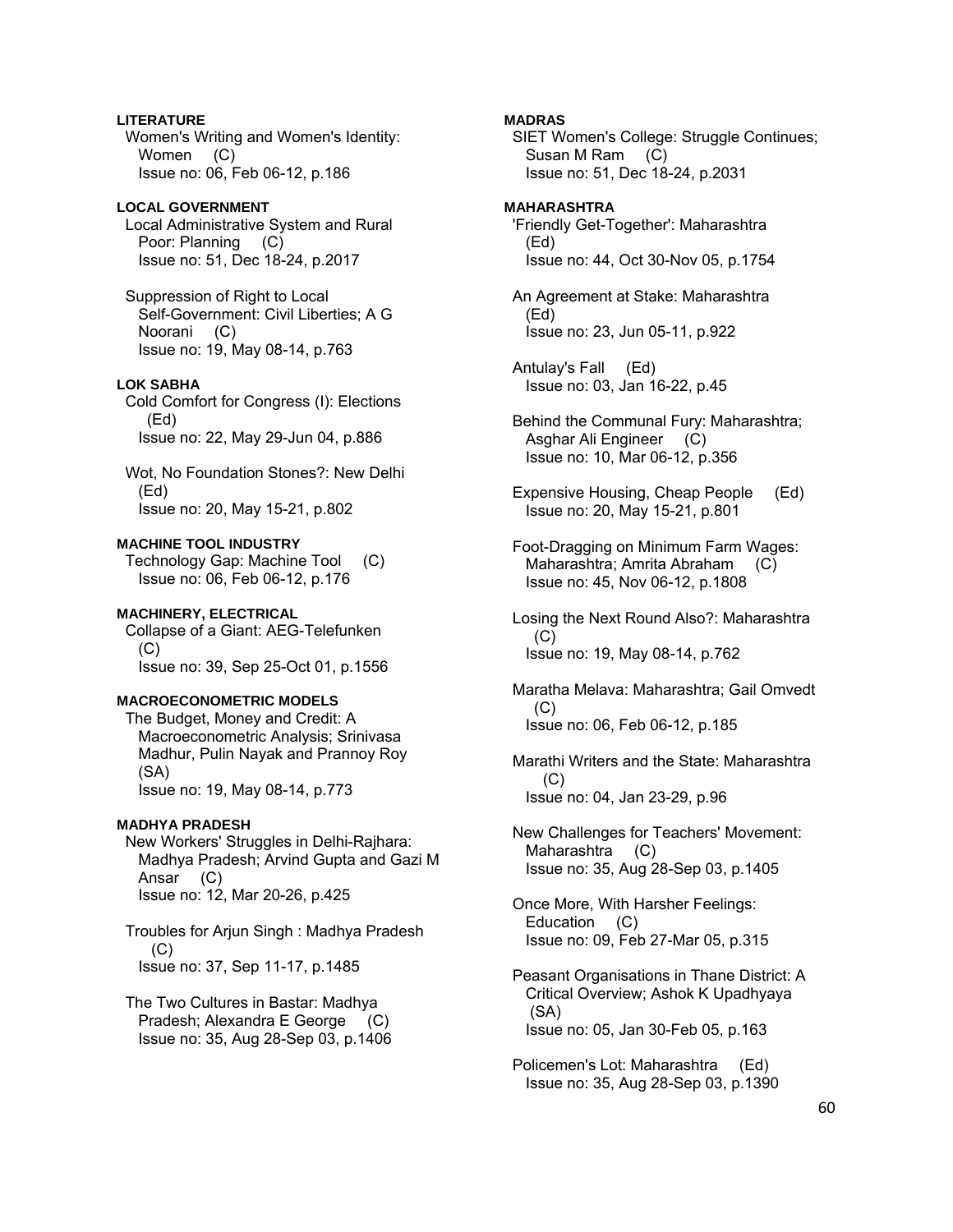# **MAHARASHTRA**

 Search for Spacegoats: Maharashtra (Ed) Issue no: 08, Feb 20-26, p.258

 The Textile Worker in the Village: Maharashtra (C) Issue no: 38, Sep 18-24, p.1515

 Who Pays for and Who Gains from EGS?: Maharashtra; M H J (C) Issue no: 31, Jul 31-Aug 06, p.1226

 Without Comment (Ed) Issue no: 17-18, Apr 24-May 07, p.708

# **MAN-MADE FIBRE INDUSTRY**

 A Dose of Whimsicality: Polyster (C) Issue no: 49, Dec 04-10, p.1929

 New Setting: Polyester Fibre (C) Issue no: 40, Oct 02-08, p.1593

 Old Order Changes (C) Issue no: 35, Aug 28-Sep 03, p.1392

 Over to Polyester (C) Issue no: 07, Feb 13-19, p.216

 Polyester Fibre: Protest against Dumping  $(C)$ Issue no: 24, Jun 12-18, p.969

 Size and Protection: Synthetic Fibres and Yarns Industry in India; A Chakravarti (RA) Issue no: 35, Aug 28-Sep 03, p.M85

# **MANDAL COMMISSION**

 In Defence of Mandal Commission: Backward Classes; P Radhakrishnan (C) Issue no: 27, Jul 03-09, p.1094

#### **MANIPUR**

 The Growing Enemy: Manipur (Ed) Issue no: 10, Mar 06-12, p.343

 Low Credibility: Manipur (Ed) Issue no: 23, Jun 05-11, p.922

 Manipur: Anatomy of Despair; Homen Borgohain (P) Issue no: 46-47, Nov 13-26, p.1858

 Untold Story: Manipur (Ed) Issue no: 41, Oct 09-15, p.1630

## **MANUFACTURING SECTOR**

 Industrial Stagnation in Eastern India: A Statistical Investigation; Debdas Baneriee (SA) Issue no: 09, Feb 27-Mar 05, p.334

#### **MAOISM**

 Chairman Mao is Not Our Chairman....; G P  $D$   $(F)$ Issue no: 40, Oct 02-08, p.1605

# **MARINE RESOURCES**

 Law of the Sea: Winners Are Losers; B S Chimni (SA) Issue no: 24, Jun 12-18, p.978

 Misplaced Euphoria: Sea-Food Exports  $(C)$ Issue no: 34, Aug 21-27, p.1345

#### **MARKETING**

 Alienation and Market System Development: Lessons for the Multinational Marketer; Marye Tharp Hilger and Lee D Dahringer (RA) Issue no: 09, Feb 27-Mar 05, p.M5

 Growers on Defensive: Cotton (C) Issue no: 52, Dec 25-31, p.2073

# **MARKETING MANAGEMENT**

 Alienation and Market System Development: Lessons for the Multinational Marketer; Marye Tharp Hilger and Lee D Dahringer (RA) Issue no: 09, Feb 27-Mar 05, p.M5

#### **MARKETS**

 India and the International Market in Handknotted Carpets; Sanjay Sinha (RA) Issue no: 48, Nov 27-Dec 03, p.M129

### **MARRIAGE**

 The Never-Married Parsis: A Demographic Dilemma; Ketayun H Gould (SA) Issue no: 26, Jun 26-Jul 02, p.1063

#### **MARXISM**

 The Island of Dr. Marx; Sumanta Banerjee (P) Issue no: 04, Jan 23-29, p.103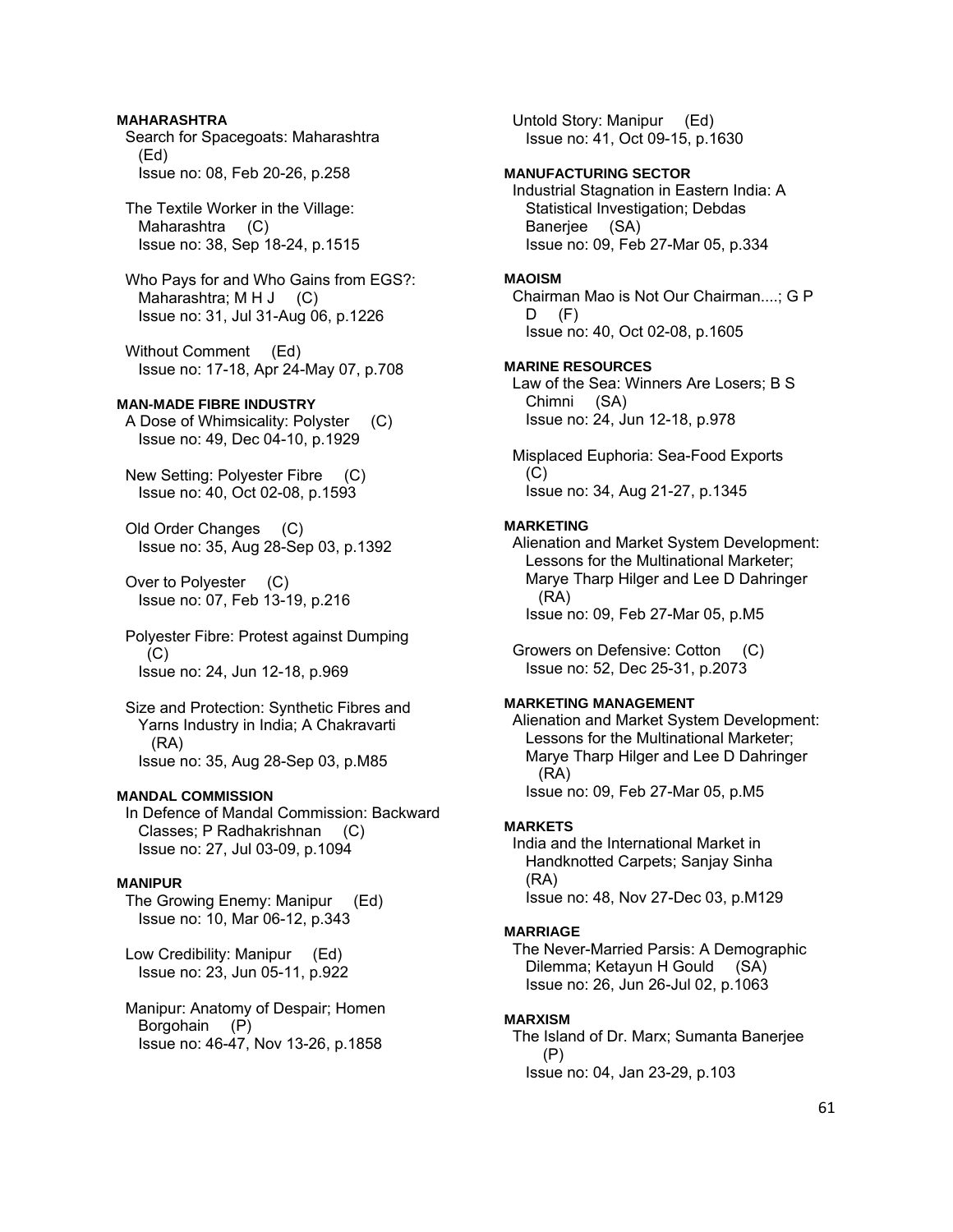**MARXISM**  Anatomy of Marxist World; Bhabari Sen Gupta (BR) Issue no: 21, May 22-28, p.868 Approaches to Study of African Political Systems: Peeling off the Wrapping; Anirudha Gupta (SA) Issue no: 30, Jul 24-30, p.1205 Bangladesh's Marxist-Leninists-I; Sumanta Banerjee (C) Issue no: 32, Aug 07-13, p.1267 Bangladesh's Marxist-Leninists-II; Sumanta Banerjee (C) Issue no: 33, Aug 14-20, p.1311 The Island of Dr. Marx; Ashok K Upadhyaya (D) Issue no: 42, Oct 16-22, p.1706 Marxists and Caste; Gail Omvedt (LE) Issue no: 10, Mar 06-12, p.345 Marxists and Caste; Dipankar Gupta (LE) Issue no: 19, May 08-14, p.754 Of Democratic Capitalists; G P D (F) Issue no: 23, Jun 05-11, p.926 Theory of Administration; Satya Deva (RA) Issue no: 48, Nov 27-Dec 03, p.M115 Value and Capital; Paresh Chattopadhyay (BR) Issue no: 49, Dec 04-10, p.1953 Western Marxism and Literary Modernism; Prabhakara Jha (SA) Issue no: 44, Oct 30-Nov 05, p.1787 **MARXIST SOCIOLOGY**  Theory of Administration; Satya Deva (RA) Issue no: 48, Nov 27-Dec 03, p.M115 **MAURITIUS**  Bridging the Ocean: Foreign Policy (Ed) Issue no: 36, Sep 04-10, p.1430

 Narrow Options: Mauritius (Ed) Issue no: 44, Oct 30-Nov 05, p.1756 Striking a Balance: Mauritius (Ed) Issue no: 25, Jun 19-25, p.1007 **MEGHALAYA**  Unpopular Projects: Meghalaya (Ed) Issue no: 36, Sep 04-10, p.1430 **MENTAL DISORDER**  Social Dimension of Mental Illiness; M N Palsane (BR) Issue no: 48, Nov 27-Dec 03, p.1907 **MENTAL HEALTH**  Social Dimension of Mental Illiness; M N Palsane (BR) Issue no: 48, Nov 27-Dec 03, p.1907 **MERCHANTS**  H M Trivedi: Obituary (Ed) Issue no: 13, Mar 27-Apr 02, p.467 **METROPOLIS**  Underutilised Facts; Vinod Shanbag and Vinod Vyasulu (BR) Issue no: 50, Dec 11-17, p.1990 **MEXICO**  Mexican Crisis and Response; I S G (F) Issue no: 43, Oct 23-29, p.1720 **MID-DAY MEALS SCHEME**  Populism and the Plan: Andhra Pradesh; Sanjaya Baru (C) Issue no: 52, Dec 25-31, p.2091 **MIGRATION**  Was There Significant Migration to Eastern India during 1971-81?; S Mukherji (SA) Issue no: 22, May 29-Jun 04, p.918 **MILITARY**  Army Assistance During Floods: Orissa  $(C)$  Issue no: 43, Oct 23-29, p.1722 False Hopes: Mizoram (Ed) Issue no: 27, Jul 03-09, p.1083 Shifting Crisis: Bangladesh (Ed) Issue no: 08, Feb 20-26, p.250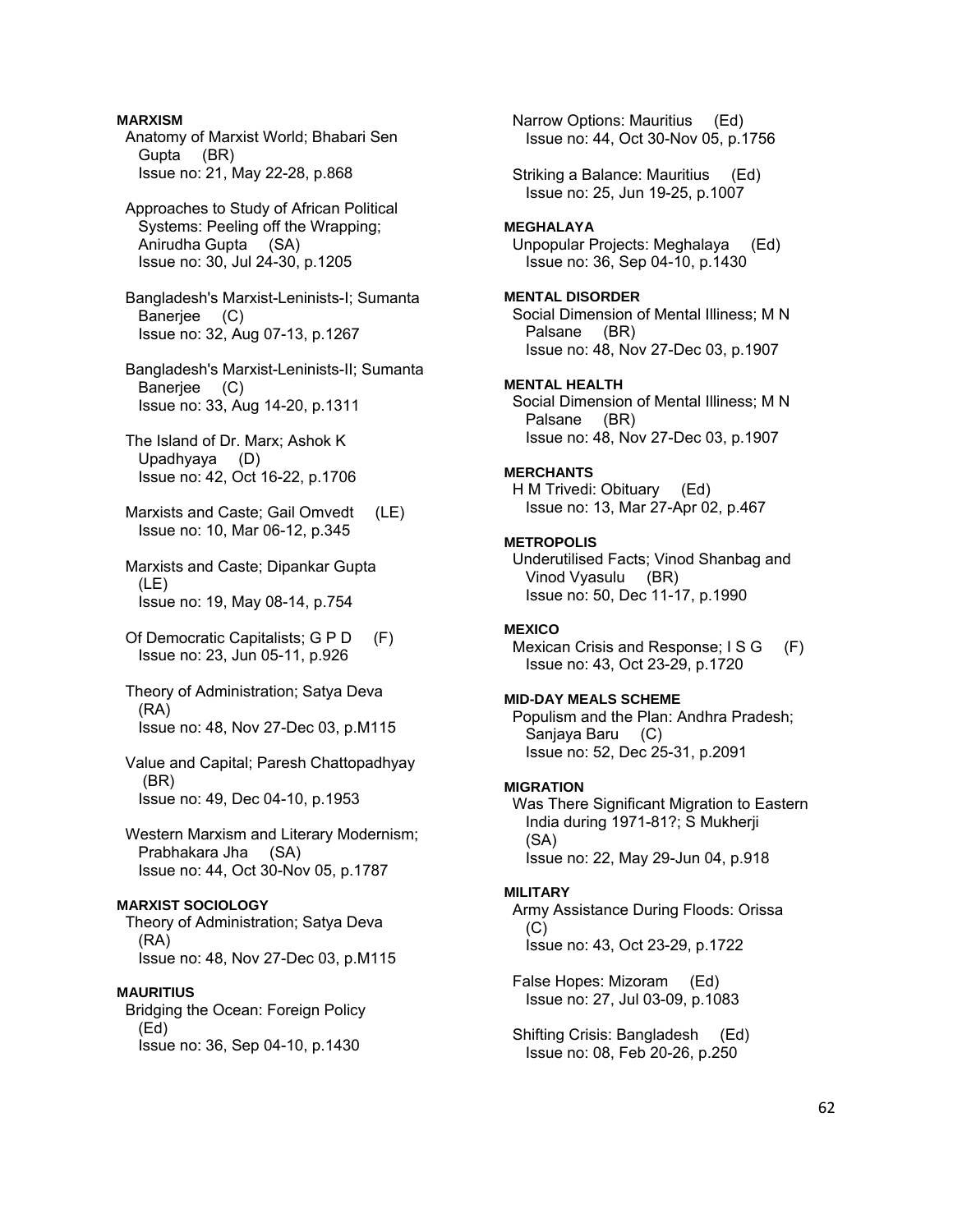# **MILITARY**  Untold Story: Manipur (Ed) Issue no: 41, Oct 09-15, p.1630 Wages of Defeat: Argentina (Ed) Issue no: 26, Jun 26-Jul 02, p.1048 **MILITARY GOVERNMENT**  Growing Opposition: Pakistan (Ed) Issue no: 23, Jun 05-11, p.923 Socio-Political Base of Military Rule in Pakistan; Bhabani Sen Gupta (BR) Issue no: 07, Feb 13-19, p.237  **MILITARY LAW**  Autumn of Discontent: Poland (Ed) Issue no: 37, Sep 11-17, p.1475 Awaiting the Next Round in Kenya: Africa (C) Issue no: 42, Oct 16-22, p.1683 End of Democratic Facade: Bangladesh (Ed) Issue no: 13, Mar 27-Apr 02, p.467 Limits to Conciliation: Poland (Ed) Issue no: 46-47, Nov 13-26, p.1835 No Respite in Sight: Poland (Ed) Issue no: 21, May 22-28, p.844 Reagan's Move: Poland (Ed) Issue no: 01-02, Jan 02-15, p.3 Setting the Clock Back: Poland (Ed) Issue no: 42, Oct 16-22, p.1671 **MILITARY RULE**  Encouraging Repression: El Salvador (Ed) Issue no: 07, Feb 13-19, p.215 **MILK COOPERATIVES**

 Not Such a Flood: Milk Production; Bharat Dogra (C) Issue no: 20, May 15-21, p.817

 Operation Flood; B K Ganguly (LE) Issue no: 28-29, Jul 10-23, p.1128

# **MINING AND MINERALS**

 Labour's Plight Continues after Nationalisation: Mining; Bharat Dogra (C) Issue no: 28-29, Jul 10-23, p.1136

 New Workers' Struggles in Delhi-Rajhara: Madhya Pradesh; Arvind Gupta and Gazi M Ansar (C) Issue no: 12, Mar 20-26, p.425

 Orissa Aluminium Complex; K V Subrahmanyam (D) Issue no: 05, Jan 30-Feb 05, p.168

 Slaughter of Mines and Miners: Coal Mines  $(C)$ Issue no: 41, Oct 09-15, p.1641

 Still No Rational Pricing Formula: Coal; K V Subrahmanyam (C) Issue no: 26, Jun 26-Jul 02, p.1057

# **MINISTERS**

 Black Humour (Ed) Issue no: 38, Sep 18-24, p.1513

#### **MIZORAM**

 False Hopes: Mizoram (Ed) Issue no: 27, Jul 03-09, p.1083

 Not the Whole Story: Mizoram (Ed) Issue no: 05, Jan 30-Feb 05, p.130

 Wages of Opportunism: Mizoram (Ed) Issue no: 22, May 29-Jun 04, p.886

# **MODERNISM**

 Western Marxism and Literary Modernism; Prabhakara Jha (SA) Issue no: 44, Oct 30-Nov 05, p.1787

#### **MONETARY POLICY**

 Credit-Deposit Puzzles (Ed) Issue no: 27, Jul 03-09, p.1081

 Monetarism on the Wane?: Industrial Countries (Ed) Issue no: 17-18, Apr 24-May 07, p.706

Money Omnibus; Bhabatosh Datta (BR) Issue no: 04, Jan 23-29, p.110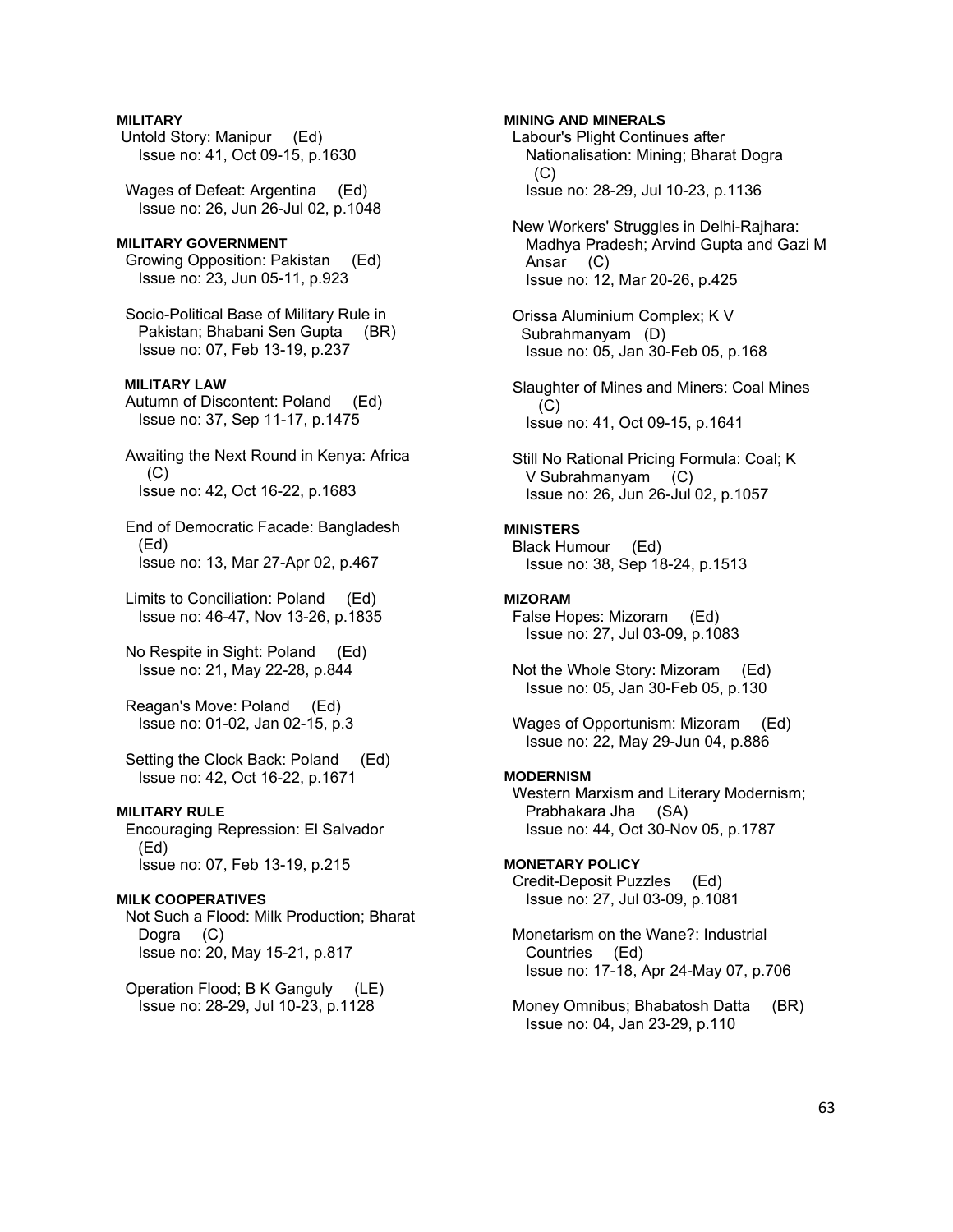# **MONETARY SYSTEM**

 Aiming to Please: Money and Banking  $(C)$ Issue no: 45, Nov 06-12, p.1806

 Failure of International Monetary Reform: Scope for South-South Initiatives; I S Gulati (SA) Issue no: 09, Feb 27-Mar 05, p.323

 Squeezed Dry: Money and Banking (C) Issue no: 26, Jun 26-Jul 02, p.1054

# **MONEY**

 Money Omnibus; Bhabatosh Datta (BR) Issue no: 04, Jan 23-29, p.110

# **MONEY MARKET**

 Aiming to Please: Money and Banking  $(C)$ Issue no: 45, Nov 06-12, p.1806

 The Budget, Money and Credit: A Macroeconometric Analysis; Srinivasa Madhur, Pulin Nayak and Prannoy Roy (SA) Issue no: 19, May 08-14, p.773

 Demise of Bill Market Scheme: Money and Banking (C) Issue no: 40, Oct 02-08, p.1601

 How Real Has Been the Credit Squeeze?: Money and Banking (C) Issue no: 13, Mar 27-Apr 02, p.476

- Liberal Limit, but Few Takers: Money and Banking (C) Issue no: 34, Aug 21-27, p.1353
- New Phase: Interest Rates (Ed) Issue no: 39, Sep 25-Oct 01, p.1554
- Squeezed Dry: Money and Banking (C) Issue no: 26, Jun 26-Jul 02, p.1054
- Stock Market, Capital Market and Money Market: A Mid-Year Analysis; H T Parekh (P) Issue no: 35, Aug 28-Sep 03, p.1409

#### **MONEY SUPPLY**

 Liberal Limit, but Few Takers: Money and Banking (C) Issue no: 34, Aug 21-27, p.1353

**MONOPOLIES** 

 Regulating Multinational Monopolies in India; Nagesh Kumar (SA) Issue no: 22, May 29-Jun 04, p.909

#### **MORTALITY RATE**

 Mortality in India: A Note on Trends and Implications; P Padmanabha (SA) Issue no: 32, Aug 07-13, p.1285

# **MOTION PICTURES**

 Attack on Artistic Freedom; Prasanna (LE) Issue no: 36, Sep 04-10, p.1436

An Indian Story: Cinema (Ed) Issue no: 17-18, Apr 24-May 07, p.707

 Listening to Official Propaganda: Civil Liberties; A G Noorani (C) Issue no: 10, Mar 06-12, p.360

 Movement for Promoting Better Cinema: Cinema (C) Issue no: 45, Nov 06-12, p.1809

 A Non-Contest: Films (Ed) Issue no: 52, Dec 25-31, p.2072

 Women Films and Censorship; S Sujatha (LE) Issue no: 40, Oct 02-08, p.1590

#### **MP**

 Non-Partisan Fervour: Parliament (Ed) Issue no: 48, Nov 27-Dec 03, p.1886

# **MRTP ACT**

 Recent Amendments to the MRTP Act; A N Oza (SA) Issue no: 42, Oct 16-22, p.1697

 The Vanishing MRTP Act: Will Only the Grin Remain?; H K Paranjape (SA) Issue no: 23, Jun 05-11, p.955

#### **MULTINATIONAL CORPORATIONS**

 Bangladesh's New Drugs Policy; John Cunnington (C) Issue no: 34, Aug 21-27, p.1359

 FERA in Reverse: New Delhi; B M (C) Issue no: 37, Sep 11-17, p.1484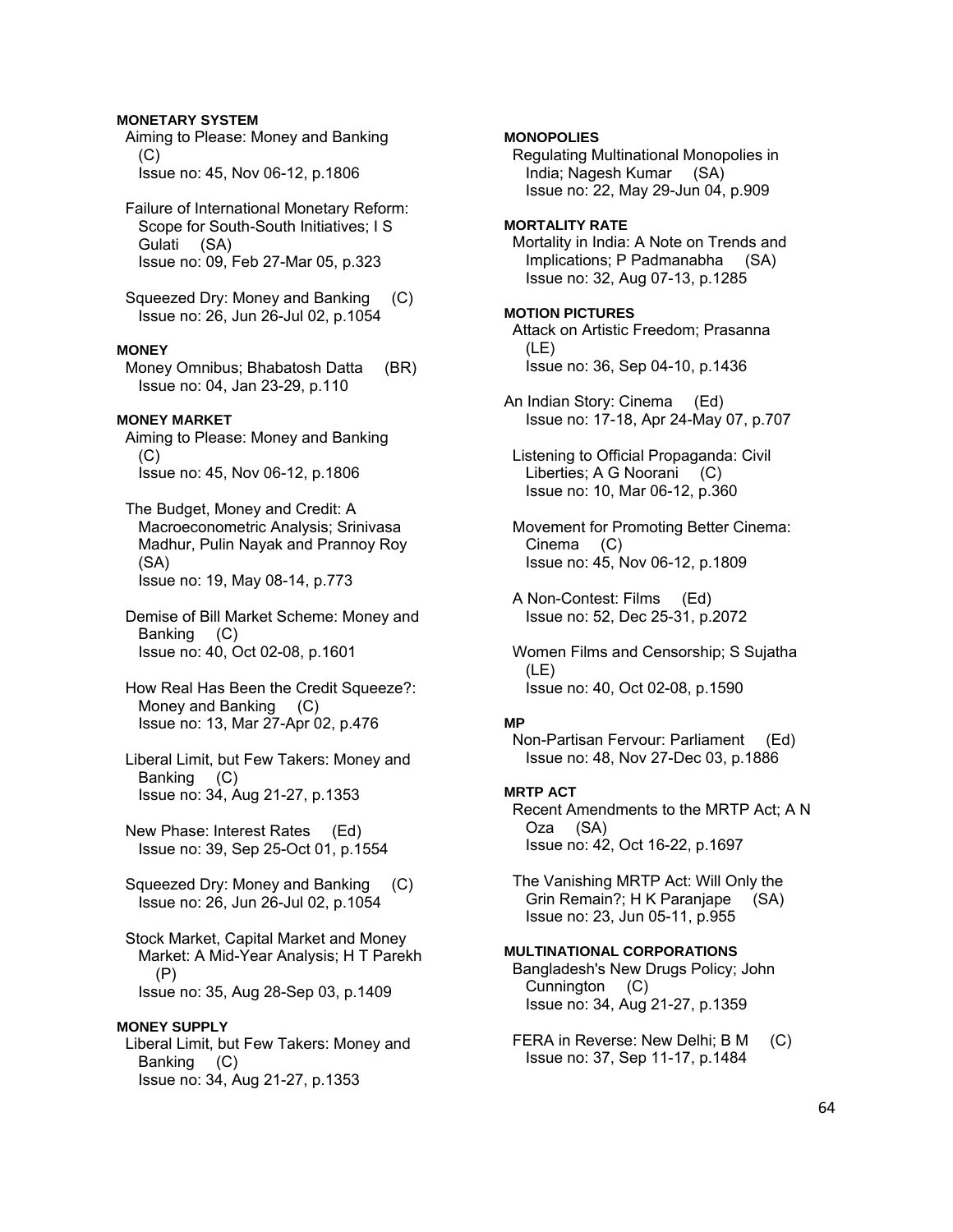# **MULTINATIONAL CORPORATIONS**

 Perceptions of National Interest: The Law of the Sea; Frederick F Clairmonte and John Cavanagh (C) Issue no: 49, Dec 04-10, p.1945

 Regulating Multinational Monopolies in India; Nagesh Kumar (SA) Issue no: 22, May 29-Jun 04, p.909

#### **MUNICIPAL ADMINISTRATION**

 Bombay's Undervalued Properties; Amrita Abraham (C) Issue no: 34, Aug 21-27, p.1357

### **MUNICIPAL ELECTIONS**

 'Friendly Get-Together': Maharashtra (Ed) Issue no: 44, Oct 30-Nov 05, p.1754

### **MUNICIPALITIES**

 Suppression of Right to Local Self-Government: Civil Liberties; A G Noorani (C) Issue no: 19, May 08-14, p.763

#### **MUSLIM PERSONAL LAW**

 Behind Islamic Resurgence; Ashim Kumar Roy (BR) Issue no: 08, Feb 20-26, p.284

# **MUSLIMS**

 Behind Islamic Resurgence; Ashim Kumar Roy (BR) Issue no: 08, Feb 20-26, p.284

 Dawoodi Bohras: Struggle for Control: Religion; Kalpana Sharma (C) Issue no: 37, Sep 11-17, p.1486

 Islam in India; Ashim Kumar Roy (BR) Issue no: 45, Nov 06-12, p.1817

 New Trends in Shia Politics: Uttar Pradesh; Anees Chishti (C) Issue no: 36, Sep 04-10, p.1441

# **NAGALAND**

 High-Powered Electioneering: Nagaland (Ed) Issue no: 44, Oct 30-Nov 05, p.1755

 Post-Election Skills: Nagaland (Ed) Issue no: 46-47, Nov 13-26, p.1834

### **NAMIBIA**

 Not the Last Word: Namibia (Ed) Issue no: 20, May 15-21, p.803

 Slow Progress: Namibia (Ed) Issue no: 32, Aug 07-13, p.1251

### **NARCOTICS**

 Exercise in Dissimulation (C) Issue no: 19, May 08-14, p.752

 Worse than the Disease: Drugs (C) Issue no: 35, Aug 28-Sep 03, p.1392

#### **NATIONAL DEVELOPMENT COUNCIL**

 Devaluation of NDC: New Delhi; B M (C) Issue no: 13, Mar 27-Apr 02, p.475

 Unity Based on Flabby Thoughts: CPI (M); Ajit Roy (C) Issue no: 13, Mar 27-Apr 02, p.479

# **NATIONAL INCOME**

 Little Cheer (Ed) Issue no: 08, Feb 20-26, p.257

### **NATIONAL MOVEMENT**

 Two Years of Independence: A Report: Zimbabwe; T V Sathyamurthy (C) Issue no: 19, May 08-14, p.766

# **NATIONAL SECURITY**

 Acquiring More Muscle: Police (Ed) Issue no: 30, Jul 24-30, p.1174

 Brigandage Abroad: South Africa (Ed) Issue no: 51, Dec 18-24, p.2020

# **NATIONALISM**

 Crisis of Ideology and Nationhood: Bangladesh; T V Sathyamurthy (C) Issue no: 49, Dec 04-10, p.1951

 The Indian National Question: A Conceptual Frame; Amalendu Guha (RA) Issue no: 31, Jul 31-Aug 06, p.PE2

 Regional Consciousness in 19th Century India: A Preliminary Note; Sudhir Chandra (SA) Issue no: 32, Aug 07-13, p.1278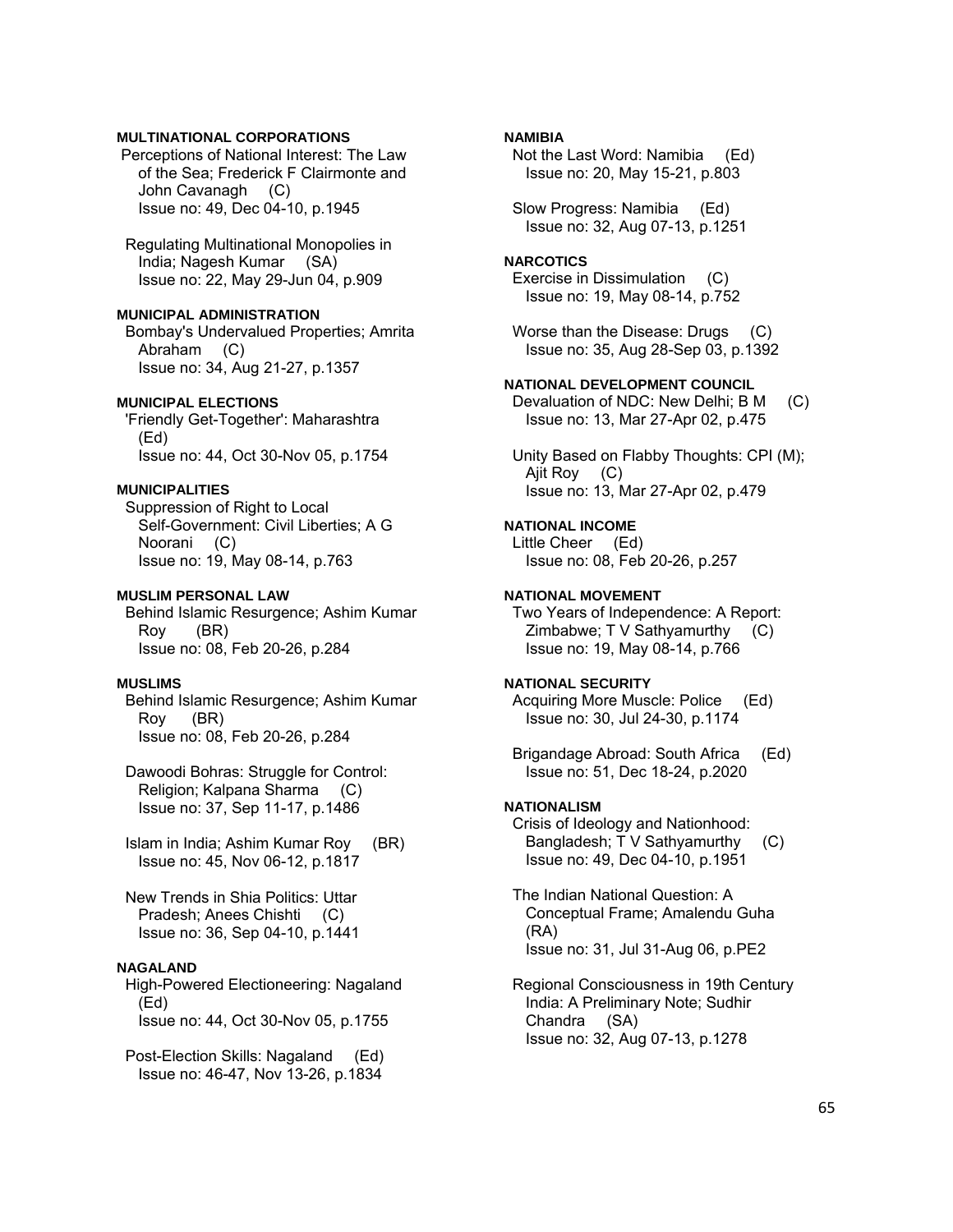# **NATIONALITY**

 Triumph and Tragedy of Palestinian Nationhood: West Asia (C) Issue no: 36, Sep 04-10, p.1445

# **NATO**

 Mending Relations: Poland; Ramesh Jaura (C) Issue no: 20, May 15-21, p.819

 Two Summits: Western Alliance; Ramesh Jaura (C) Issue no: 31, Jul 31-Aug 06, p.1232

 Who Is Demonstrating in Moscow: East Germany; Saral Sarkar (C) Issue no: 09, Feb 27-Mar 05, p.318

# **NAXALISM**

 Terror in Bhangore: West Bengal; Pranab K Basu (C) Issue no: 12, Mar 20-26, p.424

### **NEW DELHI**

 Agricultural Prices and the Left: New Delhi; B M (C) Issue no: 43, Oct 23-29, p.1721

 Crippling Crutches in Fertilisers: New Delhi; B M (C) Issue no: 52, Dec 25-31, p.2081

 Departmentalisation of Planning Commission: New Delhi; B M (C) Issue no: 27, Jul 03-09, p.1092

 Emerging Style of Government: New Delhi; B  $M$  (C) Issue no: 39, Sep 25-Oct 01, p.1564

 Hosts Fail to Inspire Confidence: New Delhi; B M (C) Issue no: 09, Feb 27-Mar 05, p.314

Palace Politics: New Delhi; B M (C) Issue no: 05, Jan 30-Feb 05, p.140

 Prime Minister's Budget: New Delhi; B M  $(C)$ Issue no: 10, Mar 06-12, p.350

 Rule by PM's Secretariat: New Delhi; B M  $(C)$ Issue no: 46-47, Nov 13-26, p.1843

 The Tamasha in Delhi; Romesh Thapar (F) Issue no: 39, Sep 25-Oct 01, p.1563 Wheat Imports Again?: New Delhi; B M (C) Issue no: 24, Jun 12-18, p.974 Wooing Foreign Capital: New Delhi; B M  $(C)$  Issue no: 07, Feb 13-19, p.225 **NEW DELHI**  Wot, No Foundation Stones?: New Delhi (Ed) Issue no: 20, May 15-21, p.802 **NEWSPRINT**  Wrong End: Newsprint (C) Issue no: 40, Oct 02-08, p.1592 **NILGIRIS**  The Nilgiris as a Region; David G Mandelbaum (SA) Issue no: 36, Sep 04-10, p.1459 **NOBEL PRIZE**  The igNobel Choice: Economics; S Subramanian (C) Issue no: 44, Oct 30-Nov 05, p.1769 Nobel Prize for Economics; S et al Acharya (LE) Issue no: 52, Dec 25-31, p.2078 **NOMADS**  Nomadism as Ideological Expression: The Case of Gomal Nomads; Akbar S Ahmed (SA) Issue no: 27, Jul 03-09, p.1101 **NORTHERN IRELAND**  Prior's Priorities: Northern Ireland; Brendan O'Leary (C) Issue no: 23, Jun 05-11, p.940 **NOVELISTS**  Anandamath: A Political Myth; Meenakshi Mukherjee (P) Issue no: 22, May 29-Jun 04, p.903 Language of Literature: Indian Writting in English; Maria Couto (C) Issue no: 30, Jul 24-30, p.1186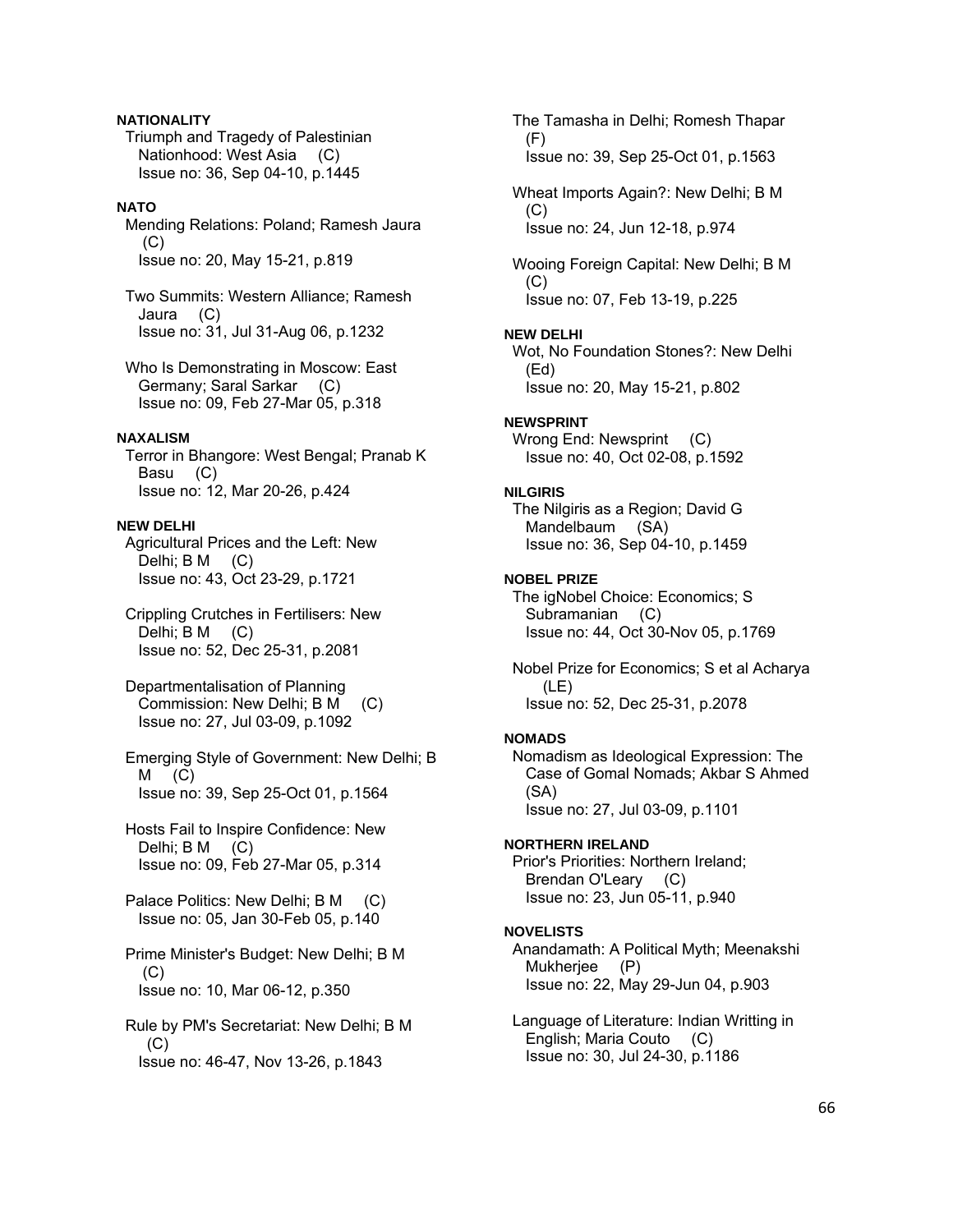# **NOVELISTS**

- Requiem for an Acharya: Obituary (Ed) Issue no: 36, Sep 04-10, p.1431
- Ruth First: Obituary (Ed) Issue no: 38, Sep 18-24, p.1515

 Women's Writing and Women's Identity: Women (C) Issue no: 06, Feb 06-12, p.186

#### **NSS**

 1981 Census Economic Data; K S Natarajan (D) Issue no: 34, Aug 21-27, p.1385

 1981 Census Economic Data: A Note; J N Sinha (SA) Issue no: 06, Feb 06-12, p.195

 Employment and Unemployment: An Assessment of Two National Sample Surveys; K N Shrinivasan (SA) Issue no: 38, Sep 18-24, p.1541

 The Poor as a Social Stratum: Some Economic Criteria for Studying Poverty; V M Rao and M Vivekananda (SA) Issue no: 27, Jul 03-09, p.1107

#### **NUCLEAR ARMS**

 Armaments Unlimited (Ed) Issue no: 42, Oct 16-22, p.1669

 Long Term Effects of Radiation (BR) Issue no: 06, Feb 06-12, p.194

 Nuclear Disarmament and Its Verification; Arjun Makhijani and Michio Kaku (P) Issue no: 38, Sep 18-24, p.1531

 Nuclear War Is No Longer Improbable: Disarmament; S P Seth (C) Issue no: 41, Oct 09-15, p.1644

 Striding Two Worlds: France (Ed) Issue no: 49, Dec 04-10, p.1928

### **NUCLEAR POWER PLANTS**

 Health Hazards of Nuclear Fuel Complex: Health (C) Issue no: 20, May 15-21, p.811

**NURSES** 

 Protest by Nurses; Debasis Bhattacharya (LE) Issue no: 32, Aug 07-13, p.1256

# **NUTRITION PROGRAMMES**

 Administrative Constraints on Rural Development: A Field View of Applied Nutrition Programme; Amal Ray and Vanita Venkatasubhiah (RA) Issue no: 26, Jun 26-Jul 02, p.A63

On Measurement of Undernutrition; V M Dandekar (D) Issue no: 06, Feb 06-12, p.203

#### **OBITUARIES**

 Cherabanda Raju; K Balagopal (LE) Issue no: 31, Jul 31-Aug 06, p.1220

 Cherabanda Raju: Obituary; K Balagopal (C) Issue no: 30, Jul 24-30, p.1188

 H M Trivedi: Obituary (Ed) Issue no: 13, Mar 27-Apr 02, p.467

 An Intrepid Protester; D Bandyopadhyay (O) Issue no: 25, Jun 19-25, p.1018

 Political All the Way: Vinoba Bhave (Ed) Issue no: 46-47, Nov 13-26, p.1834

 Requiem for an Acharya: Obituary (Ed) Issue no: 36, Sep 04-10, p.1431

 Ruth First: Obituary (Ed) Issue no: 38, Sep 18-24, p.1515

 Srikant Dutt: Obituary (Ed) Issue no: 07, Feb 13-19, p.216

 Wrangle over Inheritance: Politics (Ed) Issue no: 51, Dec 18-24, p.2019

#### **OECD**

 Long-Term Growth Possibilities in OECD Economies: An Alternative View; Vijay L Kelkar (SA) Issue no: 04, Jan 23-29, p.115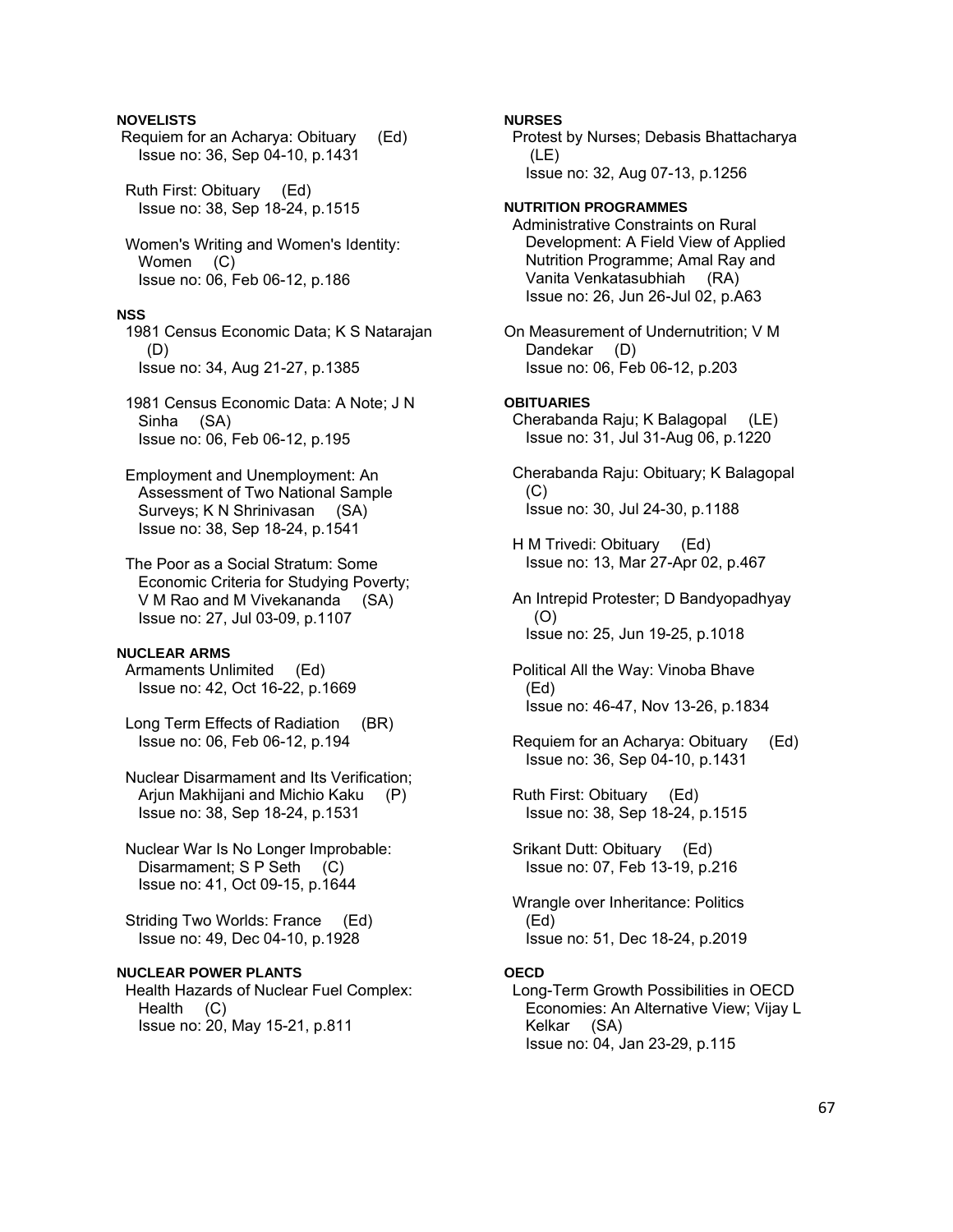# **OECD**

 Under Pressure: Japan (Ed) Issue no: 34, Aug 21-27, p.1343

#### **OIL**

- Little Cheer for the Poor: Versailles Summit (Ed) Issue no: 25, Jun 19-25, p.1006
- Not the End for OPEC: Oil (Ed) Issue no: 33, Aug 14-20, p.1295
- Oil Drama (C) Issue no: 11, Mar 13-19, p.384
- What Price Crude Imports?;  $\text{I} S G$  (C) Issue no: 11, Mar 13-19, p.394

#### **OIL COMPANIES**

 Exposure and Cover-Up: Parliament (C) Issue no: 32, Aug 07-13, p.1266

Not the End for OPEC: Oil (Ed) Issue no: 33, Aug 14-20, p.1295

 Oil Drama (C) Issue no: 11, Mar 13-19, p.384

 Saudi Arabia-Iran Tussle: OPEC (Ed) Issue no: 52, Dec 25-31, p.2070

#### **OILSEEDS**

Ailing Oilseeds; K T Achaya (BR) Issue no: 39, Sep 25-Oct 01, p.1573

 NAFED Plus: HPS Groundnut (C) Issue no: 45, Nov 06-12, p.1796

### **OPPOSITION PARTIES**

 'Responsible' Opposition: Bihar (Ed) Issue no: 34, Aug 21-27, p.1342

 'Tamashas' All Round; Romesh Thapar (F) Issue no: 08, Feb 20-26, p.263

### **ORISSA**

- Flexible Party Lines: Orissa; A S (C) Issue no: 12, Mar 20-26, p.423
- Indira Grama Revisited: Orissa; A S  $(C)$ Issue no: 04, Jan 23-29, p.99

 Industrial Stagnation in Eastern India: A Statistical Investigation; Debdas Banerjee (SA) Issue no: 09, Feb 27-Mar 05, p.334 Orissa Aluminium Complex; K V Subrahmanyam (LE) Issue no: 03, Jan 16-22, p.50 Orissa Aluminium Complex; K V Subrahmanyam (D) Issue no: 05, Jan 30-Feb 05, p.168 Orissa Steel Plant Fiasco: New Delhi; B M  $(C)$  Issue no: 22, May 29-Jun 04, p.895 Power Plan in Hock: New Delhi; B M (C) Issue no: 34, Aug 21-27, p.1352 A Visit to the Juang: Tribal Development; Alexandra E George (C) Issue no: 27, Jul 03-09, p.1095 **OVERSEAS INDIANS**  Indians Abroad: A Current Population Estimate; Prakash C Jain (SA) Issue no: 08, Feb 20-26, p.299 **PAINT INDUSTRY**  Dwindled Fare: Paint Industry (C) Issue no: 42, Oct 16-22, p.1673 **PAKISTAN**  Class Formation in Pakistan: Some Preliminary Comments; Pervaiz Nazir (SA) Issue no: 43, Oct 23-29, p.1750 Growing Opposition: Pakistan (Ed) Issue no: 23, Jun 05-11, p.923 Pakistan: Growing Opposition; N Ahmed (LE) Issue no: 38, Sep 18-24, p.1520

 Socio-Political Base of Military Rule in Pakistan; Bhabani Sen Gupta (BR) Issue no: 07, Feb 13-19, p.237

 Storm Signals: Pakistan (Ed) Issue no: 43, Oct 23-29, p.1712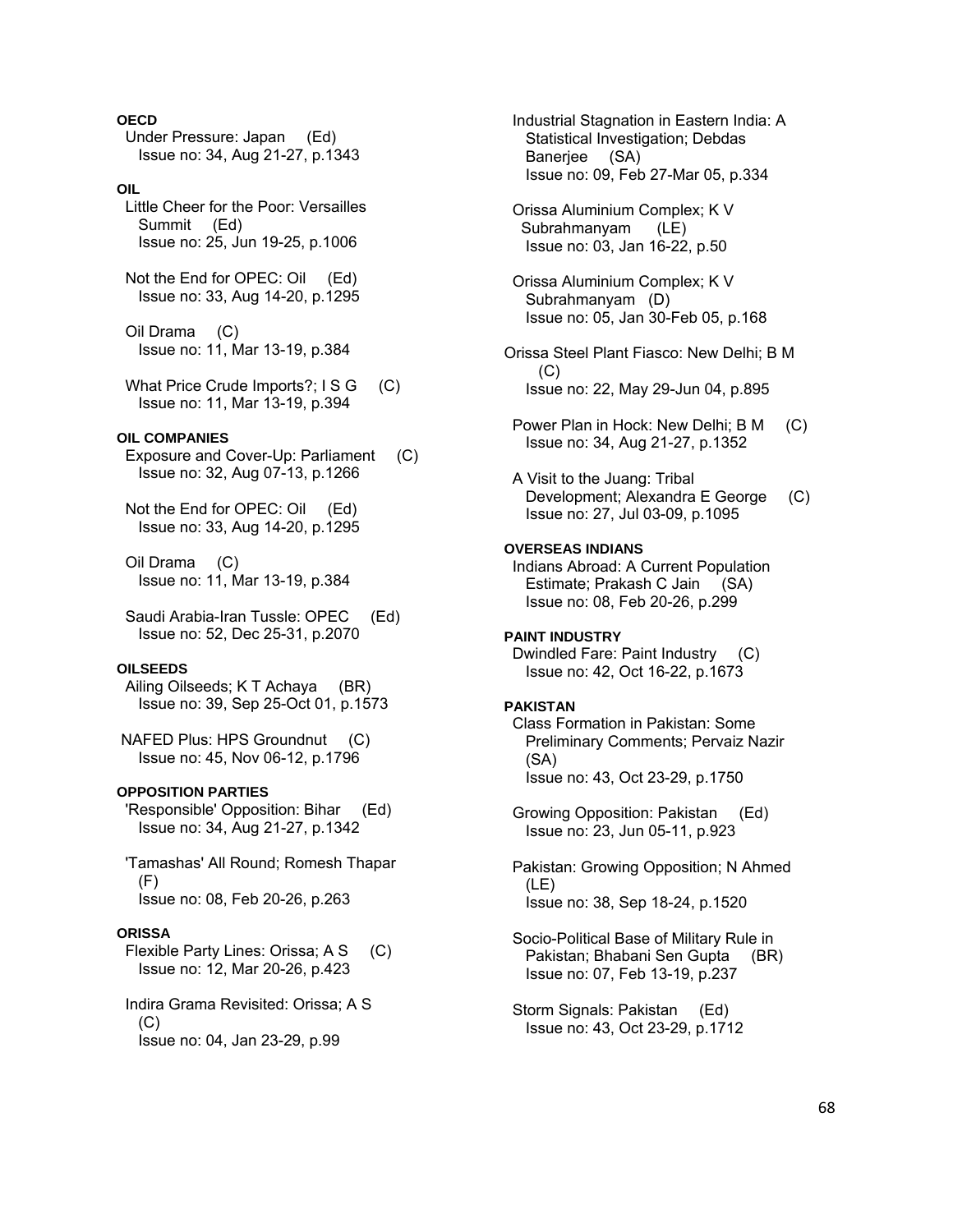# **PALESTINE**

 Ball in US Court: West Asia (Ed) Issue no: 43, Oct 23-29, p.1711

### **PALESTINE-ISRAEL RELATIONS**  Israel's 'Final Solution' (Ed) Issue no: 26, Jun 26-Jul 02, p.1045

 Prelude or Finale?: West Asia (Ed) Issue no: 37, Sep 11-17, p.1475

 Triumph and Tragedy of Palestinian Nationhood: West Asia (C) Issue no: 36, Sep 04-10, p.1445

# **PAPER AND PULP INDUSTRY**

 Early Alarm (C) Issue no: 22, May 29-Jun 04, p.889

 From Shortage to Surplus (C) Issue no: 03, Jan 16-22, p.48

 Misadventures of Mini Plants: Paper  $(C)$ Issue no: 06, Feb 06-12, p.182

### **PARLIAMENT**

 Accounting to Parliament: Civil Liberties; A G Noorani (C) Issue no: 31, Jul 31-Aug 06, p.1229

 Black Humour (Ed) Issue no: 38, Sep 18-24, p.1513

 Caring for the Rich: Parliament (Ed) Issue no: 12, Mar 20-26, p.414

 Confidence Tricks (Ed) Issue no: 34, Aug 21-27, p.1341

Exposure and Cover-Up: Parliament (C) Issue no: 32, Aug 07-13, p.1266

 Non-Partisan Fervour: Parliament (Ed) Issue no: 48, Nov 27-Dec 03, p.1886

Palace Politics: New Delhi: B M (C) Issue no: 05, Jan 30-Feb 05, p.140

 Sham Reform: South Africa (Ed) Issue no: 24, Jun 12-18, p.967

# **PARLIAMENTARY ELECTIONS**

 A 1983 Election?; Romesh Thapar (F) Issue no: 48, Nov 27-Dec 03, p.1891

### **PARSIS**

 The Never-Married Parsis: A Demographic Dilemma; Ketayun H Gould (SA) Issue no: 26, Jun 26-Jul 02, p.1063

# **PARTITION**

 Divide and Rule in British India; David Hardiman (BR) Issue no: 37, Sep 11-17, p.1492

 On the Brink; A G Noorani (BR) Issue no: 12, Mar 20-26, p.429

#### **PEACE NEGOTIATION**

 Perspectives on the Fahd Peace Plan: West Asia; Gulshan Dhanani (C) Issue no: 04, Jan 23-29, p.101

 Who Is Demonstrating in Moscow: East Germany; Saral Sarkar (C) Issue no: 09, Feb 27-Mar 05, p.318

## **PEASANTS**

 Capitalist Farmers and Agricultural Labourers; Gail Omvedt (BR) Issue no: 38, Sep 18-24, p.1532

 Capitalist Farmers and Agricultural Labourers; Gail Omvedt (BR) Issue no: 38, Sep 18-24, p.1532

 Disaggregated Peasantry: CPI(M) (Ed) Issue no: 50, Dec 11-17, p.1971

 Economics All the Way; S H Deshpande (BR) Issue no: 25, Jun 19-25, p.1023

 Forever 'Disturbed': Peasant Struggle of Sircilla-Vemulawada: Andhra Pradesh; K Balagopal and Kodanandarama M Reddy (C) Issue no: 48, Nov 27-Dec 03, p.1897

 Green Revolution and the Small Peasant: A Study of Income Distribution in Punjab Agriculture; G S Bhalla and G K Chadha (SA) Issue no: 21, May 22-28, p.870

 In commemoration of a Peasant Revolt: Assam; Joy Kanta Sarma (C) Issue no: 10, Mar 06-12, p.352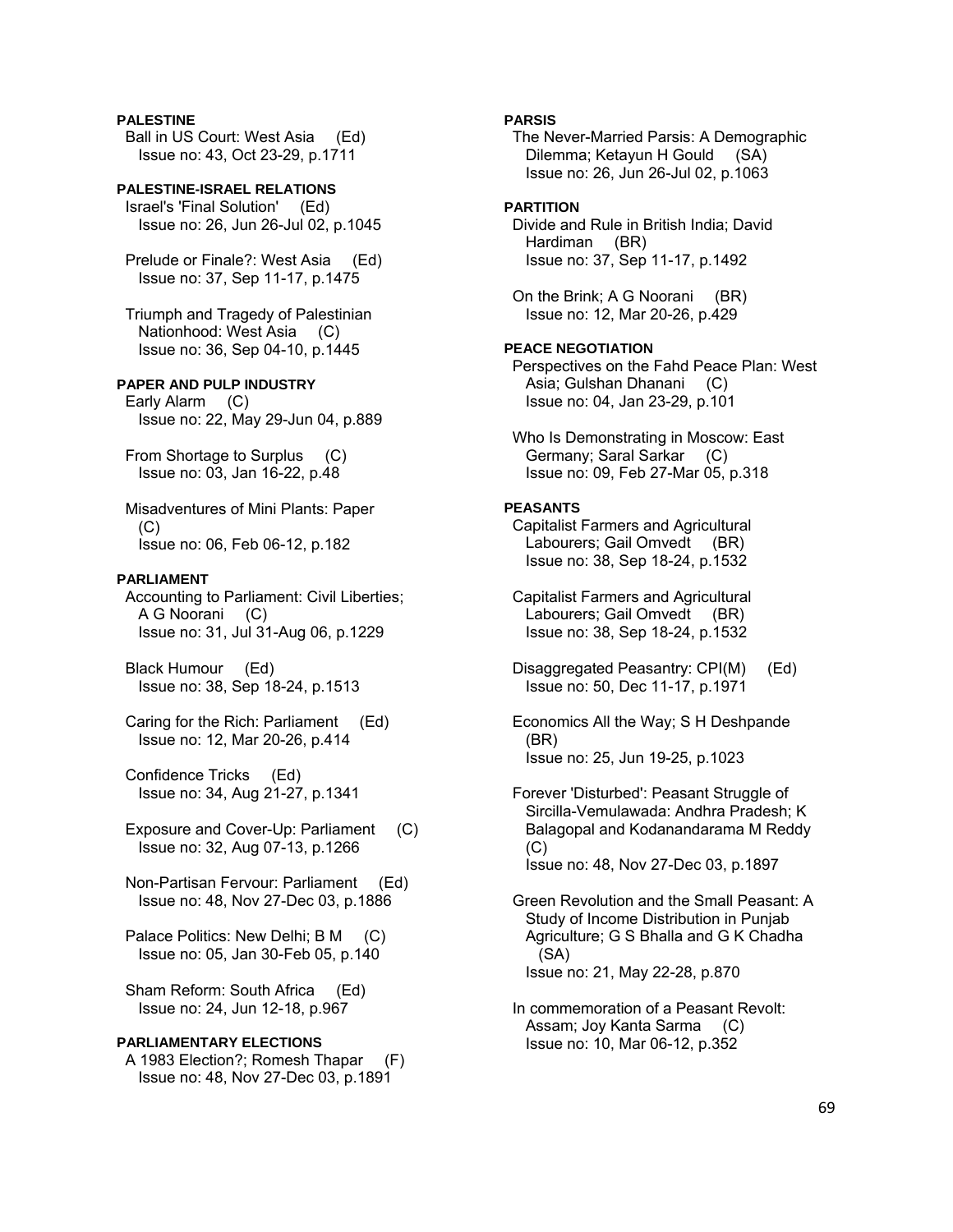# **PEASANTS**

- Nationalist Peasants; Gail Omvedt (BR) Issue no: 07, Feb 13-19, p.236
- Peasant Organisations in South India; M S S Pandian (D) Issue no: 03, Jan 16-22, p.81
- Peasant Organisations in Thane District: A Critical Overview; Ashok K Upadhyaya (SA) Issue no: 05, Jan 30-Feb 05, p.163
- Peasant Struggle and Repression in Peddapally: Andhra Pradesh; K Balagopal  $(C)$ Issue no: 20, May 15-21, p.814
- Rural Movements-of the Poor and the Rich; Gail Omvedt (BR) Issue no: 11, Mar 13-19, p.397
- Telangana Movement Revisited; D N Dhanagare (BR) Issue no: 51, Dec 18-24, p.2045

# **PESTICIDES**

- Poisoning Others and Oneself; Aravind Khilnani (BR) Issue no: 34, Aug 21-27, p.1364
- Under Multinational Control: Pesticides (C) Issue no: 01-02, Jan 02-15, p.4

### **PHARMACEUTICAL INDUSTRY**

- Cheap But Dangerous: Health; Vimal Balasubrahmanyan (C) Issue no: 41, Oct 09-15, p.1642
- Exercise in Dissimulation (C) Issue no: 19, May 08-14, p.752
- Hormonal Pregnancy Tests: One More Year's Havoc: Health; Padma Prakash (C) Issue no: 35, Aug 28-Sep 03, p.1404
- Worse than the Disease: Drugs (C) Issue no: 35, Aug 28-Sep 03, p.1392

# **PHARMACEUTICAL POLICY**

 Bangladesh's New Drugs Policy; John Cunnington (C) Issue no: 34, Aug 21-27, p.1359

 Cheap But Dangerous: Health; Vimal Balasubrahmanyan (C) Issue no: 41, Oct 09-15, p.1642 Drugs for the People; Upali Cooray (LE) Issue no: 35, Aug 28-Sep 03, p.1396 Exercise in Dissimulation (C) Issue no: 19, May 08-14, p.752 **PHARMACEUTICAL POLICY**  Strange Silence on Dacca Drugs Ban: Bangladesh; Vimal Balasubrahmanyan  $(C)$  Issue no: 38, Sep 18-24, p.1530 Worse than the Disease: Drugs (C) Issue no: 35, Aug 28-Sep 03, p.1392 **PHILIPPINES**  Political Economy of Crisis: The Philippines; Mimi Brady and Henry Holland (C) Issue no: 48, Nov 27-Dec 03, p.1905 **PHILOSOPHY**  Empty and Black Boxes Explored; G Ramakrishna (BR) Issue no: 31, Jul 31-Aug 06, p.1233 **PLANNING COMMISSION**  Burying the Sixth Plan: New Delhi; B M (C) Issue no: 01-02, Jan 02-15, p.11 Crisis of Resources (Ed) Issue no: 01-02, Jan 02-15, p.1 Departmentalisation of Planning Commission: New Delhi; B M (C) Issue no: 27, Jul 03-09, p.1092 Financial Resources for Sixth Plan; G Thimmaiah (D) Issue no: 27, Jul 03-09, p.1119 Up in the Air (Ed) Issue no: 46-47, Nov 13-26, p.1833 **PLANTATION**  Class Formation in Plantation System; Sharit Bhowmik (LE) Issue no: 30, Jul 24-30, p.1180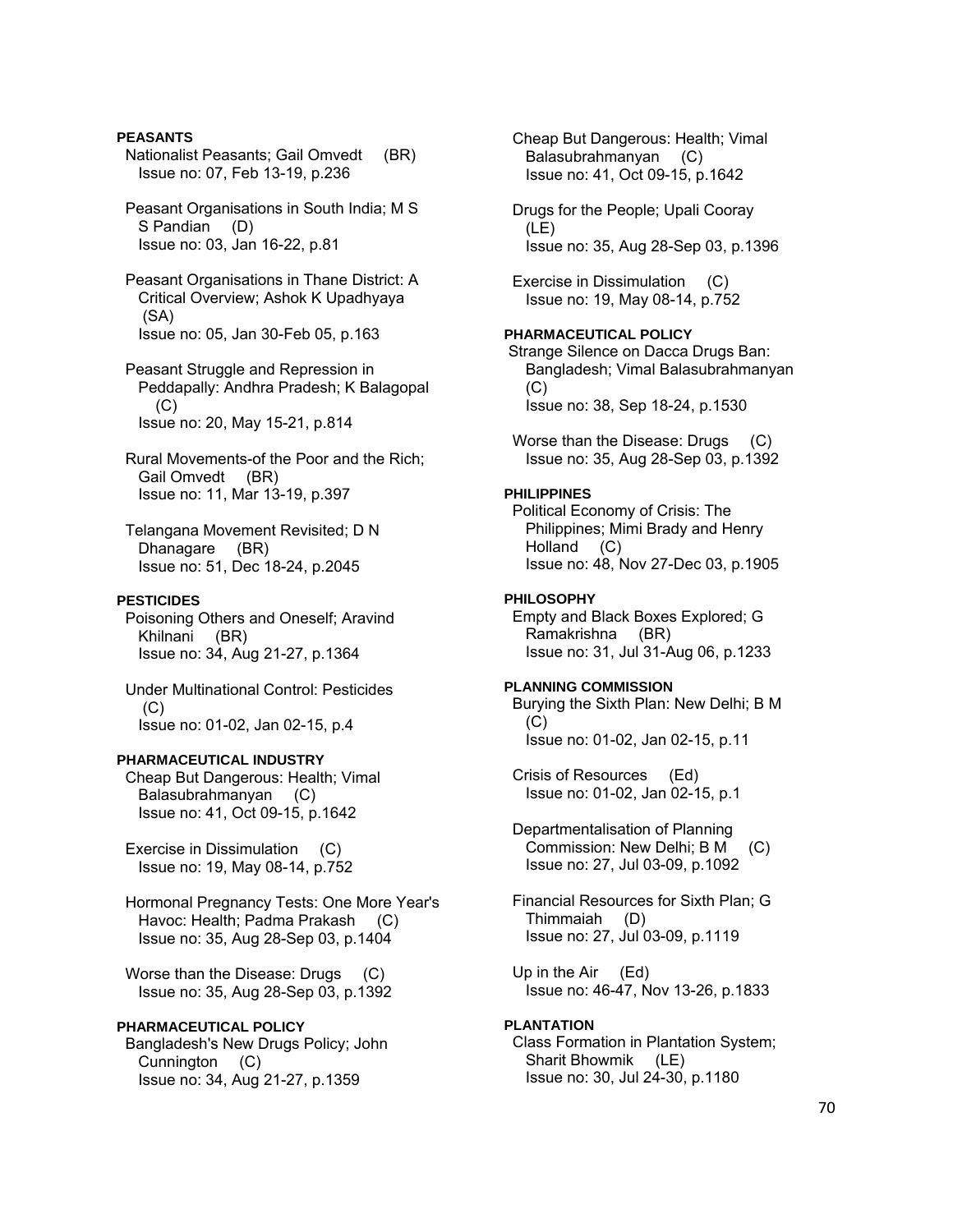# **POETS**

- Cherabanda Raju; K Balagopal (LE) Issue no: 31, Jul 31-Aug 06, p.1220
- Cherabanda Raju: Obituary; K Balagopal (C) Issue no: 30, Jul 24-30, p.1188

#### **POLAND**

- Autumn of Discontent: Poland (Ed) Issue no: 37, Sep 11-17, p.1475
- Battle Won, But the War?; G P D (F) Issue no: 05, Jan 30-Feb 05, p.139

 Carrot and Stick: Poland (Ed) Issue no: 03, Jan 16-22, p.47

- Economic Reforms and After: Poland (C) Issue no: 42, Oct 16-22, p.1686
- Eurocommunism and Poland: Western Europe (C) Issue no: 06, Feb 06-12, p.189
- Limits to Conciliation: Poland (Ed) Issue no: 46-47, Nov 13-26, p.1835
- Mending Relations: Poland; Ramesh Jaura (C) Issue no: 20, May 15-21, p.819
- Movement towards Workers' Democracy: Solidarity in Poland; Amrita Chhachhi, Ravi Arvind Palat and P Kurian (SA) Issue no: 26, Jun 26-Jul 02, p.1073
- Movement towards Workers' Democracy: Solidarity in Poland; Amrita Chhachhi, Ravi Arvind Palat and P Kurien (SA) Issue no: 27, Jul 03-09, p.1113
- Movement towards Workers' Democracy: Solidarity in Poland; Amrita Chhachhi, Ravi Arvind Palat and P Kurian (SA) Issue no: 28-29, Jul 10-23, p.1164
- No Respite in Sight: Poland (Ed) Issue no: 21, May 22-28, p.844
- Reagan's Move: Poland (Ed) Issue no: 01-02, Jan 02-15, p.3

 Setting the Clock Back: Poland (Ed) Issue no: 42, Oct 16-22, p.1671

- State, Party and Social Movement: Poland; Nicoletta Stame (C) Issue no: 44, Oct 30-Nov 05, p.1775
- Two-Pronged Drive: Poland (Ed) Issue no: 07, Feb 13-19, p.215

#### **POLICE**

- Acquiring More Muscle: Police (Ed) Issue no: 30, Jul 24-30, p.1174
- Corruption: Where Does the Money Go?; Robert Wade (P) Issue no: 40, Oct 02-08, p.1606
- Encompassing All: Preventive Detention (Ed) Issue no: 07, Feb 13-19, p.214
- Police under Left Front Government: West Bengal (C) Issue no: 50, Dec 11-17, p.1985
- Policeman Obeying Their Superiors: Civil Liberties; A G Noorani (C) Issue no: 03, Jan 16-22, p.59
- Policemen's Lot: Maharashtra (Ed) Issue no: 35, Aug 28-Sep 03, p.1390

### **POLICE ATROCITIES**

- Attempts to Frame Andhra Editor; Gobinda Mukhoty (LE) Issue no: 01-02, Jan 02-15, p.6
- Body Politic; Gyan Prakash (BR) Issue no: 30, Jul 24-30, p.1193
- Compensation for Police Outrages: Civil Liberties; A G Noorani (C) Issue no: 26, Jun 26-Jul 02, p.1056
- I'll be Judge, I'll be Jury: Andhra Pradesh; K Balagopal (C) Issue no: 05, Jan 30-Feb 05, p.142
- Police Firing in Yadiki: Andhra Pradesh; M Shatrugna (C) Issue no: 44, Oct 30-Nov 05, p.1771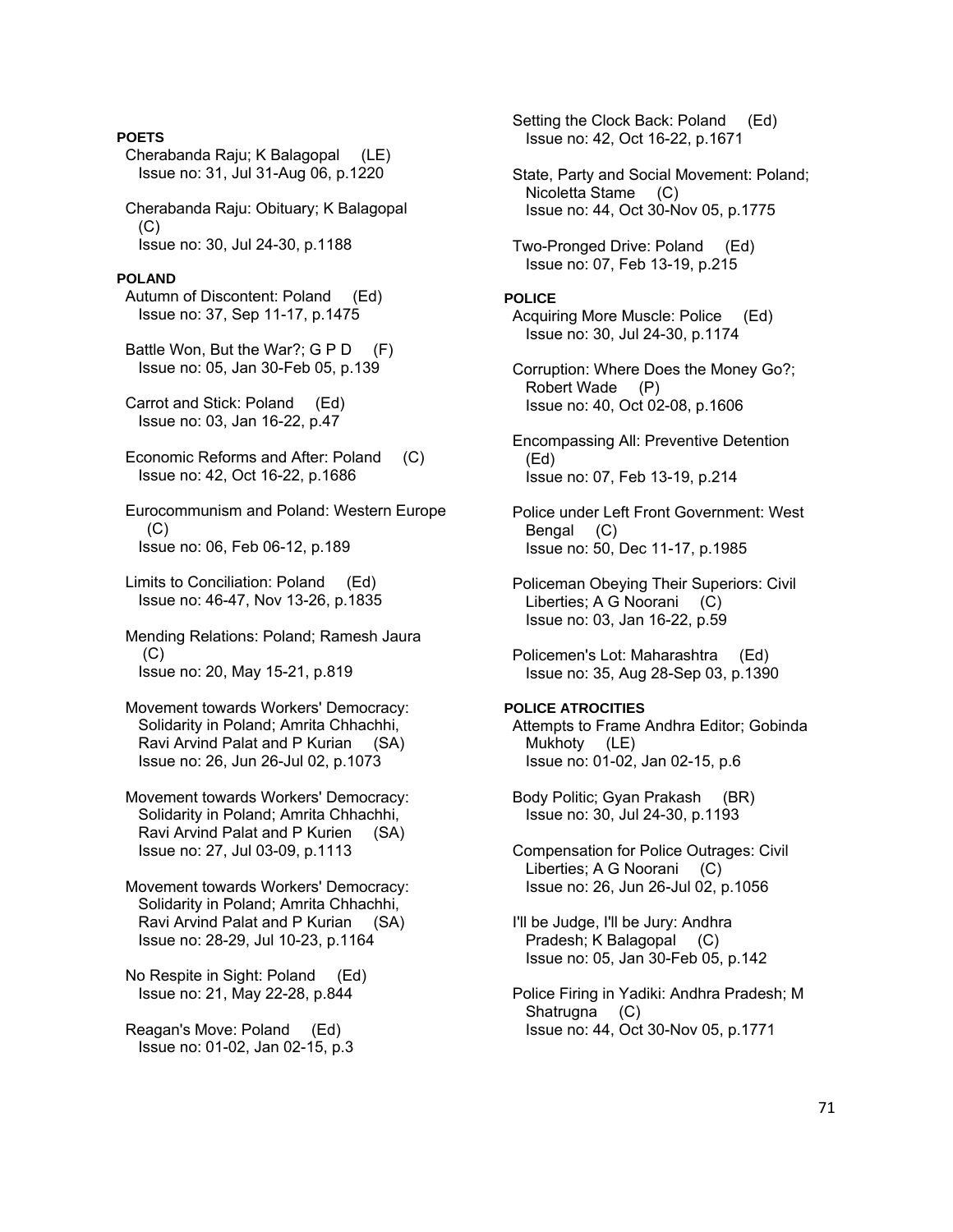# **POLICE ATROCITIES**

 Police: A Law unto Themselves: West Bengal; A G (C) Issue no: 22, May 29-Jun 04, p.900

 Policeman Obeying Their Superiors: Civil Liberties; A G Noorani (C) Issue no: 03, Jan 16-22, p.59

**POLITICAL BEHAVIOUR**  An Agreement at Stake: Maharashtra (Ed) Issue no: 23, Jun 05-11, p.922

# **POLITICAL CULTURE**

 Approaches to Study of African Political Systems: Peeling off the Wrapping; Anirudha Gupta (SA) Issue no: 30, Jul 24-30, p.1205

 Between London and Delhi; Romesh Thapar (F) Issue no: 13, Mar 27-Apr 02, p.471

 Congress Culture: Politics (Ed) Issue no: 50, Dec 11-17, p.1971

 Waiting for a Political 'Culture'; Romesh Thapar (F) Issue no: 50, Dec 11-17, p.1979

### **POLITICAL ECONOMY**

Mexican Crisis and Response; I S G (F) Issue no: 43, Oct 23-29, p.1720

 Political Economy of Technological Polarisations; Vandana Shiva and J Bandyopadhyay (SA) Issue no: 45, Nov 06-12, p.1827

 Reagan's Caribbean Basin Aid Programme: A Military Policy in Search of an Economic Rationale; James Petras  $(C)$ Issue no: 25, Jun 19-25, p.1019

 Time Running Out for the Economy: United Kingdom; M Chatterji (C) Issue no: 05, Jan 30-Feb 05, p.145

 Who Is Afraid of Economists?; Buddhadeb Bose (LE) Issue no: 25, Jun 19-25, p.1009

**POLITICAL ETHICS**  The North-East: A Soviet View; Baren Ray (BR) Issue no: 22, May 29-Jun 04, p.906

**POLITICAL HISTORY**  The Brezhnev Legacy: Soviet Union (Ed) Issue no: 48, Nov 27-Dec 03, p.1887

 Congress Party: Consensus Politics to Autocratic Regime; Javeed Alam (RA) Issue no: 28-29, Jul 10-23, p.1142

Manipur: Anatomy of Despair; Homen Borgohain (P) Issue no: 46-47, Nov 13-26, p.1858

 The North-East: A Soviet View; Baren Ray (BR) Issue no: 22, May 29-Jun 04, p.906

 Popular Movements and National Leadership, 1945-47; Sumit Sarkar (SA) Issue no: 14-16, Apr 03-23, p.677

 Prior's Priorities: Northern Ireland; Brendan O'Leary (C) Issue no: 23, Jun 05-11, p.940

 State, Party and Social Movement: Poland; Nicoletta Stame (C) Issue no: 44, Oct 30-Nov 05, p.1775

# **POLITICAL MOVEMENTS**

 Bangladesh's Marxist-Leninists-I; Sumanta Banerjee (C) Issue no: 32, Aug 07-13, p.1267

 False Hopes: Mizoram (Ed) Issue no: 27, Jul 03-09, p.1083

**POLITICAL PARTIES**  'Tamashas' All Round; Romesh Thapar  $(F)$ Issue no: 08, Feb 20-26, p.263

 Another Popular Government: Assam (Ed) Issue no: 04, Jan 23-29, p.87

 Clear Choice: West Bengal; Ajit Roy (C) Issue no: 19, May 08-14, p.761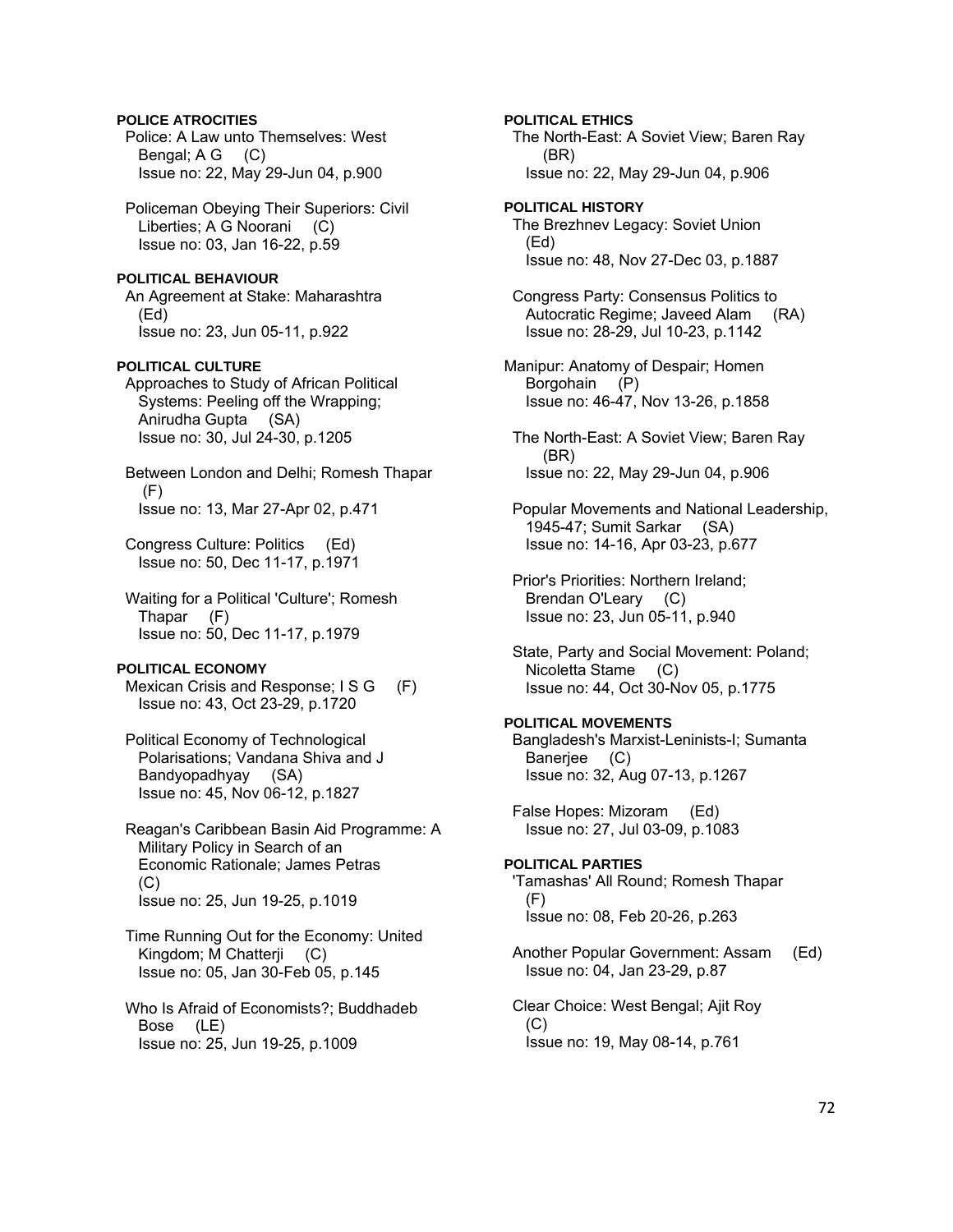## **POLITICAL PARTIES**

- Clear Polarisation: West Bengal (Ed) Issue no: 22, May 29-Jun 04, p.886
- Clever and Uncivilised; Romesh Thapar (F) Issue no: 07, Feb 13-19, p.219
- Cold Comfort for Congress (I): Elections (Ed) Issue no: 22, May 29-Jun 04, p.886
- Confidence Tricks (Ed) Issue no: 34, Aug 21-27, p.1341
- Congress Party: Consensus Politics to Autocratic Regime; Javeed Alam (RA) Issue no: 28-29, Jul 10-23, p.1142
- Contending Chauvinisms: Assam; Seema Guha (C) Issue no: 19, May 08-14, p.765
- Election Without Issues: Kerala (C) Issue no: 24, Jun 12-18, p.977
- Escape through Election (Ed) Issue no: 33, Aug 14-20, p.1293
- Fence-Sitters' Fair: Andhra Pradesh (C) Issue no: 19, May 08-14, p.764
- Flexible Party Lines: Orissa; A S (C) Issue no: 12, Mar 20-26, p.423
- Free for All: Congress (I) (Ed) Issue no: 39, Sep 25-Oct 01, p.1554
- Heir to 'Congress Culture': Political Parties (Ed) Issue no: 51, Dec 18-24, p.2019
- Imperial Recidivism: Falkland Crisis  $(C)$ Issue no: 21, May 22-28, p.856
- Labour Party Conference: Britain; Brendan O'Leary (C) Issue no: 49, Dec 04-10, p.1950
- Leaders Everywhere But No Leadership; Romesh Thapar (F) Issue no: 04, Jan 23-29, p.91
- Looking for Issues; Romesh Thapar (F) Issue no: 21, May 22-28, p.849
- Loser Loses All: Tamil Nadu (Ed) Issue no: 37, Sep 11-17, p.1474
- The Many Sides to Our Politics; Romesh Thapar (F) Issue no: 35, Aug 28-Sep 03, p.1399
- More Disarray; Romesh Thapar (F) Issue no: 24, Jun 12-18, p.973
- Mounting Conflicts: Bangladesh (Ed) Issue no: 05, Jan 30-Feb 05, p.131
- Not the Last Word: Namibia (Ed) Issue no: 20, May 15-21, p.803
- Not the Whole Story: Mizoram (Ed) Issue no: 05, Jan 30-Feb 05, p.130
- PLO's Gamble?: West Asia (Ed) Issue no: 28-29, Jul 10-23, p.1123
- Prime Minister's Choice: Politics (Ed) Issue no: 26, Jun 26-Jul 02, p.1046
- Regionalism to the Fore: North-East (Ed) Issue no: 28-29, Jul 10-23, p.1122
- Remembered Lessons: Politics (Ed) Issue no: 40, Oct 02-08, p.1590
- Rest of the Cast: Punjab (Ed) Issue no: 50, Dec 11-17, p.1970
- Ruling Party in the Doldrums; Romesh Thapar (F) Issue no: 31, Jul 31-Aug 06, p.1223
- Shopworn Line: Politics (Ed) Issue no: 49, Dec 04-10, p.1926
- Storm Signals: Pakistan (Ed) Issue no: 43, Oct 23-29, p.1712
- Strong Arm Tactics and After: Assam; Udayon Misra (C) Issue no: 07, Feb 13-19, p.227
- Terror in Bhangore: West Bengal; Pranab K Basu (C) Issue no: 12, Mar 20-26, p.424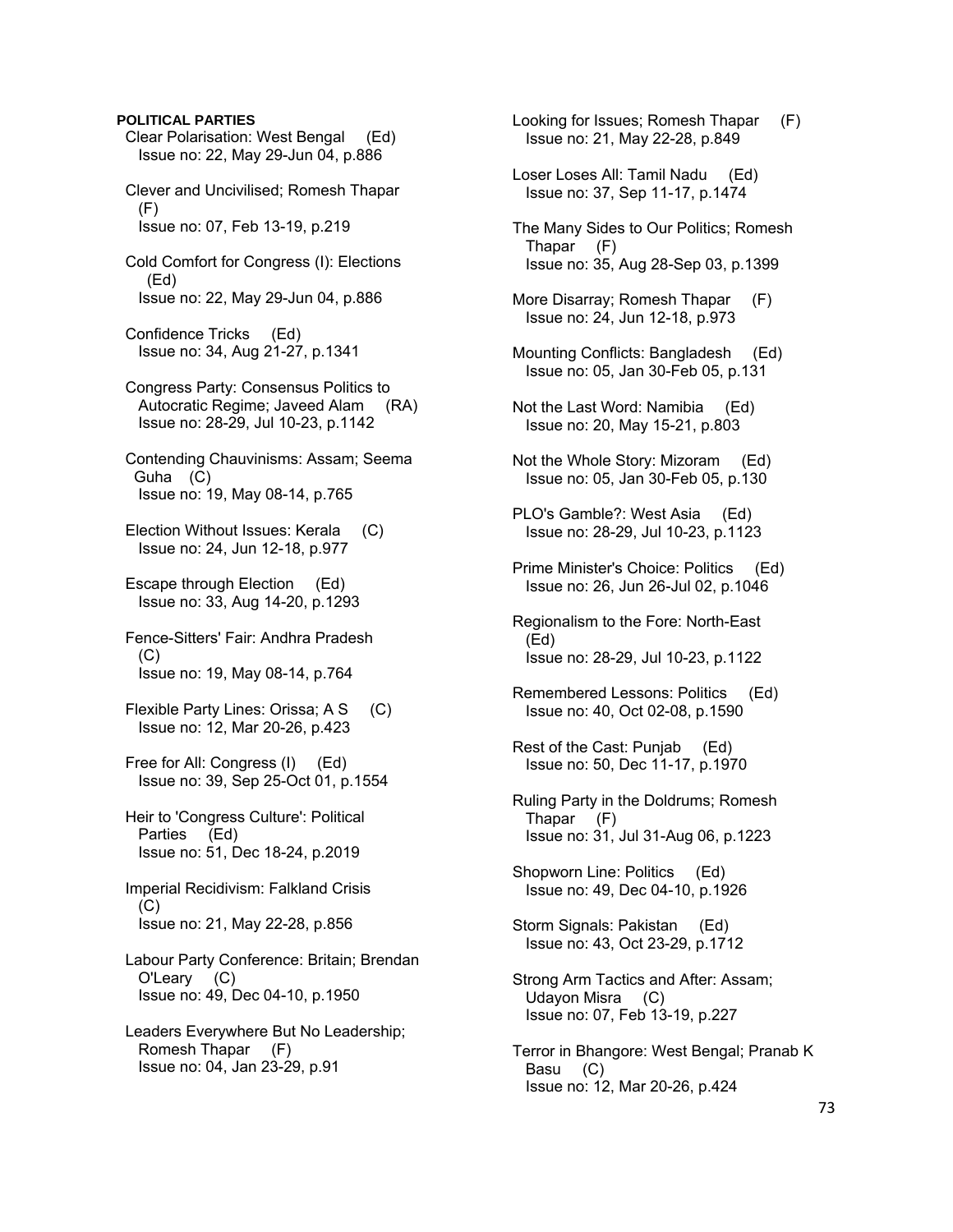# **POLITICAL PARTIES**  Troublesome Loyalists: Politics (Ed) Issue no: 42, Oct 16-22, p.1670 Verdict at Periakulam: Tamil Nadu; Brindavan C Moses (C) Issue no: 41, Oct 09-15, p.1643 Voters All: Kerala (Ed) Issue no: 21, May 22-28, p.842 **POLITICAL PERSONALITIES**  'Friendly Get-Together': Maharashtra (Ed) Issue no: 44, Oct 30-Nov 05, p.1754 A 1983 Election?; Romesh Thapar (F) Issue no: 48, Nov 27-Dec 03, p.1891 Agreeing to Agree: Indo-US Relations (Ed) Issue no: 33, Aug 14-20, p.1294 AMU and Irfan Habib; M Y Kazi (LE) Issue no: 27, Jul 03-09, p.1086 Anaemic Echoes: Politics (Ed) Issue no: 01-02, Jan 02-15, p.2 The Antulay Factor: Congress (I) (Ed) Issue no: 25, Jun 19-25, p.1007 Antulay's Fall (Ed) Issue no: 03, Jan 16-22, p.45 Astrocasting Our Politics; Romesh Thapar (F) Issue no: 01-02, Jan 02-15, p.7 Bangladesh's Marxist-Leninists-II; Sumanta Banerjee (C) Issue no: 33, Aug 14-20, p.1311 Between London and Delhi; Romesh Thapar (F) Issue no: 13, Mar 27-Apr 02, p.471 The Brezhnev Legacy: Soviet Union (Ed) Issue no: 48, Nov 27-Dec 03, p.1887 Buying Instability: Politics (Ed) Issue no: 43, Oct 23-29, p.1710

 Caricature and Parody: Congress (I) (Ed) Issue no: 49, Dec 04-10, p.1927 Conscience Plus Convenience: Uttar Pradesh (Ed) Issue no: 27, Jul 03-09, p.1082 Crisis-Maker in Crisis; Romesh Thapar (F) Issue no: 14-16, Apr 03-23, p.513 Dissidents All: Politics (Ed) Issue no: 32, Aug 07-13, p.1250 Dynastic Ambitions vs Alternatives; Romesh Thapar (F) Issue no: 03, Jan 16-22, p.51 Election Blues (Ed) Issue no: 21, May 22-28, p.841 The Election Games; Romesh Thapar (F) Issue no: 52, Dec 25-31, p.2077 Emerging Style of Government: New Delhi; B  $M$   $(C)$  Issue no: 39, Sep 25-Oct 01, p.1564 Explosions and Stirrings; Romesh Thapar (F) Issue no: 44, Oct 30-Nov 05, p.1763 Fient in the East, Attack in the West; Sukla Sen and K Balagopal (LE) Issue no: 23, Jun 05-11, p.927 Flexible Party Lines: Orissa; A S (C) Issue no: 12, Mar 20-26, p.423 Free for All: Congress (I) (Ed) Issue no: 39, Sep 25-Oct 01, p.1554 Heir to 'Congress Culture': Political Parties (Ed) Issue no: 51, Dec 18-24, p.2019 India in a Changing World; Romesh Thapar (F) Issue no: 34, Aug 21-27, p.1351 Indiras, One and All; Romesh Thapar (F) Issue no: 45, Nov 06-12, p.1802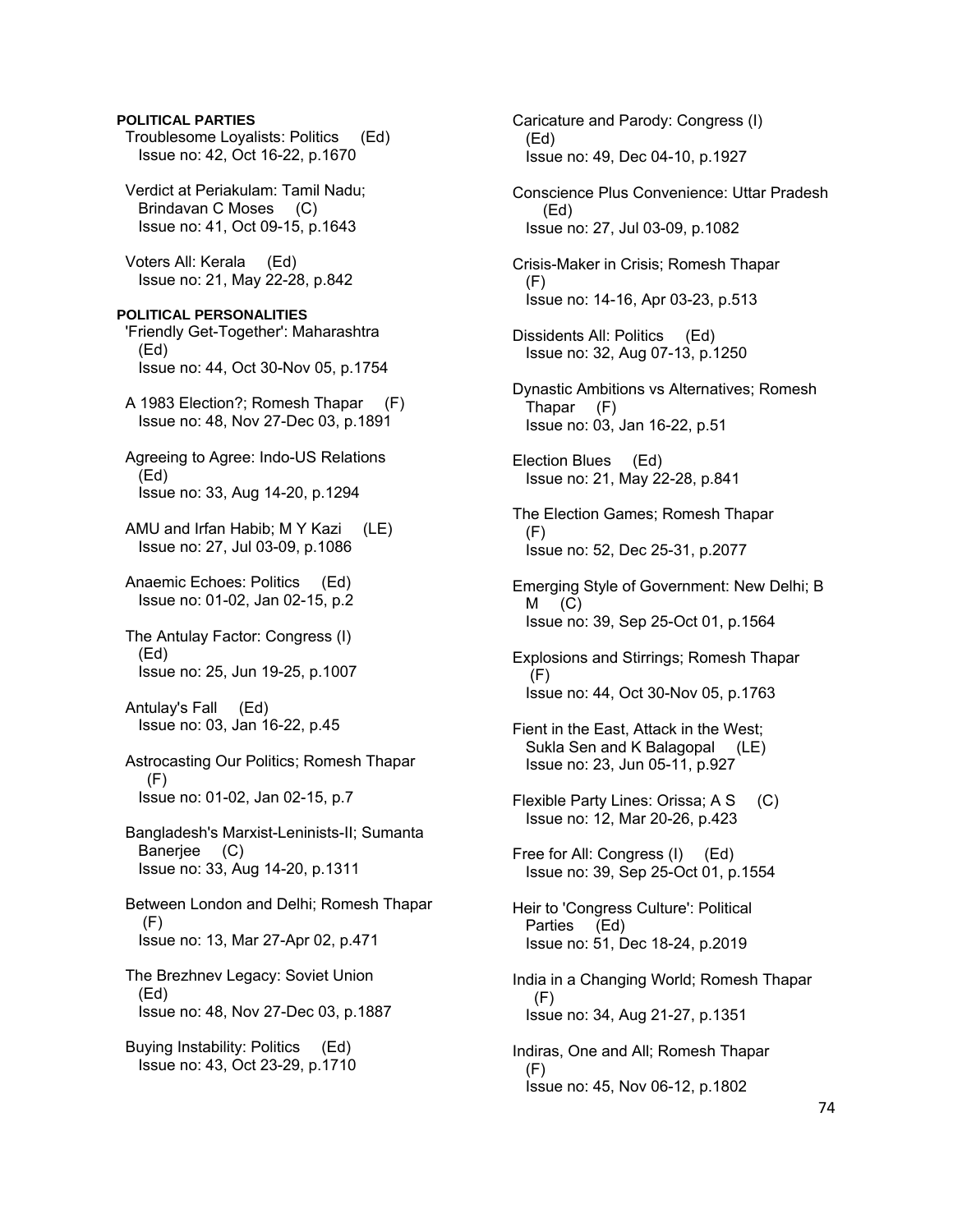### **POLITICAL PERSONALITIES**

- The Kashmir Model; Romesh Thapar (F) Issue no: 40, Oct 02-08, p.1599
- The Lady Doth Protest Too Much; G P D (F) Issue no: 13, Mar 27-Apr 02, p.483
- Leaders Everywhere But No Leadership; Romesh Thapar (F) Issue no: 04, Jan 23-29, p.91
- Looking for Issues; Romesh Thapar (F) Issue no: 21, May 22-28, p.849
- A Lumpen Democracy?; Romesh Thapar  $(F)$ Issue no: 49, Dec 04-10, p.1936
- The Lumpen Tide; Romesh Thapar (F) Issue no: 43, Oct 23-29, p.1719
- The Many Sides to Our Politics; Romesh Thapar (F) Issue no: 35, Aug 28-Sep 03, p.1399
- Massive Ineptitude; Romesh Thapar (F) Issue no: 10, Mar 06-12, p.349
- More Disarray; Romesh Thapar (F) Issue no: 24, Jun 12-18, p.973
- No One Has a Grip; Romesh Thapar (F) Issue no: 20, May 15-21, p.807
- No Way Back (Ed) Issue no: 14-16, Apr 03-23, p.507
- On the Brink; A G Noorani (BR) Issue no: 12, Mar 20-26, p.429
- Our Swadeshi Stuarts' Dispensing Power: Civil Liberties; A G Noorani (C) Issue no: 50, Dec 11-17, p.1982
- Political All the Way: Vinoba Bhave (Ed) Issue no: 46-47, Nov 13-26, p.1834
- The Presidency; Romesh Thapar (F) Issue no: 27, Jul 03-09, p.1091
- Prime Minister's Choice: Politics (Ed) Issue no: 26, Jun 26-Jul 02, p.1046
- Prime Minister's US Agenda: New Delhi; B M (C) Issue no: 28-29, Jul 10-23, p.1133
- The Regional Scenario; Romesh Thapar (F) Issue no: 17-18, Apr 24-May 07, p.711
- Revivalism with a Vengeance; Romesh Thapar (F) Issue no: 19, May 08-14, p.757
- Ruling Party in the Doldrums; Romesh Thapar (F) Issue no: 31, Jul 31-Aug 06, p.1223
- Shadowing Political Opponents: Civil Liberties; A G Noorani (C) Issue no: 28-29, Jul 10-23, p.1137
- Sheikh Mohammad Abdullah, 1905-82; Balraj Puri (C) Issue no: 39, Sep 25-Oct 01, p.1565
- Shot through with Rumours?; Romesh Thapar (F) Issue no: 32, Aug 07-13, p.1259
- Socio-Political Base of Military Rule in Pakistan; Bhabani Sen Gupta (BR) Issue no: 07, Feb 13-19, p.237
- Some Uneasy Thoughts; Romesh Thapar (F) Issue no: 37, Sep 11-17, p.1483
- Straws in the Wind: New Delhi; B M (C) Issue no: 41, Oct 09-15, p.1640
- Theorisers to the Fore; Romesh Thapar (F) Issue no: 11, Mar 13-19, p.389
- These Visits Abroad; Romesh Thapar (F) Issue no: 30, Jul 24-30, p.1183
- Troubles for Arjun Singh : Madhya Pradesh  $(C)$ Issue no: 37, Sep 11-17, p.1485
- Two Steps Forward, One Step Back; G P D (F) Issue no: 07, Feb 13-19, p.223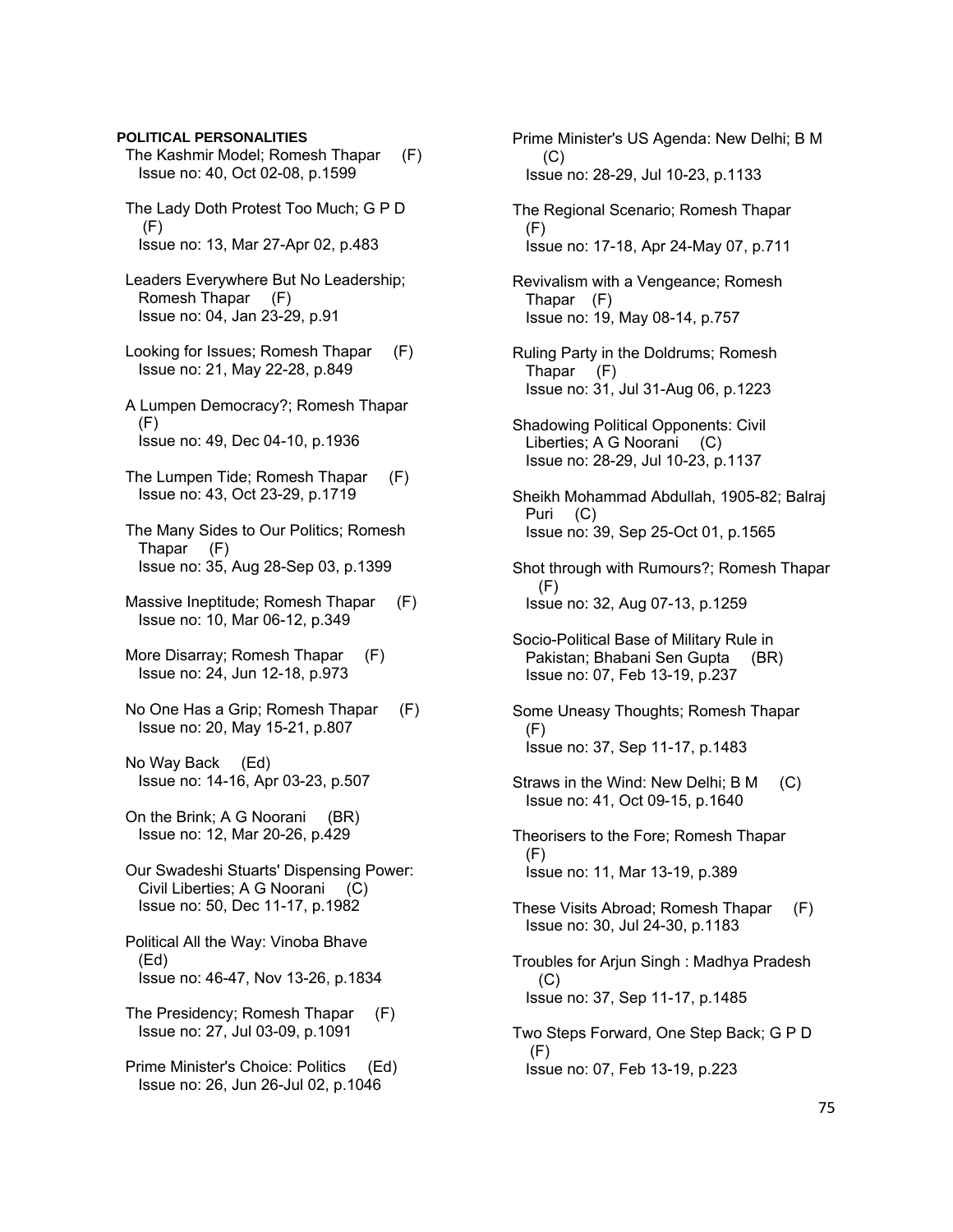# **POLITICAL PERSONALITIES**  Unintelligent Governance; Romesh Thapar (F) Issue no: 46-47, Nov 13-26, p.1841 Use of Section 151 Cr PC for Curbing Protests: Civil Liberties; A G Noorani (C) Issue no: 37, Sep 11-17, p.1487 We Are Not Even Muddling Through; Romesh Thapar (F) Issue no: 36, Sep 04-10, p.1439 Who Is On Top?; Romesh Thapar (F) Issue no: 05, Jan 30-Feb 05, p.135 Without Comment (Ed) Issue no: 17-18, Apr 24-May 07, p.708 Wrangle over Inheritance: Politics (Ed) Issue no: 51, Dec 18-24, p.2019 **POLITICAL PHILOSOPHERS**  Astrocasting Our Politics; Romesh Thapar (F) Issue no: 01-02, Jan 02-15, p.7 **POLITICAL POWER**  Clear Polarisation: West Bengal (Ed) Issue no: 22, May 29-Jun 04, p.886 Fient in the East, Attack in the West; Sukla Sen and K Balagopal (LE) Issue no: 23, Jun 05-11, p.927 The Lady Doth Protest Too Much; G P D (F) Issue no: 13, Mar 27-Apr 02, p.483 A Lumpen Democracy?; Romesh Thapar (F) Issue no: 49, Dec 04-10, p.1936 No One Has a Grip; Romesh Thapar (F) Issue no: 20, May 15-21, p.807 No Way Back (Ed) Issue no: 14-16, Apr 03-23, p.507 Our Swadeshi Stuarts' Dispensing Power:

 Civil Liberties; A G Noorani (C) Issue no: 50, Dec 11-17, p.1982

 The Presidency; Romesh Thapar (F) Issue no: 27, Jul 03-09, p.1091

 Quarrel over Power and Pelf: West Bengal-I; Ajit Roy (C) Issue no: 35, Aug 28-Sep 03, p.1400

 Ruling Party in the Doldrums; Romesh Thapar (F) Issue no: 31, Jul 31-Aug 06, p.1223

 Trouble in Store: Politics (Ed) Issue no: 13, Mar 27-Apr 02, p.466

 Un-Arthmetic of Rigging: West Bengal (Ed) Issue no: 26, Jun 26-Jul 02, p.1047

## **POLITICAL SCIENCE**  Approaches to Study of African Political Systems: Peeling off the Wrapping; Anirudha Gupta (SA) Issue no: 30, Jul 24-30, p.1205

 The Regional Scenario; Romesh Thapar  $(F)$ Issue no: 17-18, Apr 24-May 07, p.711

**POLITICAL SITUATION**  'Status Quo' Elections?; Romesh Thapar (C) Issue no: 51, Dec 18-24, p.2027

 'Tamashas' All Round; Romesh Thapar (F) Issue no: 08, Feb 20-26, p.263

 Anaemic Echoes: Politics (Ed) Issue no: 01-02, Jan 02-15, p.2

 Antulay's Fall (Ed) Issue no: 03, Jan 16-22, p.45

 Between London and Delhi; Romesh Thapar  $(F)$ Issue no: 13, Mar 27-Apr 02, p.471

 A Bonus Misspent: Andhra Pradesh (C) Issue no: 11, Mar 13-19, p.392

 Buying Instability: Politics (Ed) Issue no: 43, Oct 23-29, p.1710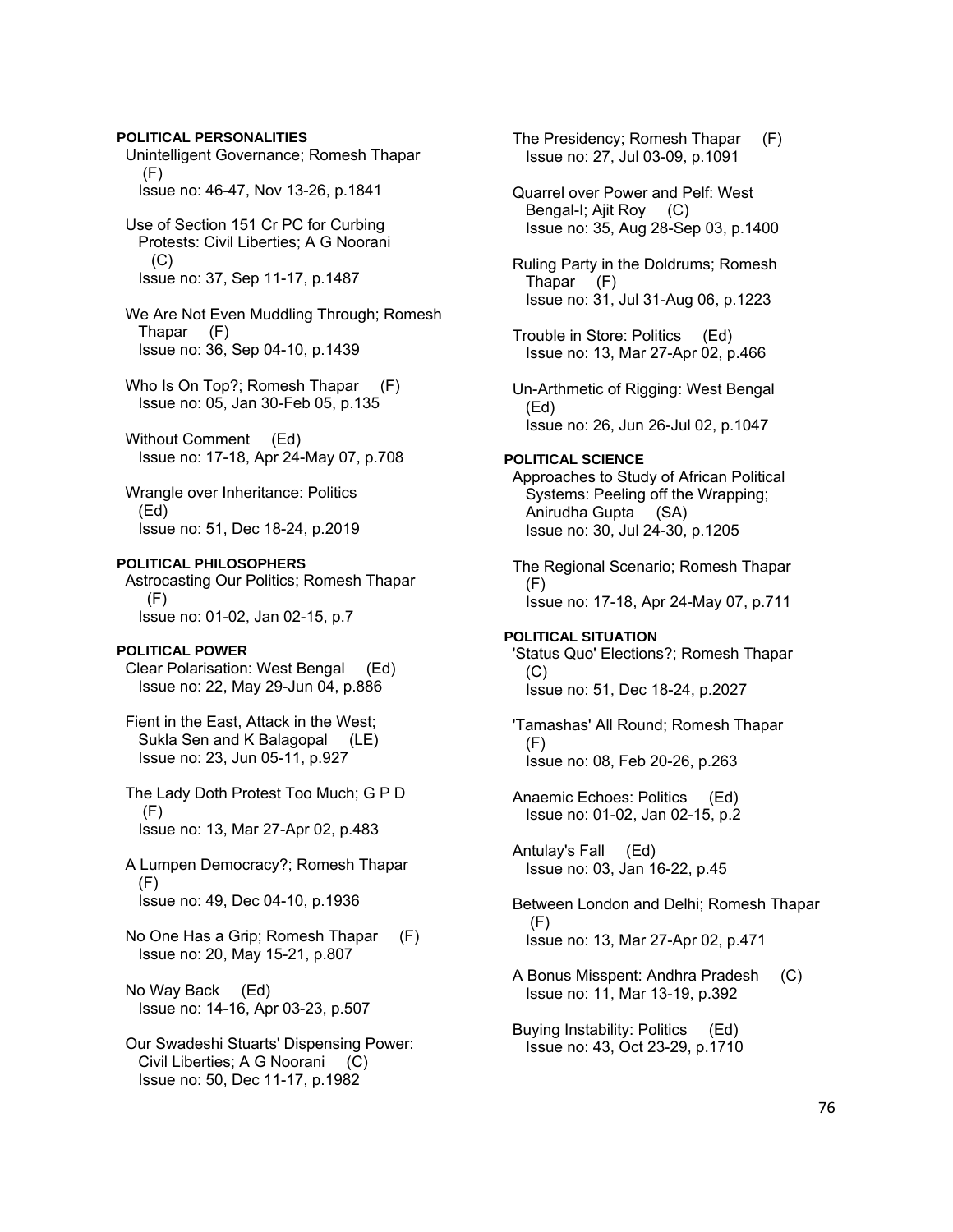**POLITICAL SITUATION**  Clever and Uncivilised; Romesh Thapar (F) Issue no: 07, Feb 13-19, p.219 Collectivisation in the Democratic Republic of Vietnam, 1960-66; Andrew Vickerman (D) Issue no: 38, Sep 18-24, p.1547 Confidence Tricks (Ed) Issue no: 34, Aug 21-27, p.1341 Congress Culture: Politics (Ed) Issue no: 50, Dec 11-17, p.1971 Congress(I)'s Dangerous Game: Punjab (Ed) Issue no: 19, May 08-14, p.750 Conscience Plus Convenience: Uttar Pradesh (Ed) Issue no: 27, Jul 03-09, p.1082 Contending Chauvinisms: Assam; Seema Guha (C) Issue no: 19, May 08-14, p.765 Costa Rica: Mythology Takes a Knock: Latin America; Octavio Marti (C) Issue no: 50, Dec 11-17, p.1988 Crisis-Maker in Crisis; Romesh Thapar (F) Issue no: 14-16, Apr 03-23, p.513 Curtain-Raiser? (Ed) Issue no: 48, Nov 27-Dec 03, p.1885 Dissidents All: Politics (Ed) Issue no: 32, Aug 07-13, p.1250 Division through Dispensation: South Africa; Karrim Essack (C) Issue no: 31, Jul 31-Aug 06, p.1231 The Election Games; Romesh Thapar  $(F)$  Issue no: 52, Dec 25-31, p.2077 An Embarrassing Legacy: Politics (Ed) Issue no: 20, May 15-21, p.802

 Emerging Style of Government: New Delhi; B  $M$  (C) Issue no: 39, Sep 25-Oct 01, p.1564

 Escape through Election (Ed) Issue no: 33, Aug 14-20, p.1293

 Exit Chancellor Schmidt: West Germany; Ramesh Jaura (C) Issue no: 40, Oct 02-08, p.1604

 Fence-Sitters' Fair: Andhra Pradesh  $(C)$ Issue no: 19, May 08-14, p.764

 Flexible Party Lines: Orissa; A S (C) Issue no: 12, Mar 20-26, p.423

 General's Musings: Politics (Ed) Issue no: 24, Jun 12-18, p.967

 Harmless Snipping: Jammu and Kashmir (Ed) Issue no: 31, Jul 31-Aug 06, p.1215

 Impending Realignments: Gujarat; Nagindas Sanghavi (C) Issue no: 49, Dec 04-10, p.1947

 Indiras, One and All; Romesh Thapar (F) Issue no: 45, Nov 06-12, p.1802

 The Kashmir Model; Romesh Thapar (F) Issue no: 40, Oct 02-08, p.1599

 Keeping Opposition at Bay: Assam (Ed) Issue no: 12, Mar 20-26, p.414

 Limits of Populism: Devaraj Urs and Karnataka Politics; Lalitha Natraj and V K Natraj (SA) Issue no: 37, Sep 11-17, p.1503

 Looking for Issues; Romesh Thapar (F) Issue no: 21, May 22-28, p.849

 Loser Loses All: Tamil Nadu (Ed) Issue no: 37, Sep 11-17, p.1474

 Lucky Blunders: Karnataka (Ed) Issue no: 28-29, Jul 10-23, p.1122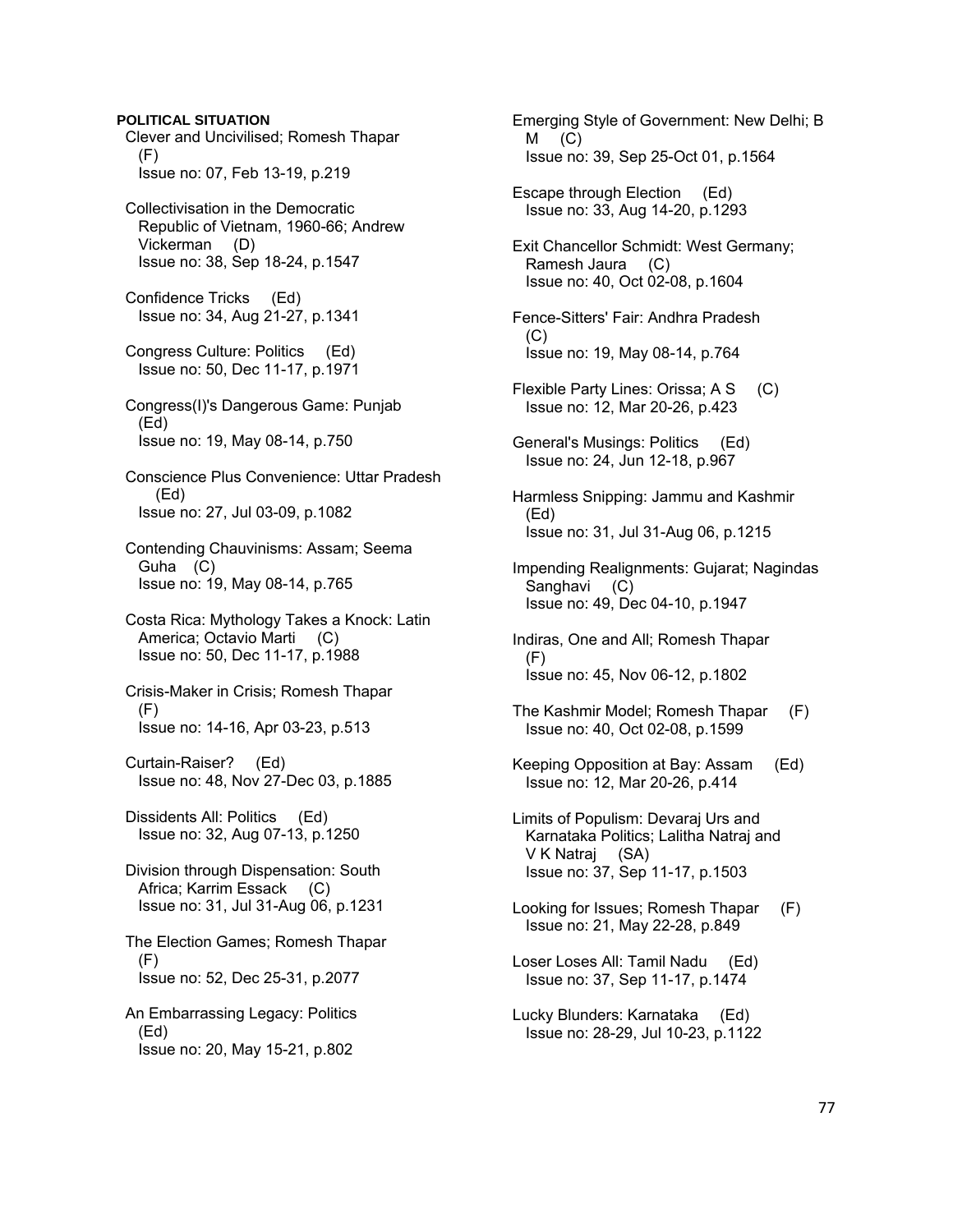## **POLITICAL SITUATION**

- The Many Sides to Our Politics; Romesh Thapar (F) Issue no: 35, Aug 28-Sep 03, p.1399
- The Mid-Term Pointers; Romesh Thapar (F) Issue no: 22, May 29-Jun 04, p.891
- Ministry-Making, Congress(I) Style: Haryana (Ed) Issue no: 22, May 29-Jun 04, p.888
- More Disarray; Romesh Thapar (F) Issue no: 24, Jun 12-18, p.973
- More to Come?: Politics (Ed) Issue no: 30, Jul 24-30, p.1174
- Myth of Non-Partisanship: Politics (Ed) Issue no: 52, Dec 25-31, p.2070
- Nemesis without Hubris: Latin America; Octavio Marti (C) Issue no: 51, Dec 18-24, p.2038
- Not the Whole Story: Mizoram (Ed) Issue no: 05, Jan 30-Feb 05, p.130
- On the Brink; A G Noorani (BR) Issue no: 12, Mar 20-26, p.429
- Pakistan: Growing Opposition; N Ahmed (LE) Issue no: 38, Sep 18-24, p.1520
- Palace Politics: New Delhi: B M (C) Issue no: 05, Jan 30-Feb 05, p.140
- Politics and Trade Unionism: Britain; George McCartney (C) Issue no: 45, Nov 06-12, p.1811
- Politics of Personal Loyalty: Congress Party (Ed) Issue no: 08, Feb 20-26, p.258
- Post-Election Skills: Nagaland (Ed) Issue no: 46-47, Nov 13-26, p.1834
- Pre-Election Blues: Politics (Ed) Issue no: 17-18, Apr 24-May 07, p.706
- Prime Minister's Choice: Politics (Ed) Issue no: 26, Jun 26-Jul 02, p.1046
- The Regional Scenario; Romesh Thapar (F) Issue no: 17-18, Apr 24-May 07, p.711
- Remembered Lessons: Politics (Ed) Issue no: 40, Oct 02-08, p.1590
- A Role for President?: Politics (Ed) Issue no: 03, Jan 16-22, p.46
- Route of Ladakh's Integration: Jammu and Kashmir; Balraj Puri (C) Issue no: 08, Feb 20-26, p.273
- Serious Challenge to Congress (I): Andhra Pradesh; M Shatrugna (C) Issue no: 51, Dec 18-24, p.2035
- Shopworn Line: Politics (Ed) Issue no: 49, Dec 04-10, p.1926
- Shot through with Rumours?; Romesh Thapar (F) Issue no: 32, Aug 07-13, p.1259
- Socio-Political Base of Military Rule in Pakistan; Bhabani Sen Gupta (BR) Issue no: 07, Feb 13-19, p.237
- Straws in the Wind: New Delhi; B M (C) Issue no: 41, Oct 09-15, p.1640
- Strong Arm Tactics and After: Assam; Udayon Misra (C) Issue no: 07, Feb 13-19, p.227
- Towards One Party Rule: Zimbabwe (Ed) Issue no: 09, Feb 27-Mar 05, p.367
- Trouble in Store: Politics (Ed) Issue no: 13, Mar 27-Apr 02, p.466
- Troubles for Arjun Singh : Madhya Pradesh (C) Issue no: 37, Sep 11-17, p.1485
- Troublesome Loyalists: Politics (Ed) Issue no: 42, Oct 16-22, p.1670
- Two Trends: Assam (Ed) Issue no: 49, Dec 04-10, p.1927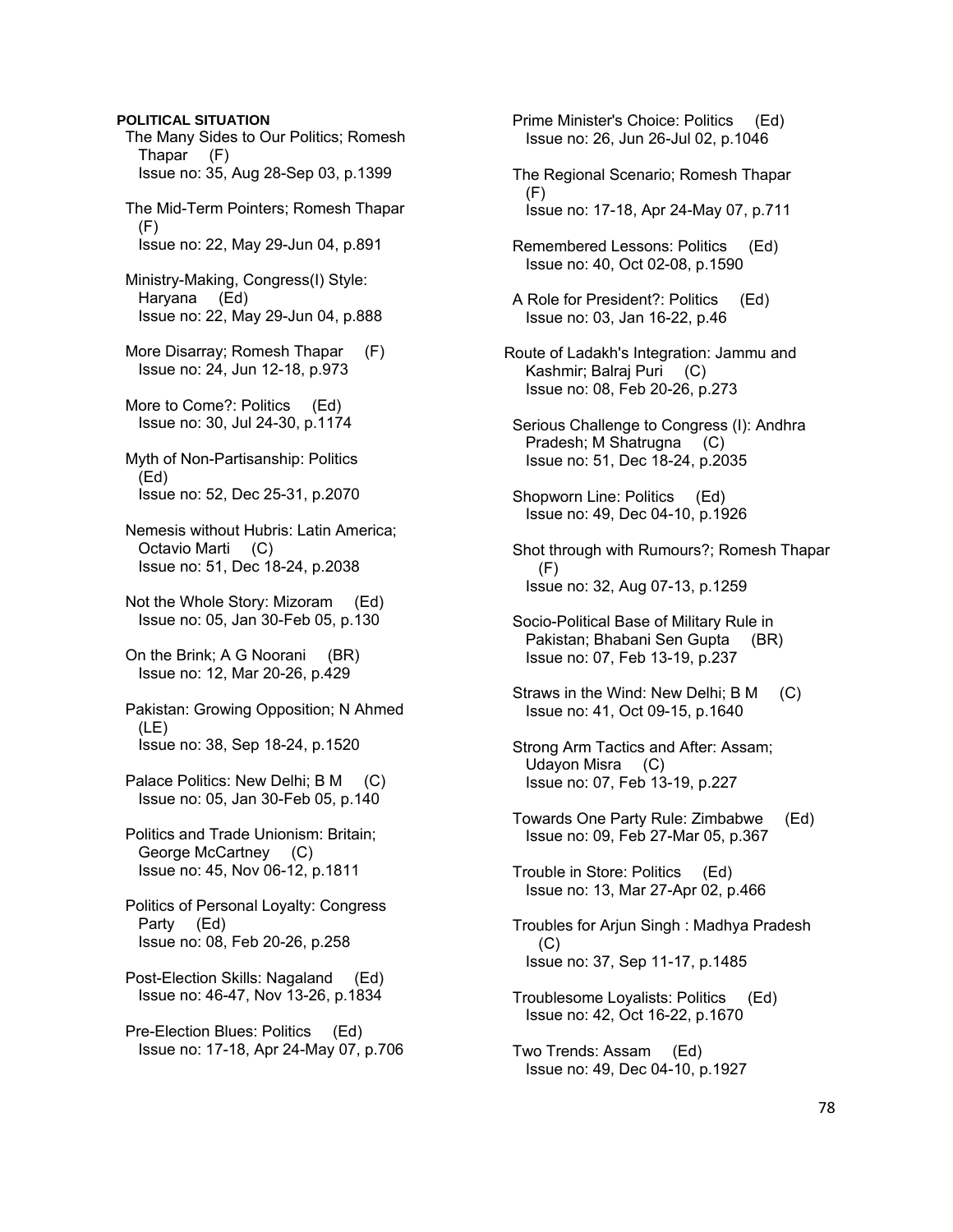## **POLITICAL SITUATION**

 Unpopular Projects: Meghalaya (Ed) Issue no: 36, Sep 04-10, p.1430

 Voters All: Kerala (Ed) Issue no: 21, May 22-28, p.842

 Wages of Opportunism: Mizoram (Ed) Issue no: 22, May 29-Jun 04, p.886

 Waiting for a Political 'Culture'; Romesh Thapar (F) Issue no: 50, Dec 11-17, p.1979 Waiting for an Arab Response: West Asia; Gulshan Dhanani (C) Issue no: 45, Nov 06-12, p.1810

 We Are Not Even Muddling Through; Romesh Thapar (F) Issue no: 36, Sep 04-10, p.1439

Willing To Be Used: Punjab (Ed) Issue no: 35, Aug 28-Sep 03, p.1390

 Wrangle over Inheritance: Politics (Ed) Issue no: 51, Dec 18-24, p.2019

#### **POLITICAL SYSTEM**

 Approaches to Study of African Political Systems: Peeling off the Wrapping; Anirudha Gupta (SA) Issue no: 30, Jul 24-30, p.1205

 Bangladesh's Marxist-Leninists-II; Sumanta Banerjee (C) Issue no: 33, Aug 14-20, p.1311

 Chairman Mao is Not Our Chairman....; G P D (F) Issue no: 40, Oct 02-08, p.1605

 Culture and Politics: Assam Sahitya Sabha; Udayon Misra (C) Issue no: 22, May 29-Jun 04, p.899

 Division through Dispensation: South Africa; Karrim Essack (C) Issue no: 31, Jul 31-Aug 06, p.1231

 End of Democratic Facade: Bangladesh (Ed) Issue no: 13, Mar 27-Apr 02, p.467

 Eurocommunism and Poland: Western Europe  $(C)$ Issue no: 06, Feb 06-12, p.189

 Exit Chancellor Schmidt: West Germany; Ramesh Jaura (C) Issue no: 40, Oct 02-08, p.1604

 Growing Opposition: Pakistan (Ed) Issue no: 23, Jun 05-11, p.923

 Hastening Slowly: Spain; Peter O'Brien  $(C)$ Issue no: 50, Dec 11-17, p.1987

 Keeping Opposition at Bay: Assam (Ed) Issue no: 12, Mar 20-26, p.414

 Ministry-Making, Congress (I) Style: Haryana (Ed) Issue no: 22, May 29-Jun 04, p.888

 Prelude or Finale?: West Asia (Ed) Issue no: 37, Sep 11-17, p.1475

 Return of Social Democracy: Spain; Salil Sarkar (C) Issue no: 46-47, Nov 13-26, p.1853

 The Right to Know; A G Noorani (BR) Issue no: 46-47, Nov 13-26, p.1859

- Socio-Political Base of Military Rule in Pakistan; Bhabani Sen Gupta (BR) Issue no: 07, Feb 13-19, p.237
- Storm Signals: Pakistan (Ed) Issue no: 43, Oct 23-29, p.1712

**POLITICAL VIOLENCE**  Explosions and Stirrings; Romesh Thapar (F) Issue no: 44, Oct 30-Nov 05, p.1763

 The Growing Enemy: Manipur (Ed) Issue no: 10, Mar 06-12, p.343

 Low Credibility: Manipur (Ed) Issue no: 23, Jun 05-11, p.922

 Police Firing in Yadiki: Andhra Pradesh; M Shatrugna (C) Issue no: 44, Oct 30-Nov 05, p.1771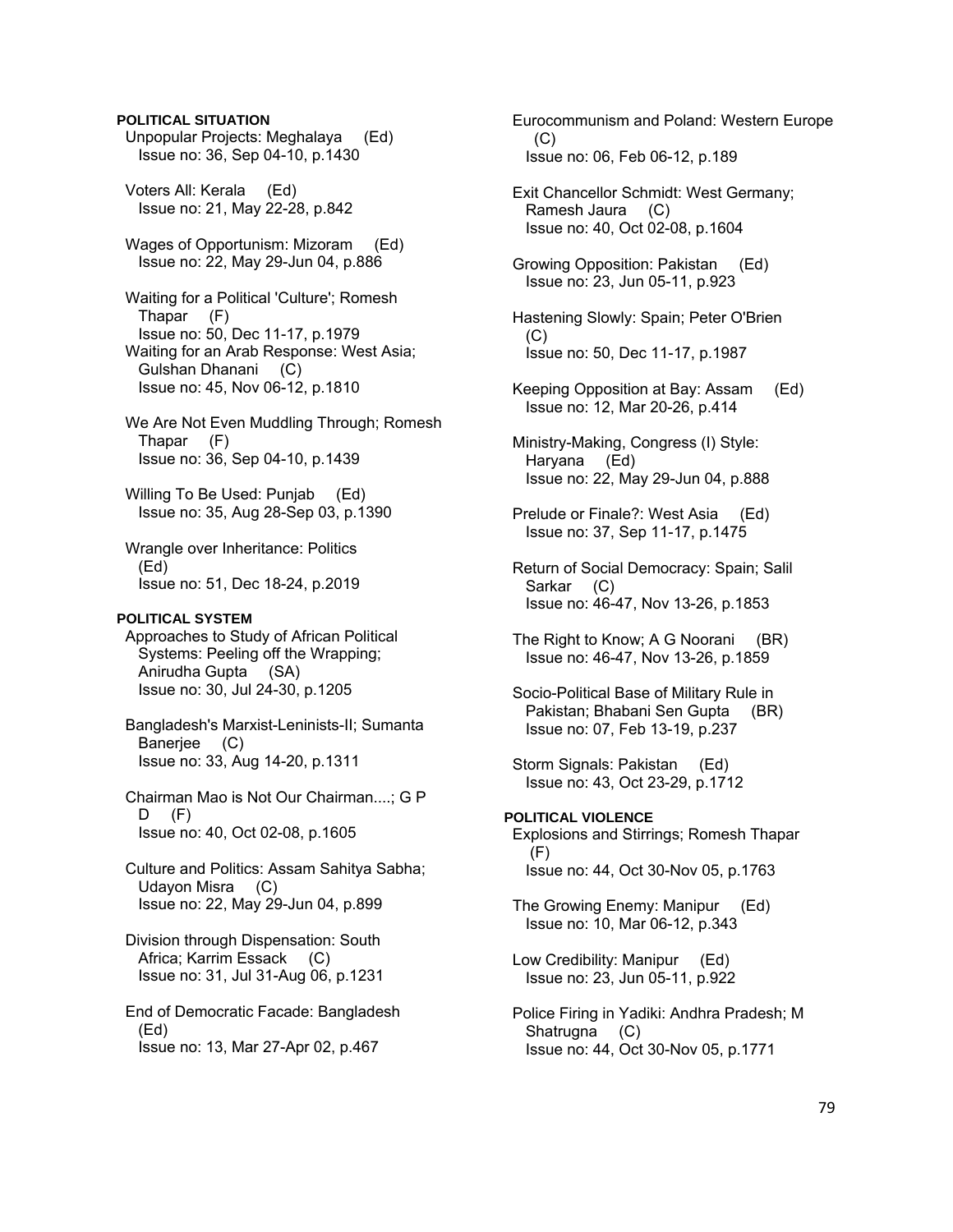## **POLITICAL VIOLENCE**

- Shifting Crisis: Bangladesh (Ed) Issue no: 08, Feb 20-26, p.250
- Storm Signals: Pakistan (Ed) Issue no: 43, Oct 23-29, p.1712
- Theorisers to the Fore; Romesh Thapar (F) Issue no: 11, Mar 13-19, p.389
- Towards One Party Rule: Zimbabwe (Ed) Issue no: 09, Feb 27-Mar 05, p.367
- Violence Is in the Air; Romesh Thapar (F) Issue no: 28-29, Jul 10-23, p.1129

## **POLITICS AND CASTE**

 An Embarrassing Legacy: Politics (Ed) Issue no: 20, May 15-21, p.802

### **POLITICS AND EDUCATION**

 Governmentalising the Universities: Gujarat; Pravin Seth (C) Issue no: 21, May 22-28, p.854

 Populism and the Plan: Andhra Pradesh; Sanjaya Baru (C) Issue no: 52, Dec 25-31, p.2091

## **POLITICS AND RELIGION**

 AMU and Irfan Habib; M Y Kazi (LE) Issue no: 27, Jul 03-09, p.1086

 Caste and Commerce: Tamil Nadu (Ed) Issue no: 25, Jun 19-25, p.1006

 Crisis in Chittagong Hill Tract: Ethnicity and Integration; M Q Zaman (SA) Issue no: 03, Jan 16-22, p.75

 Divide and Rule in British India; David Hardiman (BR) Issue no: 37, Sep 11-17, p.1492

 The Guilty Men of Meerut: Uttar Pradesh; Asghar Ali Engineer (C) Issue no: 45, Nov 06-12, p.1803

 Mappilas' Religious Militancy; K N Pannikar (BR) Issue no: 20, May 15-21, p.823

 Maratha Melava: Maharashtra; Gail Omvedt  $(C)$ Issue no: 06, Feb 06-12, p.185

 New Trends in Shia Politics: Uttar Pradesh; Anees Chishti (C) Issue no: 36, Sep 04-10, p.1441

 Pakistan: Growing Opposition; N Ahmed (LE) Issue no: 38, Sep 18-24, p.1520

- Political Folklore; Balraj Puri (BR) Issue no: 40, Oct 02-08, p.1607
- Politicisation of Religion: Conversions to Islam in Tamil Nadu; George Mathew (SA) Issue no: 25, Jun 19-25, p.1027
- Politicisation of Religion: Conversions to Islam in Tamil Nadu; George Mathew (SA) Issue no: 26, Jun 26-Jul 02, p.1068

 Revivalism with a Vengeance; Romesh Thapar (F) Issue no: 19, May 08-14, p.757

 Sheikh Mohammad Abdullah, 1905-82; Balraj Puri (C) Issue no: 39, Sep 25-Oct 01, p.1565

 Wages of Political Corruption: Baroda Riots; Asghar Ali Engineer (C) Issue no: 46-47, Nov 13-26, p.1845

## **POPULATION**

 Has Education No Role?; Jandhyala B G Tilak (BR) Issue no: 35, Aug 28-Sep 03, p.1413

 Morphology of Urbanisation in India: Some Results from 1981 Census; Rakesh Mohan and Chandrashekhar Pant (SA) Issue no: 38, Sep 18-24, p.1534

 Morphology of Urbanisation in India: Some Results from 1981 Census; Rakesh Mohan and Chandrashekhar Pant (SA) Issue no: 39, Sep 25-Oct 01, p.1579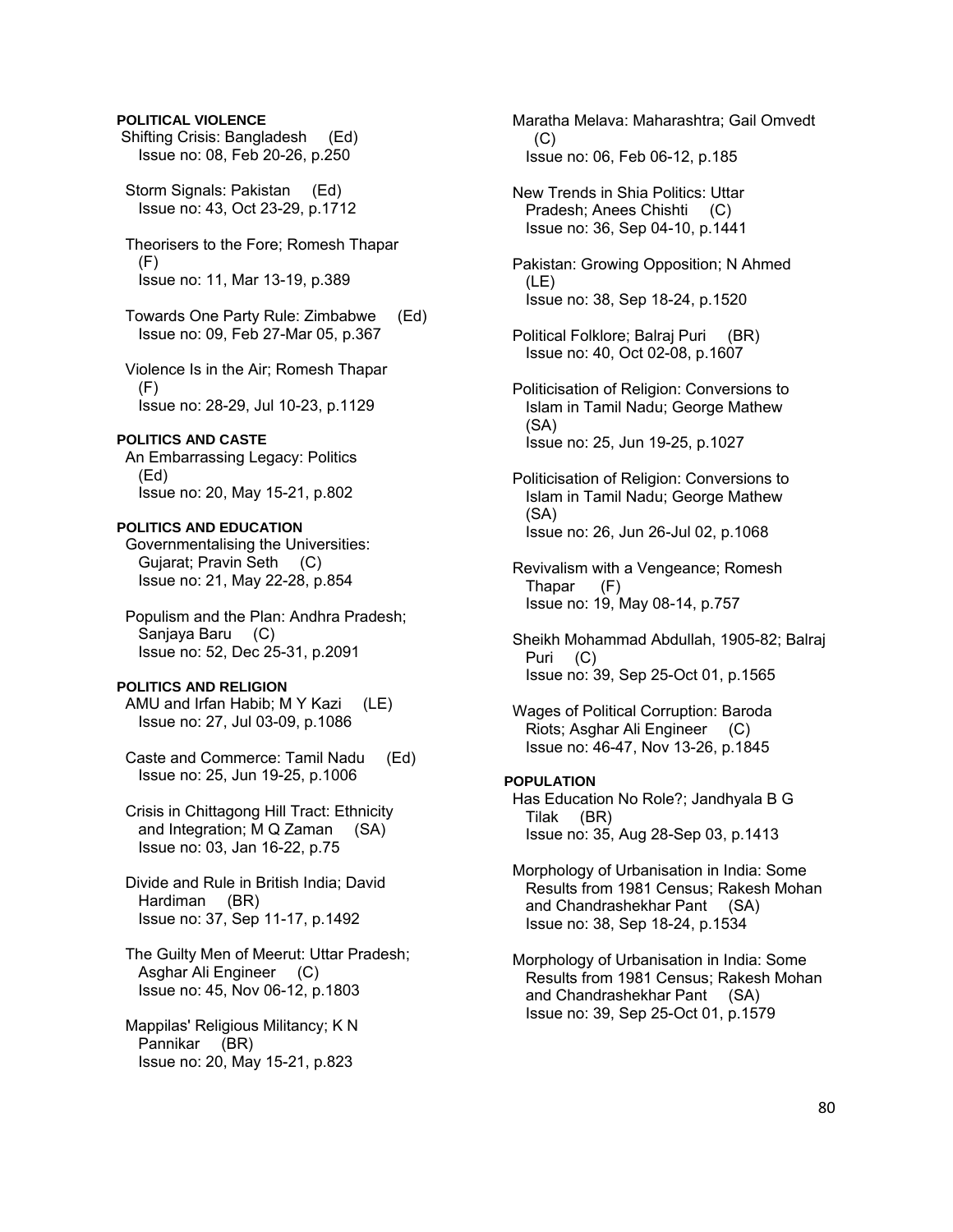**POVERTY**  Agricultural Labourers and Poverty; J P Mencher (D) Issue no: 01-02, Jan 02-15, p.38 Agricultural Labourers and Poverty; K N Ninan (D) Issue no: 28-29, Jul 10-23, p.1169 Buying Time; Habibul H Khondker (BR) Issue no: 35, Aug 28-Sep 03, p.1414 A Cross-Sectional Analysis of Poverty and Undernutrition in Rural India; Rajaram Dasgupta (SA) Issue no: 39, Sep 25-Oct 01, p.1575 Management of Poverty or Vice-Versa; S Guhan (BR) Issue no: 42, Oct 16-22, p.1687 The Meaning of Meaning; Ashok Mitra (BR) Issue no: 13, Mar 27-Apr 02, p.488 Nutritional Norms and Measurement of Malnourishment and Poverty; Jaya Mehta (D) Issue no: 33, Aug 14-20, p.1332 The Poor as a Social Stratum: Some Economic Criteria for Studying Poverty; V M Rao and M Vivekananda (SA) Issue no: 27, Jul 03-09, p.1107 Women, Work and Poverty; U Kalapagan (BR) Issue no: 26, Jun 26-Jul 02, p.1061 **POVERTY MEASUREMENT**  Management of Poverty or Vice-Versa; S Guhan (BR) Issue no: 42, Oct 16-22, p.1687

#### **POWER GENERATION**

 BHEL Out in the Cold: New Delhi; B M (C) Issue no: 44, Oct 30-Nov 05, p.1764

 Sorry State of Power Planning (C) Issue no: 27, Jul 03-09, p.1084

**POWER INDUSTRY**  BHEL Out in the Cold: New Delhi; B M  $(C)$  Issue no: 44, Oct 30-Nov 05, p.1764 Conductors of Stagnation (C) Issue no: 32, Aug 07-13, p.1252 Power Planning in Doldrums (C) Issue no: 20, May 15-21, p.804 Sorry State of Power Planning (C) Issue no: 27, Jul 03-09, p.1084 **POWER POLICY**  Power Planning in Doldrums (C) Issue no: 20, May 15-21, p.804 **PRECIOUS METALS**  International Gold Price Movements, 1972-1982; I S Gulati and Ashoka Mody (SA) Issue no: 46-47, Nov 13-26, p.1861 **PRECIOUS STONES**  On Shaky Foundations: Diamond Exports (C) Issue no: 21, May 22-28, p.845 Small Beer (C) Issue no: 41, Oct 09-15, p.1632 **PRESIDENT OF INDIA**  The Presidency; Romesh Thapar (F) Issue no: 27, Jul 03-09, p.1091 A Role for President?: Politics (Ed) Issue no: 03, Jan 16-22, p.46 **PRESIDENTIAL ELECTIONS**  More to Come?: Politics (Ed) Issue no: 30, Jul 24-30, p.1174 Presidential Stakes (Ed) Issue no: 23, Jun 05-11, p.921 **PRESIDENTS**  Mounting Conflicts: Bangladesh (Ed) Issue no: 05, Jan 30-Feb 05, p.131 **PRESS**  Beyond Criticism: The Press (Ed) Issue no: 51, Dec 18-24, p.2019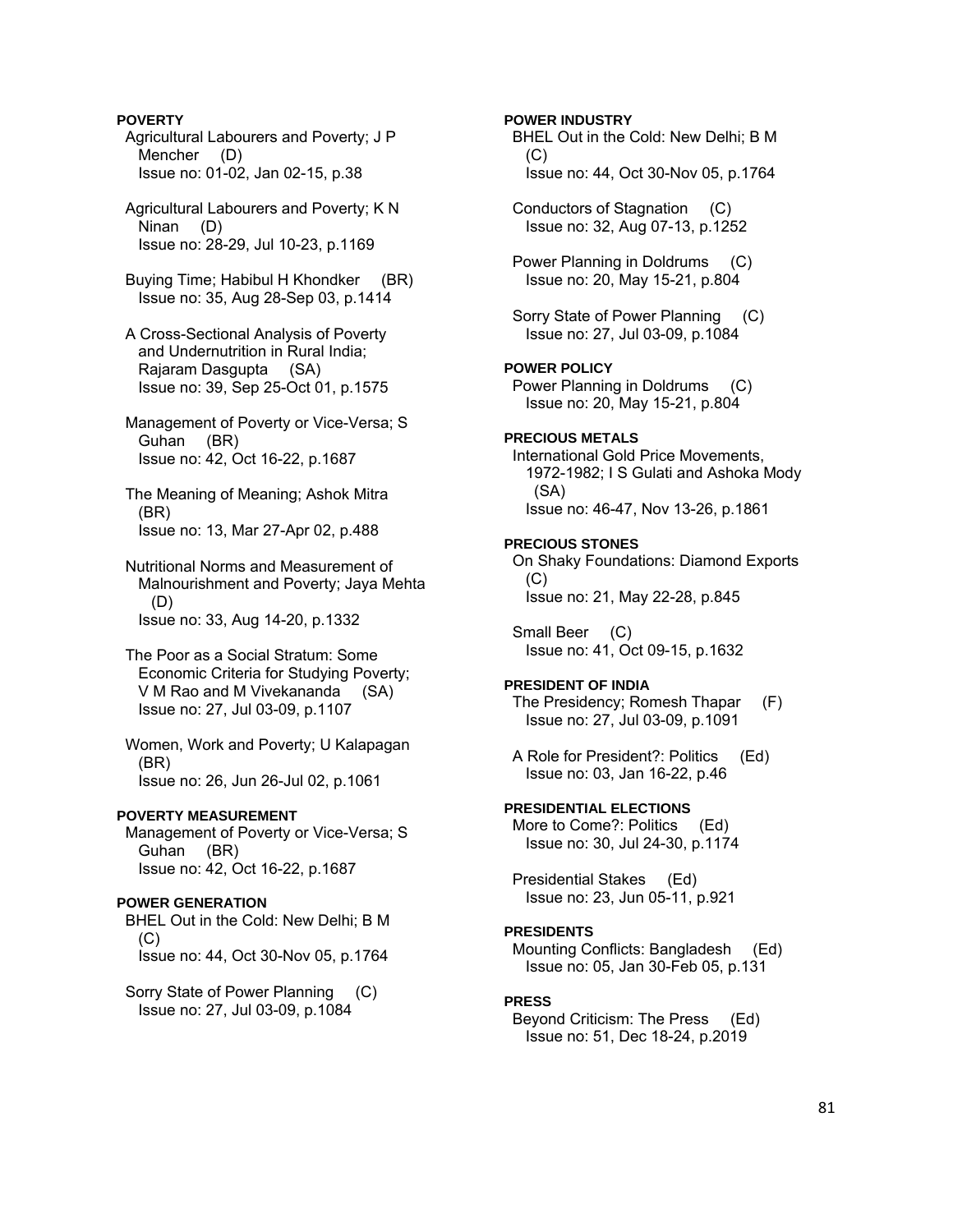# Bihar Press Act: Civil Liberties; A G Noorani (C) Issue no: 33, Aug 14-20, p.1306 Crisis of Indian Press: Irrelevance of Press Commission; Sumanta Banerjee (C) Issue no: 23, Jun 05-11, p.931 Gagging the Press: Bihar (Ed) Issue no: 32, Aug 07-13, p.1250 In Defence of a Free Press; Romesh Thapar (F) Issue no: 38, Sep 18-24, p.1523 The Press and Prisons: Civil Liberties; A G Noorani (C) Issue no: 05, Jan 30-Feb 05, p.144 Waiting for a Political 'Culture'; Romesh Thapar (F) Issue no: 50, Dec 11-17, p.1979 Wherever One Turns; Romesh Thapar (F) Issue no: 06, Feb 06-12, p.181 **PRESS FREEDOM**  In Defence of a Free Press; Romesh Thapar (F) Issue no: 38, Sep 18-24, p.1523 Justice in Secrecy?: Civil Liberties; A G Noorani (C) Issue no: 21, May 22-28, p.855 **PREVENTIVE DETENTION**  Encompassing All: Preventive Detention (Ed) Issue no: 07, Feb 13-19, p.214 **PRICE CONTROL**  Inflations Under Control (Ed) Issue no: 12, Mar 20-26, p.413 **PRICES**  Anti-Inflationary Thrust Flagging: New Delhi; B M (C) Issue no: 33, Aug 14-20, p.1305 Oil Drama (C) Issue no: 11, Mar 13-19, p.384

**PRESS** 

 Polyester Fibre: Protest against Dumping  $(C)$  Issue no: 24, Jun 12-18, p.969 Poor Prospects for Growers: Cotton (C) Issue no: 48, Nov 27-Dec 03, p.1889 Price Pointers (Ed) Issue no: 39, Sep 25-Oct 01, p.1553 What Price Crude Imports?; I S G (C) Issue no: 11, Mar 13-19, p.394 **PRIMARY EDUCATION**  Has Education No Role?; Jandhyala B G Tilak (BR) Issue no: 35, Aug 28-Sep 03, p.1413 **PRISONERS**  Body Politic; Gyan Prakash (BR) Issue no: 30, Jul 24-30, p.1193 Police under Left Front Government: West Bengal (C) Issue no: 50, Dec 11-17, p.1985 The Press and Prisons: Civil Liberties; A G Noorani (C) Issue no: 05, Jan 30-Feb 05, p.144 Punishment without Trial: Law (Ed) Issue no: 32, Aug 07-13, p.1251 **PROPERTY RIGHTS**  Ideological Roots of the Permanent Settlement; Amalendu Guha (BR) Issue no: 41, Oct 09-15, p.1651 **PUBLIC ADMINISTRATION**  General's Musings: Politics (Ed) Issue no: 24, Jun 12-18, p.967 **PUBLIC FINANCE**  Equity, Development and Federal Finance; K V Nambiar (BR) Issue no: 24, Jun 12-18, p.984

## **PUBLIC INTEREST LITIGATION**

 Public Interest Litigation: Civil Liberties; A G Noorani (C) Issue no: 52, Dec 25-31, p.2084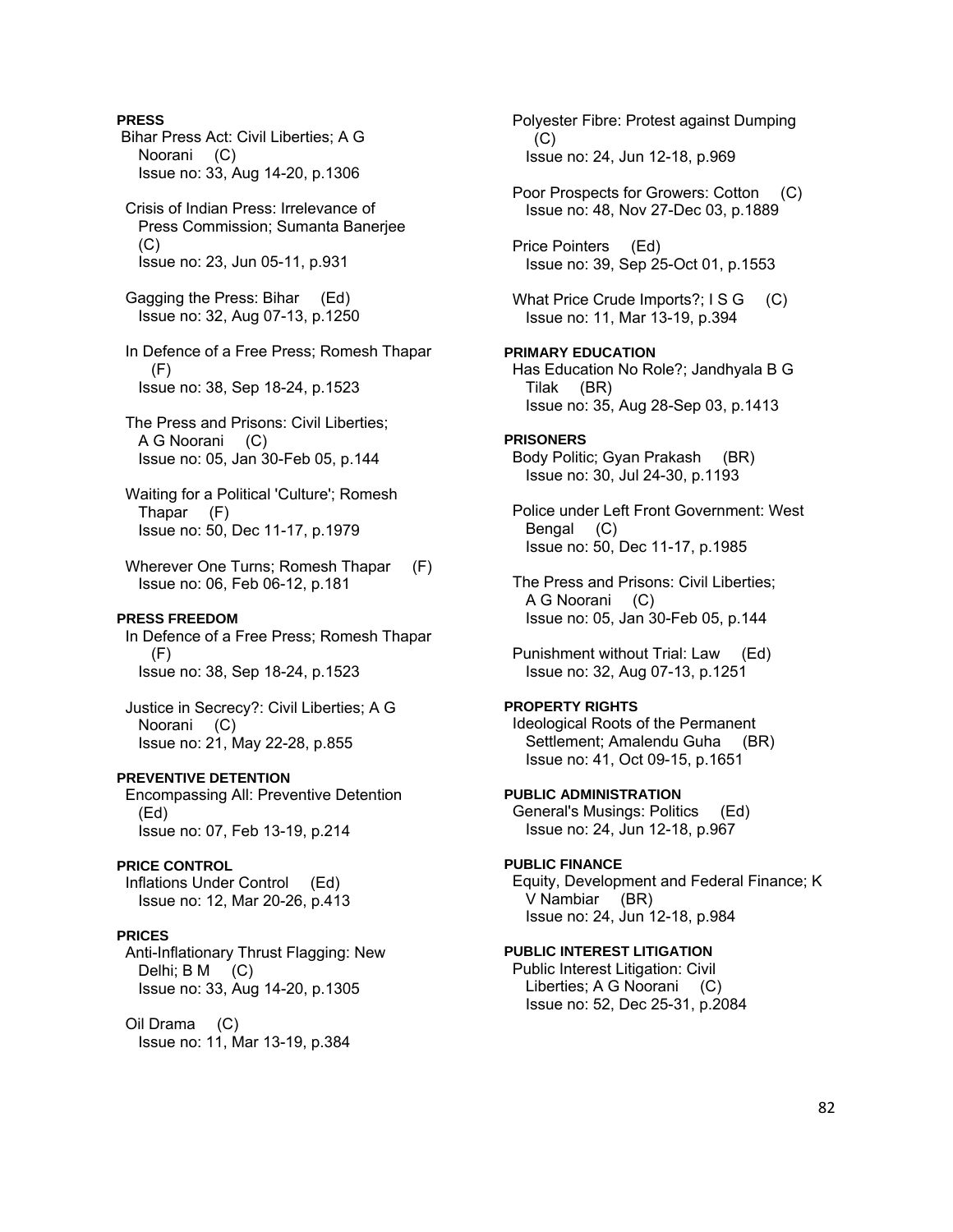## **PUBLIC INVESTMENT**

 Government and Public Enterprises: Budgetary Relationships; A Premchand (RA) Issue no: 48, Nov 27-Dec 03, p.M102

### **PUBLIC SAVINGS**

 Industrial Growth: Another Look; C Rangarajan (SA) Issue no: 14-16, Apr 03-23, p.589

## **PUBLIC SECTOR ENTERPRISES**

 Crisis of Resources (Ed) Issue no: 01-02, Jan 02-15, p.1

 Government and Public Enterprises: Budgetary Relationships; A Premchand (RA) Issue no: 48, Nov 27-Dec 03, p.M102

 Public Sector Industry and Quest for Self-Reliance in India; Amiya Kumar Bagchi (SA) Issue no: 14-16, Apr 03-23, p.615

 Public Sector Unions Gearing Up For Struggle: Labour (C) Issue no: 42, Oct 16-22, p.1679

 Public Sector Wage Negotiations: Labour (C) Issue no: 49, Dec 04-10, p.1945

 Rule by PM's Secretariat: New Delhi; B M (C) Issue no: 46-47, Nov 13-26, p.1843

### **PULSES**

 Pulses Production in Semi-Arid Regions of India: Constraints and Opportunities; D Sharma and N S Jodha (RA) Issue no: 52, Dec 25-31, p.A135

 Rumpus over Khesari Dal: Pulses (C) Issue no: 27, Jul 03-09, p.1093

## **PUNJAB**

 Congress(I)'s Dangerous Game: Punjab (Ed) Issue no: 19, May 08-14, p.750

 Economy, Caste, Religion and Population Distribution: An Analysis of Communal Tension in Pun; Victor S D'Souza (SA) Issue no: 19, May 08-14, p.783

 Green Revolution and the Small Peasant: A Study of Income Distribution in Punjab Agriculture; G S Bhalla and G K Chadha (SA) Issue no: 20, May 15-21, p.826

 Green Revolution and the Small Peasant: A Study of Income Distribution in Punjab Agriculture; G S Bhalla and G K Chadha (SA) Issue no: 21, May 22-28, p.870

More Opportunism: Punjab (Ed) Issue no: 45, Nov 06-12, p.1794

 Rest of the Cast: Punjab (Ed) Issue no: 50, Dec 11-17, p.1970

### **PUNJAB**

Willing To Be Used: Punjab (Ed) Issue no: 35, Aug 28-Sep 03, p.1390

#### **RACIAL CONFLICTS**

 Racial View of Underdevelopment; Brian May (D) Issue no: 20, May 15-21, p.840

 Victory for the Bradford 12: Britain; Amrit Wilson (C) Issue no: 28-29, Jul 10-23, p.1141

## **RACIAL DISCRIMINATION**

 Racial View of Underdevelopment; Ajay Shankar (BR) Issue no: 04, Jan 23-29, p.113

#### **RAILWAY**

 Lengthening Sick List: Railway Wagons (C) Issue no: 01-02, Jan 02-15, p.5

### **RAILWAY BUDGET-1982-1983**

 In Poor Shape: Railways (Ed) Issue no: 09, Feb 27-Mar 05, p.306

 Lengthening Sick List: Railway Wagons  $(C)$ Issue no: 01-02, Jan 02-15, p.5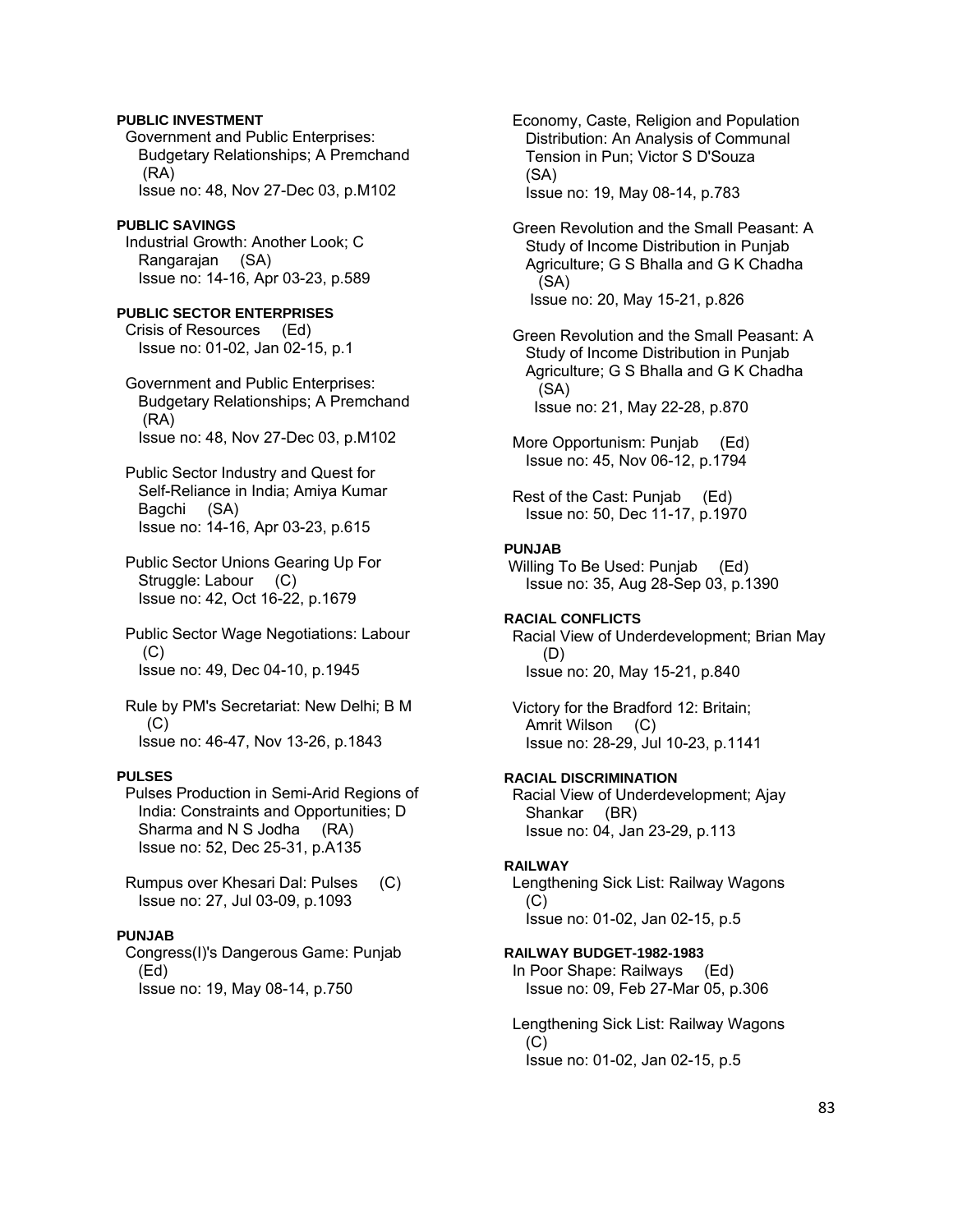## **RAILWAYS**

 In Poor Shape: Railways (Ed) Issue no: 09, Feb 27-Mar 05, p.306

 Missed Train (C) Issue no: 26, Jun 26-Jul 02, p.1048

 Myth of Non-Partisanship: Politics (Ed) Issue no: 52, Dec 25-31, p.2070

### **RAINFALL**

 Agricultural Growth, Instability in Productivity and Rainfall: Case of Karnataka; M V Nadkarni and R S Deshpande (RA) Issue no: 52, Dec 25-31, p.A127

## **RAPE**

 Protest by Nurses; Debasis Bhattacharya (LE) Issue no: 32, Aug 07-13, p.1256

## **RAW MATERIALS**

 From Shortage to Surplus (C) Issue no: 03, Jan 16-22, p.48

### **RBI**

 Awkward Liquidity Surplus (C) Issue no: 31, Jul 31-Aug 06, p.1216

 Credit-Deposit Puzzles (Ed) Issue no: 27, Jul 03-09, p.1081

 The Indian Financial System: Its Deficiencies and Some Remedies; S Kumarasundaram (SA) Issue no: 19, May 08-14, p.793

 Superfluous Plumage (C) Issue no: 52, Dec 25-31, p.2072

## **REAL ESTATE MARKET**

 Bombay's Undervalued Properties; Amrita Abraham (C) Issue no: 34, Aug 21-27, p.1357

 Real Estate as Business; Arun Kumar (C) Issue no: 50, Dec 11-17, p.1984

## **REGIONAL DISPARITIES**

 Regional Differentiation in India: A Note; Krishna Bharadwaj (SA) Issue no: 14-16, Apr 03-23, p.605

 Tidbits on Regional Disparities; Debdas Banerjee (BR) Issue no: 21, May 22-28, p.866 **REGIONAL IDENTITY**  The Nilgiris as a Region; David G Mandelbaum (SA) Issue no: 36, Sep 04-10, p.1459 Regional Consciousness in 19th Century India: A Preliminary Note; Sudhir Chandra (SA) Issue no: 32, Aug 07-13, p.1278 Regionalism to the Fore: North-East (Ed) Issue no: 28-29, Jul 10-23, p.1122 **REGIONAL PLANNING AND DEVELOPMENT**  From a Practitioner's Viewpoint; Niranjan Pant (BR) Issue no: 01-02, Jan 02-15, p.23 A Method of Classifying Regions from Multivariate Data; N S Iyangar and P Sudarshan (SA) Issue no: 51, Dec 18-24, p.2047 Patterns of Regional Development in UP; Ajit Kumar Singh (D) Issue no: 03, Jan 16-22, p.83 Patterns of Regional Development in UP; K R G Nair (D) Issue no: 26, Jun 26-Jul 02, p.1079 Thin Spread on Regional Development; K R G Nair (BR) Issue no: 31, Jul 31-Aug 06, p.1236 **REGULATORY AGENCIES**  Regulating Multinational Monopolies in India; Nagesh Kumar (SA) Issue no: 22, May 29-Jun 04, p.909 **RELIEF AND REHABILITATION**  Army Assistance During Floods: Orissa  $(C)$  Issue no: 43, Oct 23-29, p.1722 Indira Grama Revisited: Orissa; A S  $(C)$ Issue no: 04, Jan 23-29, p.99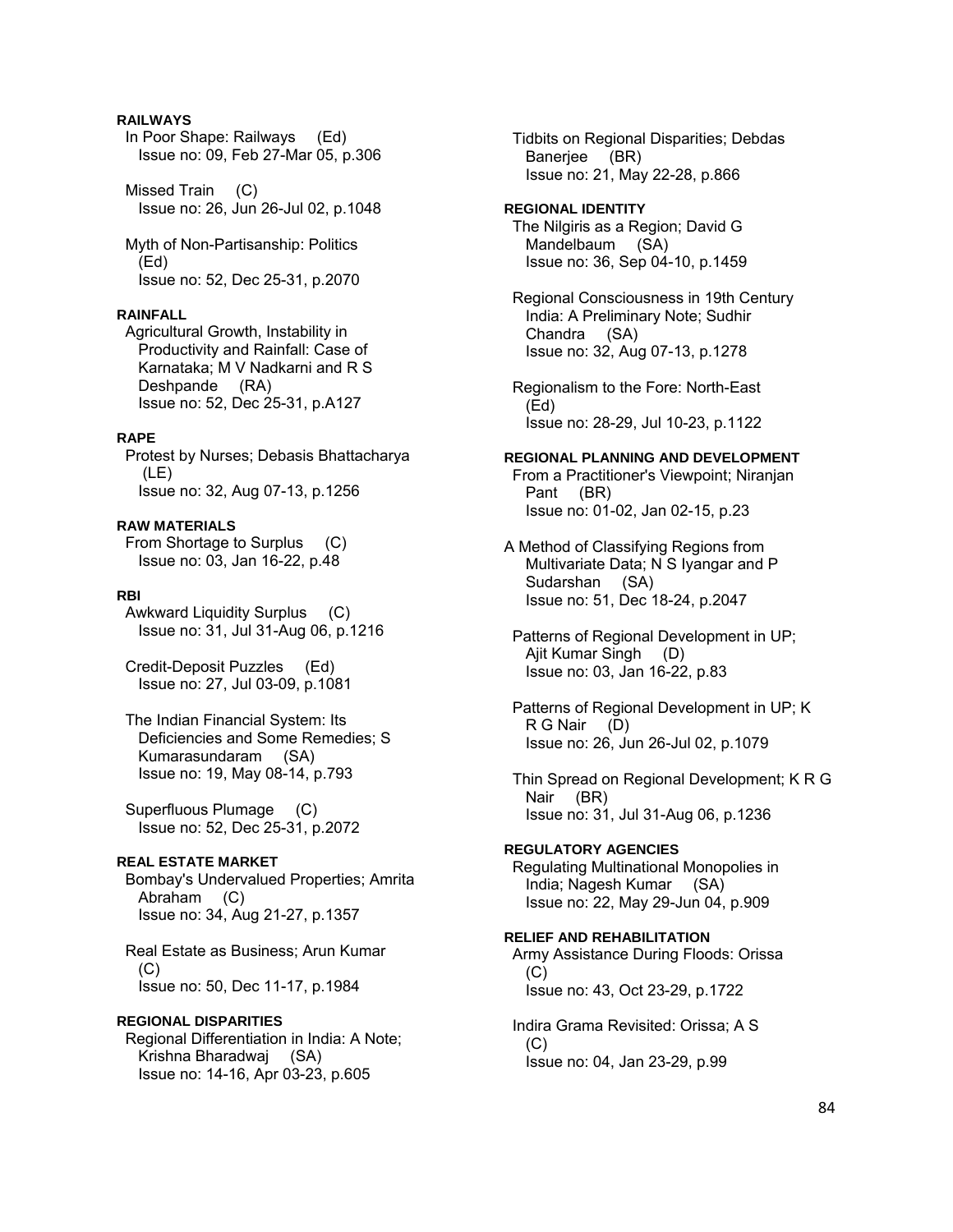### **RELIEF AND REHABILITATION**

 Policy Failures: Drought (Ed) Issue no: 43, Oct 23-29, p.1710

## **RELIGION**

 Dawoodi Bohras: Struggle for Control: Religion; Kalpana Sharma (C) Issue no: 37, Sep 11-17, p.1486

 Empty and Black Boxes Explored; G Ramakrishna (BR) Issue no: 31, Jul 31-Aug 06, p.1233

 Islam in India; Ashim Kumar Roy (BR) Issue no: 45, Nov 06-12, p.1817

 Language of Religion: Social Change (Ed) Issue no: 35, Aug 28-Sep 03, p.1391

## **RELIGIOUS CONFLICTS**

 Mappilas' Religious Militancy; K N Pannikar (BR) Issue no: 20, May 15-21, p.823

## **RELIGIOUS CONVERSIONS**

 Politicisation of Religion: Conversions to Islam in Tamil Nadu; George Mathew (SA) Issue no: 25, Jun 19-25, p.1027

 Politicisation of Religion: Conversions to Islam in Tamil Nadu; George Mathew (SA) Issue no: 26, Jun 26-Jul 02, p.1068

 Threats and Responses: Conversions in Tamil Nadu; Imtiaz Ahmad (P) Issue no: 43, Oct 23-29, p.1737

## **RESEARCH AND DEVELOPMENT**

 Development Studies in Zimbabwe; T V Sathyamurthy (C) Issue no: 39, Sep 25-Oct 01, p.1571

 From R and D to Subcontracting: New Delhi; B M (Ed) Issue no: 14-16, Apr 03-23, p.511

## **RESERVATION POLICY**

 In Defence of Mandal Commission: Backward Classes; P Radhakrishnan (C) Issue no: 27, Jul 03-09, p.1094

## **RESETTLEMENT**

 Harmless Snipping: Jammu and Kashmir (Ed) Issue no: 31, Jul 31-Aug 06, p.1215

## **REVOLUTION**

 Israeli Withdrawal from Sinai: West Asia; Gulshan Dhanani (C) Issue no: 20, May 15-21, p.821

#### **RICE**

 Muddy Feet, Dirty Hands: Rice Production and Female Agricultural Labour; Joan P Mencher and K Saradamoni (RA) Issue no: 52, Dec 25-31, p.A149

### **RIGHT TO INFORMATION**

The Right to Know; A G Noorani (BR) Issue no: 46-47, Nov 13-26, p.1859

## **RIVER WATER DISPUTES**

 Appropriating the Brahmaputra: Onward March of India's Rich Peasants; Ben Crow (SA) Issue no: 52, Dec 25-31, p.2097

## **RSS**

 Communal Clashes in Kanyakumari: Tamil Nadu (C) Issue no: 17-18, Apr 24-May 07, p.717

### **RUBBER AND RUBBER INDUSTRY**

 Producers and Consumers: Rubber (C) Issue no: 27, Jul 03-09, p.1084

### **RURAL AREA**

 A Cross-Sectional Analysis of Poverty and Undernutrition in Rural India; Rajaram Dasgupta (SA) Issue no: 39, Sep 25-Oct 01, p.1575

 Economics All the Way; S H Deshpande (BR) Issue no: 25, Jun 19-25, p.1023

 Rural Development Personnel: Location, Status and Development Characteristics; V M Rao (SA) Issue no: 42, Oct 16-22, p.1691

 Rural Energy Scarcity and Nutrition: A New Perspective; Srilatha Batliwala (SA) Issue no: 09, Feb 27-Mar 05, p.329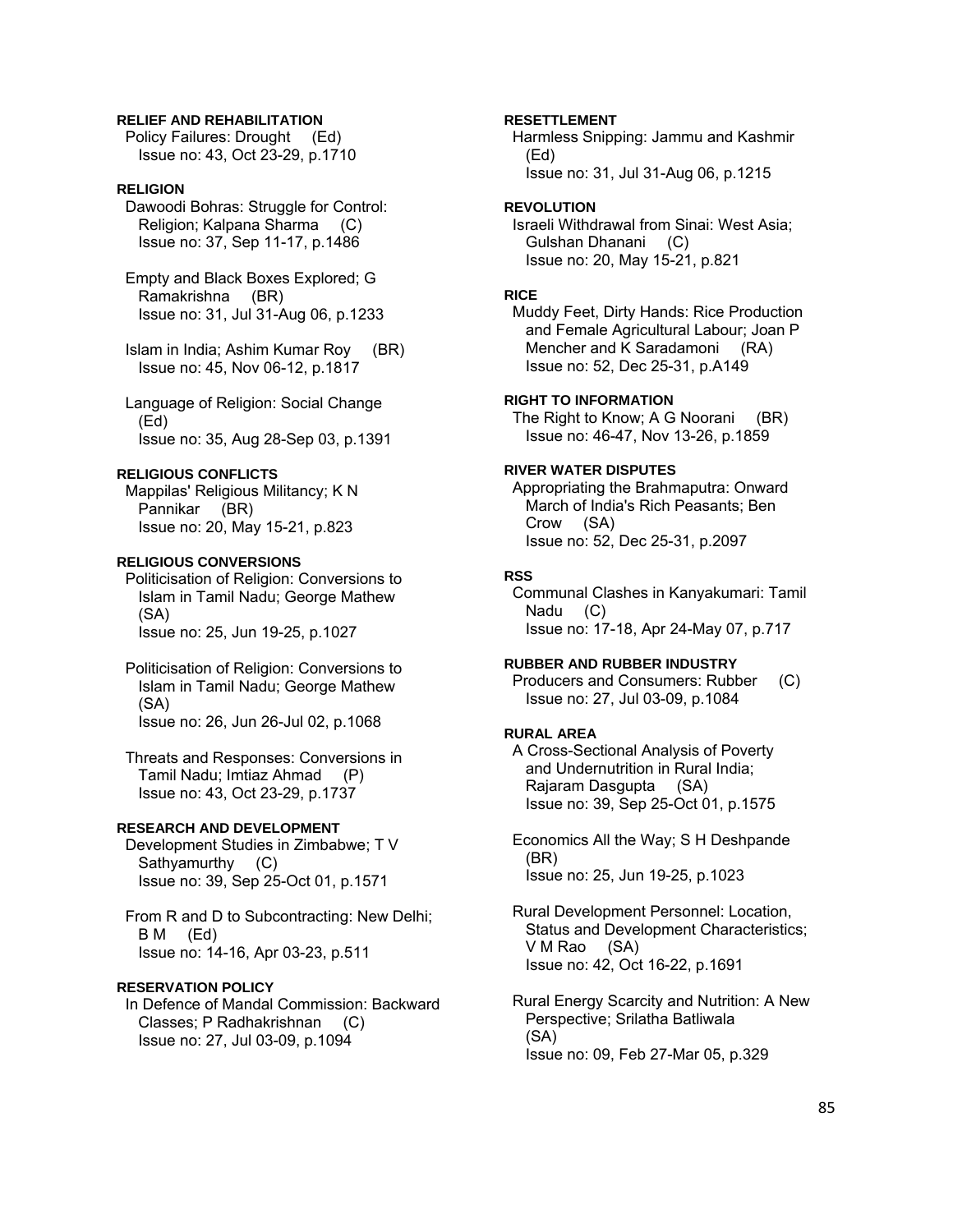## **RURAL DEVELOPMENT**

- Administrative Constraints on Rural Development: A Field View of Applied Nutrition Programme; Amal Ray and Vanita Venkatasubhiah (RA) Issue no: 26, Jun 26-Jul 02, p.A63
- Close Look at SFDAs; Niranjan Pant (BR) Issue no: 06, Feb 06-12, p.191
- From a Practitioner's Viewpoint; Niranjan Pant (BR) Issue no: 01-02, Jan 02-15, p.23
- How Valid Are the Estimates of Trends in Rural Poverty?; D S Tyagi (RA) Issue no: 26, Jun 26-Jul 02, p.A45
- Indira Grama Revisited: Orissa; A S  $(C)$ Issue no: 04, Jan 23-29, p.99
- Local Administrative System and Rural Poor: Planning (C) Issue no: 51, Dec 18-24, p.2017
- Promises on Rural Development; V M Rao (BR) Issue no: 51, Dec 18-24, p.2044
- Rural Development Personnel: Location, Status and Development Characteristics; V M Rao (SA) Issue no: 42, Oct 16-22, p.1691
- Rural Underdevelopment and the Cluster Approach: A Review of Tumkur Studies; M V Nadkarni (RA) Issue no: 26, Jun 26-Jul 02, p.A44

## **RURAL HEALTH**

 Administrative Constraints on Rural Development: A Field View of Applied Nutrition Programme; Amal Ray and Vanita Venkatasubhiah (RA) Issue no: 26, Jun 26-Jul 02, p.A63

## **RURAL LABOUR AND EMPLOYMENT**

 Food for Work: Some Economic and Political Consequences; Kaushik Basu (RA) Issue no: 13, Mar 27-Apr 02, p.A9

## **RURAL POVERTY**

- Dividing the Poor?; M Kunhaman (BR) Issue no: 33, Aug 14-20, p.1314
- How Valid Are the Estimates of Trends in Rural Poverty?; D S Tyagi (RA) Issue no: 26, Jun 26-Jul 02, p.A45
- Local Administrative System and Rural Poor: Planning (C) Issue no: 51, Dec 18-24, p.2017

### **SALES TAX**

- Questionable Approach to a Questionable Objective; K V Nambiar (BR) Issue no: 05, Jan 30-Feb 05, p.153
- Structure of Sales Taxes in India; Mahesh C Purohit (SA) Issue no: 34, Aug 21-27, p.1365

### **SATELLITE**

 Good Money after Bad?: INSAT (Ed) Issue no: 37, Sep 11-17, p.1474

- INSAT: Evolution and Prospects; Ashok Raj and Vishnu Mohan (SA) Issue no: 33, Aug 14-20, p.1326
- Through Probe Needed: INSAT (Ed) Issue no: 42, Oct 16-22, p.1670

## **SAUDI ARABIA**

 The King Is Dead, Long Live the King; Gulshan Dhanani (C) Issue no: 25, Jun 19-25, p.1021

## **SCAMS AND SCANDALS**

 Creeping Coup D'etat: Italy; Robert Wade (C) Issue no: 07, Feb 13-19, p.229

 Exposure and Cover-Up: Parliament (C) Issue no: 32, Aug 07-13, p.1266

## **SCHEDULED CASTES AND TRIBES**

 Scheduled Castes and Education; Jandhyala B G Tilak (BR) Issue no: 03, Jan 16-22, p.65

### **SCIENCE AND TECHNOLOGY**

 Technology and the Reactionary Radicals; Ashok V Desai (BR) Issue no: 43, Oct 23-29, p.1749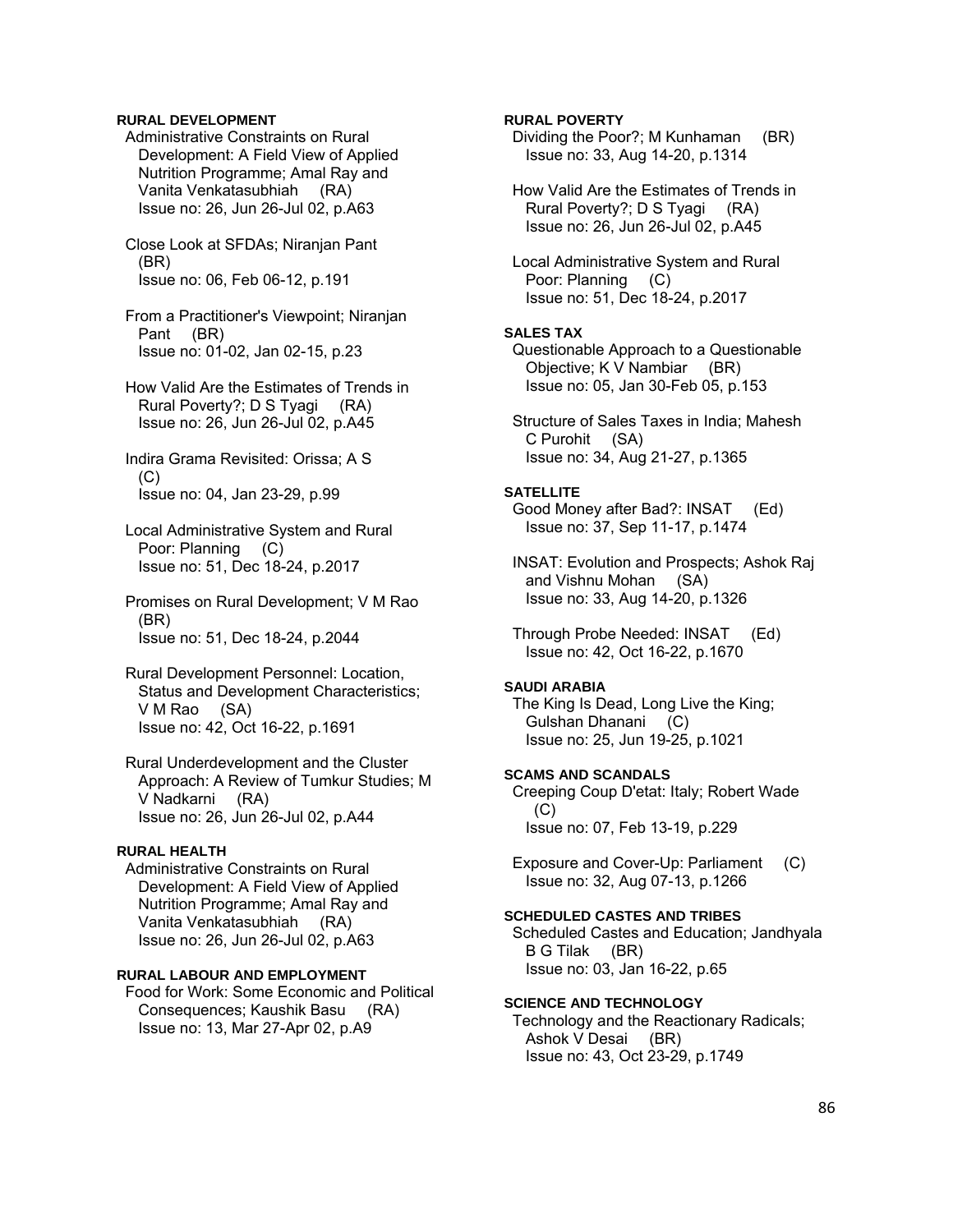## **SCIENTIFIC RESEARCH**

 Social Science Literature: Size, Use-Patterns and Bibliographical Services; Harsha Parekh (SA) Issue no: 35, Aug 28-Sep 03, p.1423

### **SEAFOOD**

 Misplaced Euphoria: Sea-Food Exports  $(C)$ Issue no: 34, Aug 21-27, p.1345

### **SECRET SERVICE**

 Shadowing Political Opponents: Civil Liberties; A G Noorani (C) Issue no: 28-29, Jul 10-23, p.1137

### **SECURITY POLICY**

 Acquiring More Muscle: Police (Ed) Issue no: 30, Jul 24-30, p.1174

## **SENEGAMBIA**

 Prospects for Senegambia: West Africa; Rajan Harshe (C) Issue no: 22, May 29-Jun 04, p.902

## **SERICULTURE**

 Threat from Import Replenishment: Sericulture (C) Issue no: 22, May 29-Jun 04, p.890

### **SEX RATIO**

 Little Girls and Death in India; Pranab Bardhan (BR) Issue no: 36, Sep 04-10, p.1448

 Medicine and the Male Utopia: Women; Vimal Balasubrahmanyan (C) Issue no: 43, Oct 23-29, p.1725

 Where Have the Women Gone: Insight form Bangladesh on Low Sex Ratio of India's Population; Lincola C Chen (SA) Issue no: 10, Mar 06-12, p.364

### **SHIPPING INDUSTRY**

- Another Windfall?: Ship Repairing (C) Issue no: 50, Dec 11-17, p.1973
- Containing Development: Shipping (C) Issue no: 32, Aug 07-13, p.1253

 Drifting through Recession: Shipping  $(C)$ Issue no: 19, May 08-14, p.753

 Future of Indian Shipping; H M Trivedi (P) Issue no: 13, Mar 27-Apr 02, p.485

 H M Trivedi: Obituary (Ed) Issue no: 13, Mar 27-Apr 02, p.467

 Small Timers in Trouble: Shipping (C) Issue no: 34, Aug 21-27, p.1344

## **SHOPPING MALLS**

 Poisoning Others and Oneself; Aravind Khilnani (BR) Issue no: 34, Aug 21-27, p.1364

## **SILK INDUSTRY**

 Slender Thread: Silk Exports (C) Issue no: 41, Oct 09-15, p.1633

 Threat from Import Replenishment: Sericulture (C) Issue no: 22, May 29-Jun 04, p.890

## **SINAI**

 Israeli Withdrawal from Sinai: West Asia; Gulshan Dhanani (C) Issue no: 20, May 15-21, p.821

### **SIVAKASI**

 The Match Industry in Sivakasi: A Case Study of Technology, Working Conditions and Self-Em; T K Moulik and P Purushotham (RA) Issue no: 22, May 29-Jun 04, p.M43

#### **SLUMS**

 Slum Dwellers and the Constitution: Housing; Amrita Abraham (C) Issue no: 33, Aug 14-20, p.1308

### **SMALL FARMERS**

 Close Look at SFDAs; Niranjan Pant (BR) Issue no: 06, Feb 06-12, p.191

 Green Revolution and the Small Peasant: A Study of Income Distribution in Punjab Agriculture; G S Bhalla and G K Chadha (SA) Issue no: 20, May 15-21, p.826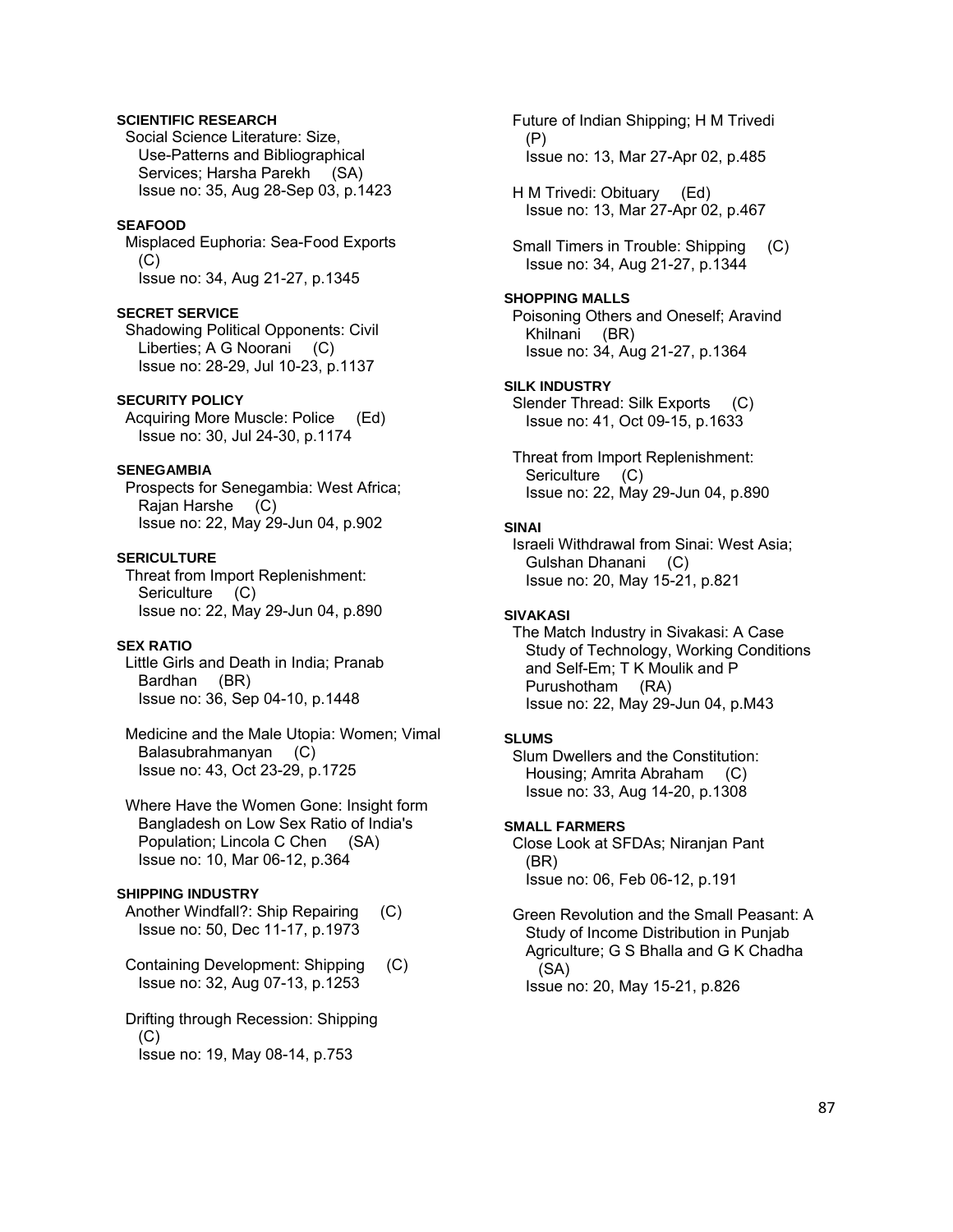## **SMALL-SCALE INDUSTRIES**

 Character of an Urban Economy: 'Small-Scale' Production and Labour Markets in Coimbatore; John Harriss (SA) Issue no: 23, Jun 05-11, p.945

 Character of an Urban Economy: 'Small-Scale' Production and Labour Markets in Coimbatore; John Harriss (SA) Issue no: 24, Jun 12-18, p.993

 Incentives and Their Impact: Some Studies on Small Industry; J C Sandesara (SA) Issue no: 48, Nov 27-Dec 03, p.1910

 Leg-Up for Small Industry; Sanjay Sinha (BR) Issue no: 37, Sep 11-17, p.1494

## **SOCIAL CHANGE**

 Class Struggle and Structural Changes: Coir Mat and Matting Industry in Kerala, 1950-80; Thomas T M Isaac (RA) Issue no: 31, Jul 31-Aug 06, p.PE13

 Costa Rica: Mythology Takes a Knock: Latin America; Octavio Marti (C) Issue no: 50, Dec 11-17, p.1988

 Dividing the Poor?; M Kunhaman (BR) Issue no: 33, Aug 14-20, p.1314

 Education and Social Change: A Conceptual Framework; A R Kamat (SA) Issue no: 31, Jul 31-Aug 06, p.1237

 Has Education No Role?; Jandhyala B G Tilak (BR) Issue no: 35, Aug 28-Sep 03, p.1413

 Language of Religion: Social Change (Ed) Issue no: 35, Aug 28-Sep 03, p.1391

 Paradigms Lost: Notes on Social History in India; S Bhattacharya (SA) Issue no: 14-16, Apr 03-23, p.690

 Social Base for Entrepreneurship; N R Sheth (BR) Issue no: 45, Nov 06-12, p.1814

 Transformation of Tribal Society: Integration vs Assimilation; K S Singh (SA) Issue no: 33, Aug 14-20, p.1318

 Transformation of Tribal Society: Integration vs Assimilation; K S Singh (SA) Issue no: 34, Aug 21-27, p.1376

 The Two Cultures in Bastar: Madhya Pradesh; Alexandra E George (C) Issue no: 35, Aug 28-Sep 03, p.1406

## **SOCIAL CLASSES**

 Capitalist Farmers and Agricultural Labourers; Gail Omvedt (BR) Issue no: 38, Sep 18-24, p.1532

 Class Struggle and Structural Changes: Coir Mat and Matting Industry in Kerala, 1950-80; Thomas T M Isaac (RA) Issue no: 31, Jul 31-Aug 06, p.PE13

 Socio-Political Base of Military Rule in Pakistan; Bhabani Sen Gupta (BR) Issue no: 07, Feb 13-19, p.237

## **SOCIAL CONDITIONS**

 Theorisers to the Fore; Romesh Thapar (F) Issue no: 11, Mar 13-19, p.389

### **SOCIAL CONFLICTS**

 Calling the Dalit Elite to Account: Karnataka; Lalitha Natraj (C) Issue no: 20, May 15-21, p.818

## **SOCIAL DISCRIMINATION**

 Tamil National Question: Sri Lanka; Gail Omvedt (C) Issue no: 43, Oct 23-29, p.1734

## **SOCIAL HISTORY**

 Nomadism as Ideological Expression: The Case of Gomal Nomads; Akbar S Ahmed (SA) Issue no: 27, Jul 03-09, p.1101

 Paradigms Lost: Notes on Social History in India; S Bhattacharya (SA) Issue no: 14-16, Apr 03-23, p.690 **SOCIAL HISTORY**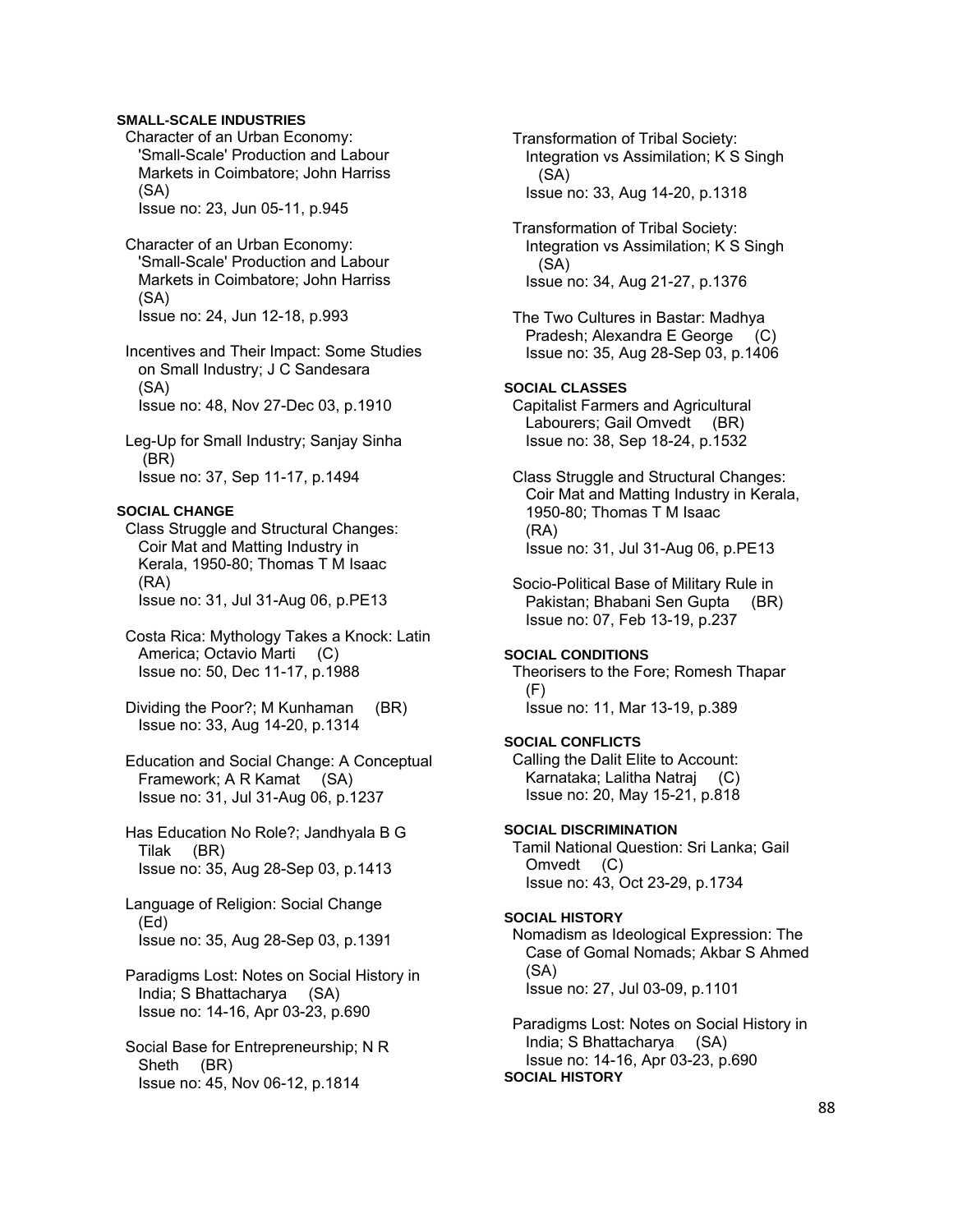Problems of Nation-Building in Bangladesh; Bhabari Sen Gupta (BR) Issue no: 48, Nov 27-Dec 03, p.1908

## **SOCIAL MOVEMENTS**

 Operation Barga: A Further Note; Ratan Khasnabis (D) Issue no: 36, Sep 04-10, p.1468

 State, Party and Social Movement: Poland; Nicoletta Stame (C) Issue no: 44, Oct 30-Nov 05, p.1775

**SOCIAL SCIENCE RESEARCH**  In Defence of Irrelevant Research; Harsh

 Sethi (BR) Issue no: 27, Jul 03-09, p.1099

## **SOCIAL SCIENCES**

 Agrarian Programme of Left Front Government; Durgaprasad Bhattacharya (LE) Issue no: 05, Jan 30-Feb 05, p.134

 The Poor as a Social Stratum: Some Economic Criteria for Studying Poverty; V M Rao and M Vivekananda (SA) Issue no: 27, Jul 03-09, p.1107

 Social Science Literature: Size, Use-Patterns and Bibliographical Services; Harsha Parekh (SA) Issue no: 35, Aug 28-Sep 03, p.1423

#### **SOCIAL SCIENTISTS**

 Srikant Dutt: Obituary (Ed) Issue no: 07, Feb 13-19, p.216

### **SOCIAL SECURITY**

 The Budget and the Economy; C T Kurien (SA) Issue no: 12, Mar 20-26, p.435

## **SOCIAL STATUS**

 Emergence and Growth of Working Class: A Case Study; Ranajit Dasgupta (BR) Issue no: 23, Jun 05-11, p.943

## **SOCIAL STRATIFICATION**

 Class Formation in Plantation System; Sharit Bhowmik (LE) Issue no: 30, Jul 24-30, p.1180

Classes and Class Struggle in Africa;

Henry Mapolu (BR) Issue no: 24, Jun 12-18, p.981

 Rural Movements-of the Poor and the Rich; Gail Omvedt (BR) Issue no: 11, Mar 13-19, p.397

### **SOCIAL WORK**

 Social Work Education; Shankar Pathak (D) Issue no: 25, Jun 19-25, p.1043

 Social Work Education and Practice; Shankar Pathak (BR) Issue no: 06, Feb 06-12, p.193

### **SOCIALISM**

 Classes and Class Struggle in Africa; Henry Mapolu (BR) Issue no: 24, Jun 12-18, p.981

 Hastening Slowly: Spain; Peter O'Brien (C) Issue no: 50, Dec 11-17, p.1987

 The Island of Dr. Marx; Ashok K Upadhyaya (D) Issue no: 42, Oct 16-22, p.1706

 Of Cannibals and Socialists; G P D (F) Issue no: 17-18, Apr 24-May 07, p.715

 Return of Social Democracy: Spain; Salil Sarkar (C) Issue no: 46-47, Nov 13-26, p.1853

 Ruth First: Obituary (Ed) Issue no: 38, Sep 18-24, p.1515

## **SOCIETY FOR INTERNATIONAL DEVELOPMENT**

 The Indian National Question: A Conceptual Frame; Amalendu Guha (RA) Issue no: 31, Jul 31-Aug 06, p.PE2

#### **SODA ASH INDUSTRY**

 Not a Mere Matter of Supply-Demand: Soda Ash (C) Issue no: 20, May 15-21, p.804

 Paying for Past Sins: Soda Ash (C) Issue no: 43, Oct 23-29, p.1713

## **SOUTH AFRICA**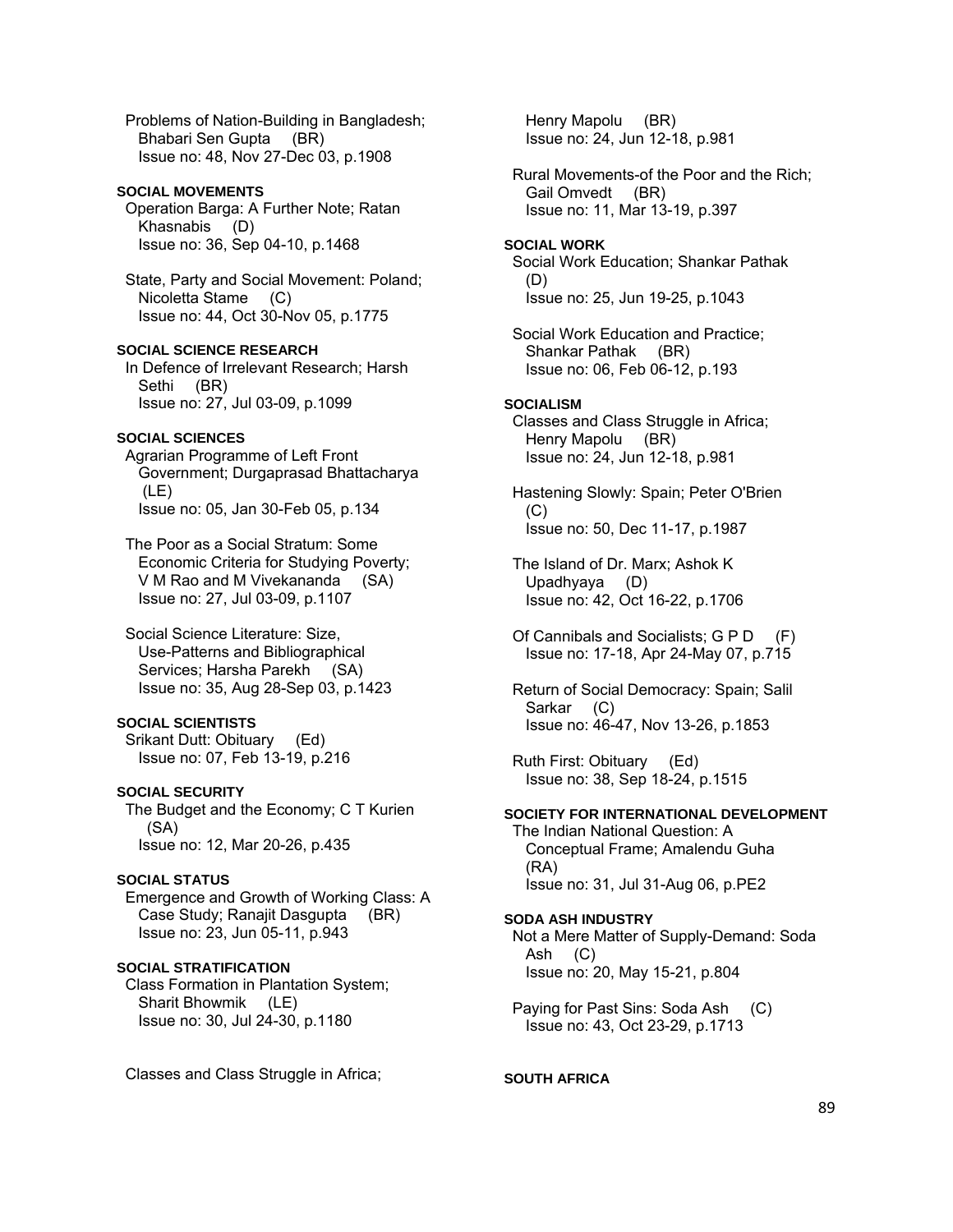Brigandage Abroad: South Africa (Ed) Issue no: 51, Dec 18-24, p.2020

 Division through Dispensation: South Africa; Karrim Essack (C) Issue no: 31, Jul 31-Aug 06, p.1231

 Sham Reform: South Africa (Ed) Issue no: 24, Jun 12-18, p.967

 Technological Change in Milk Production: A Review of Some Critical Issues With Reference to; Narayanan K Nair (RA) Issue no: 13, Mar 27-Apr 02, p.A15

 Trade Winds: South Africa (Ed) Issue no: 12, Mar 20-26, p.415

### **SOVIET UNION**

 The Brezhnev Legacy: Soviet Union (Ed) Issue no: 48, Nov 27-Dec 03, p.1887

 Problems of Socialist Industrialisation; Ranjit Sau (BR) Issue no: 46-47, Nov 13-26, p.1860

## **SOVIET UNION-CHINA RELATIONS**

 The Island of Dr. Marx; Sumanta Banerjee (P) Issue no: 04, Jan 23-29, p.103

#### **SPACE PROGRAMME**

 INSAT: Evolution and Prospects; Ashok Raj and Vishnu Mohan (SA) Issue no: 33, Aug 14-20, p.1326

 Through Probe Needed: INSAT (Ed) Issue no: 42, Oct 16-22, p.1670

## **SPAIN**

 Hastening Slowly: Spain; Peter O'Brien  $(C)$ Issue no: 50, Dec 11-17, p.1987

 Return of Social Democracy: Spain; Salil Sarkar (C) Issue no: 46-47, Nov 13-26, p.1853

### **SPICES**

 Price of Complacency: Cardamom (C) Issue no: 04, Jan 23-29, p.90

**SRI LANKA** 

 Tamil National Question: Sri Lanka; Gail Omvedt (C) Issue no: 43, Oct 23-29, p.1734

**STATE ELECTRICITY BOARDS**  Conductors of Stagnation (C) Issue no: 32, Aug 07-13, p.1252

### **STATISTICS**

 Challenge and Response: Statistics (C) Issue no: 01-02, Jan 02-15, p.17

### **STOCK MARKET**

 A Market for NCDs (C) Issue no: 46-47, Nov 13-26, p.1825

 Stock Market, Capital Market and Money Market: A Mid-Year Analysis; H T Parekh (P) Issue no: 35, Aug 28-Sep 03, p.1409

### **STRIKES AND LOCKOUTS**  Bending to Break (Ed)

Issue no: 30, Jul 24-30, p.1173

 Bombay Textile Strike: What Lies Ahead?: Labour; Amanju Parikh-Baruah (C) Issue no: 23, Jun 05-11, p.939

 Bombay Textile Workers' Strike: A Different View: Labour; Bagaram Tulpule (C) Issue no: 17-18, Apr 24-May 07, p.719

 Crushing of a Strike: Labour (C) Issue no: 13, Mar 27-Apr 02, p.481

 Keeping Options Open: Politics (Ed) Issue no: 04, Jan 23-29, p.86

 New Workers' Struggles in Delhi-Rajhara: Madhya Pradesh; Arvind Gupta and Gazi M Ansar (C) Issue no: 12, Mar 20-26, p.425

 Public Sector Wage Negotiations: Labour  $(C)$ Issue no: 49, Dec 04-10, p.1945

 Sickness Incurable: Universities; Arun Kumar (C) Issue no: 49, Dec 04-10, p.1946

## **STRIKES AND LOCKOUTS**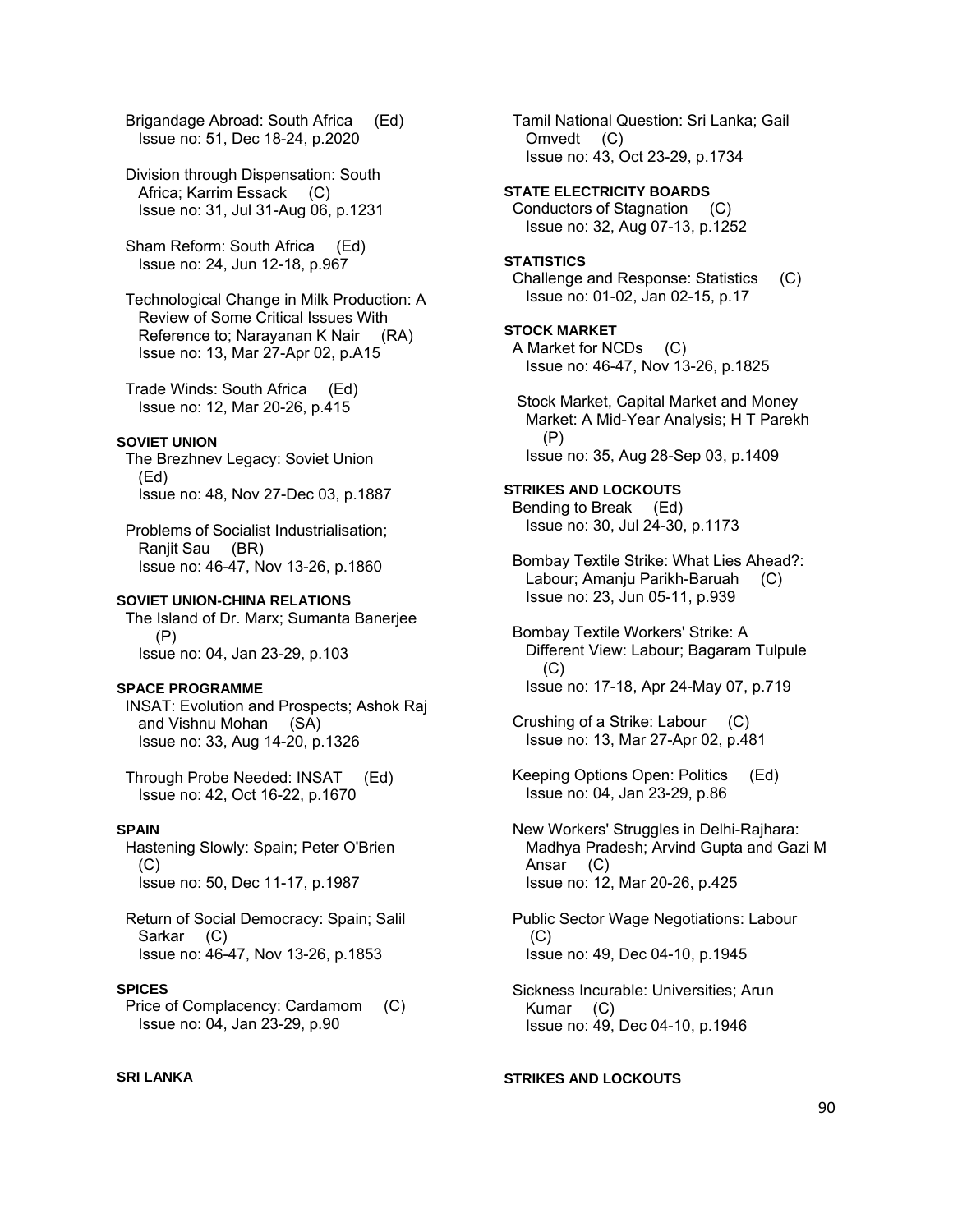SIET Women's College: Struggle Continues; Susan M Ram (C) Issue no: 51, Dec 18-24, p.2031

 Strikers and Strike-Breakers: Bombay Textile Mills Strike, 1929; Georges Kristoffel Lieten (SA) Issue no: 14-16, Apr 03-23, p.697

 Teaching the Workers a Lesson (Ed) Issue no: 24, Jun 12-18, p.965

 The Textile Worker in the Village: Maharashtra (C) Issue no: 38, Sep 18-24, p.1515

### **SUBSIDIES**

 Unwarranted Subsidy: Vanaspati Industry (C) Issue no: 10, Mar 06-12, p.345

 Wonderland of Cash Subsidy: Exports (C) Issue no: 49, Dec 04-10, p.1937

## **SUGAR INDUSTRY**

 Another Sugar Season: Sugar (C) Issue no: 39, Sep 25-Oct 01, p.1557

 Buffer Stock: Another Burden on Consumer?: Sugar; Arun Kumar (C) Issue no: 34, Aug 21-27, p.1356

 Facing Facts: Sugar (C) Issue no: 12, Mar 20-26, p.417

 Industry Asks for More: Sugar (C) Issue no: 36, Sep 04-10, p.1433

 Industry's Scare Stories: Sugar (C) Issue no: 07, Feb 13-19, p.213

 Industry's Sob Story: Sugar (C) Issue no: 05, Jan 30-Feb 05, p.133

 Industry, Growers and Cane Prices; J S Mehta (LE) Issue no: 37, Sep 11-17, p.1480

 Long, Long Season: Sugar (C) Issue no: 20, May 15-21, p.805

 Quota Games (C) Issue no: 30, Jul 24-30, p.1176  Scramble for Cane: Sugar (C) Issue no: 23, Jun 05-11, p.925

Shortage and Plenty: Alcohol (C) Issue no: 13, Mar 27-Apr 02, p.468

 Squaring the Circle (C) Issue no: 50, Dec 11-17, p.1972

## **SUGAR INDUSTRY**

 Sugar Policy; Arun Kumar (LE) Issue no: 43, Oct 23-29, p.1716

 Sugar Policy: Need for New Approach; Arun Kumar (SA) Issue no: 30, Jul 24-30, p.1201

Waiting for New Policy: Sugar (C) Issue no: 45, Nov 06-12, p.1797

Wishful Thinking: Sugar (C) Issue no: 33, Aug 14-20, p.1297

## **SUGARCANE**

 Industry's Sob Story: Sugar (C) Issue no: 05, Jan 30-Feb 05, p.133

### **SUPPLY AND DEMAND**

 Capacity Expansion in Iron Ore Sector: A Model for Planning; Gopal Kadekodi (RA) Issue no: 35, Aug 28-Sep 03, p.M90

### **SURAT**

 Surat's Days of Glory; Ashim Kumar Roy (BR) Issue no: 26, Jun 26-Jul 02, p.1062

#### **SYRIA**

 Unwillingly into Soviet Camp: Syria (C) Issue no: 24, Jun 12-18, p.978

## **TADJIKISTAN**

 Challenges and New Approaches: Soviet Central Asia; R G Gidadhubli (C) Issue no: 37, Sep 11-17, p.1488

## **TAMIL NADU**

 Capitalist Farmers and Agricultural Labourers; Gail Omvedt (BR) Issue no: 38, Sep 18-24, p.1532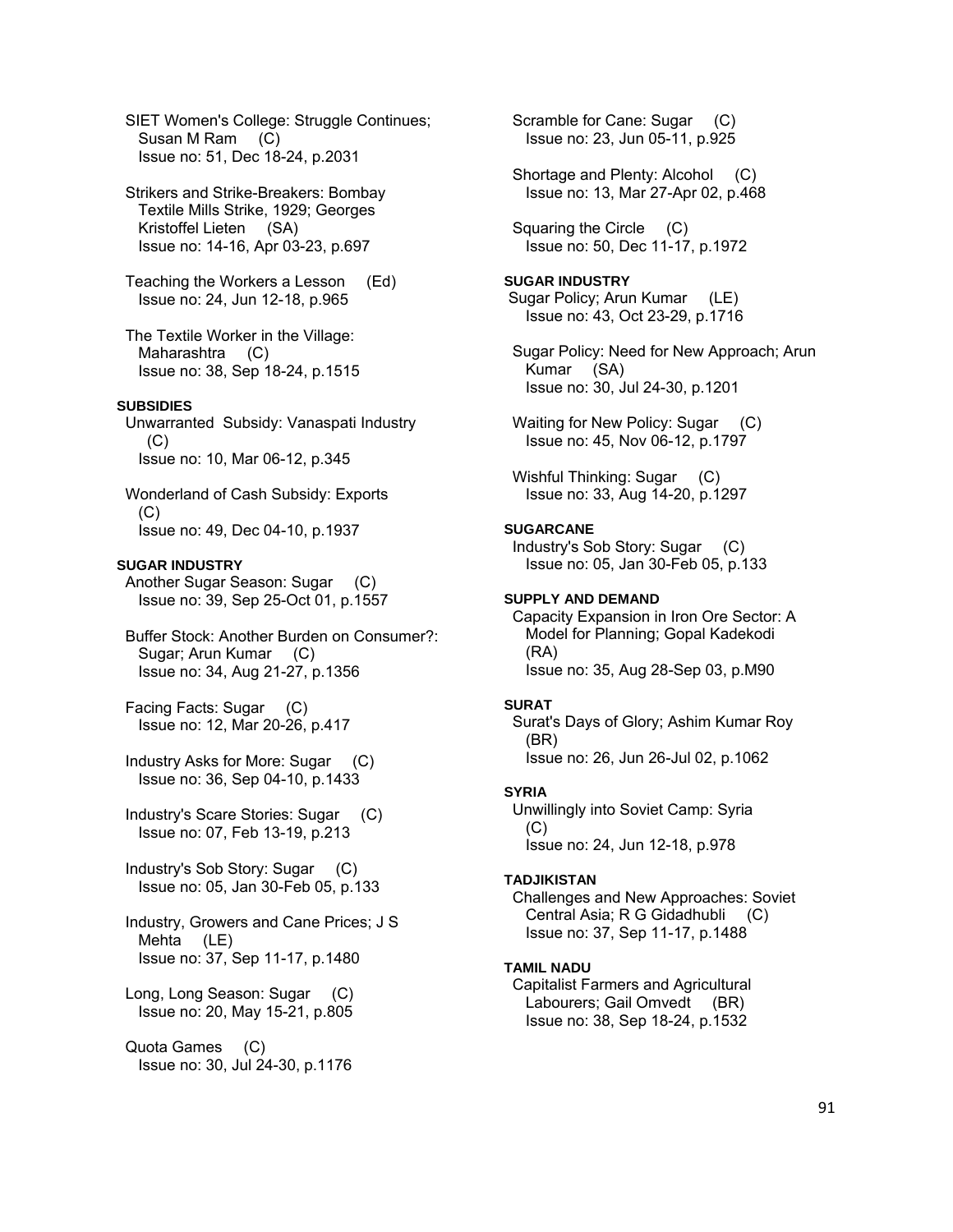## **TAMIL NADU**

- Caste and Commerce: Tamil Nadu (Ed) Issue no: 25, Jun 19-25, p.1006
- Communal Clashes in Kanyakumari: Tamil Nadu (C) Issue no: 17-18, Apr 24-May 07, p.717
- Language of Religion: Social Change (Ed) Issue no: 35, Aug 28-Sep 03, p.1391
- Listening to Official Propaganda: Civil Liberties; A G Noorani (C) Issue no: 10, Mar 06-12, p.360
- Loser Loses All: Tamil Nadu (Ed) Issue no: 37, Sep 11-17, p.1474
- Peasant Organisations in South India; M S S Pandian (D) Issue no: 03, Jan 16-22, p.81
- Politicisation of Religion: Conversions to Islam in Tamil Nadu; George Mathew (SA) Issue no: 25, Jun 19-25, p.1027
- Politicisation of Religion: Conversions to Islam in Tamil Nadu; George Mathew (SA) Issue no: 26, Jun 26-Jul 02, p.1068
- Threats and Responses: Conversions in Tamil Nadu; Imtiaz Ahmad (P) Issue no: 43, Oct 23-29, p.1737
- Verdict at Periakulam: Tamil Nadu; Brindavan C Moses (C) Issue no: 41, Oct 09-15, p.1643
- Women Films and Censorship; S Sujatha (LE) Issue no: 40, Oct 02-08, p.1590

## **TAMILS**

 Tamil National Question: Sri Lanka; Gail Omvedt (C) Issue no: 43, Oct 23-29, p.1734

## **TAX ADMINISTRATION**

 Inviting Central Intervention (Ed) Issue no: 11, Mar 13-19, p.381

## **TAX EVASION**

 Unaccounted Income: Some Estimates; O P Chopra (SA) Issue no: 17-18, Apr 24-May 07, p.739

## **TAX EXEMPTIONS**

 Caring for the Rich: Parliament (Ed) Issue no: 12, Mar 20-26, p.414

#### **TAX PAYERS**

 Caring for the Rich: Parliament (Ed) Issue no: 12, Mar 20-26, p.414

 Direct Taxes on Individual and Business Income: Economic Implications and Impact; V D Lall (SA) Issue no: 12, Mar 20-26, p.451

## **TAX REFORMS**

 Inviting Central Intervention (Ed) Issue no: 11, Mar 13-19, p.381

## **TAX REVENUES**

 Determinants of Tax Ratio: A Cross-Country Analysis; M M Ansari (SA) Issue no: 25, Jun 19-25, p.1035

 Estimates of Unreported Economy in India; J C Sandesara (D) Issue no: 12, Mar 20-26, p.459

## **TAX SYSTEM**

 An Open-Ended Concession: Capital Investment Bonds (Ed) Issue no: 11, Mar 13-19, p.382

 Questionable Approach to a Questionable Objective; K V Nambiar (BR) Issue no: 05, Jan 30-Feb 05, p.153

 Tax-Prodded Expansion (C) Issue no: 23, Jun 05-11, p.924

### **TAXATION**

 Determinants of Tax Ratio: A Cross-Country Analysis; M M Ansari (SA) Issue no: 25, Jun 19-25, p.1035

 Elasticity of Non-Corporate Income Tax in India; Amaresh Bagchi and Govinda M Rao (SA) Issue no: 36, Sep 04-10, p.1452

## **TAXATION**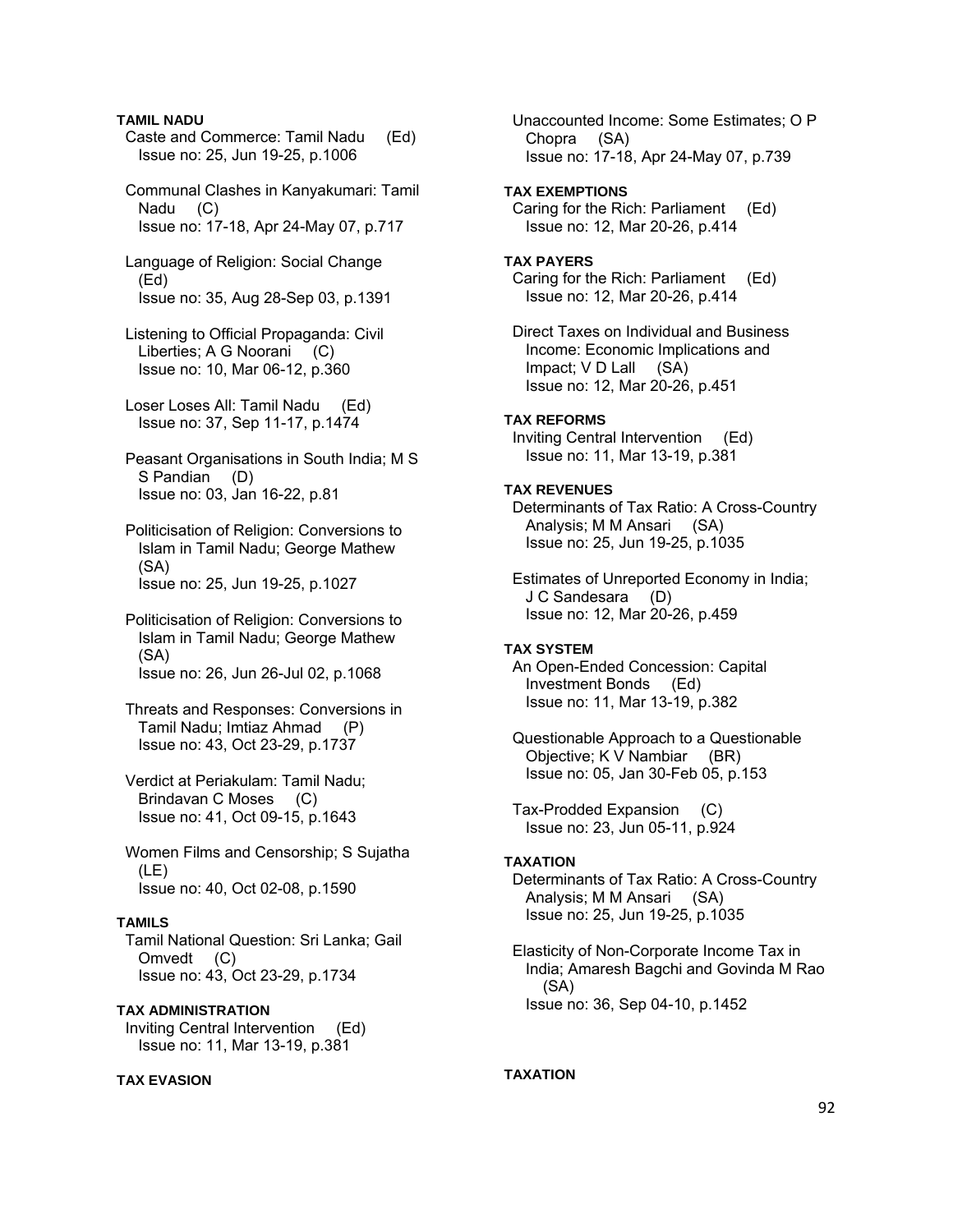Estimates of the Unreported Economy in India; Poonam Gupta and Sanjeev Gupta (SA) Issue no: 03, Jan 16-22, p.69

 Estimates of Unreported Economy in India; J C Sandesara (D) Issue no: 24, Jun 12-18, p.1003

 Focus on Tax Structure: Tyres (C) Issue no: 44, Oct 30-Nov 05, p.1757

 Structure of Sales Taxes in India; Mahesh C Purohit (SA) Issue no: 34, Aug 21-27, p.1365

### **TAXES**

 Caring for the Rich: Parliament (Ed) Issue no: 12, Mar 20-26, p.414

## **TE**

 Tenancy, Credit and Agrarian Backwardness: Result of a Field Survey; Ratan Khasnabis and Jyotiprakash Chakravarty (RA) Issue no: 13, Mar 27-Apr 02, p.A21

## **TEA INDUSTRY**

 Discord Over Quotas (C) Issue no: 09, Feb 27-Mar 05, p.308

 Unavailing Concessions: Tea (C) Issue no: 31, Jul 31-Aug 06, p.1216

 Unending Tea Party (C) Issue no: 08, Feb 20-26, p.259

 Wages of Tea Garden Workers in West Bengal: Labour; Sharit Bhowmik (C) Issue no: 40, Oct 02-08, p.1600

 A Workers' Co-operative in Tea: Success Turned into Failure; Sharit Bhowmik (C) Issue no: 31, Jul 31-Aug 06, p.1224

### **TEACHERS**

 AMU and Irfan Habib (LE) Issue no: 20, May 15-21, p.806

 Gangsterism in Academic Institutions; Barun De (LE) Issue no: 19, May 08-14, p.754

Losing the Next Round Also?: Maharashtra

 $(C)$ Issue no: 19, May 08-14, p.762

 New Challenges for Teachers' Movement: Maharashtra (C) Issue no: 35, Aug 28-Sep 03, p.1405

 Sickness Incurable: Universities; Arun Kumar (C) Issue no: 49, Dec 04-10, p.1946

 SIET Women's College: Struggle Continues; Susan M Ram (C) Issue no: 51, Dec 18-24, p.2031

### **TECHNOLOGY AND DEVELOPMENT**

 Containing Development: Shipping (C) Issue no: 32, Aug 07-13, p.1253

 Crippling Crutches in Fertilisers: New Delhi; B M (C) Issue no: 52, Dec 25-31, p.2081

 Dilemma of Technological Choice Revisited: Case of Combine Harvester; Ward Morehouse (RA) Issue no: 35, Aug 28-Sep 03, p.M73

 Harnessing Technology to Development; V V Bhatt (RA) Issue no: 35, Aug 28-Sep 03, p.M69

 Indigenous Technology and Colour TV; B M (C) Issue no: 32, Aug 07-13, p.1260

 Not by the Complete Technologist Alone; Indranil Chakrabarti (BR) Issue no: 36, Sep 04-10, p.1450

 Planning Technology; Ashoka Mody (BR) Issue no: 08, Feb 20-26, p.282

 Political Economy of Technological Polarisations; Vandana Shiva and J Bandyopadhyay (SA) Issue no: 45, Nov 06-12, p.1827

 Project Evaluation Criteria and Technology Policy; V V Bhatt (RA) Issue no: 22, May 29-Jun 04, p.M38

**TECHNOLOGY AND DEVELOPMENT**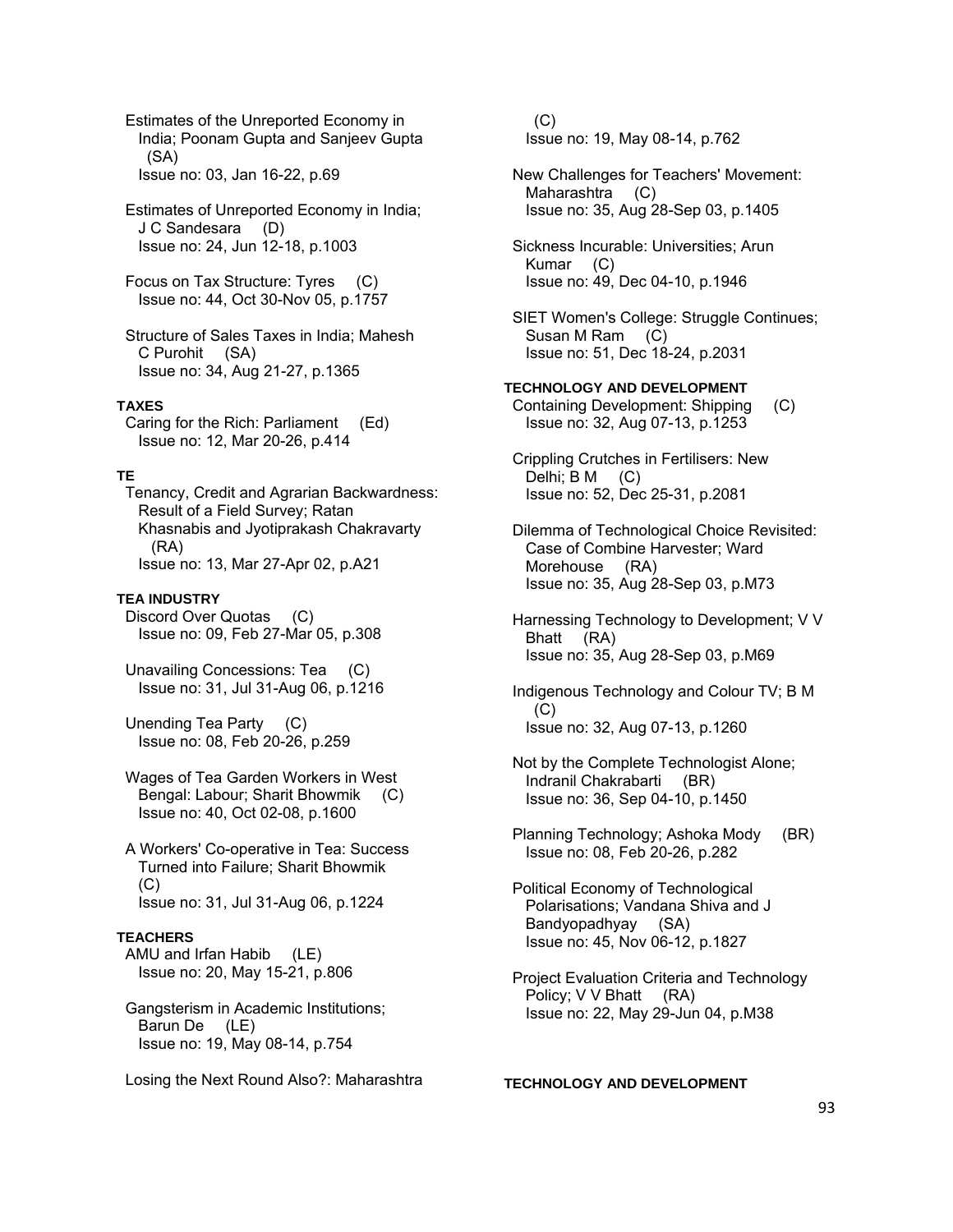Short-Shrift for Indian Technology: Fertiliser Industry (Ed) Issue no: 52, Dec 25-31, p.2071

- The Tamasha in Delhi; Romesh Thapar  $(F)$ Issue no: 39, Sep 25-Oct 01, p.1563
- The Technological Transformation of the Third World; Surendra J Patel (RA) Issue no: 09, Feb 27-Mar 05, p.M13
- Technology and the Reactionary Radicals; Ashok V Desai (BR) Issue no: 43, Oct 23-29, p.1749

 Technology Factor in Imperial Conquest and Control; Amiya Kumar Bagchi (BR) Issue no: 20, May 15-21, p.824

 View from the Other Side: Technology; Ashok V Desai (C) Issue no: 48, Nov 27-Dec 03, p.1903

Weak Base For Modernisation (C) Issue no: 49, Dec 04-10, p.1928

## **TECHNOLOGY TRANSFER**

 Changing Patterns of World Production and Trade in Cotton Textiles; M C Kapoor and S K Jain (RA) Issue no: 09, Feb 27-Mar 05, p.M31

 Planning Technology; Ashoka Mody (BR) Issue no: 08, Feb 20-26, p.282

 The Technological Transformation of the Third World; Surendra J Patel (RA) Issue no: 09, Feb 27-Mar 05, p.M13

## **TELECOMMUNICATION POLICY**

 Pocketful of Poses (Ed) Issue no: 49, Dec 04-10, p.1925

 Telephone Tapping: Civil Liberties; A G Noorani (C) Issue no: 25, Jun 19-25, p.1017

## **TELECOMMUNICATIONS**

 Pocketful of Poses (Ed) Issue no: 49, Dec 04-10, p.1925

Telephone Tapping: Civil Liberties; A G

 Noorani (C) Issue no: 25, Jun 19-25, p.1017

### **TELENGANA MOVEMENT**

 Telangana Movement Revisited; D N Dhanagare (BR) Issue no: 51, Dec 18-24, p.2045

### **TELEVISION**

 Indigenous Technology and Colour TV; B M  $(C)$ Issue no: 32, Aug 07-13, p.1260

 INSAT: Evolution and Prospects; Ashok Raj and Vishnu Mohan (SA) Issue no: 33, Aug 14-20, p.1326

 Nature in Colour: Television (Ed) Issue no: 33, Aug 14-20, p.1294

## **TELUGU LANGUAGE**

 Cherabanda Raju; K Balagopal (LE) Issue no: 31, Jul 31-Aug 06, p.1220

### **TENANCY**

 Share, Size and Subsistence: Revisiting Some Old Controversies of Tenancy; Kaushik Basu and Prannoy Roy (SA) Issue no: 30, Jul 24-30, p.1196

## **TERRORISM**

 Brigandage Abroad: South Africa (Ed) Issue no: 51, Dec 18-24, p.2020

 Gangsterism in Academic Institutions; Barun De (LE) Issue no: 19, May 08-14, p.754

## **TEXTILE INDUSTRY**

 Bending to Break (Ed) Issue no: 30, Jul 24-30, p.1173

 Bombay Textile Strike: What Lies Ahead?: Labour; Amanju Parikh-Baruah (C) Issue no: 23, Jun 05-11, p.939

 Bombay Textile Workers' Strike: A Different View: Labour; Bagaram Tulpule (C) Issue no: 17-18, Apr 24-May 07, p.719

 New Phase in Textile Unionism: Labour; Amrita Chhachhi and Paul Kurian (C) Issue no: 08, Feb 20-26, p.267 **TEXTILE INDUSTRY**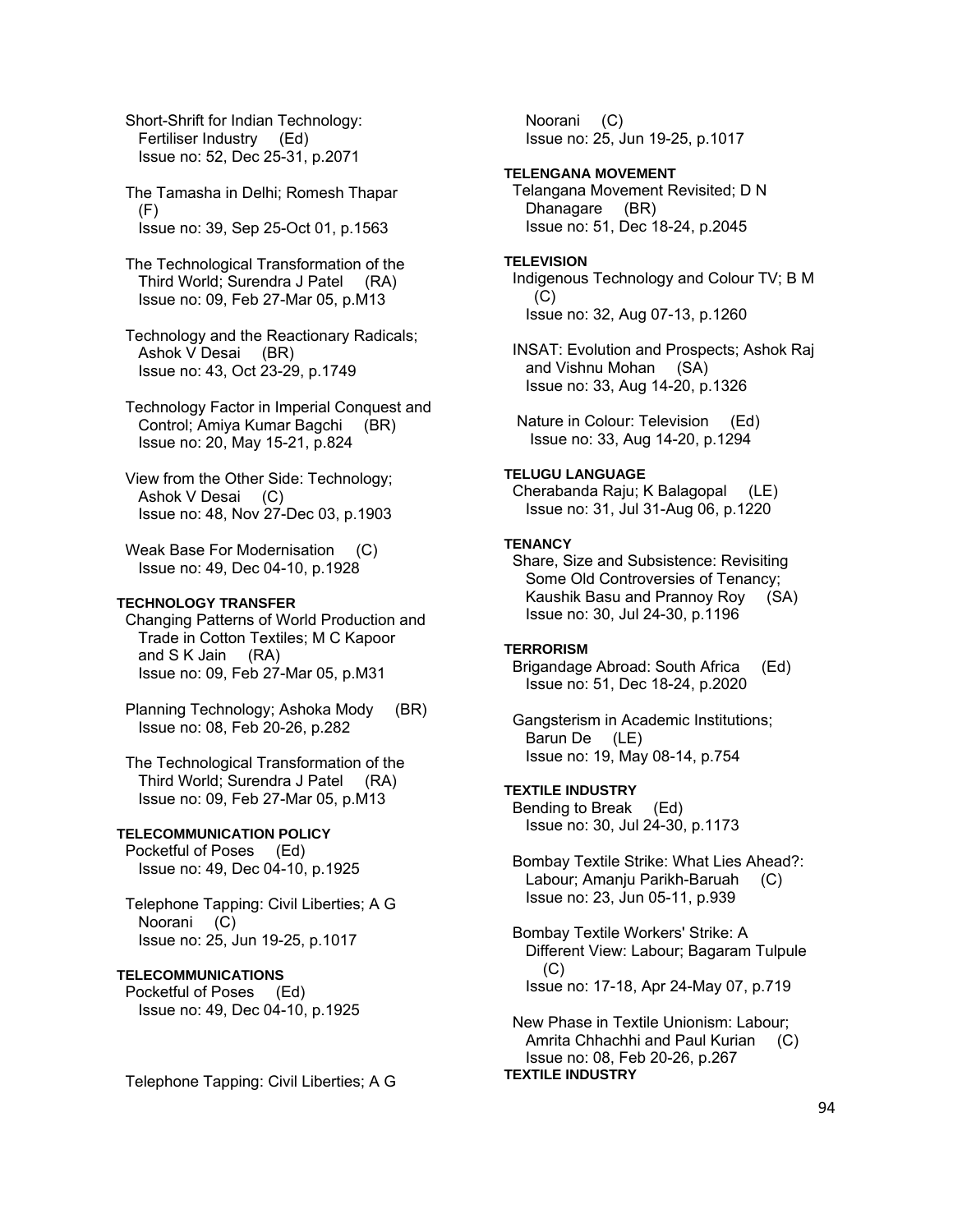Over to Polyester (C) Issue no: 07, Feb 13-19, p.216

Scramble for the Quick Buck (C) Issue no: 33, Aug 14-20, p.1296

 Strikers and Strike-Breakers: Bombay Textile Mills Strike, 1929; Georges Kristoffel Lieten (SA) Issue no: 14-16, Apr 03-23, p.697

 Teaching the Workers a Lesson (Ed) Issue no: 24, Jun 12-18, p.965

 Textile Bonus Issue: Behind Facade of Legalism: Tamil Nadu; Brindavan C Moses (C) Issue no: 46-47, Nov 13-26, p.1849

 The Textile Worker in the Village: Maharashtra (C) Issue no: 38, Sep 18-24, p.1515

 Trends in the Textile Industry and the Dilemma in Indian Cotton Textile Policy; Sakti Nath Saha (RA) Issue no: 09, Feb 27-Mar 05, p.M23

#### **TEXTILE MACHINERY INDUSTRY**

Weak Base For Modernisation (C) Issue no: 49, Dec 04-10, p.1928

### **THEATRES**

 Attack on Artistic Freedom; S M Mehdi (LE) Issue no: 40, Oct 02-08, p.1596

## **THERMAL ENERGY**

 BHEL Out in the Cold: New Delhi; B M (C) Issue no: 44, Oct 30-Nov 05, p.1764

### **THIRD WORLD**

 Attempted Diversion: South-South Conference (Ed) Issue no: 10, Mar 06-12, p.342

 Hosts Fail to Inspire Confidence: New Delhi; B M (C) Issue no: 09, Feb 27-Mar 05, p.314

Massive Ineptitude; Romesh Thapar (F) Issue no: 10, Mar 06-12, p.349

Racial View of Underdevelopment; Brian May

 (D) Issue no: 20, May 15-21, p.840

 The Technological Transformation of the Third World; Surendra J Patel (RA) Issue no: 09, Feb 27-Mar 05, p.M13

 Thin Spread on Regional Development; K R G Nair (BR) Issue no: 31, Jul 31-Aug 06, p.1236

### **TOBACCO**

 Shifting Export Pattern: Tobacco (C) Issue no: 08, Feb 20-26, p.260

## **TOBACCO INDUSTRY**

 Who's Afraid of Minimum Wages?: West Bengal; Timir Basu (C) Issue no: 42, Oct 16-22, p.1680

## **TOXINS**

 Rumpus over Khesari Dal: Pulses (C) Issue no: 27, Jul 03-09, p.1093

## **TRACTOR INDUSTRY**

 Credit-Primed Boom (C) Issue no: 13, Mar 27-Apr 02, p.468

 Dilemma of Technological Choice Revisited: Case of Combine Harvester; Ward Morehouse (RA) Issue no: 35, Aug 28-Sep 03, p.M73

## **TRADE AGREEMENTS**

 Double Crunch: International Trade (Ed) Issue no: 04, Jan 23-29, p.86

 Hosts Fail to Inspire Confidence: New Delhi; B M (C) Issue no: 09, Feb 27-Mar 05, p.314

 PLO's Gamble?: West Asia (Ed) Issue no: 28-29, Jul 10-23, p.1123

 Struggling to be Born (C) Issue no: 51, Dec 18-24, p.2020

 Talks About What? (Ed) Issue no: 04, Jan 23-29, p.85

 Through the Pipeline: East-West Relations (Ed) Issue no: 31, Jul 31-Aug 06, p.1215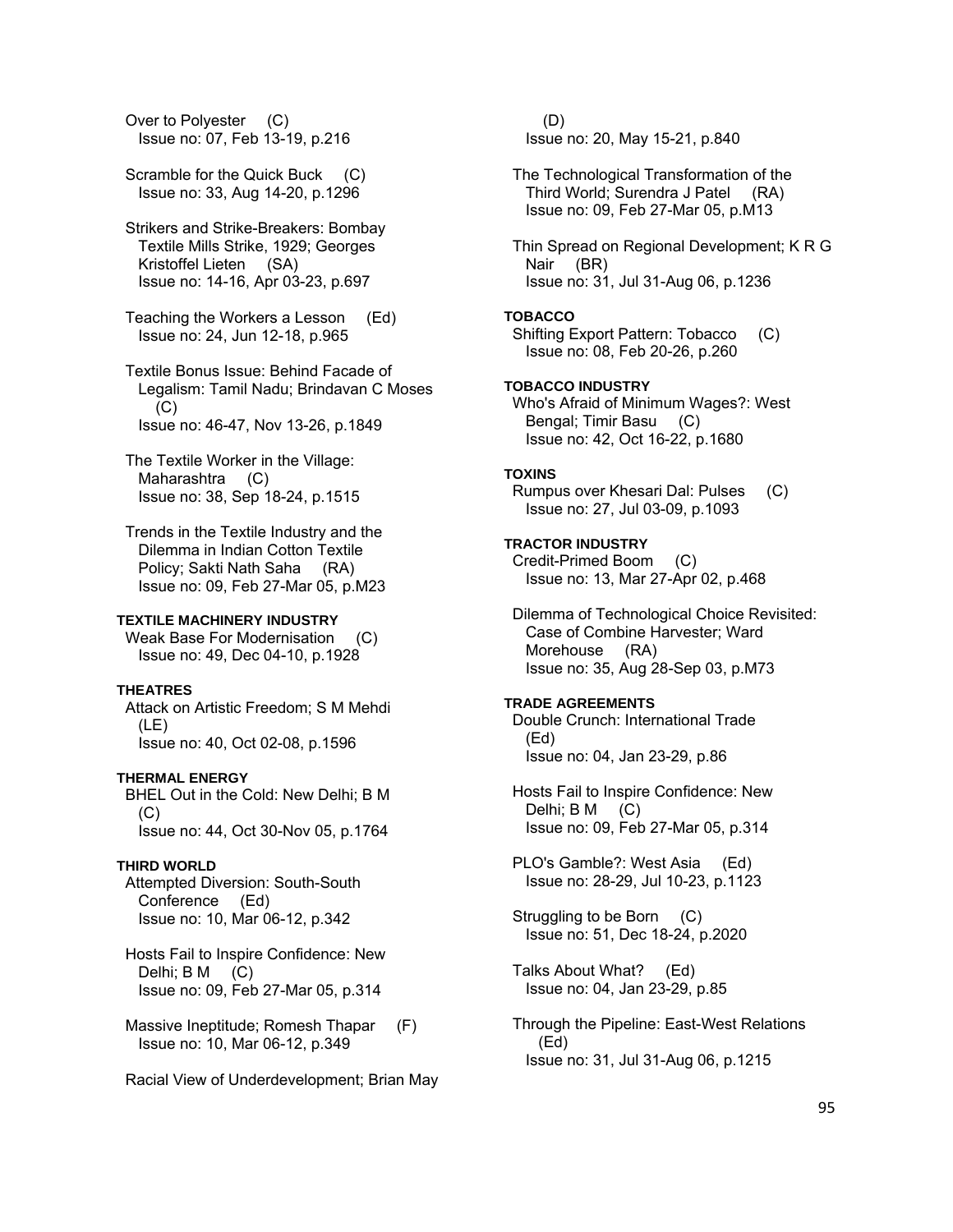## **TRADE ASSOCIATIONS**

- Demand, Whose and for What? (Ed) Issue no: 36, Sep 04-10, p.1429
- Venturing Abroad (C) Issue no: 36, Sep 04-10, p.1432

## **TRADE POLICY**

- ETTDC in Blunderland: Electronics (C) Issue no: 32, Aug 07-13, p.1261
- FTZs and West Bengal; Tapan Datta (LE) Issue no: 46-47, Nov 13-26, p.1840

## **TRADE UNIONS**

- Keeping Options Open: Politics (Ed) Issue no: 04, Jan 23-29, p.86
- New Phase in Textile Unionism: Labour; Amrita Chhachhi and Paul Kurian (C) Issue no: 08, Feb 20-26, p.267
- People's Dissatisfaction at High Point: Uttar Pradesh; Krishna K R Gandhi  $(C)$ Issue no: 09, Feb 27-Mar 05, p.317
- Politics and Trade Unionism: Britain; George McCartney (C) Issue no: 45, Nov 06-12, p.1811
- Public Sector Unions Gearing Up For Struggle: Labour (C) Issue no: 42, Oct 16-22, p.1679
- Setting the Clock Back: Poland (Ed) Issue no: 42, Oct 16-22, p.1671

## **TRANSPORTATION**

 Eroding Complementarity: Transport (Ed) Issue no: 50, Dec 11-17, p.1970

### **TRIBAL DEVELOPMENT**

 Transformation of Tribal Society: Integration vs Assimilation; K S Singh (SA) Issue no: 33, Aug 14-20, p.1318

 Transformation of Tribal Society: Integration vs Assimilation; K S Singh (SA) Issue no: 34, Aug 21-27, p.1376

The Two Cultures in Bastar: Madhya

 Pradesh; Alexandra E George (C) Issue no: 35, Aug 28-Sep 03, p.1406

 A Visit to the Juang: Tribal Development; Alexandra E George (C) Issue no: 27, Jul 03-09, p.1095

### **TRIBALS**

- Peasant Organisations in Thane District: A Critical Overview; Ashok K Upadhyaya (SA) Issue no: 05, Jan 30-Feb 05, p.163
- Remembering Tribal Martyrs; A K Roy (LE) Issue no: 03, Jan 16-22, p.50
- Transformation of Tribal Society: Integration vs Assimilation; K S Singh (SA) Issue no: 33, Aug 14-20, p.1318
- Transformation of Tribal Society: Integration vs Assimilation; K S Singh (SA) Issue no: 34, Aug 21-27, p.1376
- The Two Cultures in Bastar: Madhya Pradesh; Alexandra E George (C) Issue no: 35, Aug 28-Sep 03, p.1406
- A Visit to the Juang: Tribal Development; Alexandra E George (C) Issue no: 27, Jul 03-09, p.1095
- When Forests are Rended; Sharad Kulkarni (BR) Issue no: 42, Oct 16-22, p.1689
- When the Forests Disappear, We Will Also Disappear: West Bengal (C) Issue no: 48, Nov 27-Dec 03, p.1901

### **TRIPURA**

 Disturbed Area: Tripura (Ed) Issue no: 39, Sep 25-Oct 01, p.1555

**TWO WHEELER INDUSTRY**  Vehicle of the Times: Two Wheelers (C) Issue no: 36, Sep 04-10, p.1432

**TWO WHEELER INDUSTRY**  Whimsical Market (C) Issue no: 42, Oct 16-22, p.1672 **TYRE INDUSTRY**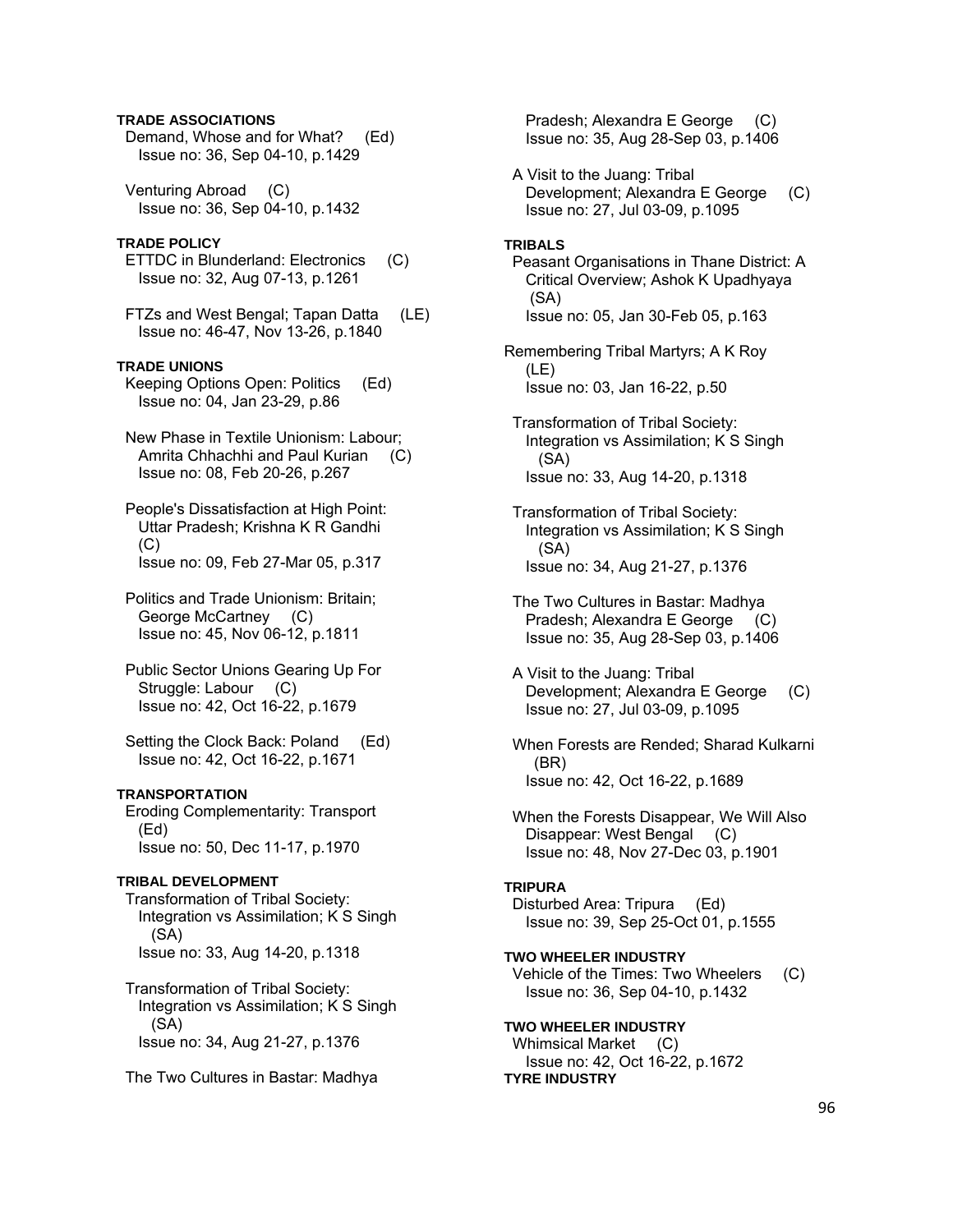Banking on Higher Margins?: Tyres (C) Issue no: 26, Jun 26-Jul 02, p.1049

FERA in Reverse: New Delhi: B M (C) Issue no: 37, Sep 11-17, p.1484

 Focus on Tax Structure: Tyres (C) Issue no: 44, Oct 30-Nov 05, p.1757

## **UNCTAD**

 Case for International Stockpile of Primary Commodities; Y Kalyanraman (SA) Issue no: 28-29, Jul 10-23, p.1156

 Changing Dynamics: South-South Co-operation (Ed) Issue no: 38, Sep 18-24, p.1514

 Deeper in Debt Trap (C) Issue no: 01-02, Jan 02-15, p.4

 Discord Over Quotas (C) Issue no: 09, Feb 27-Mar 05, p.308

 Stabilising Primary Commodity Markets; Y Kalyanraman (D) Issue no: 48, Nov 27-Dec 03, p.1919

 The Technological Transformation of the Third World; Surendra J Patel (RA) Issue no: 09, Feb 27-Mar 05, p.M13

### **UNDERDEVELOPMENT**

 Racial View of Underdevelopment; Ajay Shankar (BR) Issue no: 04, Jan 23-29, p.113

### **UNEMPLOYMENT**

 BIS Favours Incomes Policy: Industrialised Countries (Ed) Issue no: 27, Jul 03-09, p.1082

 Calcutta's Rickshaw-Pullers; Swapan Ganguly (LE) Issue no: 41, Oct 09-15, p.1636

 Employment and Unemployment: An Assessment of Two National Sample Surveys; K N Shrinivasan (SA) Issue no: 38, Sep 18-24, p.1541

 False Choice; Saral Sarkar (LE) Issue no: 48, Nov 27-Dec 03, p.1896  Keynesian Unemployment by Accident; Amal Sanyal (RA) Issue no: 23, Jun 05-11, p.941

## **UNITED KINGDOM**

 Labour Party Conference: Britain; Brendan O'Leary (C) Issue no: 49, Dec 04-10, p.1950

Lord Scarman Reports: Britain; Bharat Bhushan (C) Issue no: 01-02, Jan 02-15, p.19

Politics and Trade Unionism: Britain; George McCartney (C) Issue no: 45, Nov 06-12, p.1811

 Time Running Out for the Economy: United Kingdom; M Chatterji (C) Issue no: 05, Jan 30-Feb 05, p.145

 Victory for the Bradford 12: Britain; Amrit Wilson (C) Issue no: 28-29, Jul 10-23, p.1141

### **UNITED NATIONS**

 Expanding United Nations; B S Chimni (BR) Issue no: 35, Aug 28-Sep 03, p.1412

 Expanding United Nations; M S Rajan (LE) Issue no: 39, Sep 25-Oct 01, p.1560

### **UNITED STATES**

 Excerpts from an FBI File; Alice Thorner (SA) Issue no: 21, May 22-28, p.878

 The Glory of'82: United States; Richard Krooth (C) Issue no: 06, Feb 06-12, p.187

 Inescapable Dilemmas: United States; Richard Krooth (C) Issue no: 46-47, Nov 13-26, p.1854

New Phase: Interest Rates (Ed) Issue no: 39, Sep 25-Oct 01, p.1554

 Obsolescence of Alexander Haig: US (Ed) Issue no: 27, Jul 03-09, p.1083

### **UNITED STATES**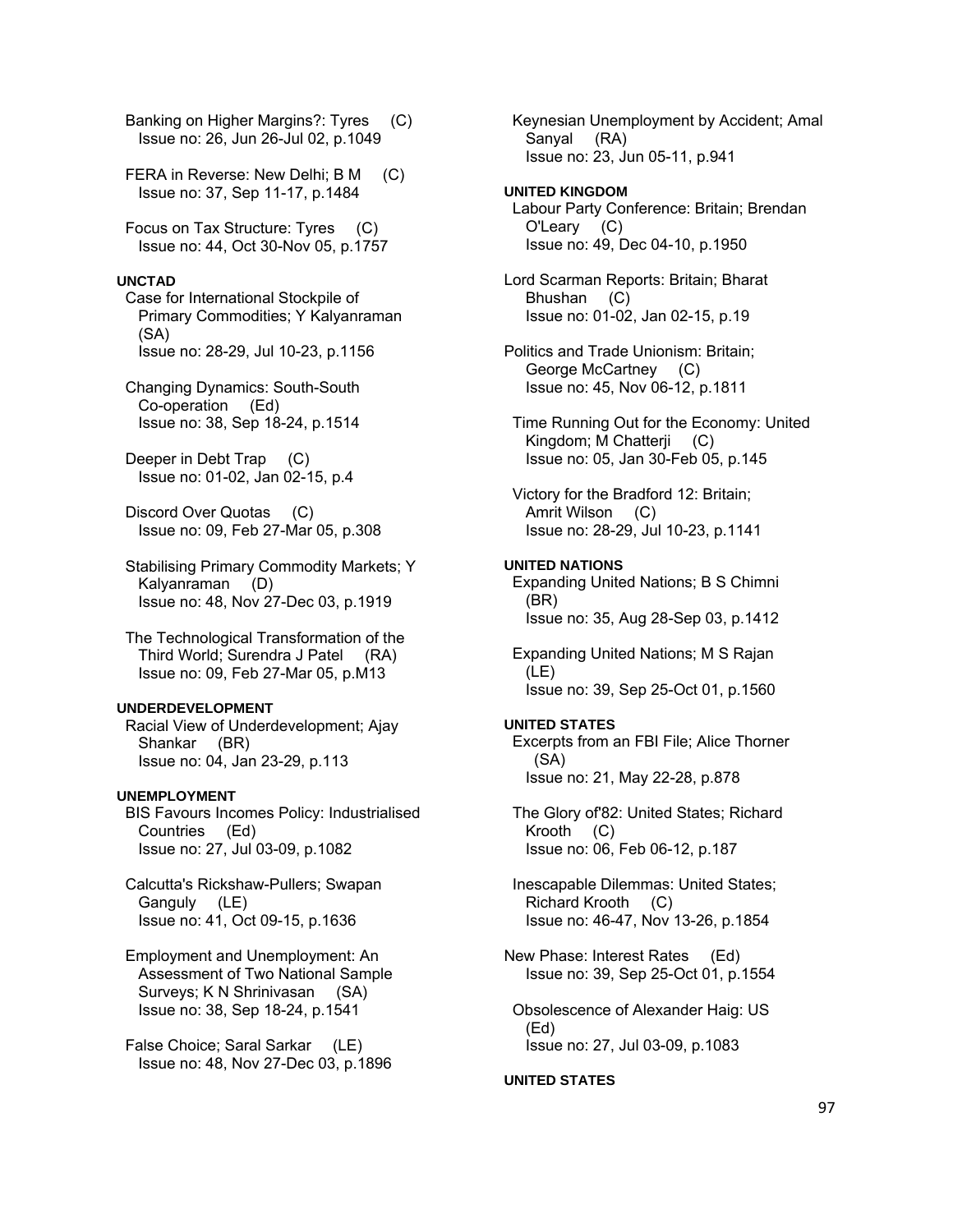Winner Takes All: West Asia; Gulshan Dhanani (C) Issue no: 37, Sep 11-17, p.1490

## **UNITED STATES-CHINA RELATIONS**

Deadlocked over Taiwan; G P D (F) Issue no: 36, Sep 04-10, p.1440

## **UNITED STATES-EUROPE RELATIONS**

 Cries in US-European Relations; James Petras (C) Issue no: 43, Oct 23-29, p.1730

### **UNITED STATES-ISRAEL RELATIONS**

 Gearing up for 'Uninvolvement': United States; Girish Srinivasan (C) Issue no: 32, Aug 07-13, p.1272

## **UNITED STATES-POLAND RELATIONS**

 Reagan's Move: Poland (Ed) Issue no: 01-02, Jan 02-15, p.3

## **UNITED STATES-SOVIET UNION RELATIONS**

 Feint in the East, Attack in the West: CPI(M); Sumanta Banerjee (C) Issue no: 10, Mar 06-12, p.353

 Through the Pipeline: East-West Relations (Ed) Issue no: 31, Jul 31-Aug 06, p.1215

### **UNITED STATES-TAIWAN RELATIONS**

 Chills and Thaws (Ed) Issue no: 14-16, Apr 03-23, p.509

## **UNIVERSITIES**

 Accent on Law and Order: Universities (Ed) Issue no: 10, Mar 06-12, p.343

 AMU and Irfan Habib (LE) Issue no: 20, May 15-21, p.806

 Gangsterism in Academic Institutions; Barun De (LE) Issue no: 19, May 08-14, p.754

 Governmentalising the Universities: Gujarat; Pravin Seth (C) Issue no: 21, May 22-28, p.854

 JNU Admissions Policy; Abhijit Et al Baneriee (LE) Issue no: 20, May 15-21, p.806

 Sickness Incurable: Universities; Arun Kumar (C) Issue no: 49, Dec 04-10, p.1946

## **URBAN DEVELOPMENT**

 Expensive Housing, Cheap People (Ed) Issue no: 20, May 15-21, p.801

Urban Land Ceiling: Bombay's Promised Land; Amrita Abraham (C) Issue no: 11, Mar 13-19, p.390

### **URBAN LAND**

 Urban Land Ceiling: Bombay's Promised Land; Amrita Abraham (C) Issue no: 11, Mar 13-19, p.390

## **URBAN SOCIOLOGY**

 Big Name for Scant Effort; J B D'Souza (BR) Issue no: 39, Sep 25-Oct 01, p.1574

## **URBANIZATION**

 Big Name for Scant Effort; J B D'Souza (BR) Issue no: 39, Sep 25-Oct 01, p.1574

 Morphology of Urbanisation in India: Some Results from 1981 Census; Rakesh Mohan and Chandrashekhar Pant (SA) Issue no: 38, Sep 18-24, p.1534

 Morphology of Urbanisation in India: Some Results from 1981 Census; Rakesh Mohan and Chandrashekhar Pant (SA) Issue no: 39, Sep 25-Oct 01, p.1579

 Surat's Days of Glory; Ashim Kumar Roy (BR) Issue no: 26, Jun 26-Jul 02, p.1062

 Underutilised Facts; Vinod Shanbag and Vinod Vyasulu (BR) Issue no: 50, Dec 11-17, p.1990

## **UTTAR PRADESH**

 Arms for Whom: Uttar Pradesh (Ed) Issue no: 06, Feb 06-12, p.174

 Close Look at SFDAs; Niranjan Pant (BR) Issue no: 06, Feb 06-12, p.191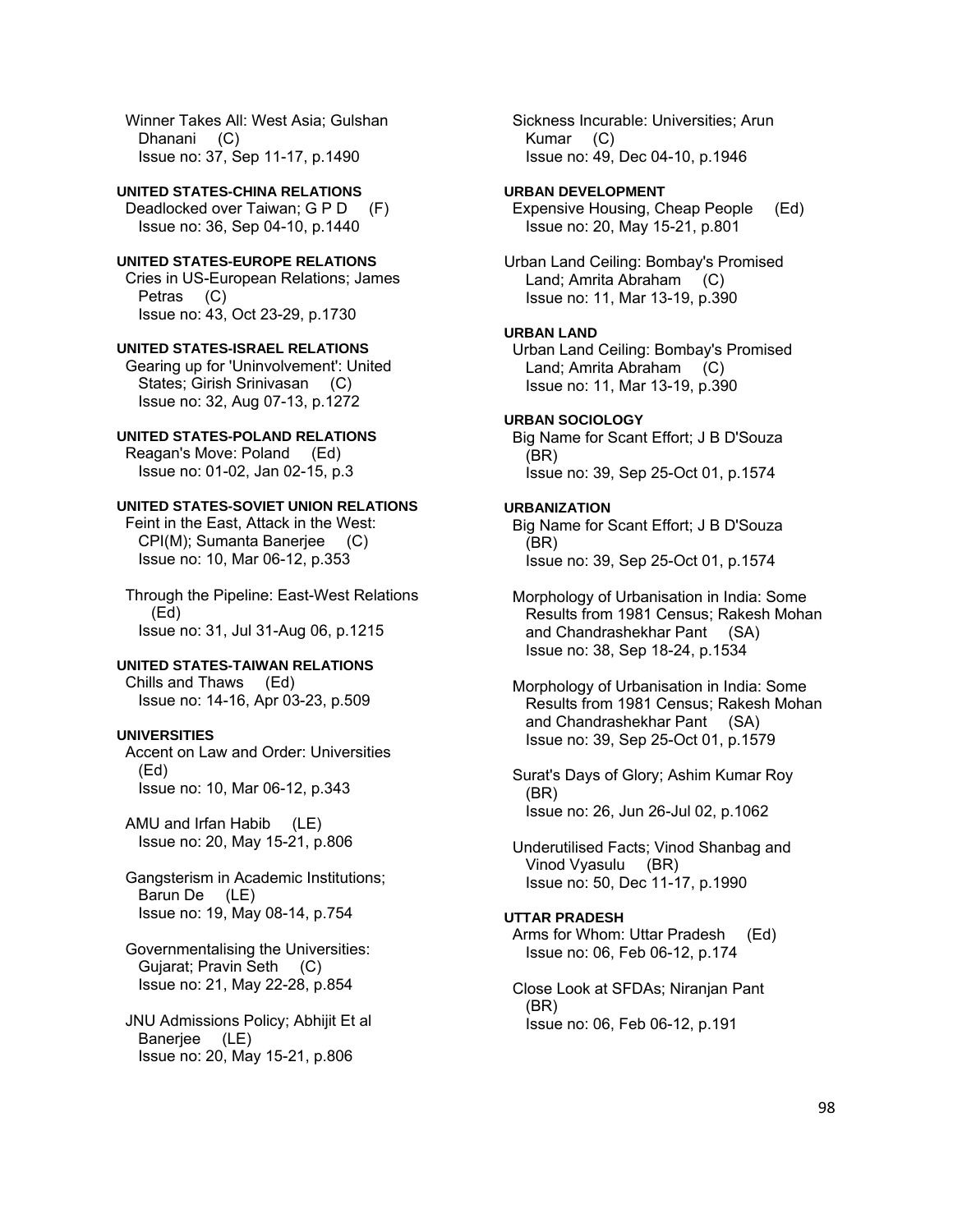## **UTTAR PRADESH**

 Conscience Plus Convenience: Uttar Pradesh (Ed) Issue no: 27, Jul 03-09, p.1082

 The Guilty Men of Meerut: Uttar Pradesh; Asghar Ali Engineer (C) Issue no: 45, Nov 06-12, p.1803

 Meerut: Anatomy of a Riot: Uttar Pradesh; Anees Chishti (C) Issue no: 44, Oct 30-Nov 05, p.1765

 New Trends in Shia Politics: Uttar Pradesh; Anees Chishti (C) Issue no: 36, Sep 04-10, p.1441

 Patterns of Regional Development in UP; Ajit Kumar Singh (D) Issue no: 03, Jan 16-22, p.83

 Patterns of Regional Development in UP; K R G Nair (D) Issue no: 26, Jun 26-Jul 02, p.1079

 People's Dissatisfaction at High Point: Uttar Pradesh; Krishna K R Gandhi  $(C)$ Issue no: 09, Feb 27-Mar 05, p.317

### **VEGETABLE OIL INDUSTRY**

 End of Imported Oil Bonanza?: Vanaspati (C) Issue no: 04, Jan 23-29, p.89

 Lucrative Alternative to Export: Castor Oil (C) Issue no: 31, Jul 31-Aug 06, p.1217

 Unwarranted Subsidy: Vanaspati Industry (C) Issue no: 10, Mar 06-12, p.345

### **VIETNAM**

 Collectivisation in the Democratic Republic of Vietnam, 1960-66; Andrew Vickerman (D) Issue no: 38, Sep 18-24, p.1547

 Exports of Labour: Vietnam (C) Issue no: 27, Jul 03-09, p.1097

 A Non-Starter?: Indo-China (Ed) Issue no: 30, Jul 24-30, p.1176

## **VIOLENCE**

 An Indian Story: Cinema (Ed) Issue no: 17-18, Apr 24-May 07, p.707

**VIOLENCE AGAINST WOMEN**  Protest by Nurses; Debasis Bhattacharya (LE) Issue no: 32, Aug 07-13, p.1256

**VISHWA HINDU PARISHAD**  Behind the Communal Fury: Maharashtra; Asghar Ali Engineer (C) Issue no: 10, Mar 06-12, p.356

 Contending Chauvinisms: Assam; Seema Guha (C) Issue no: 19, May 08-14, p.765

### **WAGES, PERKS AND BONUS**

 Freedom from Exploitation: Civil Liberties; A G Noorani (C) Issue no: 42, Oct 16-22, p.1682

 Losing the Next Round Also?: Maharashtra  $(C)$ Issue no: 19, May 08-14, p.762

 Minimum Wages for Industrial Workers: Labour (C) Issue no: 52, Dec 25-31, p.2082

 New Challenges for Teachers' Movement: Maharashtra (C) Issue no: 35, Aug 28-Sep 03, p.1405

 Non-Partisan Fervour: Parliament (Ed) Issue no: 48, Nov 27-Dec 03, p.1886

 Public Sector Unions Gearing Up For Struggle: Labour (C) Issue no: 42, Oct 16-22, p.1679

 Public Sector Wage Negotiations: Labour (C) Issue no: 49, Dec 04-10, p.1945

 Real Wages of Agricultural Labour in Andhra Pradesh: Two Decades of

 Stagnation; G Parthasarathy and K Adiseshu (SA) Issue no: 31, Jul 31-Aug 06, p.1245

## **WAGES, PERKS AND BONUS**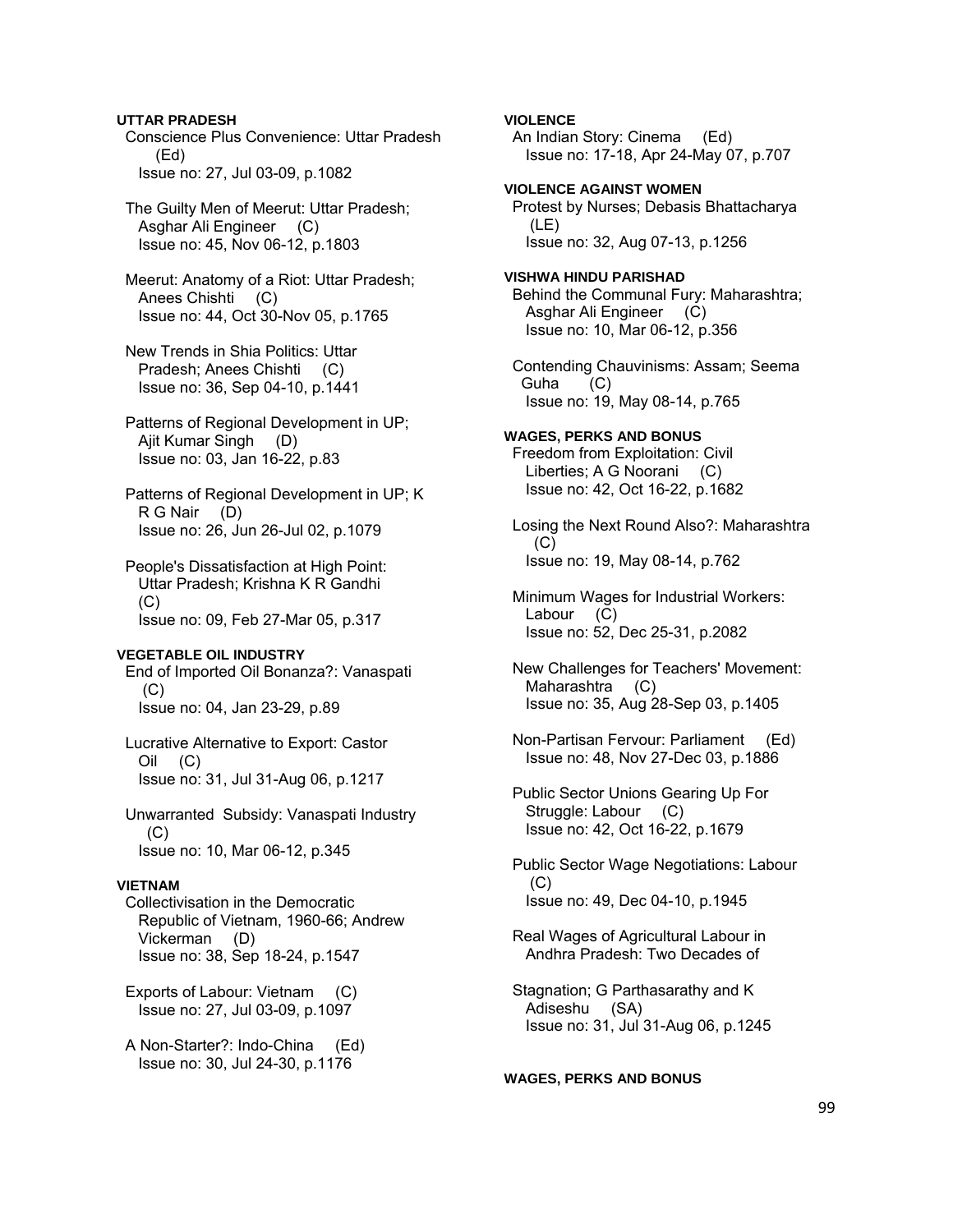Sub-Human Conditions at Jhagrakhand: Coal Mines;  $A S$  (C) Issue no: 23, Jun 05-11, p.935

 Textile Bonus Issue: Behind Facade of Legalism: Tamil Nadu; Brindavan C Moses  $(C)$ Issue no: 46-47, Nov 13-26, p.1849

 Wages of Tea Garden Workers in West Bengal: Labour; Sharit Bhowmik (C) Issue no: 40, Oct 02-08, p.1600

 Who's Afraid of Minimum Wages?: West Bengal; Timir Basu (C) Issue no: 42, Oct 16-22, p.1680

### **WAGON INDUSTRY**

 Lengthening Sick List: Railway Wagons (C) Issue no: 01-02, Jan 02-15, p.5

## **WARS AND WARFARE**

 Another Israeli Invasion: Asia, West (Ed) Issue no: 24, Jun 12-18, p.968

Battle Won, But the War?;  $G \, P \, D$  (F) Issue no: 05, Jan 30-Feb 05, p.139

 Eyes on Antartica: Falkland Islands (Ed) Issue no: 22, May 29-Jun 04, p.888

- Feint in the East, Attack in the West: CPI(M); Sumanta Banerjee (C) Issue no: 10, Mar 06-12, p.353
- Iraq's Miscalculation: West Asia (Ed) Issue no: 20, May 15-21, p.803
- Israel Planning For a Takeover: Lebanon (C) Issue no: 07, Feb 13-19, p.230
- Israel's 'Final Solution' (Ed) Issue no: 26, Jun 26-Jul 02, p.1045
- Israel's 'Imperial Dignity'; G P D (F) Issue no: 27, Jul 03-09, p.1098
- Israel's Aims and Achievements in Lebanon: West Asia (C) Issue no: 35, Aug 28-Sep 03, p.1407

 Israeli Invasion of Lebanon: West Asia (C) Issue no: 26, Jun 26-Jul 02, p.1059

- Israeli Withdrawal from Sinai: West Asia; Gulshan Dhanani (C) Issue no: 20, May 15-21, p.821
- Lebanon without PLO: West Asia (Ed) Issue no: 36, Sep 04-10, p.1431
- Lessons of the Iraq-Iran War: West Asia  $(C)$ Issue no: 30, Jul 24-30, p.1190
- Long Term Effects of Radiation (BR) Issue no: 06, Feb 06-12, p.194
- A Near-Farce: Falkland Islands (Ed) Issue no: 19, May 08-14, p.751
- PLO's Gamble?: West Asia (Ed) Issue no: 28-29, Jul 10-23, p.1123
- Roles Change: Iran-Iraq War (Ed) Issue no: 30, Jul 10-23, p.1175
- Slow Progress: Namibia (Ed) Issue no: 32, Aug 07-13, p.1251
- Socio-Political Base of Military Rule in Pakistan; Bhabani Sen Gupta (BR) Issue no: 07, Feb 13-19, p.237
- Triumph and Tragedy of Palestinian Nationhood: West Asia (C) Issue no: 36, Sep 04-10, p.1445
- Two Years of Independence: A Report: Zimbabwe; T V Sathyamurthy (C) Issue no: 19, May 08-14, p.766
- Wages of Defeat: Argentina (Ed) Issue no: 26, Jun 26-Jul 02, p.1048
- Why Do Zionists like War?; Dinesh Mohan and Peggy Mohan (P) Issue no: 30, Jul 24-30, p.1192
- Winner Takes All: West Asia; Gulshan Dhanani (C) Issue no: 37, Sep 11-17, p.1490

## **WEST BENGAL**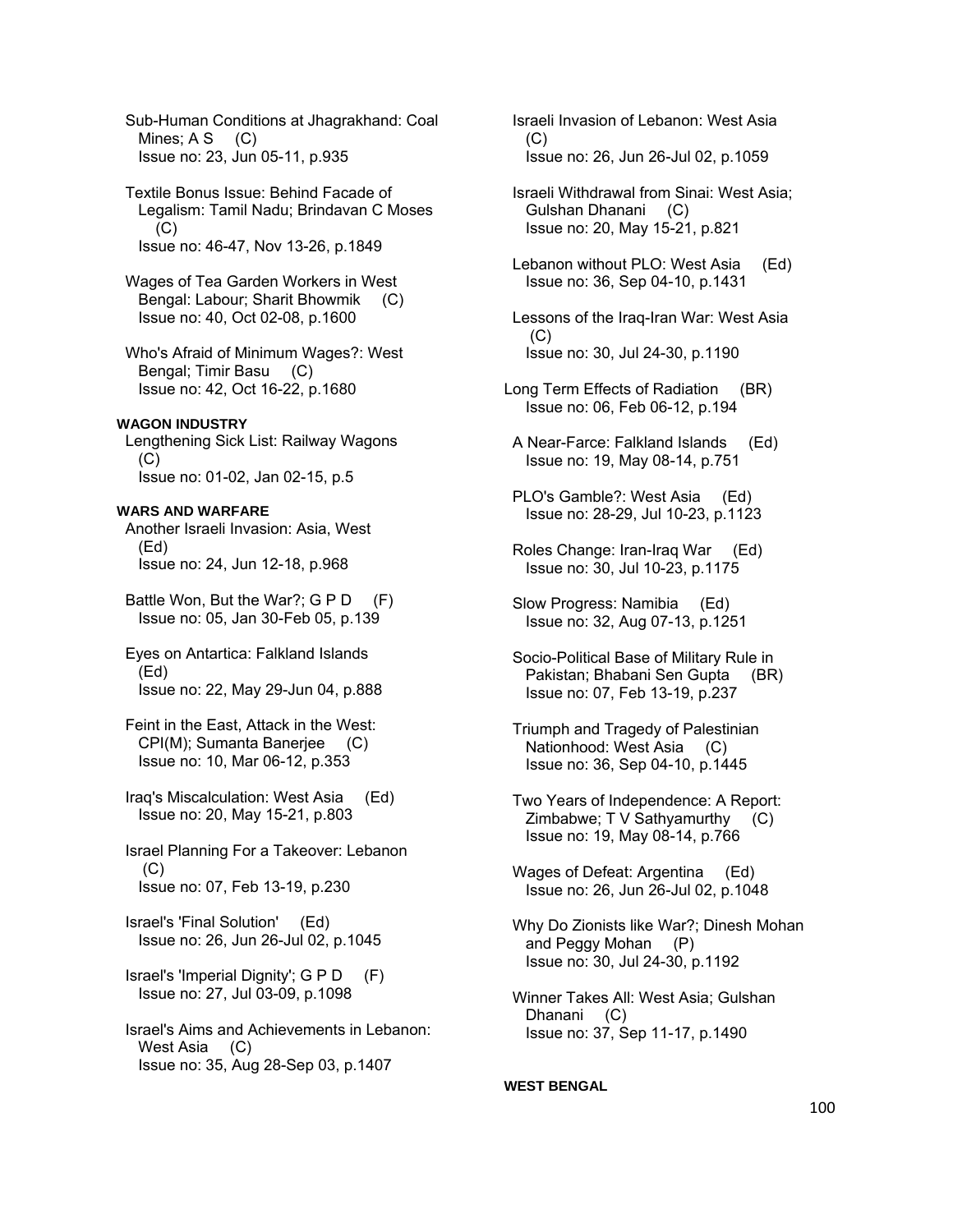Abolition of English at Primary Level in West Bengal; Poromesh Acharya (SA) Issue no: 04, Jan 23-29, p.124

 Agrarian Programme of Left Front Government; Durgaprasad Bhattacharya (LE) Issue no: 05, Jan 30-Feb 05, p.134

 Anandamath: A Political Myth; Meenakshi Mukherjee (P) Issue no: 22, May 29-Jun 04, p.903

 Blackmailers Take Over: West Bengal-II  $(C)$ Issue no: 35, Aug 28-Sep 03, p.1401

- Clear Choice: West Bengal; Ajit Roy (C) Issue no: 19, May 08-14, p.761
- Clear Polarisation: West Bengal (Ed) Issue no: 22, May 29-Jun 04, p.886
- Congress(I)'s Dilemma: West Bengal (Ed) Issue no: 03, Jan 16-22, p.47
- False Choice; Saral Sarkar (LE) Issue no: 48, Nov 27-Dec 03, p.1896
- Financial Squeeze: West Bengal (C) Issue no: 30, Jul 24-30, p.1185
- FTZs and West Bengal; Tapan Datta (LE) Issue no: 46-47, Nov 13-26, p.1840

 Ideological Roots of the Permanent Settlement; Amalendu Guha (BR) Issue no: 41, Oct 09-15, p.1651

- Industrial Stagnation in Eastern India: A Statistical Investigation; Debdas Banerjee (SA) Issue no: 08, Feb 20-26, p.286
- Land Reforms: Study in Jhargram: West Bengal; Alexandra E George (C) Issue no: 04, Jan 23-29, p.97
- Overdraft Politics: West Bengal (C) Issue no: 01-02, Jan 02-15, p.13

Police under Left Front Government: West

 Bengal (C) Issue no: 50, Dec 11-17, p.1985

- Police: A Law unto Themselves: West Bengal; A G (C) Issue no: 22, May 29-Jun 04, p.900
- Quarrel over Power and Pelf: West Bengal-I; Ajit Roy (C) Issue no: 35, Aug 28-Sep 03, p.1400
- Shrinking Workforce in Jute Industry: Labour; Timir Basu (C) Issue no: 03, Jan 16-22, p.62
- Strange Paralysis (Ed) Issue no: 07, Feb 13-19, p.213
- Tenancy, Credit and Agrarian Backwardness: Result of a Field Survey; Ratan Khasnabis and Jyotiprakash Chakravarty (RA) Issue no: 13, Mar 27-Apr 02, p.A21
- Terror in Bhangore: West Bengal; Pranab K Basu (C) Issue no: 12, Mar 20-26, p.424
- Un-Arthmetic of Rigging: West Bengal (Ed) Issue no: 26, Jun 26-Jul 02, p.1047
- Wages of Tea Garden Workers in West Bengal: Labour; Sharit Bhowmik (C) Issue no: 40, Oct 02-08, p.1600
- West Bengal Government and World Bank; Ashok Rudra (LE) Issue no: 13, Mar 27-Apr 02, p.469
- West Bengal's Agrarian Programme (LE) Issue no: 31, Jul 31-Aug 06, p.1220
- Who Is Afraid of Economists?; Ashok Rudra (LE) Issue no: 09, Feb 27-Mar 05, p.309
- Who's Afraid of Minimum Wages?: West Bengal; Timir Basu (C) Issue no: 42, Oct 16-22, p.1680
- Wooing Industrialists: West Bengal (C) Issue no: 24, Jun 12-18, p.975

## **WEST GERMANY**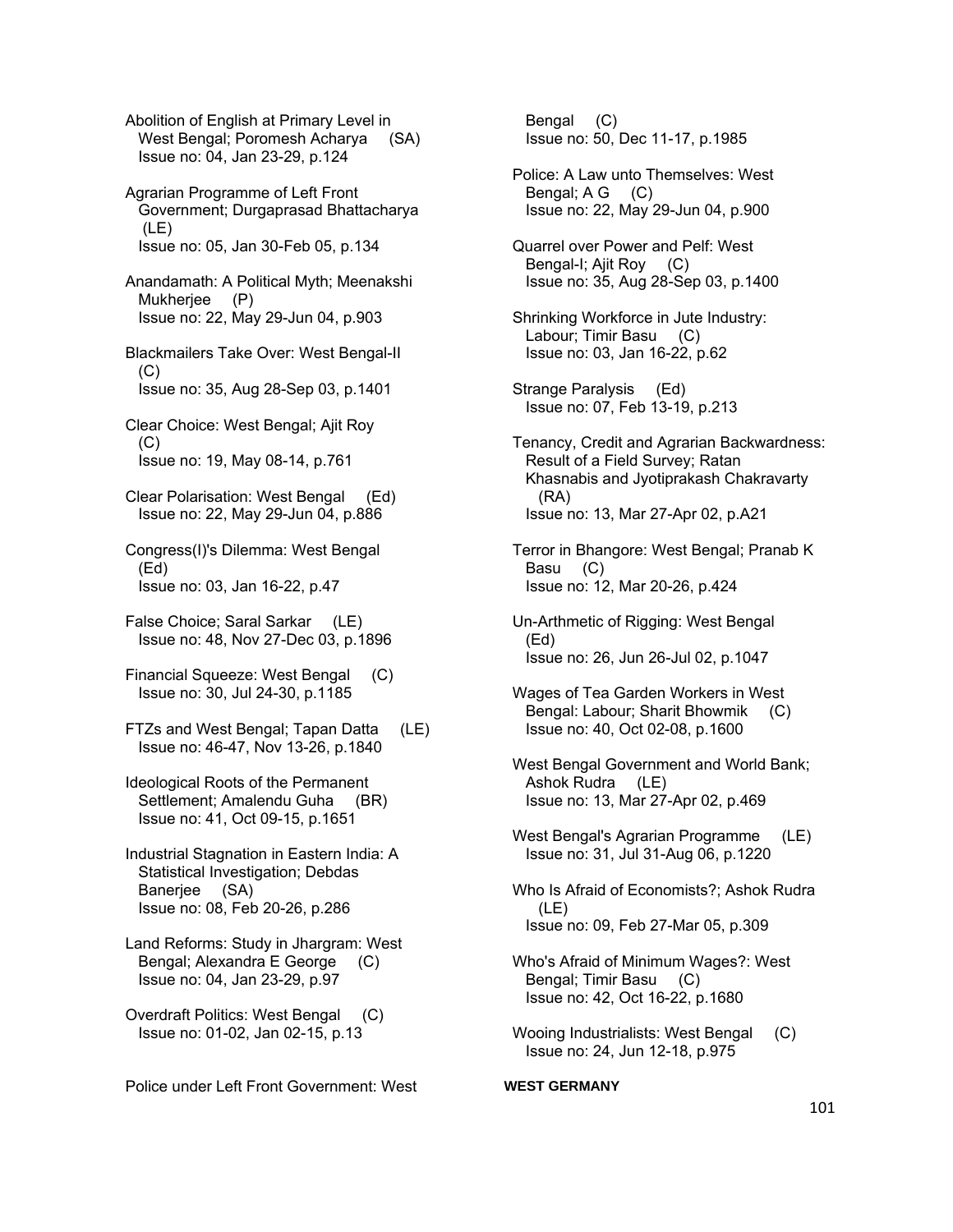All Set on soviet Gas: West Germany; Ramesh Jaura (C) Issue no: 11, Mar 13-19, p.396

 Exit Chancellor Schmidt: West Germany; Ramesh Jaura (C) Issue no: 40, Oct 02-08, p.1604

 More Tightrope Walking: West Germany; Ramesh Jaura (C) Issue no: 03, Jan 16-22, p.64

 On the Horns of Dilemmas: West Germany; Saral Sarkar (C) Issue no: 12, Mar 20-26, p.427

## **WHEAT**

 At Cross-Purposes: Food Imports (Ed) Issue no: 49, Dec 04-10, p.1926

 Necessary Choice (Ed) Issue no: 35, Aug 28-Sep 03, p.1389

 Not Unfit: Foodgrains (Ed) Issue no: 31, Jul 31-Aug 06, p.1214

 A Self-Inflicted Sore?: Wheat Imports; Arun Kumar (C) Issue no: 39, Sep 25-Oct 01, p.1569

### **WHEAT TRADE**

 Wheat Imports Again?: New Delhi; B M (C) Issue no: 24, Jun 12-18, p.974

## **WHOLESALE PRICE**

 Estimates of Unreported Economy in India; J C Sandesara (D) Issue no: 12, Mar 20-26, p.459

 Price Pointers (Ed) Issue no: 39, Sep 25-Oct 01, p.1553

#### **WOMEN**

 Little Girls and Death in India; Pranab Bardhan (BR) Issue no: 36, Sep 04-10, p.1448

 Up The Drumstick Tree; C S Lakshmi (BR) Issue no: 45, Nov 06-12, p.1815

Where Have the Women Gone: Insight form

 Bangladesh on Low Sex Ratio of India's Population; Lincola C Chen (SA) Issue no: 10, Mar 06-12, p.364

 Women Films and Censorship; S Sujatha (LE) Issue no: 40, Oct 02-08, p.1590

## **WOMEN AND AGRICULTURE**  Muddy Feet, Dirty Hands: Rice Production and Female Agricultural Labour; Joan P Mencher and K Saradamoni (RA) Issue no: 52, Dec 25-31, p.A149

### **WOMEN AND CHILD HEALTH**

 Hormonal Pregnancy Tests: One More Year's Havoc: Health; Padma Prakash (C) Issue no: 35, Aug 28-Sep 03, p.1404

 Medicine and the Male Utopia: Women; Vimal Balasubrahmanyan (C) Issue no: 43, Oct 23-29, p.1725

 Women's Life Cycle and Identity; Karuna Ahmad (C) Issue no: 01-02, Jan 02-15, p.15

## **WOMEN AND DEVELOPMENT**

 Communist Party and Indian Women's Movement; Malini Bhattacharya (BR) Issue no: 01-02, Jan 02-15, p.20

 Women's Life Cycle and Identity; Karuna Ahmad (C) Issue no: 01-02, Jan 02-15, p.15

## **WOMEN AND EDUCATION**

 SIET Women's College: Struggle Continues; Susan M Ram (C) Issue no: 51, Dec 18-24, p.2031

 SIET Women's College: Struggle Continues; Susan M Ram (C) Issue no: 52, Dec 25-31, p.2087

 Women's Writing and Women's Identity: Women (C) Issue no: 06, Feb 06-12, p.186

**WOMEN AND RELIGION**  Up The Drumstick Tree; C S Lakshmi (BR) Issue no: 45, Nov 06-12, p.1815

## **WOMEN AND WORK**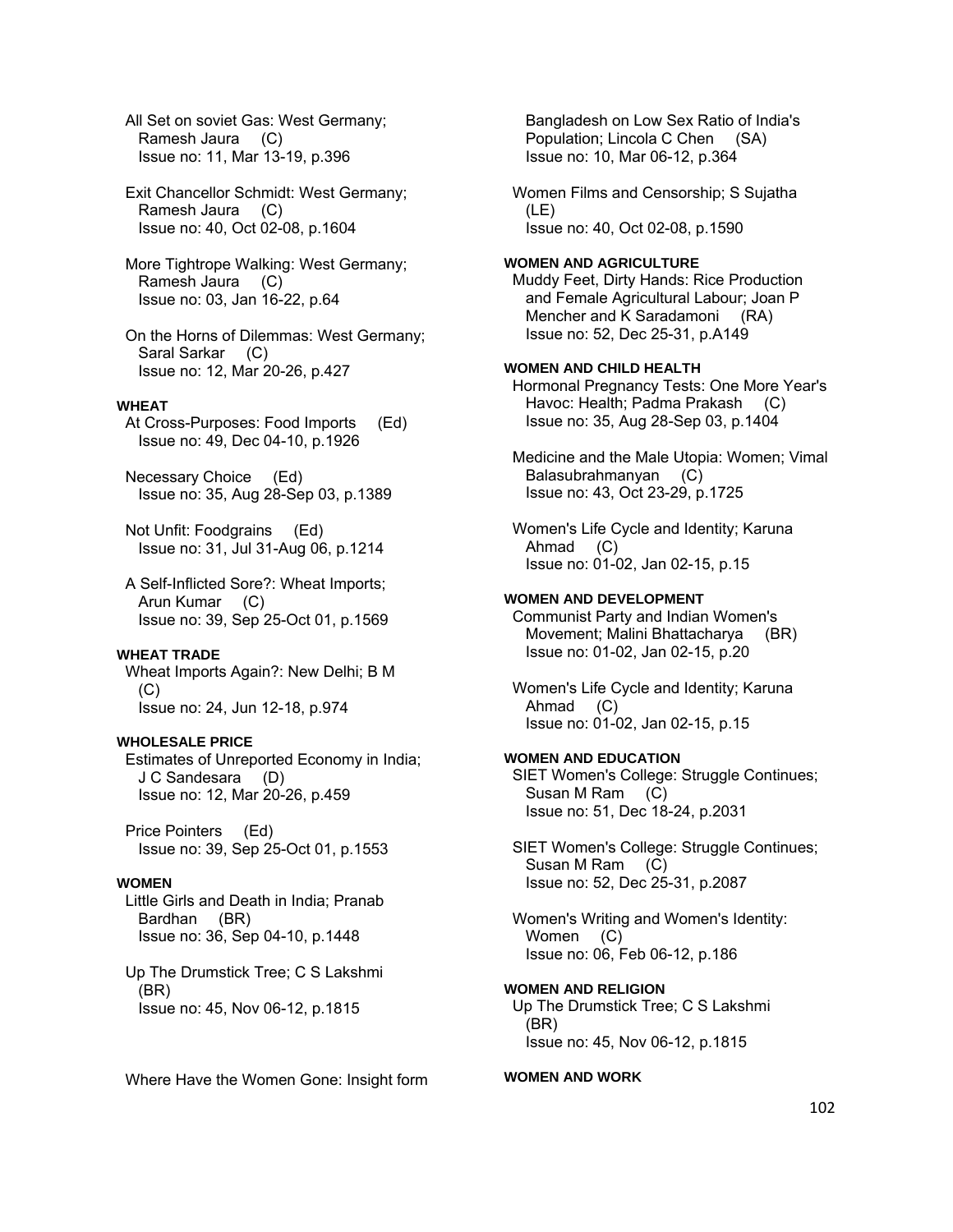Integration of Women in Economic Development; V M Dandekar (SA) Issue no: 44, Oct 30-Nov 05, p.1782

 Muddy Feet, Dirty Hands: Rice Production and Female Agricultural Labour; Joan P Mencher and K Saradamoni (RA) Issue no: 52, Dec 25-31, p.A149

 Women's Status in Changing Agrarian Relations: A Kerala Experience; K Saradamoni (SA) Issue no: 05, Jan 30-Feb 05, p.155

 Women's Writing and Women's Identity: Women (C) Issue no: 06, Feb 06-12, p.186

 Women, Work and Poverty; U Kalapagan (BR) Issue no: 26, Jun 26-Jul 02, p.1061

## **WOMEN'S EMPOWERMENT**

 Changing Status of Women in East Europe: Report on a Conference: Women; Devaki Jain (C) Issue no: 08, Feb 20-26, p.275

 Up The Drumstick Tree; C S Lakshmi (BR) Issue no: 45, Nov 06-12, p.1815

 Women's Writing and Women's Identity: Women (C) Issue no: 06, Feb 06-12, p.186

## **WOMEN'S MOVEMENTS**

 Communist Party and Indian Women's Movement; Malini Bhattacharya (BR) Issue no: 01-02, Jan 02-15, p.20

### **WOMEN'S STATUS**

 Changing Status of Women in East Europe: Report on a Conference: Women; Devaki Jain (C) Issue no: 08, Feb 20-26, p.275

 Women's Status in Changing Agrarian Relations: A Kerala Experience; K Saradamoni (SA) Issue no: 05, Jan 30-Feb 05, p.155

### **WORK CULTURE**

 Industrial Man in India Reconsidered; Chandan Sengupta (RA) Issue no: 22, May 29-Jun 04, p.M54

 Labour's Plight Continues after Nationalisation: Mining; Bharat Dogra  $(C)$ Issue no: 28-29, Jul 10-23, p.1136

 Problems of Large Organisations; S K Roy (RA) Issue no: 09, Feb 27-Mar 05, p.M2

### **WORK FORCE**

 Exports of Labour: Vietnam (C) Issue no: 27, Jul 03-09, p.1097

## **WORKERS COOPERATIVES**

 A Workers' Co-operative in Tea: Success Turned into Failure; Sharit Bhowmik (C) Issue no: 31, Jul 31-Aug 06, p.1224

## **WORKERS' PARTICIPATION IN MANAGEMENT**

 1981 Census Economic Data; K S Natarajan (D) Issue no: 34, Aug 21-27, p.1385

 Problems of Large Organisations; S K Roy (RA) Issue no: 09, Feb 27-Mar 05, p.M2

### **WORKING CLASS**

 Agricultural Labourers and Poverty; K N Ninan (D) Issue no: 28-29, Jul 10-23, p.1169

 Class Formation in Pakistan: Some Preliminary Comments; Pervaiz Nazir (SA) Issue no: 43, Oct 23-29, p.1750

 Dynamics of Class Relations in Jute Industry: A Preliminary Analysis; Ajit Sengupta (SA) Issue no: 28-29, Jul 10-23, p.1148

 Emergence and Growth of Working Class: A Case Study; Ranajit Dasgupta (BR) Issue no: 23, Jun 05-11, p.943

 Industrial Man in India Reconsidered; Chandan Sengupta (RA) Issue no: 22, May 29-Jun 04, p.M54 **WORKING CLASS**